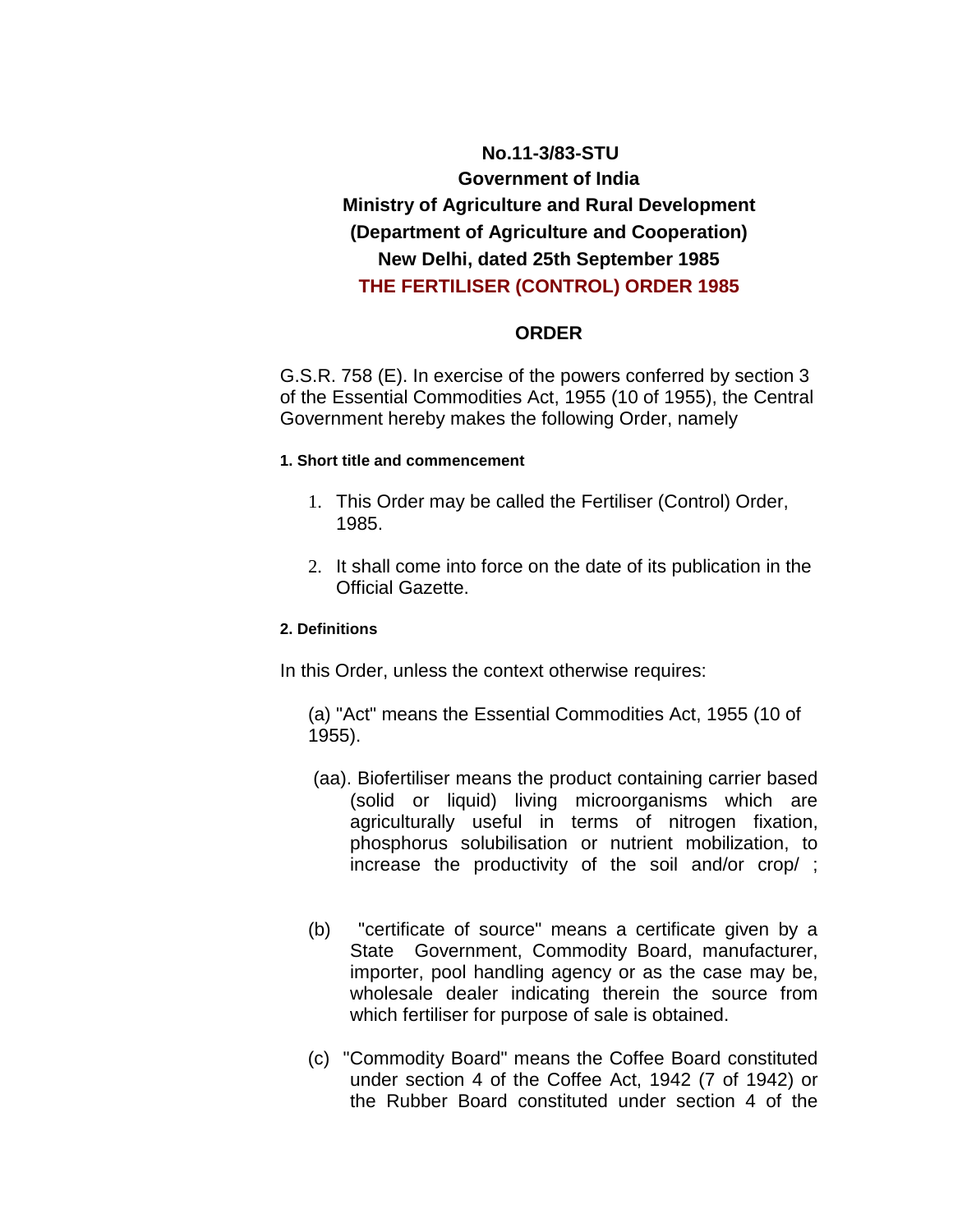Rubber Act, 1947 (24 of 1947), or the Tea Board constituted under section 4 of the Tea Act, 1953 (29 of .1953), or as the case may be, the Cardamom Board constituted under section 4 of the Cardamom Act, 1965 (42 of 1965).

- (d) "compound or complex fertiliser" means a fertilizer containing two or more nutrients during the production of which chemical reaction takes place
- (e) "controller" means the person appointed as Controller of Fertilisers by the Central Government and includes any other person empowered by the Central Government to exercise or perform all or any of the powers, or as the case may be, functions of the Controller under this Order.
- (ee) "Customised fertiliser" means the fertilizer specified under clause 20 B;
- (f) "Dealer" means a person carrying on the business of selling fertilisers whether wholesale or retail or industrial use and includes a manufacturer, Importer, and a pool handling agency carrying on such business and the agents of such person, manufacturer, importer or pool handling agency
- (g) Clause 'g' deleted vide S.O. 725 (E) dated 28.7.88.
- (h) "fertliser" means any substance used or intended to be used as a fertiliser of the soil and/or crop and specified in Part A of Schedule I and includes a mixture of fertilizer and special mixture of ferti1isers provisional fertiliser ,customised fertilizer, Bio-fertilizers specified in Schedule III and Organic fertilizers specified in Schedule IV;
- (i) "Form" means a form appended to this Order.
- (j) "Grade" means the nutrient element contents in the fertilizer expressed in percentage;
- (k) "Granulated mixture" means a mixture of fertilisers made by intimately mixing two or more fertilisers with or without inert material, and granulating them together, without involving any chemical reaction;
- (kk)"importer" means a person who imports fertiliser in accordance with the Export and Import Policy of the Central Government, as amended from time to time.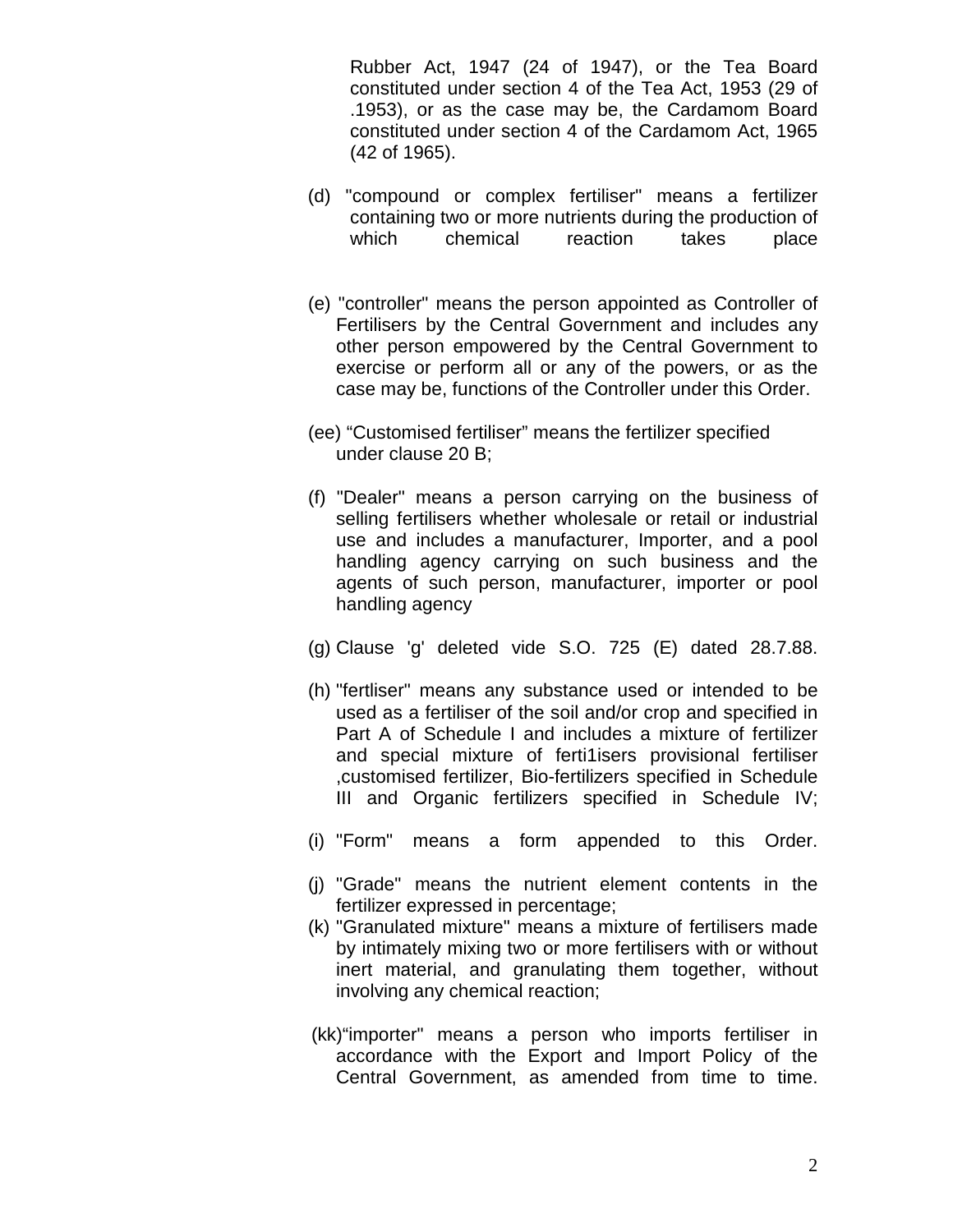- (l) "inspector" means an Inspector of Fertilisers appointed under clause 27.
- (ll) "industrial dealer" means a dealer who sells fertilisers for industrial purposes.
- (lll) "industrial purposes" means the use of fertiliser for purposes other than fertilisation of soil and Increasing productivity of crops.
- (m)"manufacturer" means a person who produces fertlllsers or mixtures of fertilisers and the expression "manufacture" with its grammatical variations shall be construed accordingly.
- (n) "mixture of fertilisers" means a mixture of fertllisers made by physical mixing two or more fertilisers with or without inert material in physical or granular form and includes a mixture of NPK fertilisers, a mixture of micronutrient fertilisers and a mixture of NPK with micronutrient fertilizers;
- (nn)"Notified Authority "means an authority appointed under clause 26 A;
- (o) "offer for sale" includes a reference to an intimation by a person of a proposal by him for the sale of any fertiliser, made by publication of a price list, by exposing the fertilizer for sale indicating the price, by furnishing of a quotation or otherwise howsoever;
- (oo)"Organic fertilizer" means substances made up of one or more unprocessed material (s) of a biological nature (plant/animal) and may include unprocessed mineral materials that have been altered through microbiological decomposition process;
- (p) 'physical mixture" means a mixture of fertilisers made by physically mixing two or more fertilisers with or without inert material necessary to make a required grade, without involving any chemical reaction;
- (pp) "Provisional fertilizer" means fertilizer specified under clause 20 A'.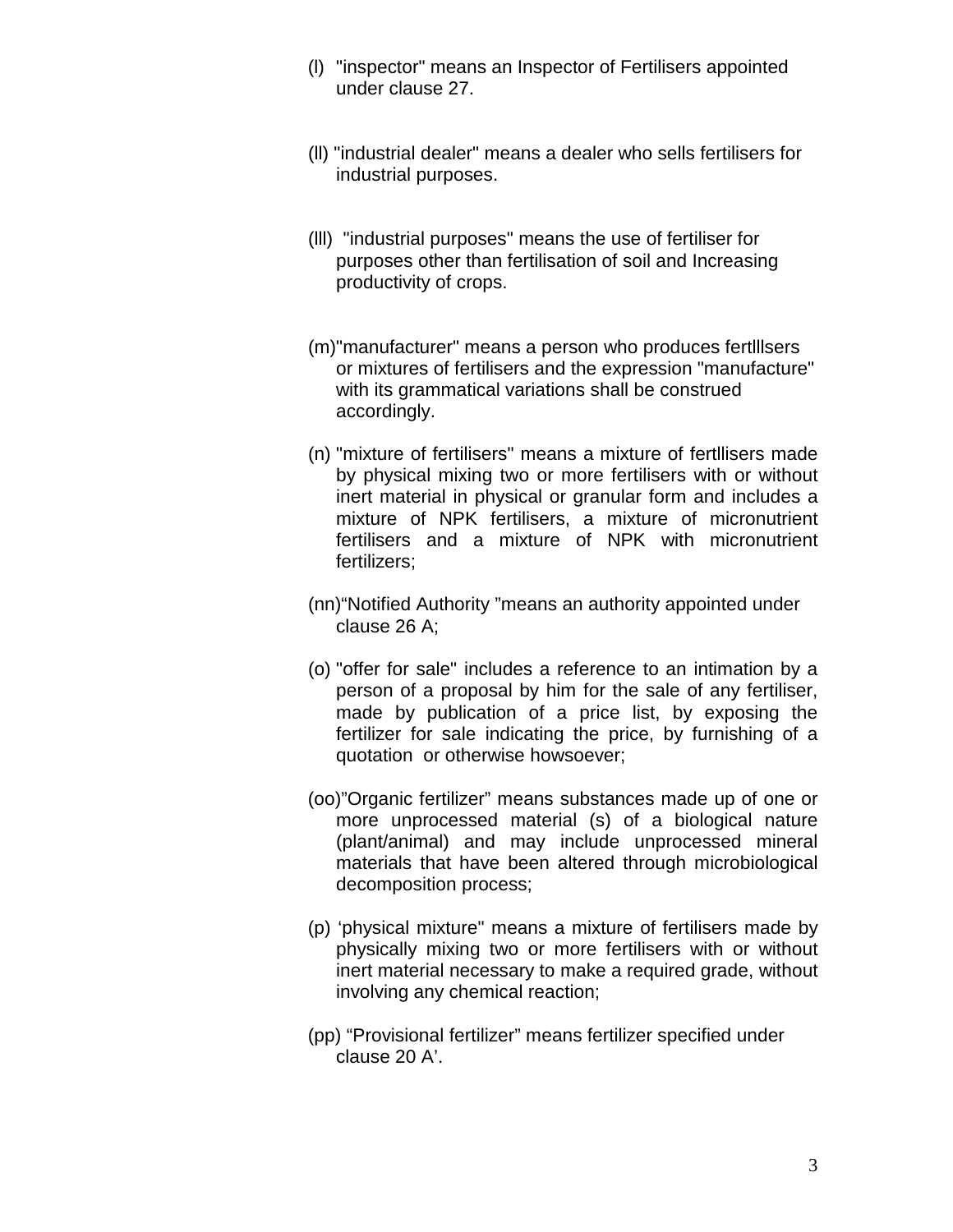- (q) "prescribed standard" means:-
	- (i) in relation to a fertiliser included in column 1 of Part A of Schedule-I, the standard set out in the corresponding entry in column 2, subject to the limits of permissible variation as specified in Part B of that Schedule; and
	- (ii) in relation to a mixture of fertilisers, the standard set out in respect of that mixture under sub-clause (1) of clause 13 by the Central Government, subject to the limits of permissible variation as specified in Part B of Schedule-l
	- (iii) in relation to mixture of fertilisers, standard set out in respect of that mixture under sub-clause (2) of clause 13 by the State Government, subject to limits of permissible variation as specified in Part B of Schedule-l.
	- (iv) in relation to a Biofertiliser included in column 1 of Part A of Schedule-III, the standard set out in the corresponding entry in column 2, subject to the limits of permissible variation as specified in Part B of that Schedule;
	- (v) in relation to a Organic fertiliser included in column 1 of Part A of Schedule-IV, the standard set out in the corresponding entry in column 2, subject to the limits of permissible variation as specified in Part B of that Schedule.
	- (r) "pool handling agency" means an agency entrusted by the Central Government with functions relating to handling and distribution of imported fertilisers.
	- (s) "registering authority" means a registering authority appointed under clause 26 in respect of mixture of fertilizers and special mixture of fertilizers
	- (t) "retail dealer" means a dealer who sells fertilisers to farmers or plantations for \*\*agricultural use such as for fertilisation of soil and increasing productivity of crops.
	- (u) "Schedule" means a Schedule appended to this Order.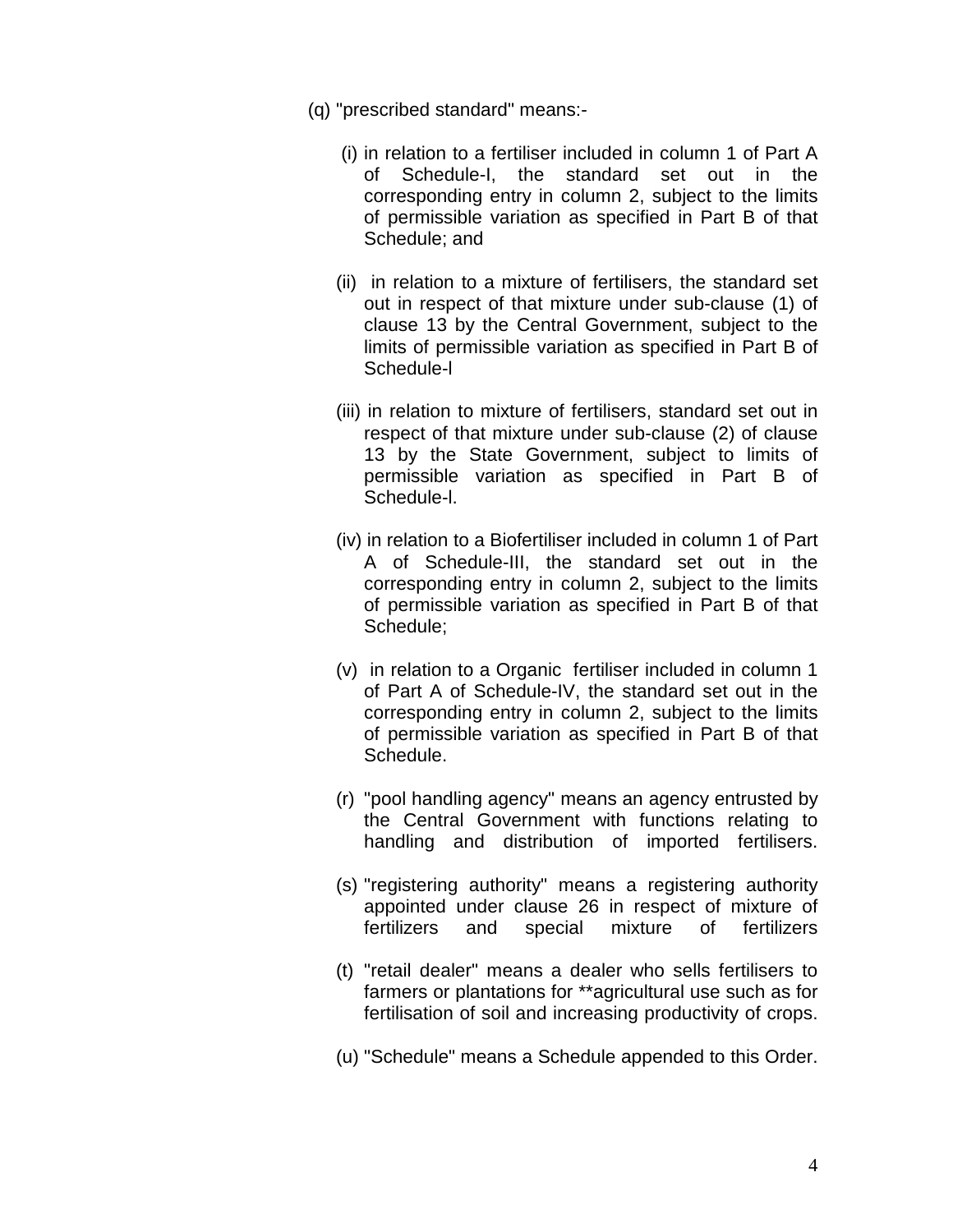- (v) "special mixture of fertilisers" means any mixture of fertilisers prepared for experimental purposes in pursuance of a requisition made by any person (including a person engaged in the cultivation of tea, coffee or rubber) for sale to that person in such quantity and within such period as may be specified in such requisition; and.
- (w) "wholesale dealer" means a dealer who sells fertilisers otherwise than in retail-for agricultural use such as for fertilisation of soil and increasing productivity of crops.

## **II. PRICE CONTROL**

### **3. Fixation of prices of fertilisers**

- 1. The Central Government may, with a view to regulating equitable distribution of fertilisers and making fertilisers available at fair prices, by notification in the Official Gazette, fix the maximum prices or rates at which any fertiliser may be sold by a dealer, manufacturer, importer or a pool handling agency.
- 2. The Central Government may having regard to the local conditions of any area, the period of storage of fertilisers and other relevant circumstances, fix different prices or rates for fertilisers having different periods of storage or for different areas or for different classes of consumers.
- 3. No dealer, manufacturer importer or pool handling agency shall sell or offer for sale any fertiliser at a price exceeding the maximum price or rate fixed under this clause.

### **4. Display of stock position and price list of fertilisers**

Every dealer, who makes or offers to make a retail sale of any fertilisers, shall prominently display in his place of business:-

- (a) the quantities of opening stock of different fertilisers held by him on each day; Explanation -The actual stocks at any point of time during the day may be different from that of the displayed opening stocks to the extent of sale and receipt of such fertilisers upto the time of inspection during that day
- (b) a list of prices or rates of such fertilisers fixed under clause 3 and for the time being in force.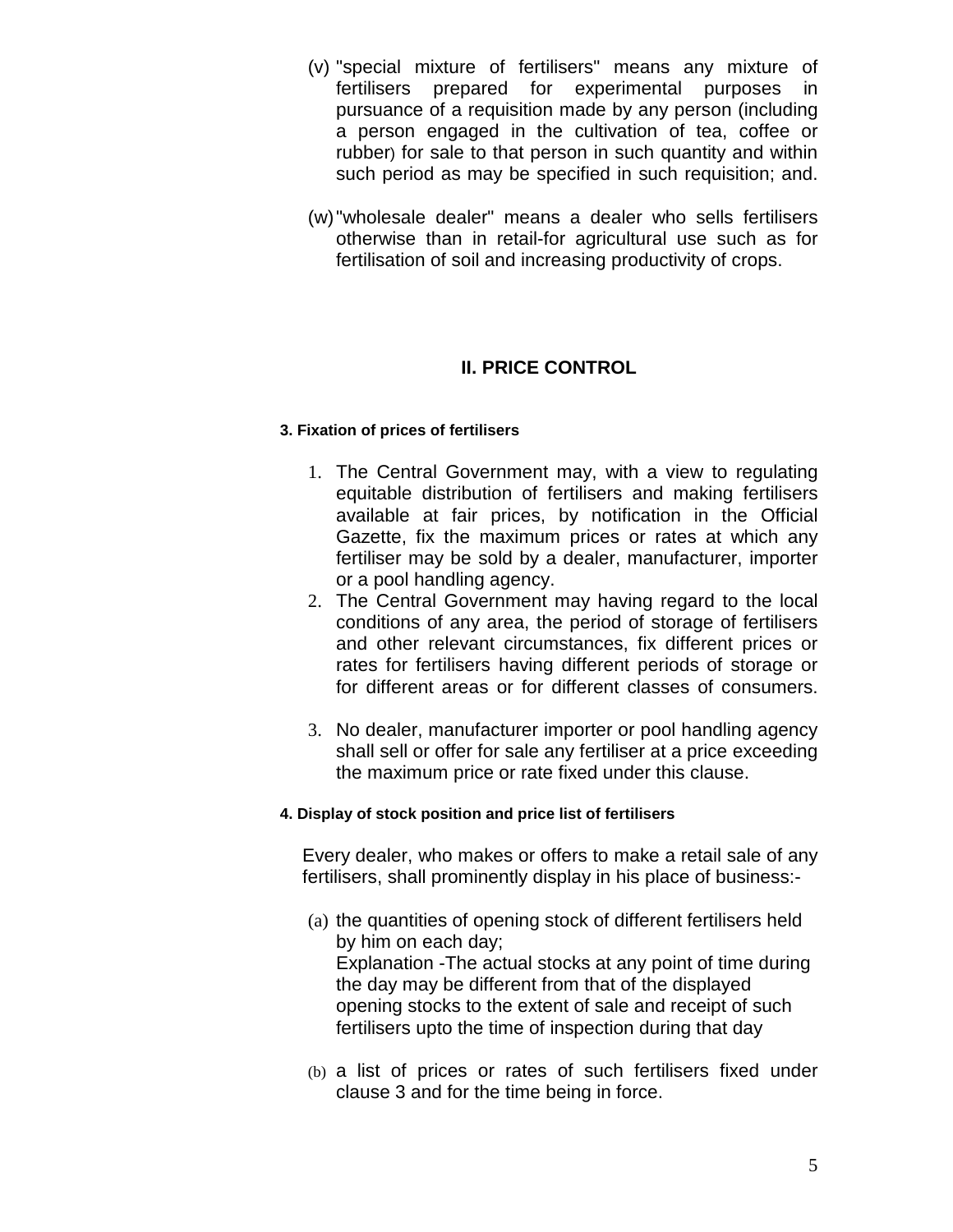#### **5. Issue of cash/credit memorandum**

a. Every dealer shall issue a cash or credit memorandum to a purchaser of a fertiliser in Form M.

## **III. CONTROL ON DISTRIBUTION OF FERTILISERS BY MANUFACTURER/ IMPORTER**

### **6. Allocation of fertilisers to various States**

The Central Government may, with a view to securing equitable distribution and availability of fertilisers to the farmers in time, by notification in the Official Gazette, direct any manufacturer/importer to sell the fertilisers produced by him in such quantities and In such State or States and within such period as may be specified in the said notification.

## **IV. AUTHORISATION OR REGISTRATION OF DEALERS"**

## **7. Registration of Industrial dealers and authorization of other dealers**

 No person shall sell, offer for sale or carry on the business of selling of fertilizer at any place as wholesale dealer or retail dealer except under and in accordance with clause8:Provided that a State Government may, if it considers it necessary or expedient, by notification in the Official Gazette, exempt from the provisions of this clause any person selling fertilizer to farmers in such areas and subject to such conditions as may be specified in that notification.

## **8. Application for intimation or registration**

- 1. Every person intending to sell or offer for sale or carrying on the business of selling of fertilizer as Industrial Dealer shall obtain a certificate of registration from the controller by making an application in Form A together with the fee prescribed under clause 36 and a Certificate of source in Form O.
- 2. Every person including a manufacturer, an importer, a pool handling agency, wholesaler and a retail dealer intending to sell or offer for sale or carrying on the business of selling of fertilizer shall make a Memorandum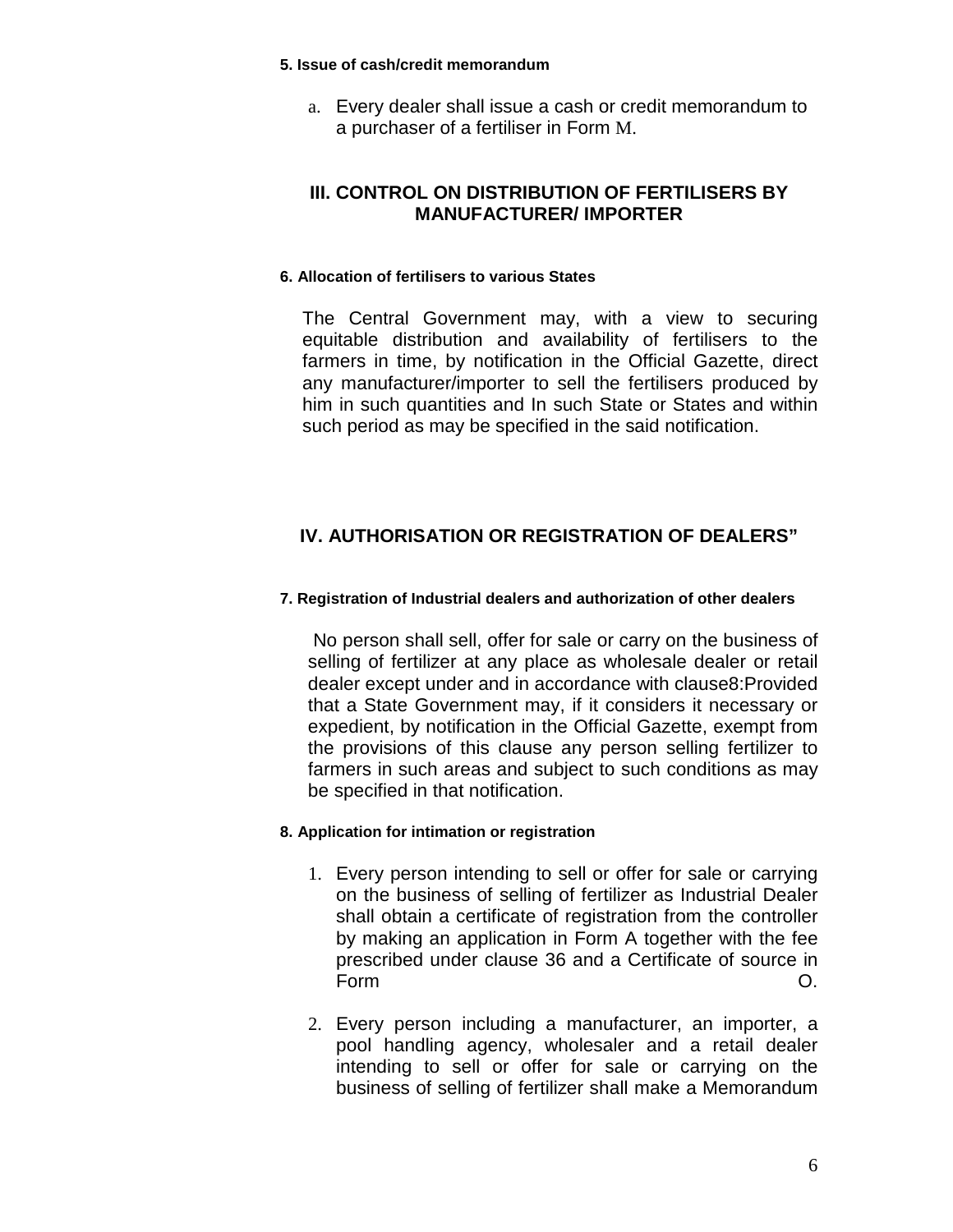of Intimation to the Notified Authority, in Form A1 duly filled in, in duplicate, together with the fee prescribed under clause 36 and certificate of source in Form O.

3. On receipt of a Memorandum of Intimation, complete in all respects, the Notified Authority shall issue an acknowledgement of receipt in Form A2 and it shall be deemed to be an authorization letter granted and the concerned person as authorised dealer for the purposes of this Order.

Provided that a certificate of registration granted before the commencement of the Fertiliser (Control) Amendment Order, 2003, shall be deemed to be an authorization letter granted under the provisions of this Order:

Provided further that where the applicant is a State Government, a manufacturer or an importer or a poolhandling agency, it shall not be necessary for it or him to submit Form O.

Provided also that a separate Memorandum of Intimation shall be submitted by an applicant for whole sale business or retail dealership, as the case may be:

Provided also that where fertilizers are obtained for sale from different sources,a certificate of source from each such source shall be furnished in Form O."

 Provided also that where the manufacturer of organic fertilizer is a State Government or municipality, it shall not be necessary for it to obtain the authorisation letter:

 Provided also that where the manufacturer of vermicompost, other than a State Government or municipality, has annual production capacity less than 50 metric tonnes, it shall not be necessary for him to obtain the authorisation letter.

#### **9. Grant or refusal of certificate of registration**

The Controller, shall grant a certificate of registration in Form 'B' within thirty days of the receipt of application to any person who applies for it under clause 8;

Provided that no certificate of registration shall be granted to a person: -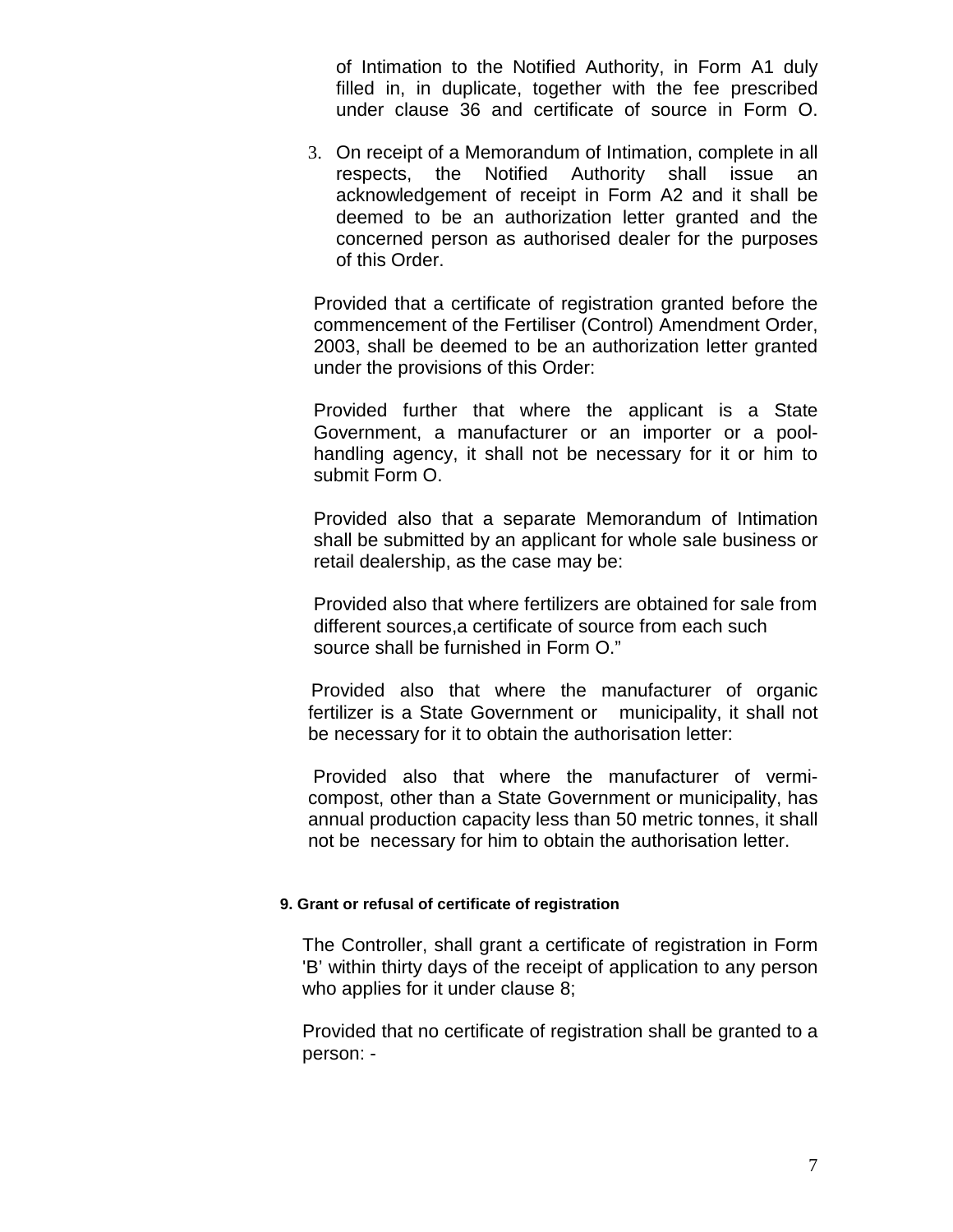- (a) if his previous certificate of registration is under suspension; or
- (b) if his previous certificate of registration has been cancelled within a period of one year immediately preceding the date of application; or
- (c) if he has been convicted of an offence under the Act, or any Order made there under within three years immediately preceding the date of making the.
- (d) if he fails to enclose with the application a certificate of source ; or
- (e) if the application is incomplete in any respect; or
- (f) if he makes an application for obtaining the certificate of registration for industrial dealer and, excepting if he is a manufacturer , importer or pool handling agency, holds [an authorization letter] for wholesale dealer or retail dealer or both, and as the case may be, the vice-versa.

#### **10. Period of validity of certificate of registration and letter of authorization**

Every certificate of registration granted under clause 9 and every authorization letter issued under clause 8 shall, unless renewed, suspended or cancelled, be valid for a period of three years from the date of its issue.

#### **11. Renewal of certificates of registration and authorization letters**

- (1) Every holder of a certificate of registration granted under clause 9 or authorization letter granted or deemed to have been granted under clause 8, desiring to renew such certificate or authorization letter shall, before the date of expiry of such certificate of registration or authorization letter, as the case may be, make an application for renewal to the Controller, in Form C, or to the Notified Authority in Form A1, respectively, in duplicate, together with the fee prescribed under clause 36 for such renewal and a certificate of source as required under clause 8.
- (2) On receipt of an application under sub-clause (1), together with such fee and certificate of source, the controller may renew the certificate of registration or the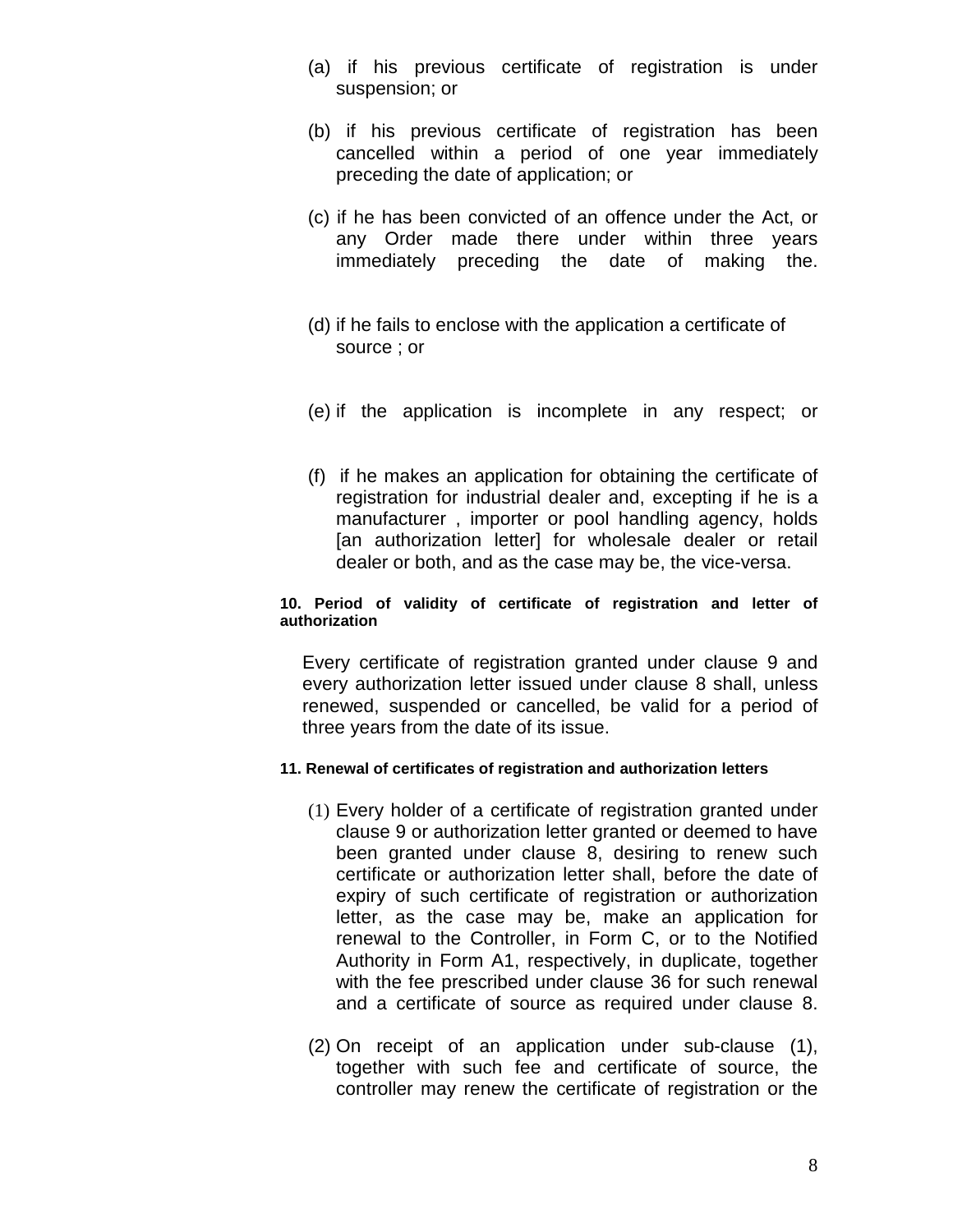Notified Authority, as the case may be shall issue acknowledgement receipt of renewal in form A 2. Provided that a certificate of registration shall not be renewed if the holder of the same did not sell any fertiliser during the period of one year immediately preceding the date of expiry of the period of validity.

- (3) If any application for renewal is not made before the expiry of the period of validity of the certificate of registration or, as the case may be, the authorization letter but is made within one month from the date of such expiry, the certificate of registration or, as the case may be, the authorization letter shall be dealt as provided in sub-clause (2) on payment of such additional fee as may be prescribed under clause 36 in addition to the fee for renewal.
- (4) Where the application for renewal of certificate of registration is made within the time specified in subclause (1) or sub-clause (3), the applicant shall be deemed to have held a valid certificate of registration until such date as the controller passes orders on the application for renewal
- (5) If an application for renewal of a certificate of registration or authorization letter is not made within one month from the date of expiry of their period of validity ,the same shall be deemed to have lapsed on the date on which its validity expired and any business carried on after that date shall be deemed to have been carried on in contravention of clause 7."

## **V. MANUFACTURE OF MIXTURES OF FERTlLIZERS, ORGANIC FERTILISER AND BIO- FERTILISER**

#### **12. Restriction on preparation of mixtures of fertilizer**

No person shall carry on the business of preparing any mixture of fertilisers. or special mixture of fertilizers, Biofertilizers or Organic fertilisers except under and in accordance with the terms and conditions of a certificate of manufacture granted to him under clauses 15 or 16.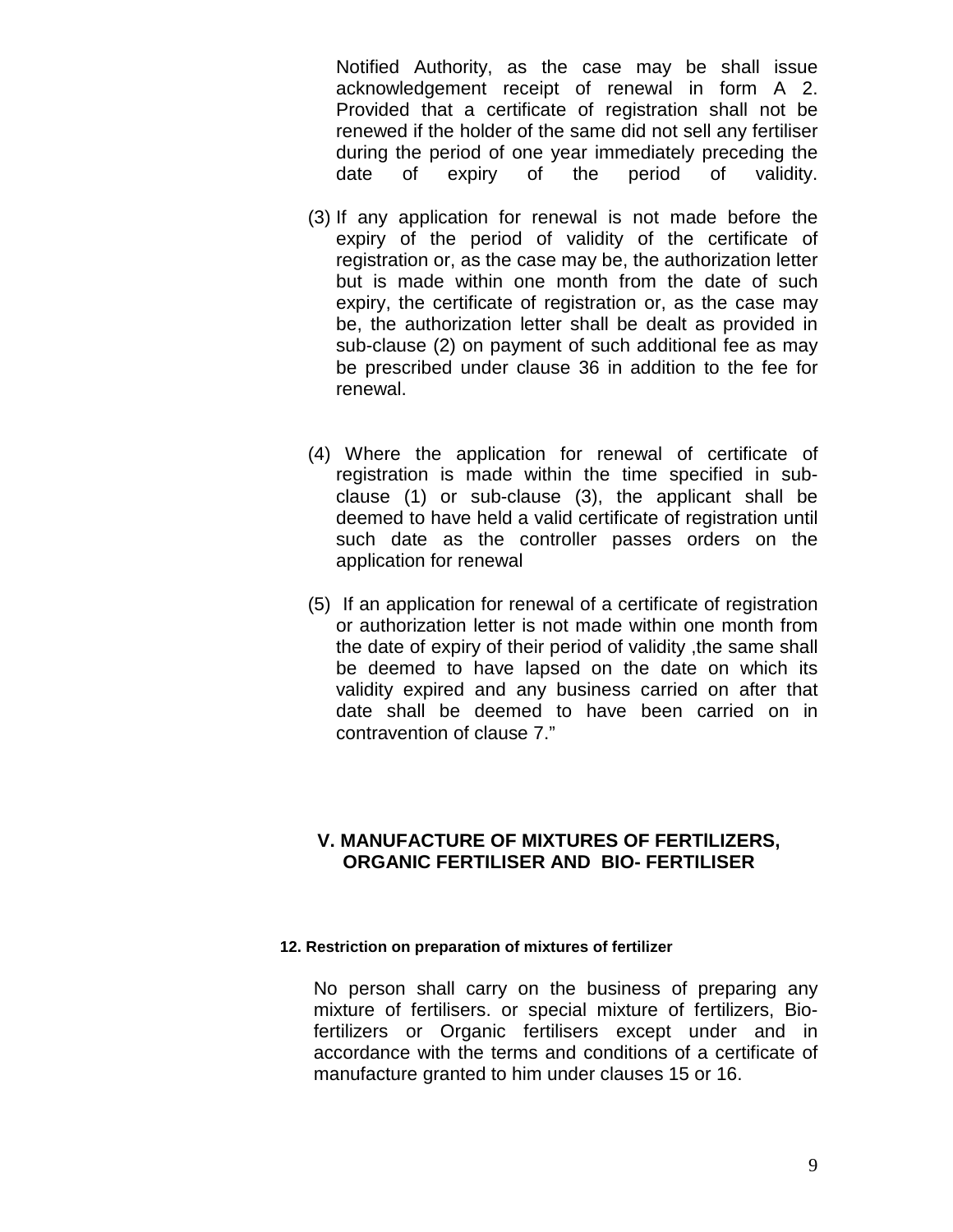#### **13. Standards of mixtures of Fertilisers**

- (1) Subject to the other provisions of the order
	- (a) no person shall manufacture any mixture of fertilisers whether of solid or liquid fertilizers specified in Part A of schedule I unless such mixture conforms to the standards set out in the notification to be issued by the Central Government in the Official Gazette;
	- (b) no person shall manufacture any biofertiliser unless such biofertiliser conforms to the standards set out in the part A of Schedule – III.
	- (c) no person shall manufacture any Organic fertilizer unless such organic fertilizer conforms to the standards set out in the part A of Schedule IV.
	- (2)Subject to the other provisions of this order, no person shall manufacture any "mixture of fertilisers unless such mixture conforms to the standards set out in the notification to be issued by the State Government in the Official Gazette; Explanation- For the purposes of this sub-clause, mixture of fertilizers shall not include liquid fertilizers and 100% water soluble fertilizers, containing N,P,K.

## (3)[omitted]

- (4) No Certificate of manufacture shall be granted in respect of any fertiliser which does not conform to the standards set out in the notification referred in sub- clause (1) or (2):
- (5) Nothing in this clause shall apply to special mixtures of fertilisers

## **14. Application for certificate of manufacture of mixtures of fertillsers**

- (1)Every person desiring to obtain a certificate of manufacture for preparation of any mixture of fertilisers or special mixture of fertilisers shall possess such mixture, \*and possess the minimum laboratory facility as specified in clause 21A of this Order.
- (2) An applicant for a certificate of manufacture for preparation of mixture of fertilisers or special mixture of fertilisers shall make an application to the registering authority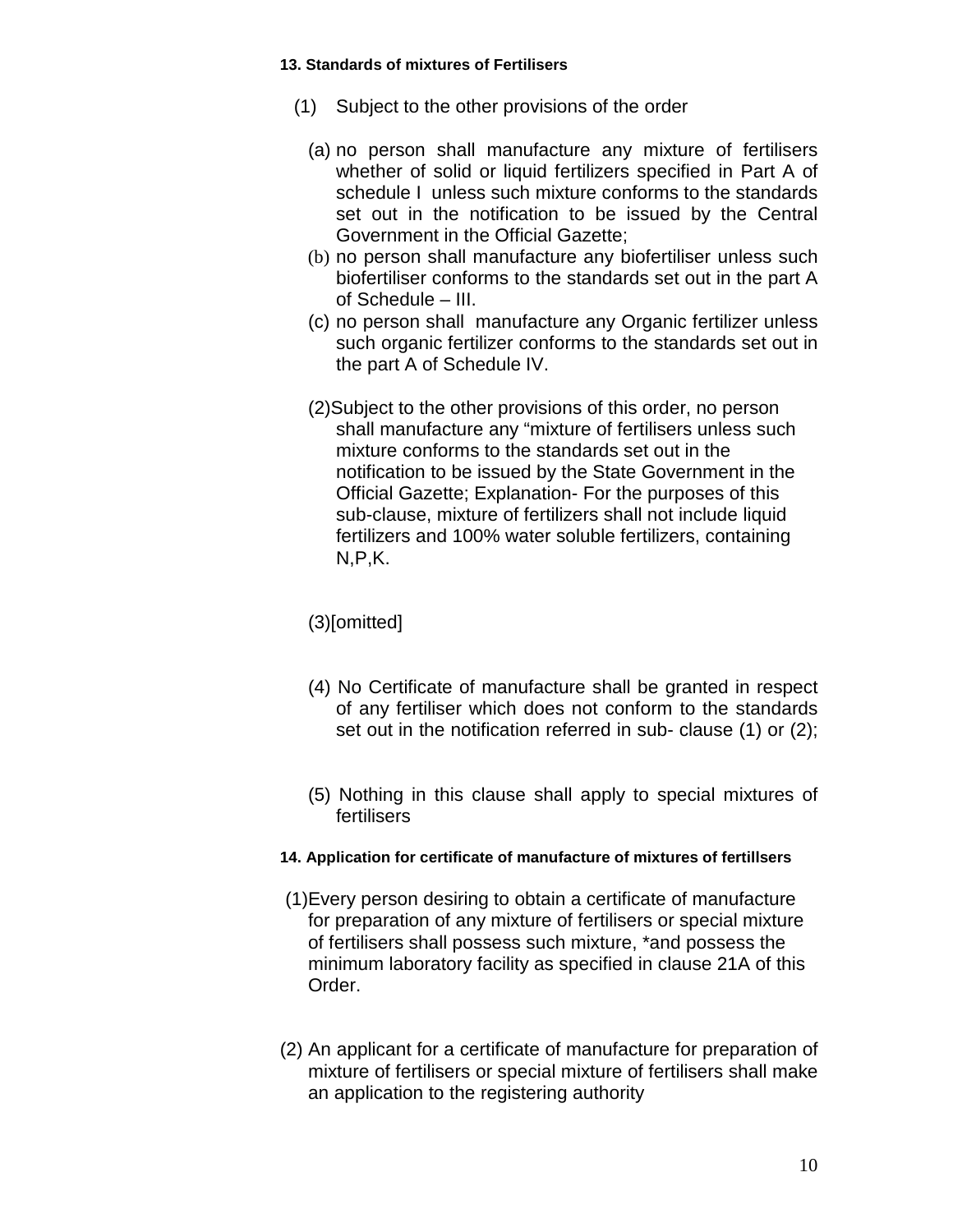- (a) if he is an applicant for a certificate of manufacture for any mixture of fertilisers in Form D, in duplicate, together with the fee prescribed there for under clause36;or ;
- (b) if he is an applicant for a certificate of manufacture for any special mixture, in Form E, in duplicate, together with the fee prescribed there for under the said clause 36 and an attested copy of the requisition of the purchaser.
- (3) Every person desiring to obtain a Certificate of Manufacture for preparation or organic fertilizer or biofertiliser shall make an application in Form D, in duplicate, together with a fee prescribed therefore under clause 36, to Registering authority.

"Provided that where the manufacturer of organic fertilizer is a State Government or a municipality, it shall not be necessary for it to obtain the Certificate of Manufacture:

 Provided further that where the manufacturer of vermicompost, other than a State Government or municipality, has annual production capacity less than fifty metric tonnes, it shall not be necessary for him to obtain the Certificate of Manufacture for preparation of vermi-compost."

#### **15. Grant or refusal of certificate of manufacture for preparation of mixtures of fertilizers, Biofertilisers or Organic fertilizer.**

- (1) On receipt of an application under clause 14, the registering authority shall, by order in writing, either grant or refuse to grant the certificate of manufacture in respect of any mixture of fertilizer, Biofertiliser, Organic fertiliser or special mixture of fertilizer and shall, within forty-five days from the date of receipt of the application, furnish to the applicant a copy of the order so passed;
- (2) Where an application for a certificate of manufacture for mixture of fertilizers, Biofertiliser, Organic fertiliser is not refused under sub-clause (1), the registering authority shall grant a certificate of manufacture in Form F and where an application for a certificate of manufacture for a special mixture is not refused under that sub-clause, \*[such authority shall within forty five dates from the date of receipt of the application, ]grant a certificate of manufacture to the applicant in Form G
- **16. Conditions for grant of certificate of manufacture in respect of special mixture of fertilisers and period of validity of such certificate**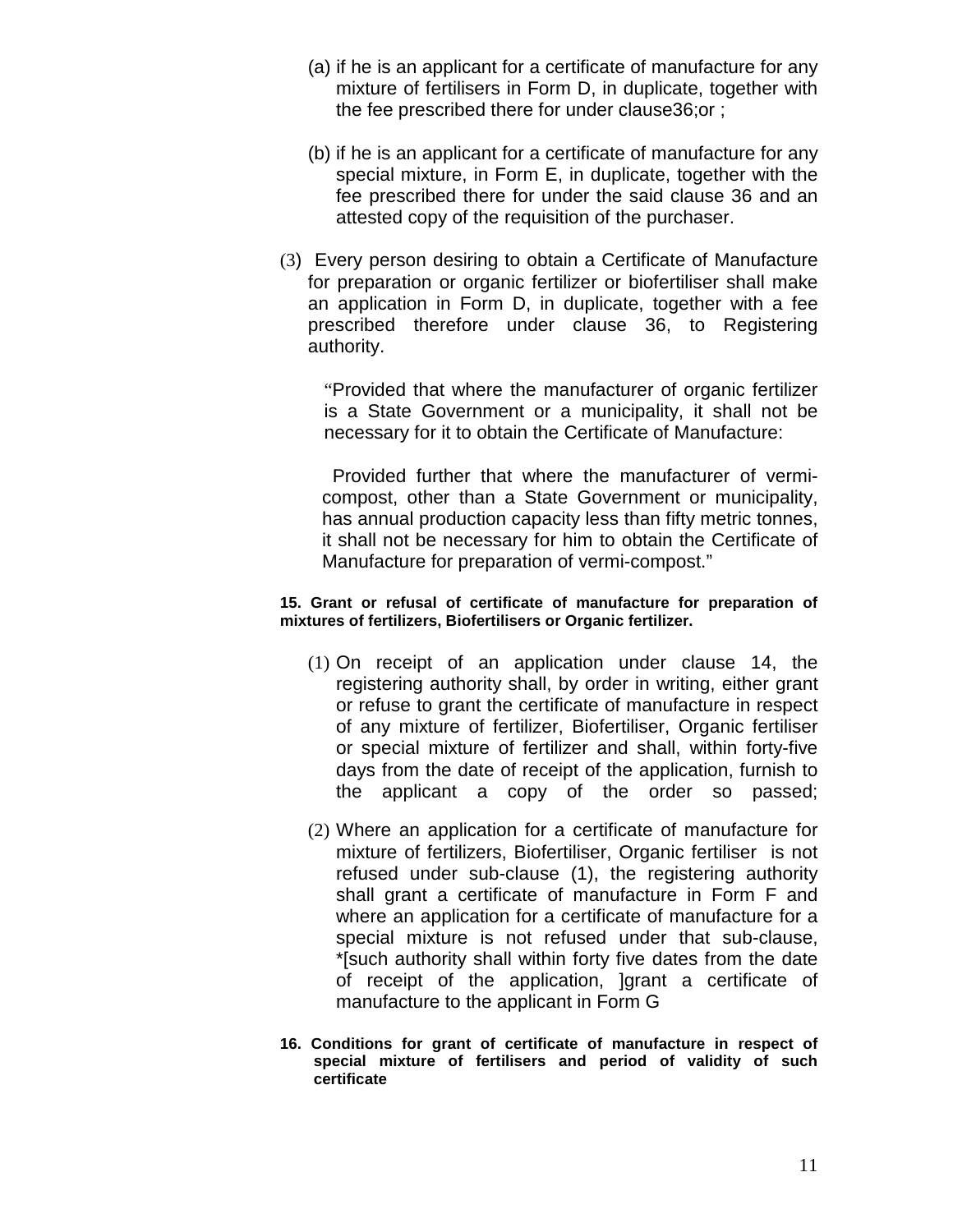- (1) No certificate of manufacture in respect of any special mixture of fertilisers shall be granted to an applicant unless he holds a valid certificate of manufacture under this Order for any mixture of fertilisers.
- (2) Every certificate of manufacture granted in respect of any special mixture of fertilisers shall be valid for a period of [sixmonths] from the date of its issue; Provided that the registering authority may, if it is satisfied that it is necessary so to do, extend the said period to such further period or periods as it may deem fit, so however, that the total period or periods so extended shall not exceed [twelve months]

#### **17. Period of validity of a certificate of manufacture for preparation of mixtures of fertilizers, Biofertilisers or Organic fertilizer.**

Every certificate of manufacture granted under clause 15 for preparation of a mixture of fertilizers, Biofertiliser or Organic fertilizers shall, unless suspended or cancelled, be valid for a period of three years from the date of issue.

#### **18. Renewal of certificate of manufacture for preparation of mixtures of fertilizers, Biofertiliser or Organic fertiliser**

- (1) Every holder of a certificate of manufacture for preparation of a mixture of fertilizers, Biofertiliser, Organic fertiliser desiring to renew the certificate, shall, before the date of expiry of the said certificate of manufacture make an application to the registering authority in Form D in duplicate, together with the fee prescribed for this purpose under clause 36.
- (2) On receipt of an application for renewal as provided in subclause (1), and keeping in view the performance of the applicant and other relevant circum- stances, the registering authority may, if he so decides, renew the [certificate of manufacture by endorsement on Form F and in case the certificate of registration is not renewed, the registering authority shall record in writing his reasons for not renewing the certificate of manufacture.
- (3) If an application for renewal is not made before the expiry of the certificate of manufacture but is made within one month from the date of expiry of the [certificate of manufacture, the certificate of manufacture] may be renewed on payment of such additional fee as may be prescribed by the State Government for this purpose.
- (4) Where the application for renewal is made within the time specified in sub- clause (1) or sub-clause (3), the applicant shall be deemed to have held a valid [certificate of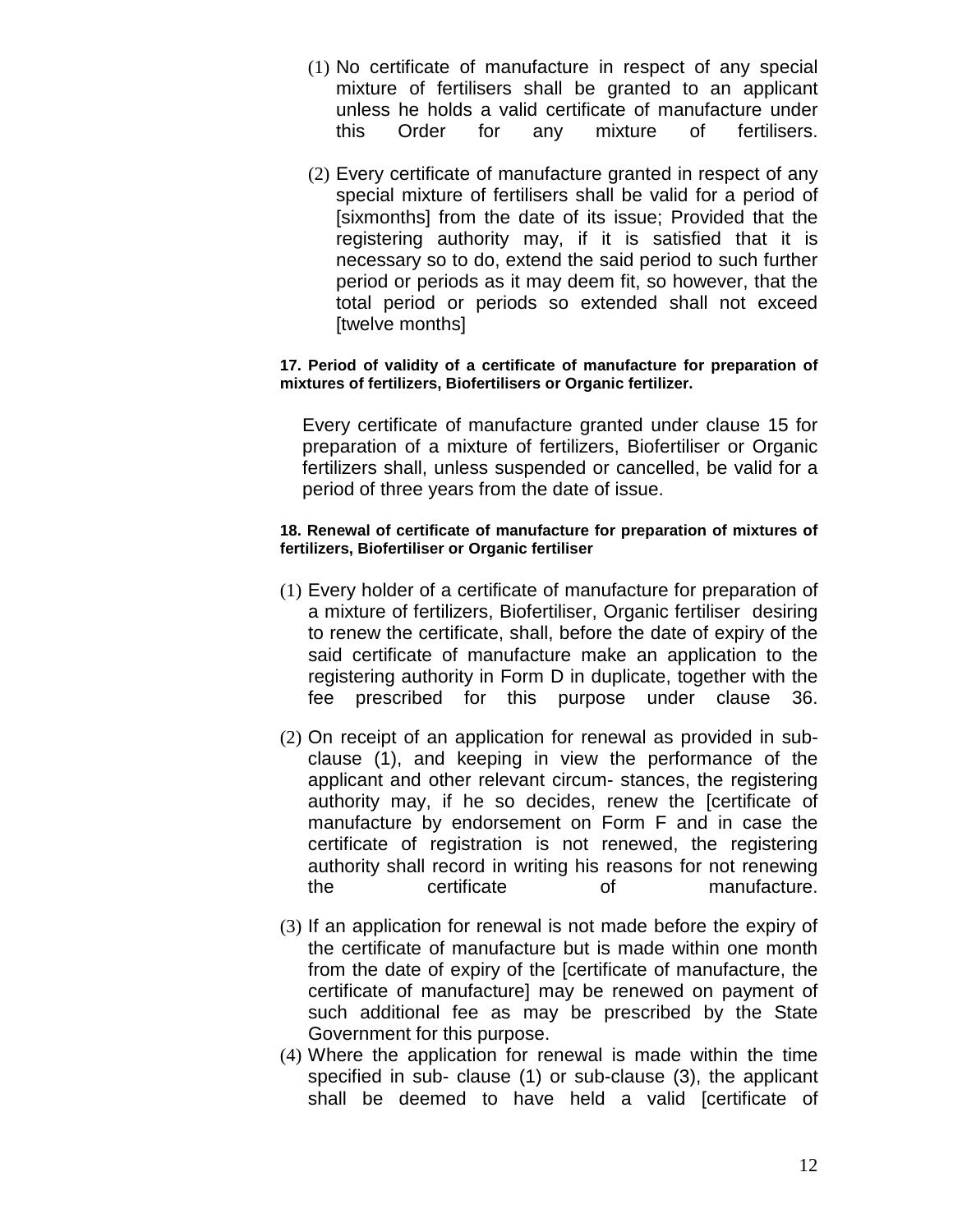manufacture] until such date as the registering authority passes order on the application for renewal.

(5) f an application for renewal of a certificate of manufacture is not made within the period stipulated under sub-clause (1) or, as the case may be, under sub-clause (3), the certificate of manufacture shall be deemed to have expired immediately on the expiry of its validity period, and any business carried on after that date shall be deemed to have been carried on in contravention of clause 12.

## **VI. RESTRICTIONS ON MANUFACTURE/ IMPORT, SALE, ETC. OF FERTlLISER**

**19. Restriction on manufacture/import, sale and distribution of fertilisers**

No person shall himself or by any other person on his behalf:-

- (a) manufacture/import for sale, sell, offer for sale, stock or exhibit for sale or distribute any fertlliser which Is not of prescribed standard;
- (b) manufacture/Import for sale, sell, offer for sale, stock or exhibit for sale, or distribute any mixture of fertl11sers, which is not of prescribed standard\*\* (subject to such limits of permissible variation as may be specified from time to time by the Central Government) or special mixture of fertilisers which does not conform to the particulars specified In the certificate of manufacture granted to him under this Order in respect of such special mixture.
- (c) sell, offer for sale, stock or exhibit for sale or distribute:-
- (i) any fertiliser the container whereof is not packed and marked in the manner laid down In this Order
- (ii) any fertiliser which is an [imitation of or] a substitute for another fertiliser under the name of which It Is sold;
- (iii) Any fertilizer which is adulterated;

Explanation:- A fertiliser shall be deemed to be adulterated, If It contains any substance the addition of which is likely to eliminate or decrease Its nutrient contents or make the fertiliser not conforming to the prescribed standard.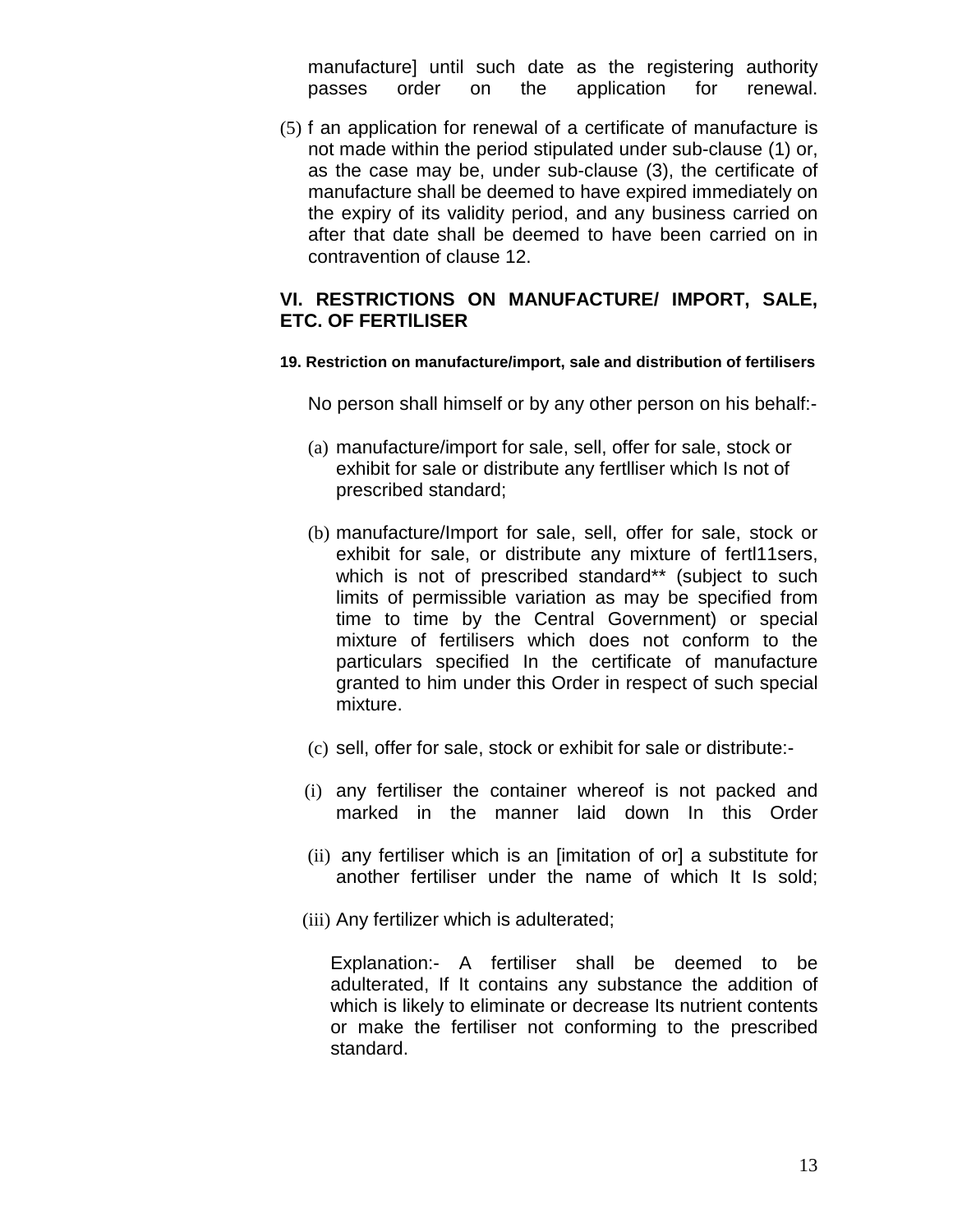- (iv) any fertiliser the label or container whereof bears the name of any individual firm or company purporting to be manufacturer/Importer of the fertiliser, which individual, firm or company Is fictitious or does not exsist.
- (v) any fertiliser, the label or container whereof or anything accompanying therewith bears any statement which makes a false claim for the fertiliser of which s false or misleading in any material particular.
- (vi) any substance as a fertiliser which substance is not, in fact, a fertiliser; or
- (vii) any fertilizer without exhibiting the minimum guaranteed percentage by weight of plant nutrient.

Provided that specifications of city compost in Schedule IV shall, in case of municipalities, be applicable only when it is traded in packaged form for use in agriculture:

 Provided further that the specifications of vermi-compost in Schedule IV shall be applicable only in such cases where it is sold in packaged form and for agricultural purposes.

## **20. Specifications In respect of imported fertilisers**

 Notwithstanding anything contained in this Order, the Central Government may by an order, published in the Official Gazette, fix separate specifications in respect of imported fertilisers.

## **20 A. Specification in respect of provisional fertilizer**

 Notwithstanding anything contained in this Order, the Central Government may, by order published in the Official Gazette, notify specifications, valid for a period not exceeding three years, in respect of fertilizers to be manufactured by any manufacturing unit for conducting commercial trials.

**20B. Specifications in respect of customized fertilizers. -** Notwithstanding anything contained in this Order, the Central Government may by order published in the Official Gazette, notify specification, valid for a period not exceeding three years in respect of customized fertiliser to be manufactured by any manufacturing unit.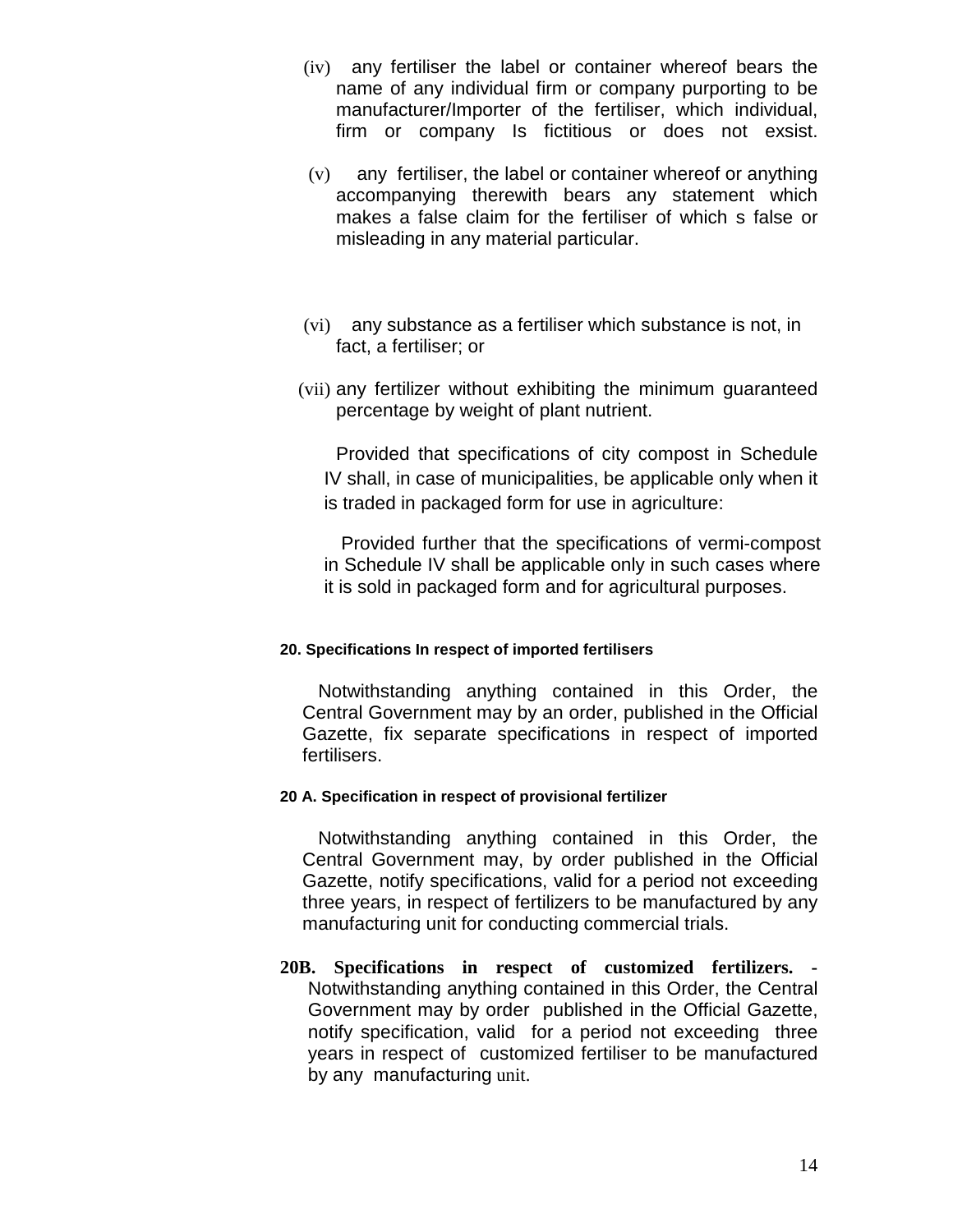#### **21. Manufacturers/Importers pool handling agencies to comply with certain requirements in regard to packing and marking, etc.2**

 Every manufacturer/importer and pool handling agency shall, in regard to packing and marking of containers of fertilisers, Biofertiliser or Organic fertiliser comply with the following requirements, namely:-

(a) Every container in which any fertiliser is packed shall conspicuously be superscribed with the word "FERTILISER" and shall bear only such particulars and unless otherwise required under any law nothing else, as may from time to time, be specified by the Controller in this behalf, and;]

(aa) Every container in which any Biofertiliser or Organic fertilizer is packed shall conspicuously be superscribed with the word "BIO-FERTILISER/ ORGANIC FERTILISER" and shall bear only such particulars and unless otherwise required under any law nothing else, as may from time to time, be specified by the Controller in this behalf,

Provided that in case of containers the gross weight of which is 5 kg or less, no such printing of superscription and other particular shall be necessary if such super superscription and other particulars are printed on a separate label which is securely affixed to such container.

(b) Every container shall be so packed and sealed that the contents thereof cannot be tampered with without breaking the seal;

Provided that where fertilizer manufactured in India are packed in bags stitched on hand, such bags shall bear lead seals, so that the contents thereof cannot be tampered with without breaking the seals;

Provided further that lead sealing shall not be necessary:-

- (i) if such bags are machine stitched in such a manner that contents thereof cannot be tampered with without a visible break in the stitching; and
- (ii) in the case of fertilizers imported from abroad and packed a in bags stitched in hand, in such a manner that the contents thereof cannot be tampered with without visible break in the stitching.

Provided also that in case fertilizer bags are in cut, torn or damaged condition during transportation or mishandling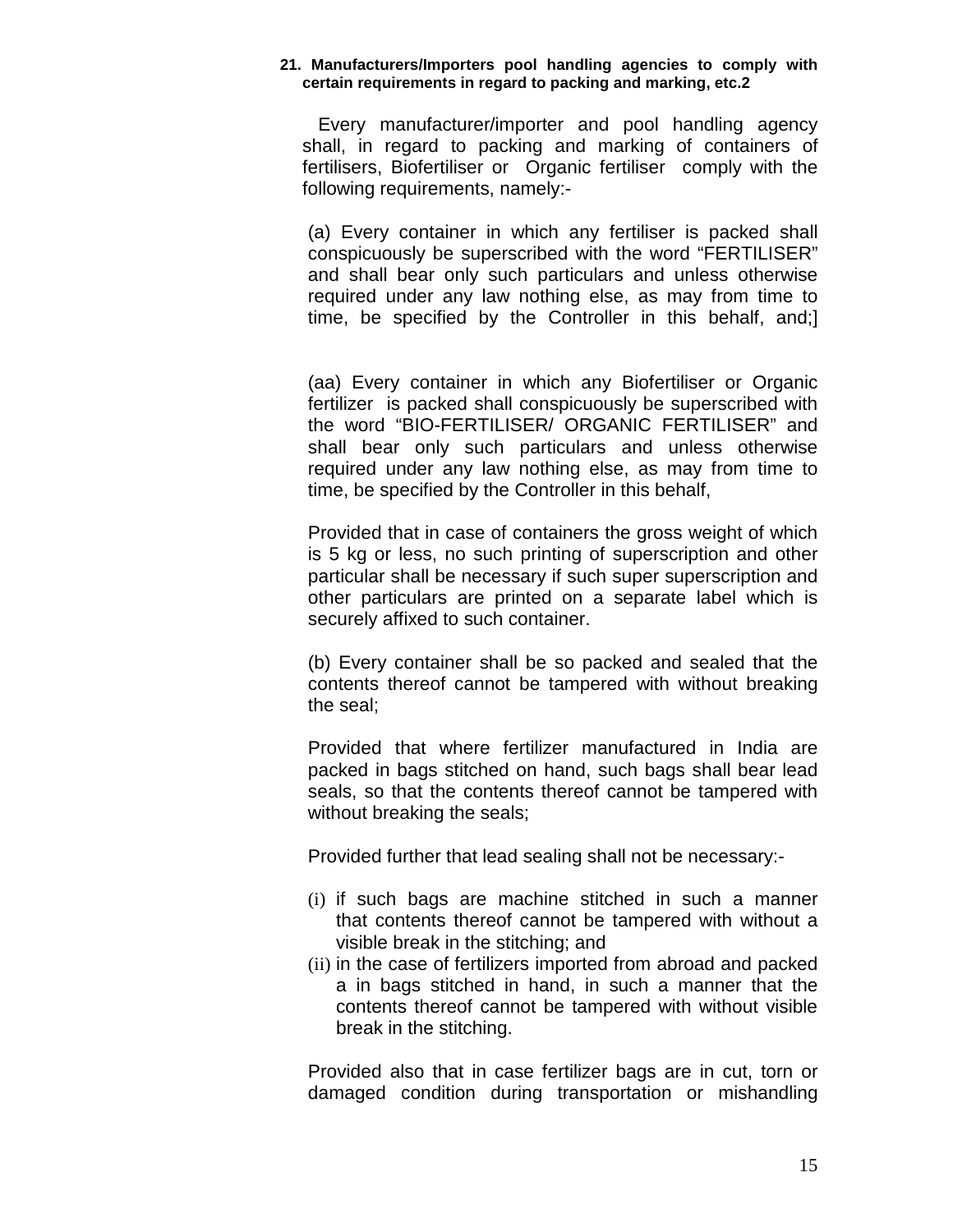during loading or unloading operation, the manufacturer of such fertilizer may, under intimation to the State Government and the Central Government, repack he fertilizer in new bags or restandardise the quantity in terms of declared weight.

(c). Every fertiliser bag in which any fertiliser is packed for sale shall be of such weight and size as may be specified by the Central Government from time to time in this behalf

### **21 A. Manufacturers to comply with certain requirements for laboratory facilities:-**

Every manufacturer shall, in order to ensure quality of their product, possess minimum laboratory facility, as may be specified from time to time by the Controller.

### **22. Bulk sale of fertillsers**

Notwithstanding anything contained In this Order:-

- (a) a retail dealer may retain at any time one bag or container of each variety of fertiliser in an open and unsealed condition for the purpose of sale;
- (b) a manufacturer/importer may sell the fertillser manufactured/imported by him in bulk to a manufacturer of mixture of fertilisers, compound / complex fertilisers or special mixture of fertilisers; and
- (c) the Central Government may by notification published in the Official Gazette in this behalf authorise a manufacturer/importer to sell any fertiliser manufactured/ imported by him In bulk also direct to farmers for such period as may be specified in that notification:Provided that a certificate indicating the minimum guaranteed percentage of plant nutrients is issued by the manufacturer/importer to each farmer at the time of such sale.

## **23. Disposal of non-standard fertilisers**

- (1) Notwithstanding anything contained In this Order, a person may sell, offer for sale, stock or exhibit for sale or distribute, any fertillser except any fertillser imported by the Central Government which, not being an adulterated fertiliser, does not conform to the prescribed standard (hereinafter in this Order referred to as non-standard fertiliser) subject to the conditions that:-
	- (a) the container of such non-standard fertilizer is conspicuously superscribed in red colour with the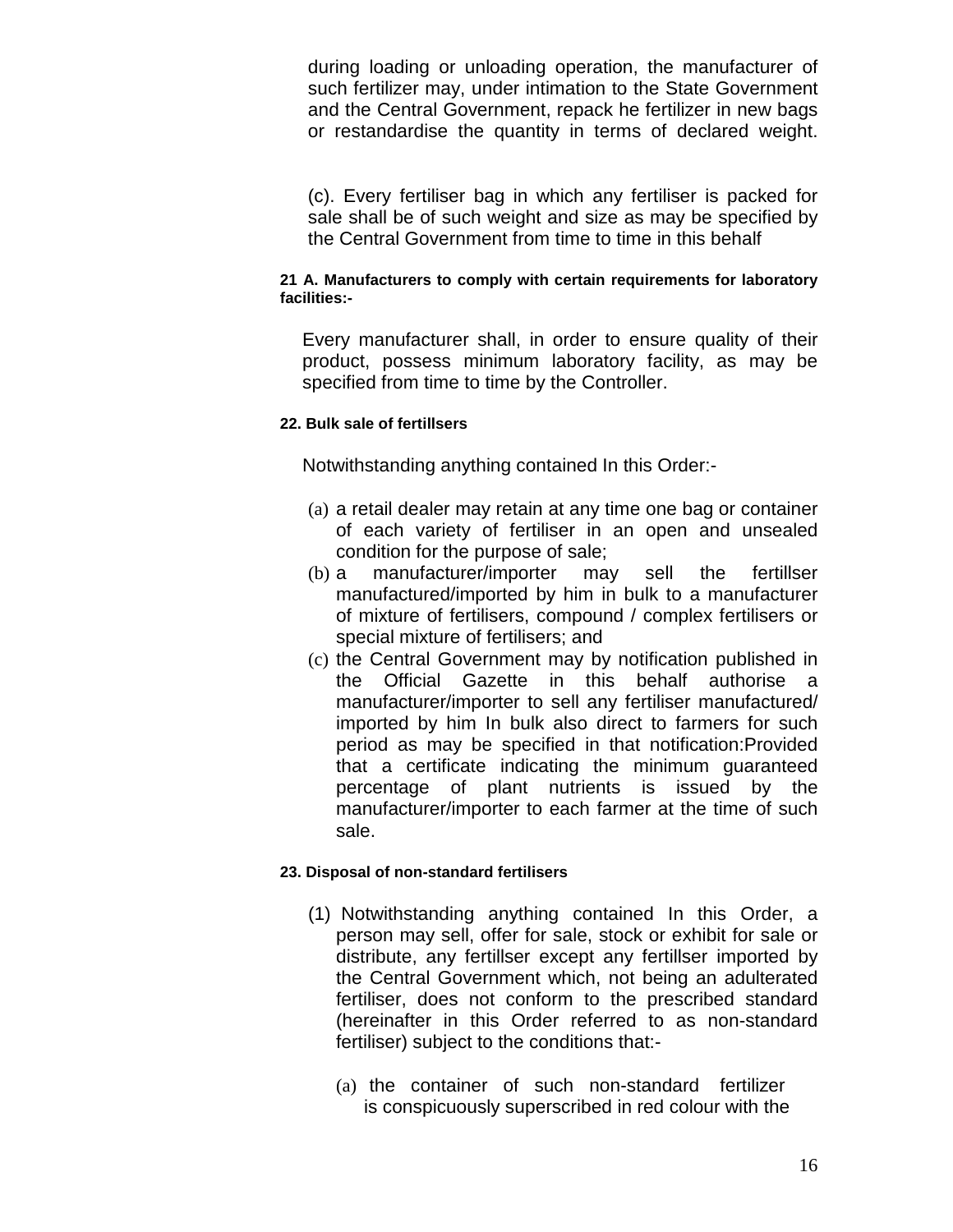words "non-standard" and also with the sign "X"; and

- (b) an application forthe disposal of non-standard fertilisers in Form H is submitted to the [Notified authority] to grant a certificate of authorisation for sale of such fertilisers and a certificate of authorisation with regard to their disposal and price is obtained in Form I.
- (c) such non-standard fertiliser shall be sold only to the manufacturers of mixtures of fertilisers or special mixtures of fertilisers or research farms of Government or Universities or such bodies.
- (2) The price per unit of the non-standard fertiliser shall be fixed by the notified authority after satisfying itself that the sample taken is a representative one, and after considering the nutrient contents in the sample determined on the basis of a chemical analysis of the nonstandard fertilizer.
- (3)The Central Government may, by notification in the official Gazette and subject to the conditions, if any, laid down in that notification, and subject to guidelines issued in this regard by the Central Government exempt such pool handling agencies, as it deems fit, from complying with conditions laid down in paragraphs (a) and (b) of the subclause (1)
- (4) Where any fertiliser imported by the Central Government is found to be of non-standard and the Central Government decides that the fertilizer cannot be permitted for direct use in agriculture, it may permit the use of such fertiliser by manufacturers of complex fertilisers, mixture of fertilisers or special mixture of fertilisers to be sold at such price as may be fixed by the Central Government.
- (5)If a manufacture or importer detects or as reasonable doubt about the standard of the fertilizer manufactured or imported by him, and dispatched for sale as deteriorated in quality during transit due to natural calamity and is not of the prescribed standards, he may, within fifteen days from the date of dispatch from factory or port, apply with detailed justifications to the Central Government for obtaining permission for reprocessing the same in a factory to meet the prescribed standards and the Central Government may, after considering the facts, permit the re-processing of such fertilizer on the terms and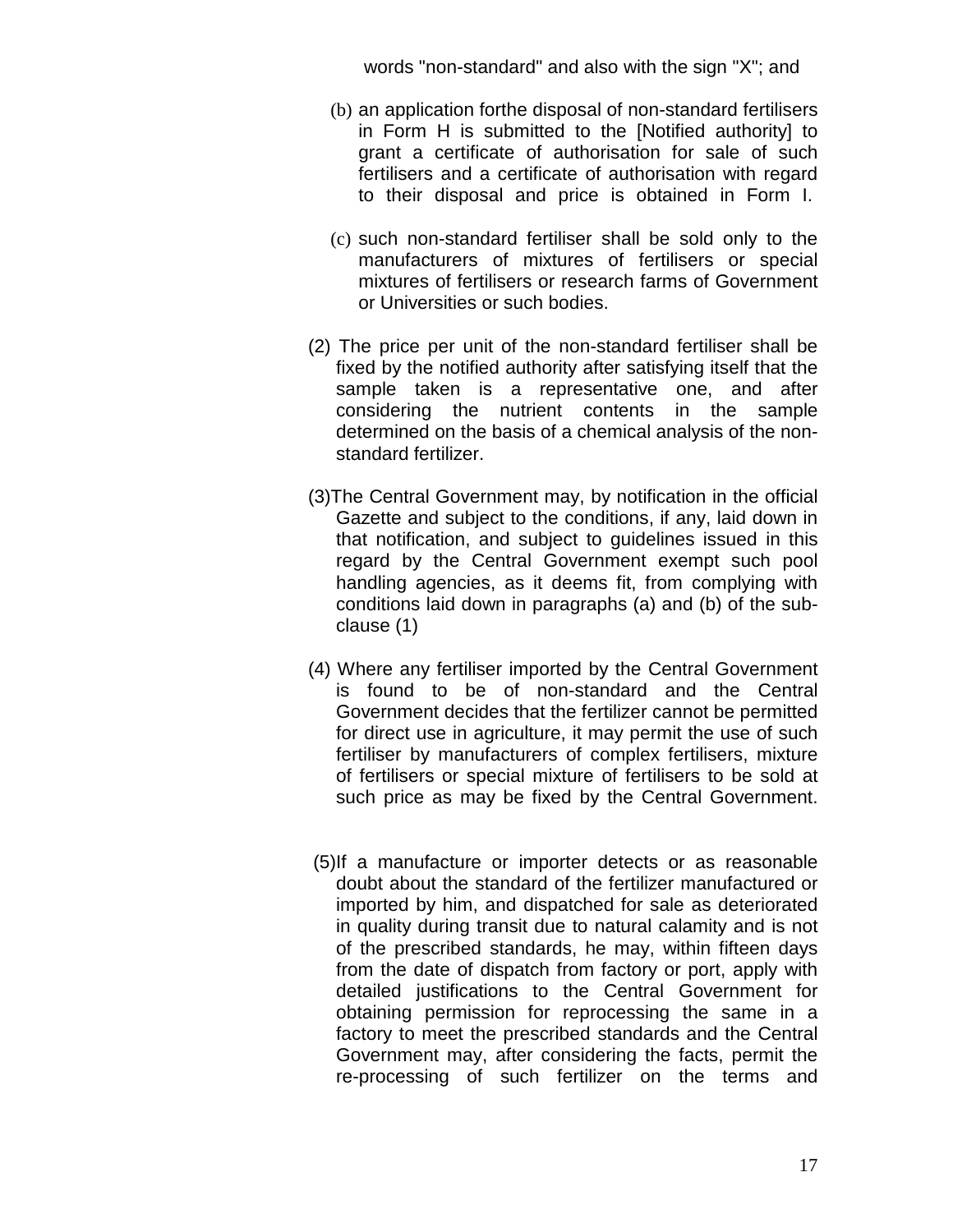conditions as may be notified by the Central Government in this behalf.

Provided that no such application for permission to reprocess the fertilizer by the manufacturer or importer shall be accepted by the Central Government after the expiry of the said period of fifteen days.

#### **24. Manufacturers/Pool handling agencies to appoint officers responsible with compliance of the Order**

Every manufacturing organization, \*\*\*importer and pool handling agency shall appoint in that organization and in consultation with the Central Government, an officer, who shall be responsible for compliance with the provisions of this Order .

#### **25. Restriction on sale/use of fertilisers**

(1) No person shall, except with the prior permission of the Central Government and subject to such terms and conditions as may be imposed by such Government, sell or use fertiliser, for purposes other than fertilisation of soils and increasing productivity of crops.

Provided that the price of fertilisers permitted for sale for industrial use shall be no profit no loss price, excluding all subsidies at the production, import, handling or on sale for agricultural consumers;

Provided further that wherever customs or excise duties are chargeable, these may be added to the price so fixed.

Provided also that in the case of non-standard fertilisers, reductions shall be made from the no profit no loss price, indicated above, proportionate to the loss of nutrient contents.

- (2 )Notwithstanding anything contained in sub-clause (1), no prior permission for use of fertiliser for industrial purposes shall be necessary when the fertiliser for such purposes is purchased from the Industrial dealer possessing a valid certificate of registration granted under clause 9.
- (3) Any person possessing a valid certificate of registration for Industrial dealer, unless such person is a State Government, a manufacturer/importer or a pool handling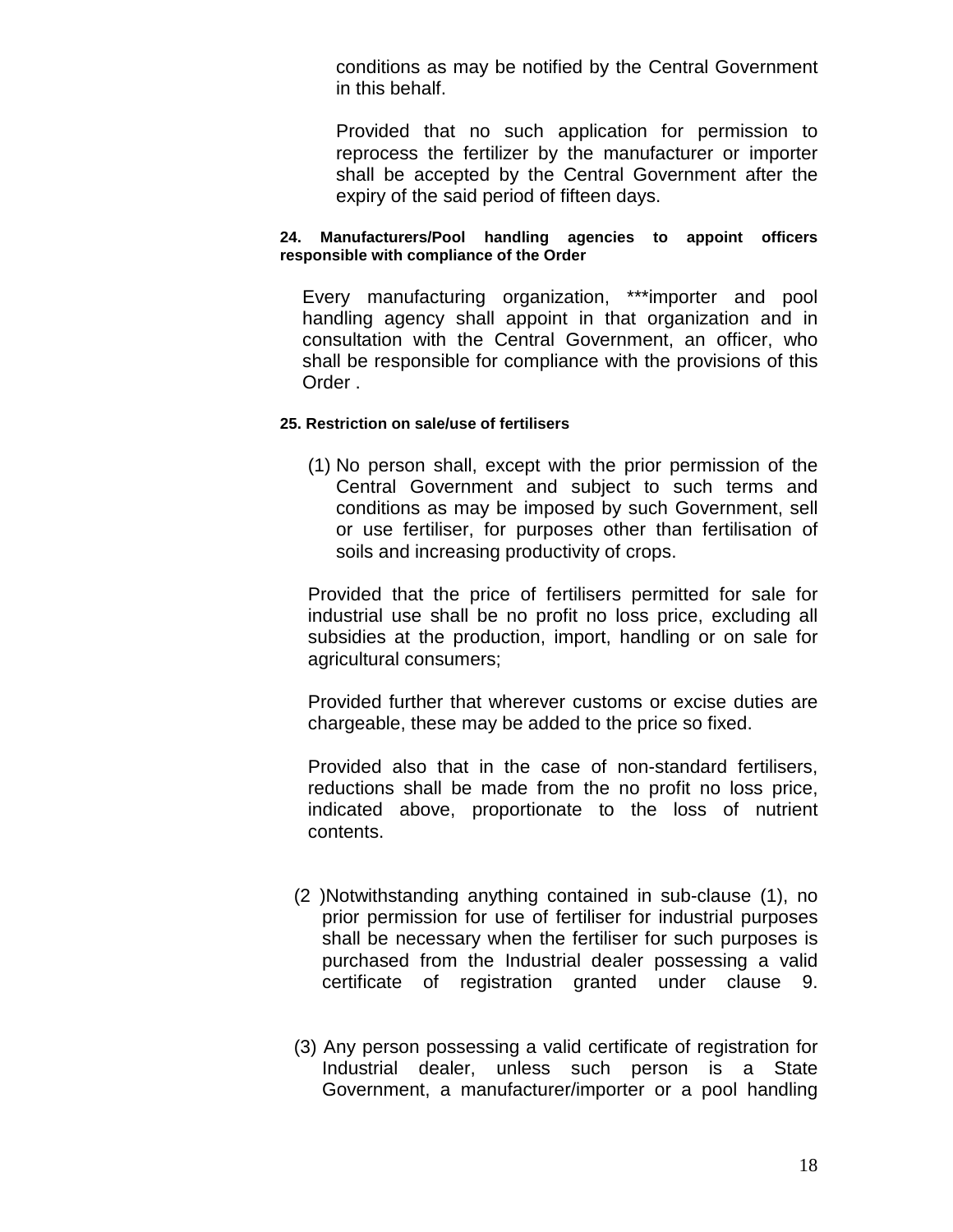agency, shall not carry on the business of selling fertilisers foragricultural purposes, including a wholesale dealer or a retail dealer. However, in case of a State Government, a manufacturer or a importer or a pool handling agency possessing a valid certificate of registration for sale of fertiliser for industrial use, and also for sale of fertiliser for agricultural use, whether in wholesale or retail or both, shall not carryon the business of selling fertilisers both for Industrial use and agricultural use In the same premises.

## **VII. ENFORCEMENT AUTHORITIES**

- **26.** Appointment of registering authority The State Government may, by notification in the Official Gazette, appoint such number of persons, as it thinks necessary, to be registering authorities for the purpose of this Order [ \$]for industrial dealers, and may, in any such notification define the limits of local area within which each such registering authority shall exercise his jurisdiction.
- **26A. Notified Authority-** The State Government may, by notification in the Official Gazette, appoint such number of persons, as it thinks necessary, to be Notified Authorities for the purpose of this Order and define the local limits within which each such Notified Authority shall exercise his jurisdiction.

## **27. Appointment of inspectors**

The State Government, or the Central Government may, by notification in the Official Gazette appoint such number of persons, as it thinks necessary, to be inspectors of fertilisers for the purpose of this Order, and may, in any such notification, define the limits of local area within which each such inspector shall exercise his jurisdictions.

## **27A. Qualifications for appointment of fertiliser Inspectors**

No person shall be eligible for appointment as Fertiliser Inspector under this Order unless he possesses the following qualifications, namely:-

(1) Graduate In agriculture or science with chemistry as one of the subjects, from a recognlsed university; and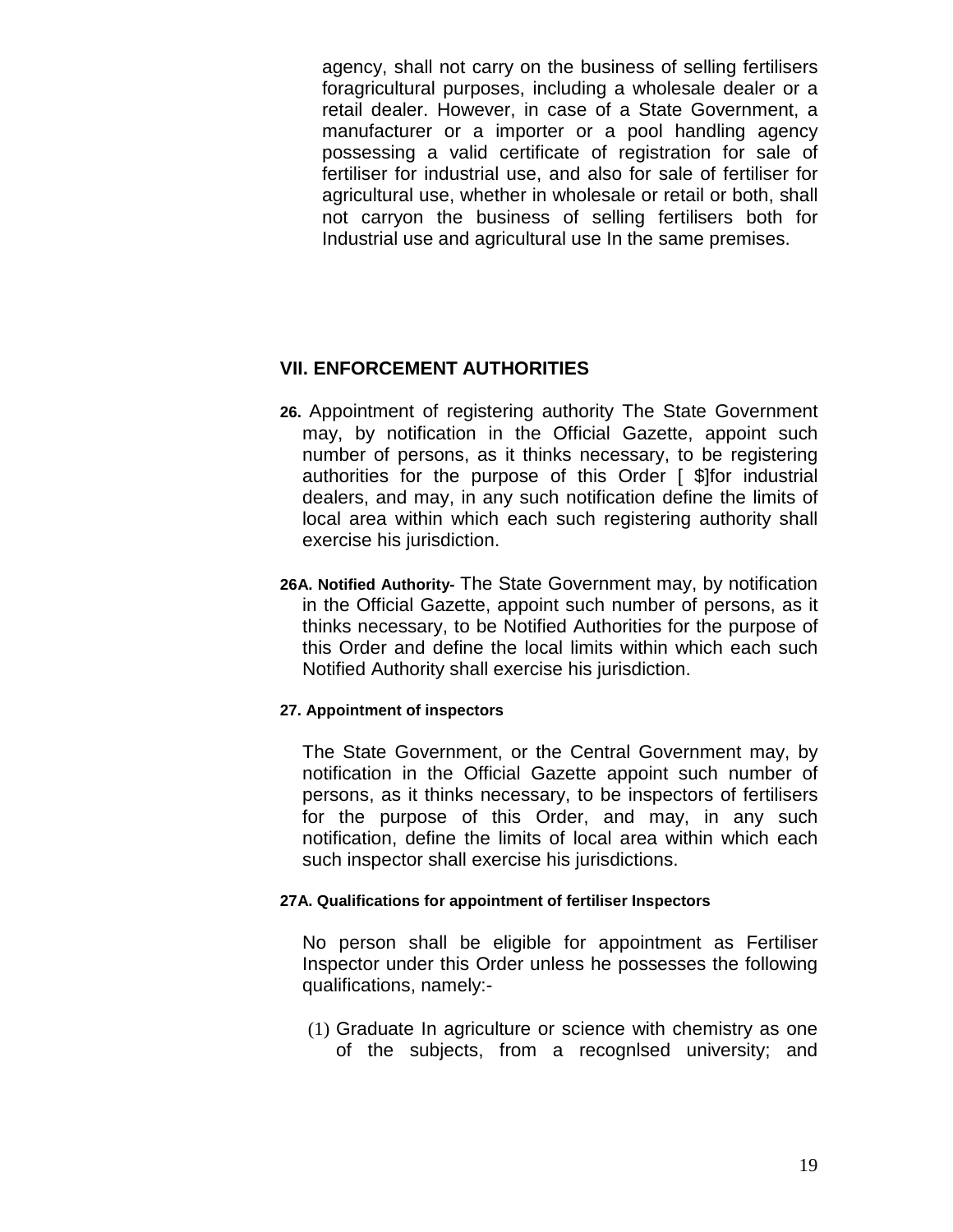(2) Training or experience in the quality control of fertilisers and working in the State or Central Government Department of Agriculture.

27B. **Qualifications for appointment of fertiliser Inspectors for Biofertiliser and Organic Fertiliser.** 

No person shall be eligible for appointment as inspector of biofertiliser and Organic fertilizer under this Order unless he may possess the following qualifications, namely:-

(1) Graduate in agriculture or science with chemistry/microbiology as one of the subject; and

(2) Training or experience in the field of quality control of biofertilisers/organic fertilizers.

#### **28. Powers of Inspectors**

- (1) An inspector may, with a view to securing compliance with this Order:-
	- (a) require any manufacturer, +importer, pool handling agency, wholesale dealer or retail dealer to give any information in his possession with respect to the manufacture, storage and disposal of any fertilizer manufactured or, in any manner handled by him
	- (b) draw samples of any fertiliser in accordance with the procedure of drawal of samples laid down in Schedule II. Provided that the inspector shall prepare the sampling details in duplicate In Form J, and hand over one copy of the same to the dealer or his representative from whom the sample has been drawn;
	- (ba) draw samples of any biofertilisers in accordance with the procedure of drawl of samples laid down in schedule III.
	- (bb) draw samples of any organic fertilisers in accordance with the procedure of drawl of samples laid down in schedule IV.
	- (c) enter upon and search any premises where any fertiliser is manufactured/ Imported or stored or exhibited for sale, if he has reason to believe that any fertiliser has been or is being manufactured/imported, sold, offered for sale, stored, exhibited for sale or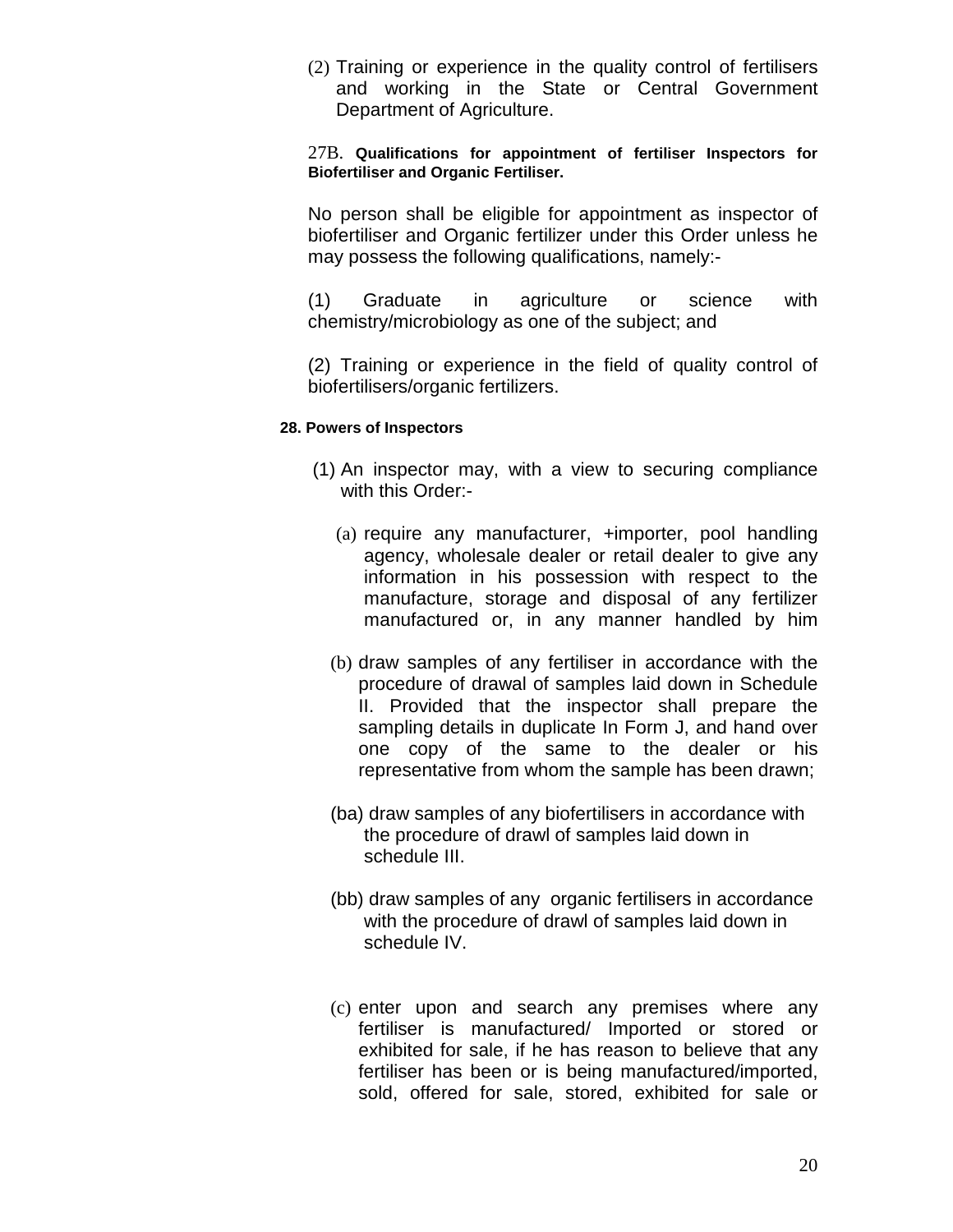distributed contrary to the provisions of this Order;

- (d) seize or detain any fertiliser in respect of which he has reason to believe that a contravention of this Order has been or is being or is [attempted] to be committed;
- (e) seize any books of accounts or documents relating to manufacture, storage or sale of fertilisers, etc. in respect of which he has reason to believe that any contravention of this Order has been or is being or is about to be committed;

Provided that the Inspector shall give a receipt for such fertilisers or books of accounts or documents so seized to the person from whom the same have been seized;

Provided further that the books of accounts or documents so seized shall be returned to the person from whom they were seized after copies thereof or extracts thereform as certified by such person, have been taken.

(2) Subject to the proviso to paragraphs (d) and (e) of subclause (1), the provisions of the Code of Criminal Procedure, 1973 (2 of 1974) relating to search and seizure shall, so far as may be, apply to searches and seizures under this clause.

 Provided also that the inspector shall give the stop sale notice in writing to the person whose stocks have been detained and initiate appropriate action as per the provisions of this order within a period of twenty one days. If no action has been initiated by the inspector within the said period of twenty one days from the date of issue of the said notice, the notice of stop sale shall be deemed to have been revoked.

- (3) Where any fertiliser is seized by an inspector under this clause, he shall forthwith report the fact of such seizure to the collector whereupon the provisions of sections 6A, 6B, 6C, 6D and 6E of the Act, shall apply to the custody, disposal and confiscation of such fertilisers.
- (4)Every person, if so required by an inspector, shall be bound to afford all necessary facilities to him for the purpose of enabling him to exercise his powers under sub-clause (1).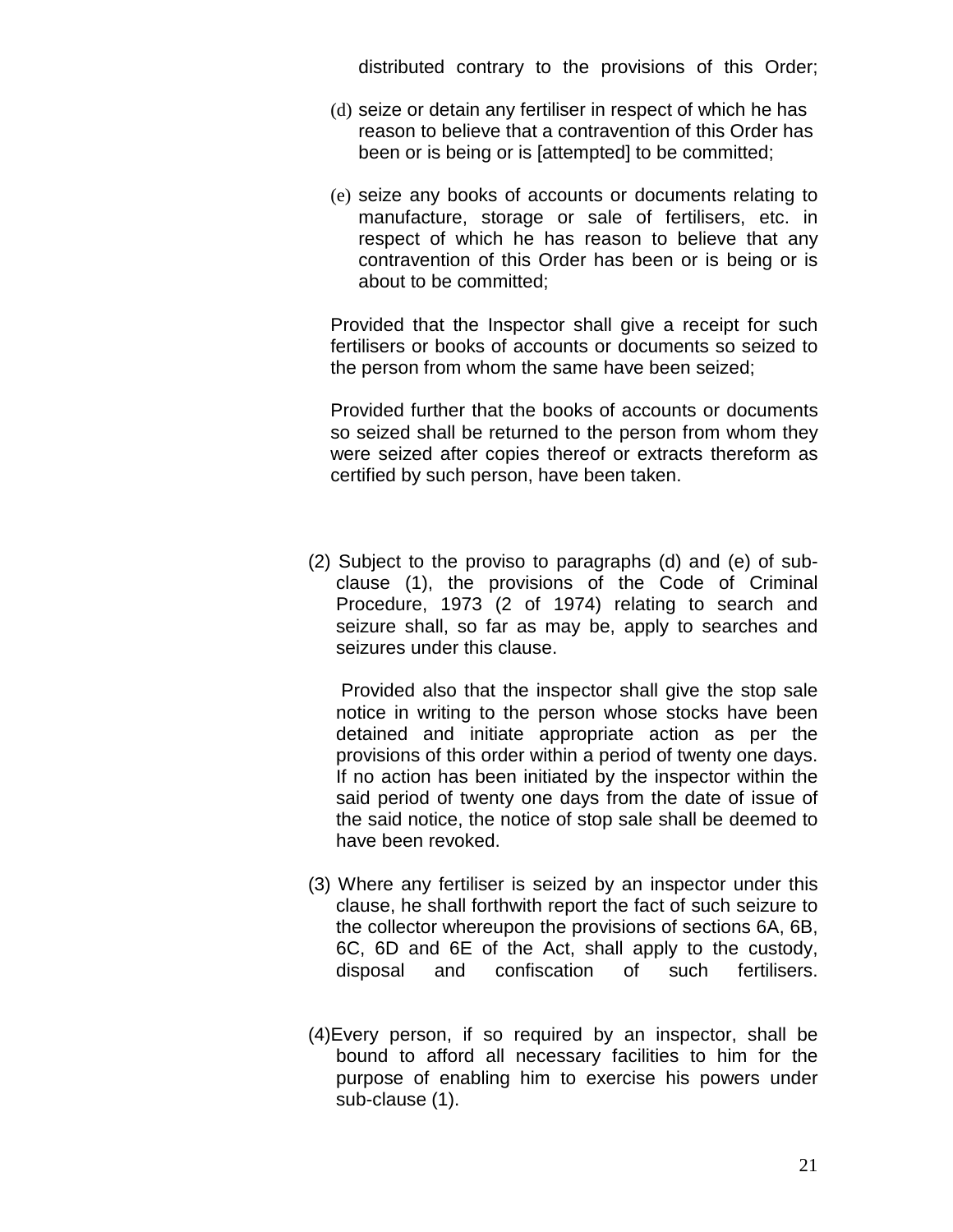## **29. Laboratory for analysis**

1. A fertiliser samples, drawn by an inspector, shall be analyzed in accordance with the instructions contained in Schedule II in the -Central Fertiliser Quality Control and Training Institute, \*\*Faridabad or Regional Fertiliser Control Laboratories at Bombay, Madras or Kalyani (Calcutta) or in any other laboratory notified for this purpose by the State Government [with the prior approval of the Central Government.

(1A) Biofertiliser samples, drawn by an inspector, shall be analyzed in accordance with the instructions contained in Schedule III in the –National Centres of Organic Farming, Ghaziabad or Regional Centres of Organic Farming at Bangalore, Bhubaneshwar, Hissar, Imphal, Jabalpur and Nagpur or in any other laboratory notified by the Central or State Government.

(1B) Organic fertiliser samples, drawn by an inspector, shall be analyzed in accordance with the instructions contained in Schedule IV in the –National Centres of Organic Farming, Ghaziabad or Regional Centres of Organic Farming at Bangalore, Bhubaneshwar, Hissar, Imphal, Jabalpur and Nagpur or in any other laboratory notified by the Central or State Government.

(2) Every laboratory referred to in sub-clause (1) shall, in order to ensure accurate analysis, of fertiliser samples, possess minimum equipment and other laboratory facilities, as may be specified from time to time by the Controller in this behalf

#### **29A. Qualifications for appointment of fertiliser analyst in the ferti1ser control laboratories**

No person shall be eligible for appointment as fertiliser analyst for analysis of fertiliser samples in the laboratories notified under clause 29 of the Order, unless he possesses the following qualifications, namely:-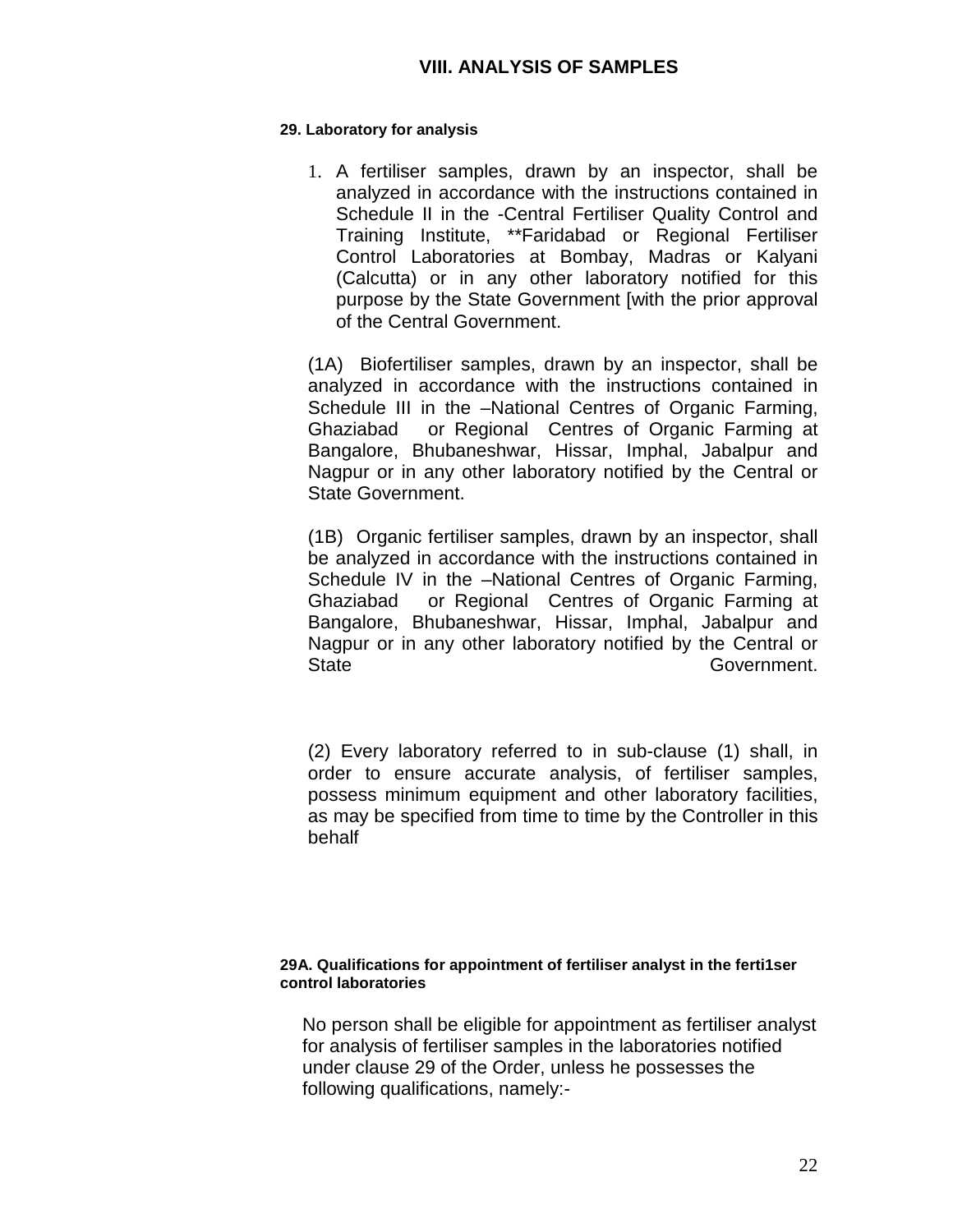- (1) graduate in Agriculture or Science with chemistry as one of the subjects from a recognised university; and
- (2) training In fertiliser quality control and analysis at Central Fertlllzer Quality Control and Training Institute, Faridabad.

Provided that the fertiliser analysts appointed before the commencement of this Order, who do not possess the requisite training, shall undergo prescribed training, within a period of three years, in the Central Fertiliser Quality Control and Training Institute, Faridabad from the date of commencement of this Order.

#### **29B Laboratories for refree analysis**

(1) Every laboratory referred to in sub-clause (1) of clause 29 shall be designated as referee laboratory for the purpose of analysis of any sample of fertiliser :

Provided that no such laboratory which carried out the first analysis of the fertiliser sample shall be so designated in respect of that sample:

Provided further that in respect of any sample the analysis of which has been challenged, may be sent for referee analysis to any one of the other laboratories except those which are located in the State or where the first analysis has been done.

Provided also that the Central Fertiliser Quality Control and Training Institute and Regional laboratories shall be considered as one group of laboratories and a sample first analysed by any one of them, shall not be sent for referee analysis to any other in that group, but only to any other laboratory notified by a State Government.

(2) Notwithstanding anything contained in this Order, the Appellate Authority as specified under paragraph (b) of subclause (1) or paragraph (b) of sub-clause(2) of clause 32, in case of sample analyzed by the State Government laboratory, or the Controller, in case of samples analyzed by Central Fertiliser Quality Control and Training Institute, Faridabad or its Regional Fertiliser Control Laboratories, as the case may be, shall decide and send, one of the two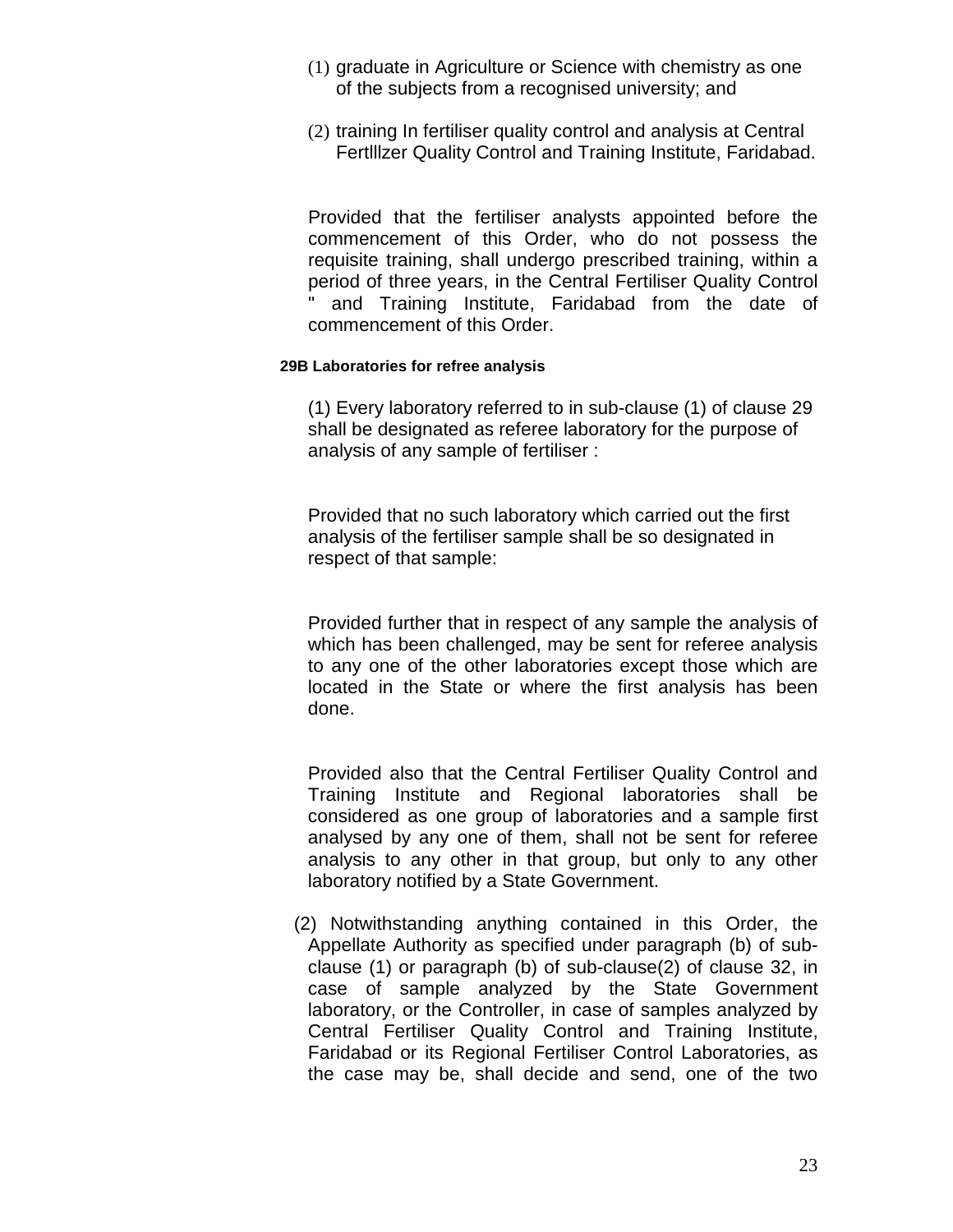remaining samples, for reference analysis as provided under sub-clause (1).

## **30. TIme lImit for analysis, and communication of result**

- (1) Where sample of a fertlliser has been drawn, the same shall be dispatched alongwith a memorandum in Form K and in case of Organic fertilizers and Biofertilisers in Form KI to the laboratory for analysis within a period of seven days from the date of Its drawal.
- (2) The laboratory shall analyse the sample and forward the analysis report in Form L and in case of Organic fertilizer and Biofertiliser in Form LI within [30 days] from the date of receipt of the sample in the laboratory to the authority specified in the said memorandum.
- (3) The authority to whom the analysis report is sent under sub-clause (2) shall communicate the result of the analysis to the dealer/manufacturer/Importer/pool handling agency from whom the sample was drawn within [15 days] from the date of receipt of the analysis report of the laboratory.

## **IX. MISCELLANEOUS**

#### **31 Suspension, Cancellation Or Debarment**

(1) A Notified Authority, registering authority, or as the case may be, the controller may, after giving the authorized dealer or the holder of certificate of registration or certificate of manufacture or any other certificate granted under this Order, an opportunity of being heard, suspend such authorization letter or certificate or debar the dealer from carrying on the business of fertilizer on one or more of the following grounds, namely:-

- (a) that the authorization letter or certificate of registration or certificate of manufacture, as the case may be, has been obtained by wilful suppression of material facts or by misrepresentation of relevant particulars:
- (b) that any of the provisions of this Order or any terms and condition of the Memorandum of Intimation or certificate of registration or the certificate of manufacture, as the case may be, has been contravened or not fulfilled: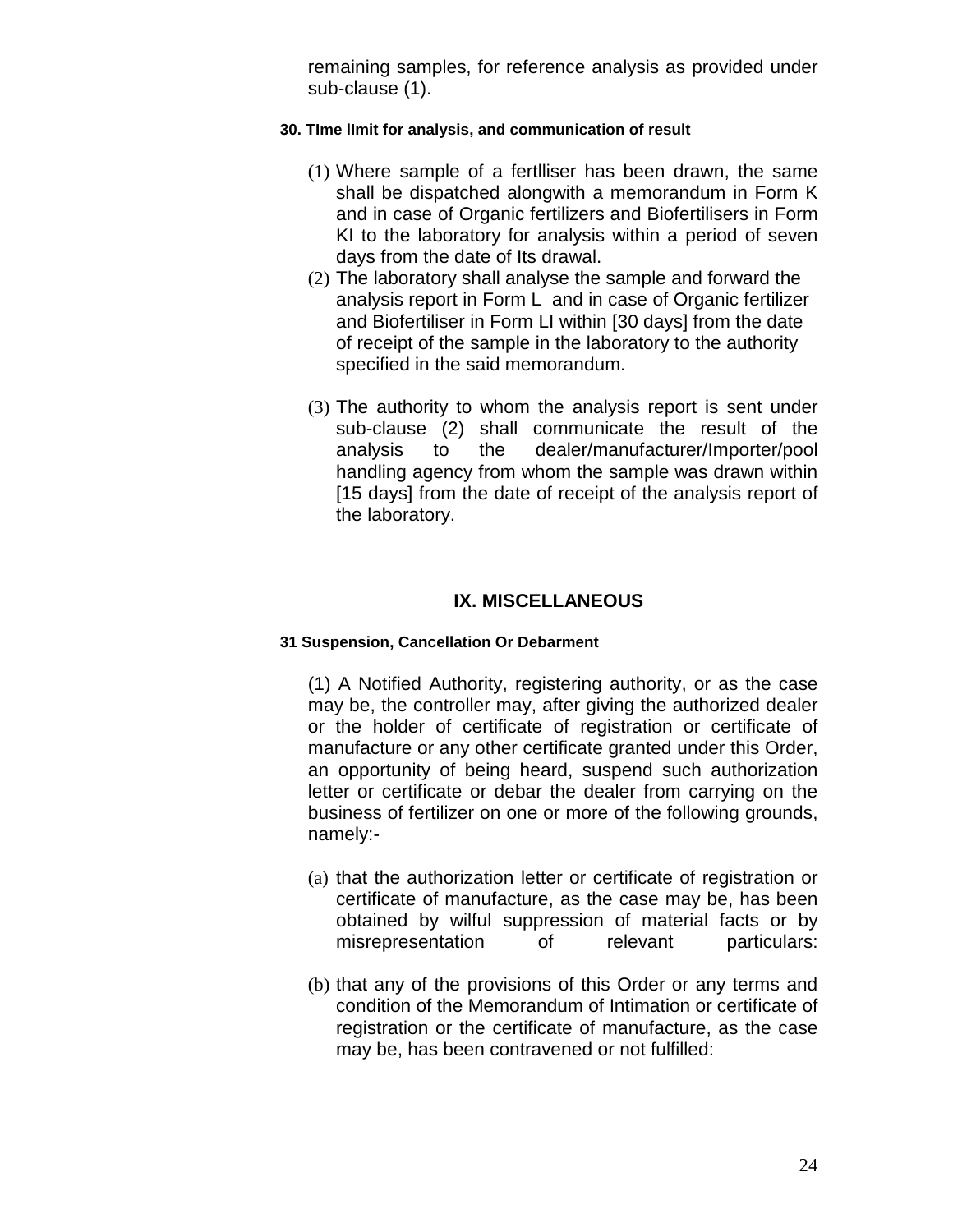Provided that while debarring from carrying on the business of fertiliser or canceling the certificate, the dealer or the certificate holder thereof may be allowed for a period of thirty days to dispose of the balance stock of fertilizers, if any, held by him:

Provided further that the stock of fertilizer lying with the dealer after the expiry of the said period of thirty days shall be confiscated.

(2) Where the contravention alleged to have been committed by a person is such as would, on being proved, justify his debarment from carrying on the business of selling of fertilizer or, cancellation of authorization letter or certificate of registration or certificate of manufacture or any other certificate granted under this Order to such person the Notified Authority or registering authority or, as the case may be, the controller may, without any notice, suspend such certificate, authorization letter, as an interim measure:

Provided that the registering authority, Notified Authority or, as the case may be, the controller shall immediately furnish to the affected person details and the nature of contravention alleged to have been committed by such person and, after giving him an opportunity of being heard, pass final orders either revoking the order of suspension or debarment within fifteen days from the date of issue of the order of suspension:

Provided further that where no final order is passed within the period as specified above, the order of interim suspension shall be deemed to have been revoked without prejudice, however, to any further action which the registering authority, Notified Authority or, as the case may be, the controller may take against the affected person under sub-clause (1).

(3) Wherever an authorization letter or certificate is suspended, cancelled or the person is debarred from carrying on the business of fertiliser, the Notified Authority, registering authority, or as the case may be, the Controller shall record a brief statement of the reasons for such suspension or, as the case may be, cancellation or debarment and furnish a copy thereof to the person whose certificate or authorization letter has been suspended or cancelled or business has been debarred.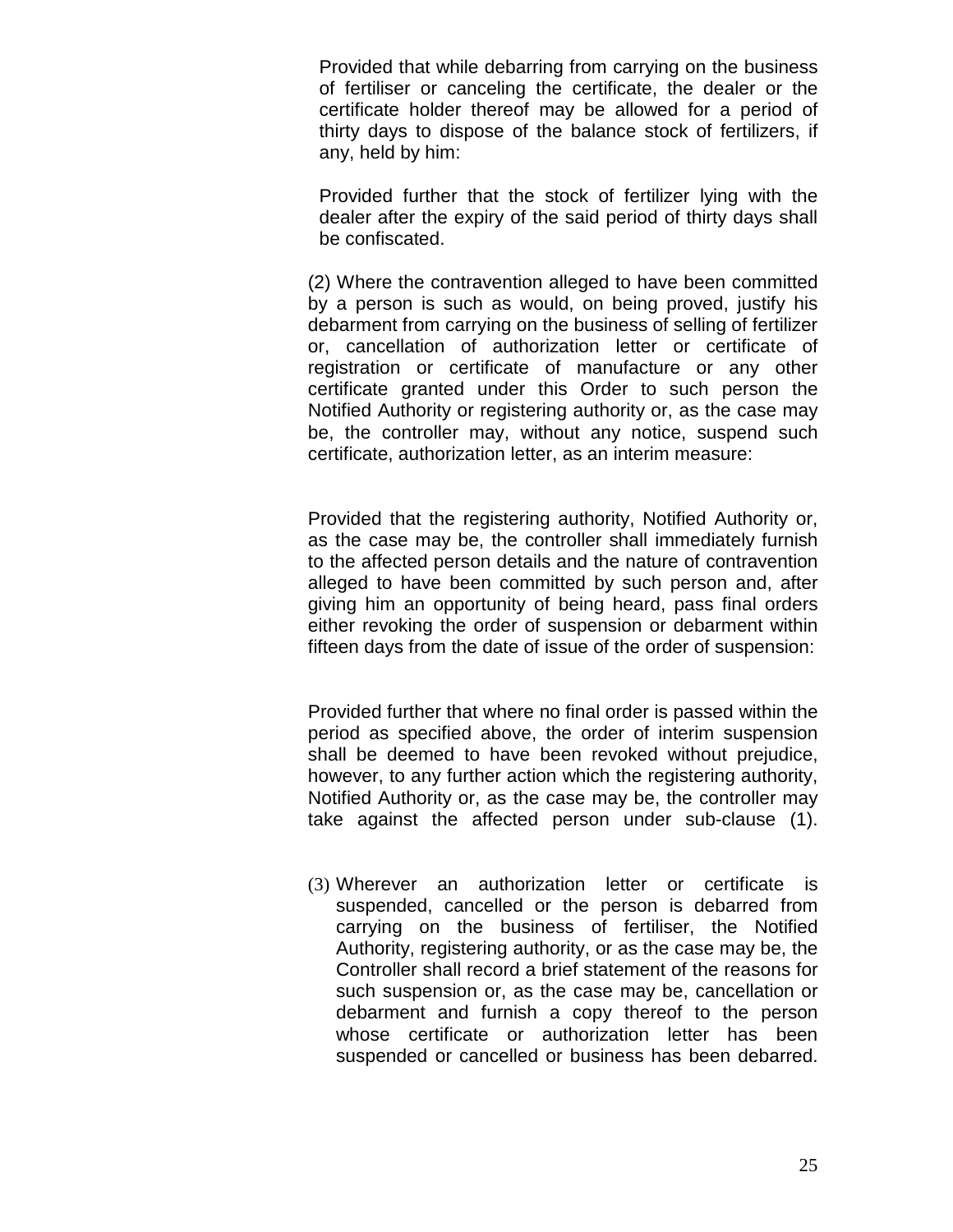(4) Wherever the person alleged to have committed the contravention is an industrial dealer, the Notified Authority may take action against the holder of such certificate of registration under sub-clause (1) and sub-clause (2):

Provided that where such certificate is suspended or cancelled, the Notified Authority shall, within a period of fifteen days from the date of issue of such order of suspension or cancellation, furnish to the controller also, besides sending the same to the person whose certificate has been suspended or cancelled, a detailed report about the nature of contravention committed and a brief statement of the reasons for such suspension or, as the case may be, cancellation:

Provided further that the controller, shall, in case of the order for suspension passed by the Notified Authority, on receipt of the detailed report and after giving the person an opportunity of being heard, pass final order either revoking the order of suspension or canceling the certificate of registration, within fifteen days from the date of receipt of the detailed report from the Notified Authority, failing which the order of interim suspension passed by the Notified Authority shall be deemed to have been revoked, without prejudice however, to further action which the controller may take against the holder of certificate under sub-clause (1):

Provided also that the order of cancellation passed by the Notified Authority shall remain effective as if it had been passed by the controller till such time the Controller, on receipt of the detailed report from the Notified Authority, and if deemed necessary, after giving the person a fresh opportunity of being heard, pass the final order either revoking or confirming the order of cancellation.

## **32. Appeals at Central Government level**

(1) In any State, where the fertiliser allocation is made by the Central Government under this Order and if the suspension or cancellation of authorization letter of the manufacturer and or pool handling agency or debarment of business, in any way, has an effect of dislocating the said allocation and if the Central Government is of the opinion that it is necessary or expedient so to do for maintaining the supplies, may direct the concerned State Government to furnish detailed report about the nature of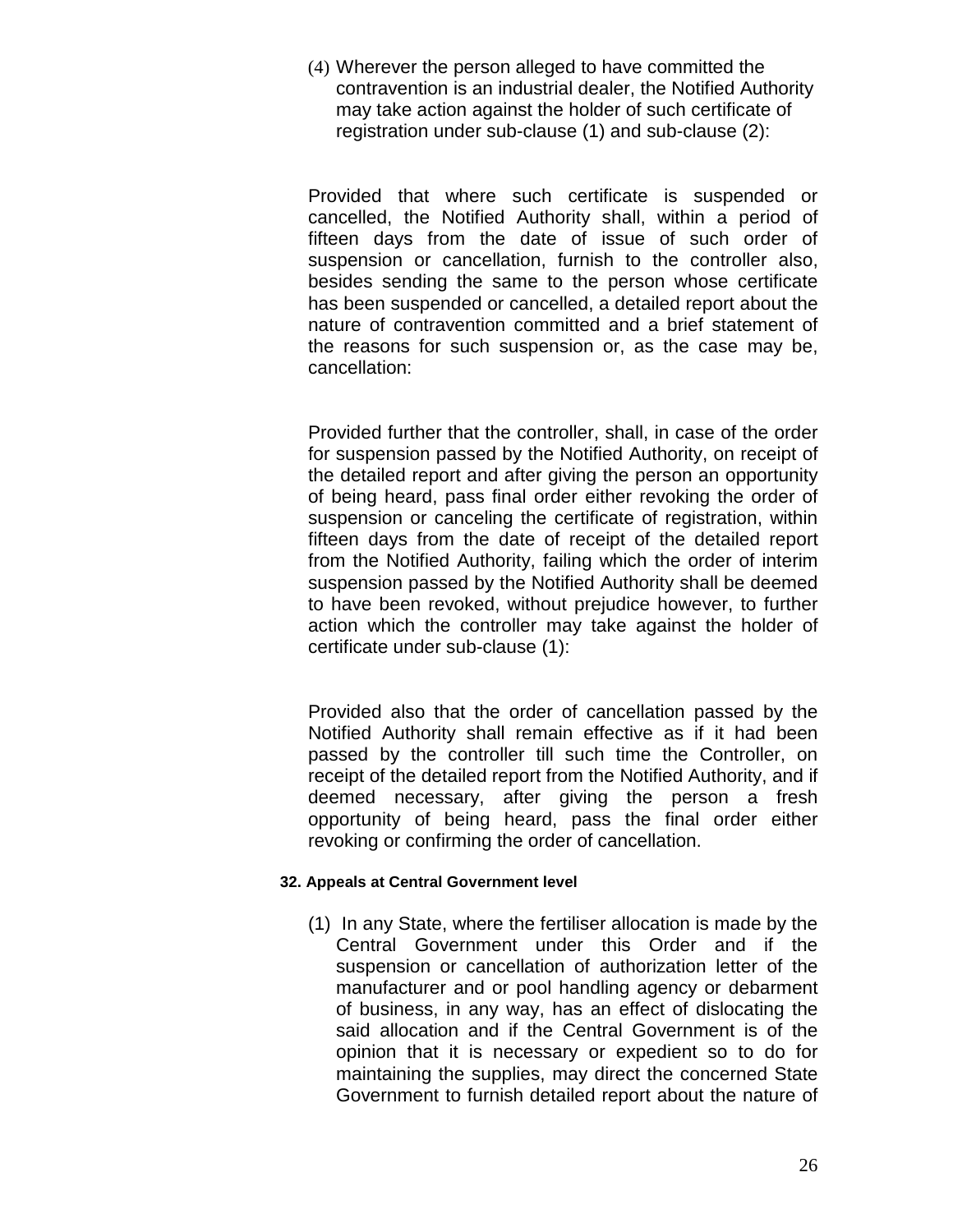contravention and a brief statement of the reasons for such suspension or cancellation and pass such order as it may think fit, confirming, modifying or annulling the order of State Government

Provided that if the report called by the Central Government is not received from the State Government within a period of fifteen days from the date of issue of the communication, the Central Government may decide the case without the report, on merit.

(2) Any person aggrieved by the analysis report of Central Fertiliser Quality Control and Training Institute or its regional laboratories may appeal to the Controller for referee analysis of such sample within a period of 30 days from the receipt of analysis report.

Provided that the Controller may entertain an appeal after the expiry of said period of 30 days if it is satisfied that there was sufficient cause for not filling it within that period.

### **32A. Appeal at the State Government level**

(1) The State Government shall, by notification in the Official Gazette, specify such authority as the Appellate authority before whom the appeals may be filed within 30 days from the date of the order appealed against by any person, except by an industrial dealer, aggrieved by any of the following Orders or action of registering authority or a Notified Authority, namely:-

- (i) Refusing to grant a certificate of manufacture for preparation of mixture of fertilisers or special mixture of fertilizers;or
- (ii) Suspending or canceling a certificate of manufacture; or
- (iii) Suspending or canceling authorization letter or debarring from carrying on the business of selling of fertilizer, or
- (iv) non-issuance of certificate of manufacture within the stipulated period; or
- (v) non-issuance of amendment in authorization letter within the stipulated period.

(2) Any person aggrieved by analysis report of fertilizer Testing laboratories notified by the State Government may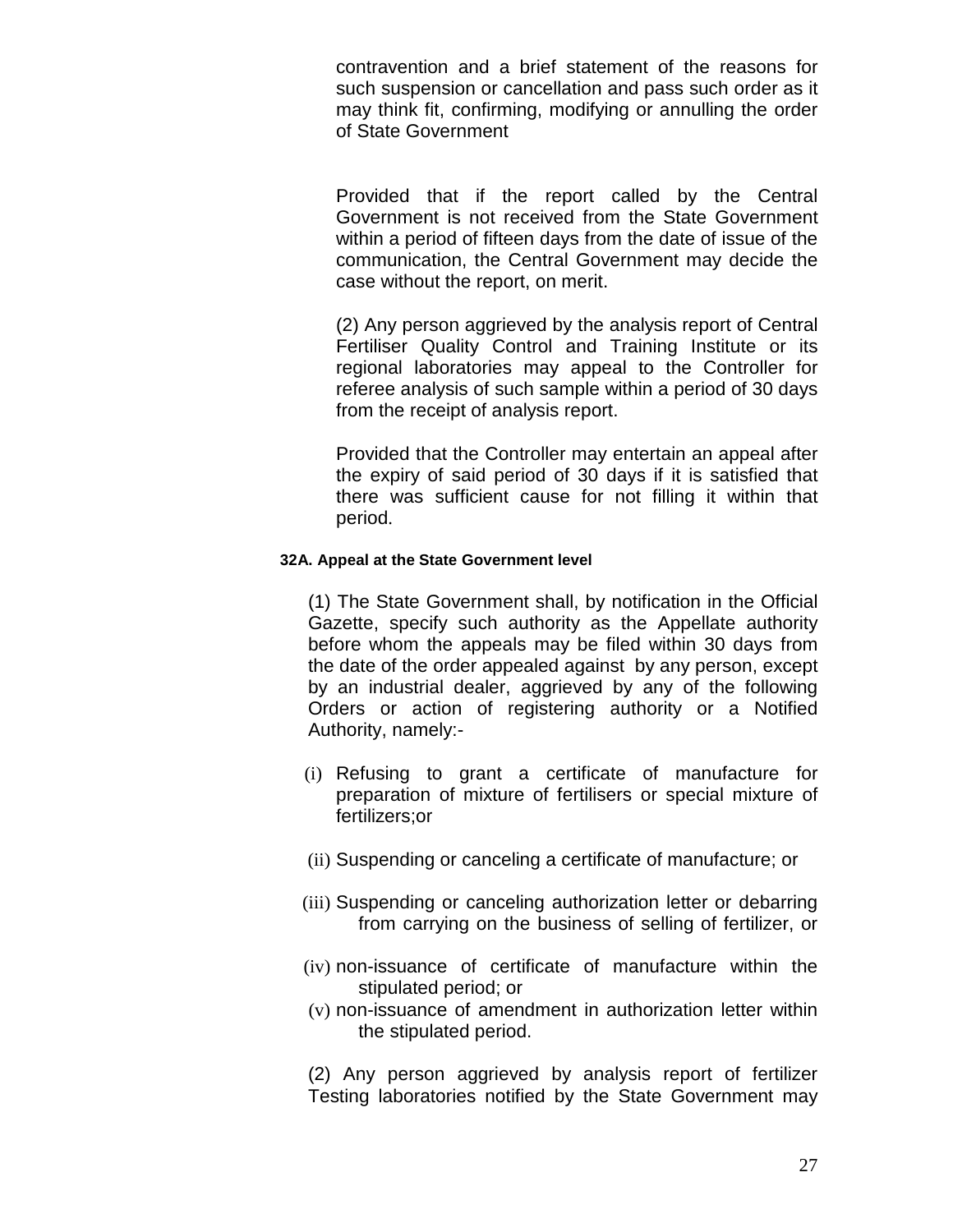appeal to the appellate authority appointed under sub-clause (1) for reference analysis of such sample within thirty days from the date of receipt of analysis report.

#### **33. Grant of duplicate copies of [authorization letter or Certificate of manufacture] certificate of registrations, etc.**

Where authorization letter or a certificate of registration or a certificate of manufacture or any other certificate granted or, as the case may be, renewed under this Order is lost or defaced, the notified authority registering authority or, as the case may be, the Controller may, on an\_application made in this behalf, together with the fee prescribed for this purpose under clause 36, grant a duplicate copy of such certificate.

#### **34. Amendment of certificate of registration**

The Notified Authority, registering or controller, as the case may be, may, on application being made by the holder of an authorization letter, a certificate of registration or certificate of manufacture, together with the fee prescribed for the purpose under clause 36, amend an entry in such authorization letter, certificate of registration or certificate of manufacture as the case may be.

## **35. Maintenance of records and submission of returns, etc.**

(1) The controller may by an order made in writing direct the dealers. manufacturers/ importers, and pool handling agencies:-

- (a) to maintain such books of accounts, records, etc. relating to their business in Form 'N'. and
- (b) to submit to such authority, returns and statements in such form and containing such information relating to their business and within such time as may be specified in that order.
- (2) Where a person holds certificates of registration for retail sale and wholesale sale of fertilisers, he shall maintain separate books of accounts for these two types of sales made by him.
- (3) Where a State Government, a manufacturer, an importer and a pool handling agency holds valid certificates of registration for sale of fertilisers in, wholesale or retail or both and also for sale for industrial use, he shall maintain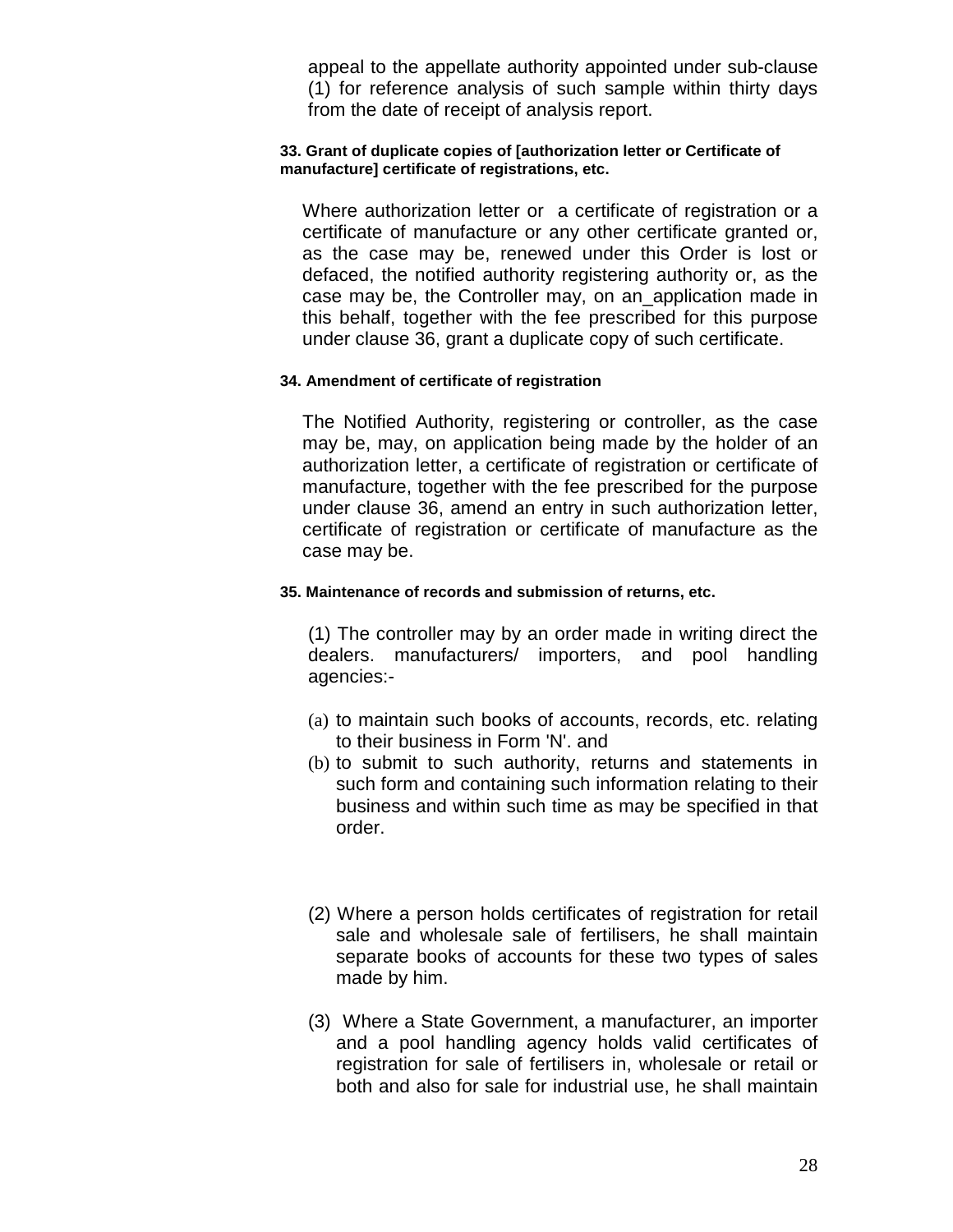separate books of accounts for these two or three types of sales made by him.

- (4) Every importer shall inform the Director of Agriculture of the State in which he intends to discharge the imported fertilizer, under intimation to the Central Government, before the import is made orwithin a period of fifteen days after an indent for import is placed, the following details, namely ;-
- (i) name of fertiliser
- (ii) name of country of import.
- (iii) name of manufacturer.
- (iv) quantity to be imported
- (v) date of arrival of the consignment.
- (vi) name of the discharge port.
- (vii) other information

### **36. Fees**

- (1) The fees payable for grant, amendment or renewal of a[n authorization letter] or certificate of registration or certificate of manufacture a duplicate of such certificates or, renewal thereof under this Order shall be such as the State Government may, from time to time fix, subject to the maximum fees fixed for different purposes by the Central Government and different fees may be fixed for different purposes or for different classes of dealers or for different types of mixtures of fertiliser or special mixture.
- (2) The authority to whom and the manner in which the fee fixed under sub-clause (1) shall be paid, shall be such as may be specified by the State Government by notification in the Official Gazette.
- (3) Any fee paid under sub-clause (1) shall not be refundable unless the grant or renewal of any certificate of registration or certificate of manufacture or duplicate copy of such certificate or renewal under this Order has been refused.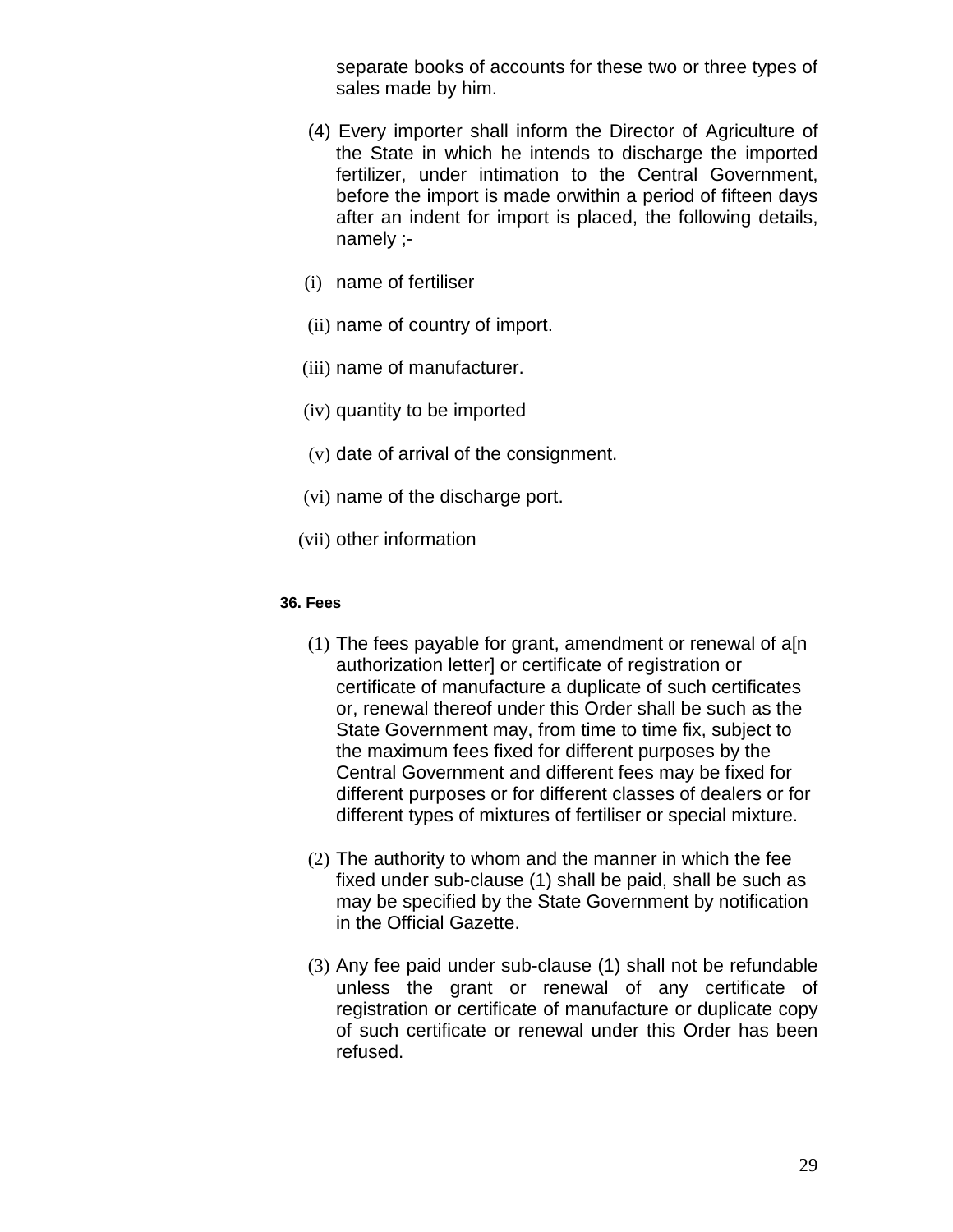(4) The fees payable for grant, amendment, renewal or duplicate copy of certificate of registration for industrial dealer and the authority to whom and the manner in which such fee shall be paid, shall be such as may be specified by the Controller from time to time by notification in the Official Gazette.

### **37. Service of orders and directions**

Any order or direction made or issued by the controller or by any other authority under this order shall be served in the same manner as provided in sub-section (5) of section 3 of the Act.

### **38. Advisory Committee**

- 1. The Central Government may by notification in the Official Gazette and on such terms and conditions as may be specified in such notification, constitute a Committee called the Central Fertiliser Committee consisting of a Chairman and not more than ten other persons having experience or knowledge in the field, who shall be members of the Committee, to advise the Central Government regarding:-
- (i) inclusion of a new fertiliser, under this Order;
- (ii) specifications of various fertilisers;
- (iii) grades/formulations of physical/granulated mixtures of fertilisers that can be allowed to be prepared in a State;
- (iv) requirements of laboratory facilities in a manufacturing unit, including a unit manufacturing physical/granulated mixtures of fertilisers;
- (v) methods of drawal and analysis of samples.
- (vi) any other matter referred by the Central Government to the Committee.

(2) The Committee may, subject to the previous approval of the Central Government, make bye-laws fixing the quorum and regulating its own procedure and the conduct of all business to be transacted by it.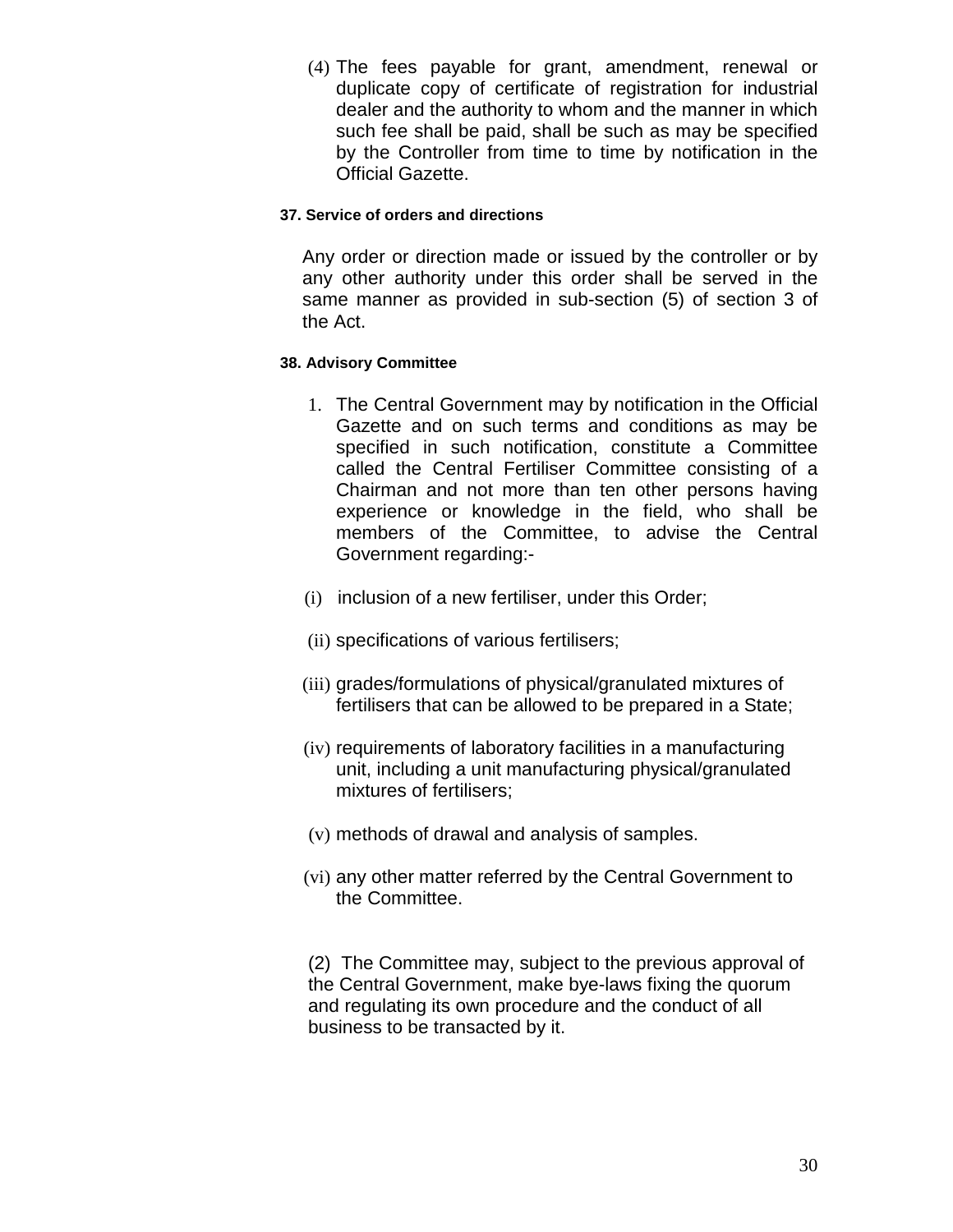(3) The Committee may co-opt such number of experts and for such purposes or periods as it may deem fit, but any expert so co-opted shall not have the right to vote.

(4)The Committee may appoint one or more sub-committees, consisting wholly of members of the Committee or or partly of the members of the Committee and partly of co-opted members as it thinks fit, for the purpose of discharging such of its functions as may be delegated to such sub-committee or sub-committees by the Central Fertiliser Committee.

(5)The State Government may by notification in the Official Gazette and on such terms and conditions as may be specified in such notification, constitute a Committee called the State Fertiliser Committee consisting of a Chairman and not more than .4 other members, having experience or knowledge in the field, including a representative from State Agricultural University, the Fertiliser Industry and Indian Micro Fertilisers Manufacturers Association to advise the State Government regarding the grades/formulations of \*mixture or of fertilisers.

### **39. Repeal and saving**

- (1) The Fertiliser Control) Order, 1957 is hereby repealed except as respects things done or omitted to be done under the said Order before the commencement of this Order.
- (2) Notwithstanding such repeal, an order made by any authority, which is in force immediately before the commencement of this Order and which is consistent with this Order, shall continue in force and all appointments made, prices fixed, certificates granted and directions issued under repealed Order and in force immediately before such commencement shall likewise continue in force and be deemed to be made, fixed, granted or issued in pursuance of this Order till revoked.

## **SCHEDULE I [See Clause 2(h) & (q)] PART-A SPECIFICATIONS OF FERTILISERS\***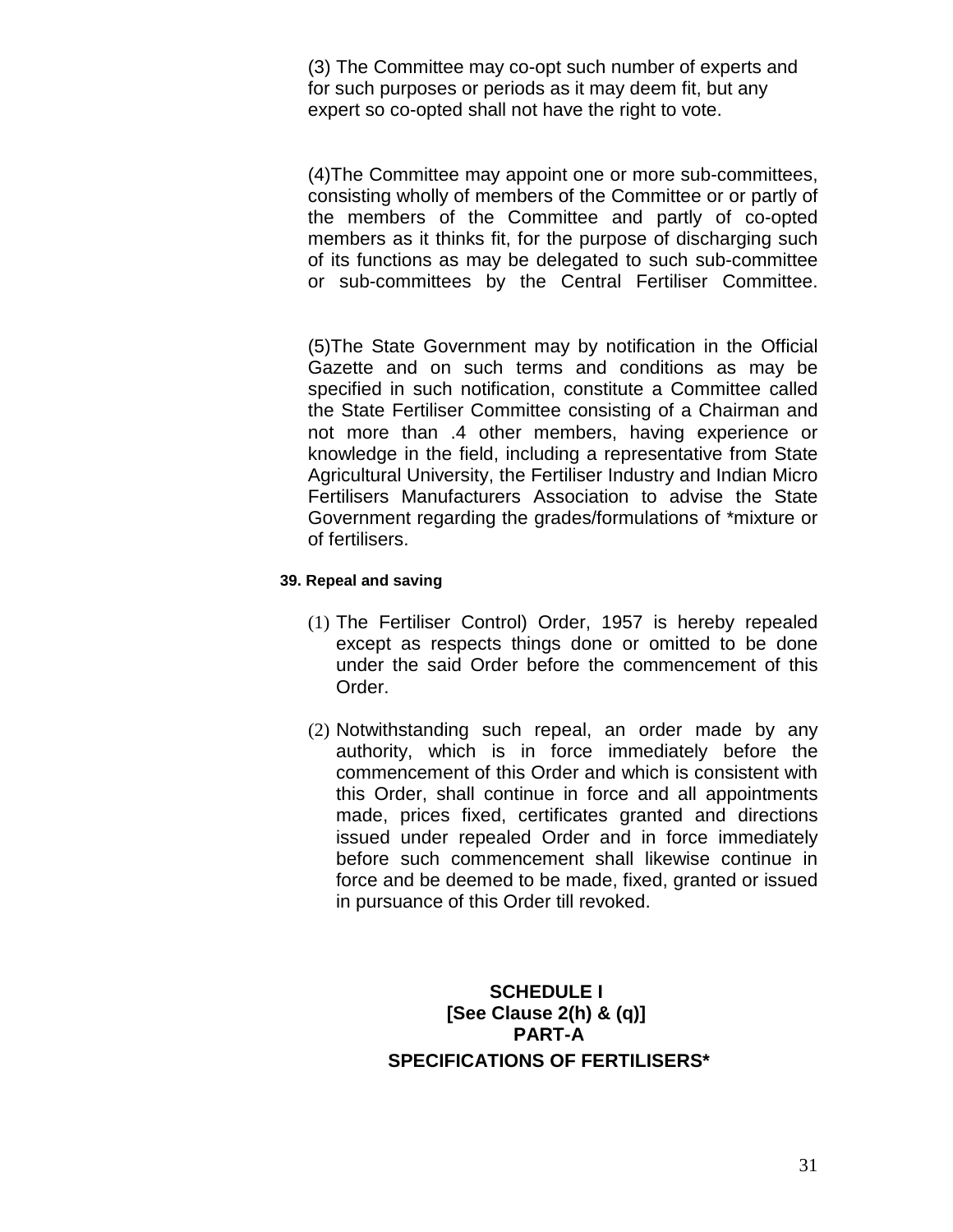# **1(a). STRAIGHT NITROGENOUS FERTILISERS**

|       | 1. Ammonium Sulphate                                                                                                                                                               |       |
|-------|------------------------------------------------------------------------------------------------------------------------------------------------------------------------------------|-------|
| (i)   | Moisture per cent by weight,<br>maximum                                                                                                                                            | 1.0   |
| (ii)  | Ammoniacal nitrogen per cent by<br>weight, minimum                                                                                                                                 | 20.6  |
| (iii) | Free acidity (as $H_2SO_4$ .) per cent by<br>weight, maximum<br>(0.04 for material obtained from by-<br>product ammonia and by-product<br>gypsum)                                  | 0.025 |
| (iv)  | Arsenic as $(As2O3)$ per cent by<br>weight, maximum                                                                                                                                | 0.01  |
| (v)   | Sulphur (as S), per cent by weight,<br>minimum                                                                                                                                     | 23.0  |
|       | 2. Urea (46% N) (While free flowing)                                                                                                                                               |       |
| (i)   | Moisture per cent by weight,<br>maximum                                                                                                                                            | 1.0   |
| (ii)  | Total nitrogen, per cent by weight, (on 46.00<br>dry basis) minimum                                                                                                                |       |
| (iii) | Biuret per cent by weight, maximum                                                                                                                                                 | 1.5   |
| (iv)  | Particle size-Not less than 90 per<br>cent of the material shall pass through<br>2.8 mm IS sieve and not less than 80<br>per cent by weight shall be retained<br>on 1 mm IS sieve  |       |
|       | 3. Urea (coated) (45% N) (While free flowing)                                                                                                                                      |       |
| (i)   | Moisture per cent by weight,<br>maximum                                                                                                                                            | 0.5   |
| (ii)  | Total nitrogen per cent by weight,<br>content with coating, minimum                                                                                                                | 45.0  |
| (iii) | Biuret per cent by weight maximum                                                                                                                                                  | 1.5   |
| (iv)  | Particle size- Not less than 90 per<br>cent of the material shall pass through<br>2.8 mm IS sieve an not less than 80<br>per cent by weight shall be retained<br>on 1 mm IS sieve. |       |
|       | 4. Ammonium Chloride                                                                                                                                                               |       |
| (i)   | Moisture per cent by weight,<br>maximum                                                                                                                                            | 2.0   |

(ii) Ammoniacal nitrogen per cent by weight, minimum 25.0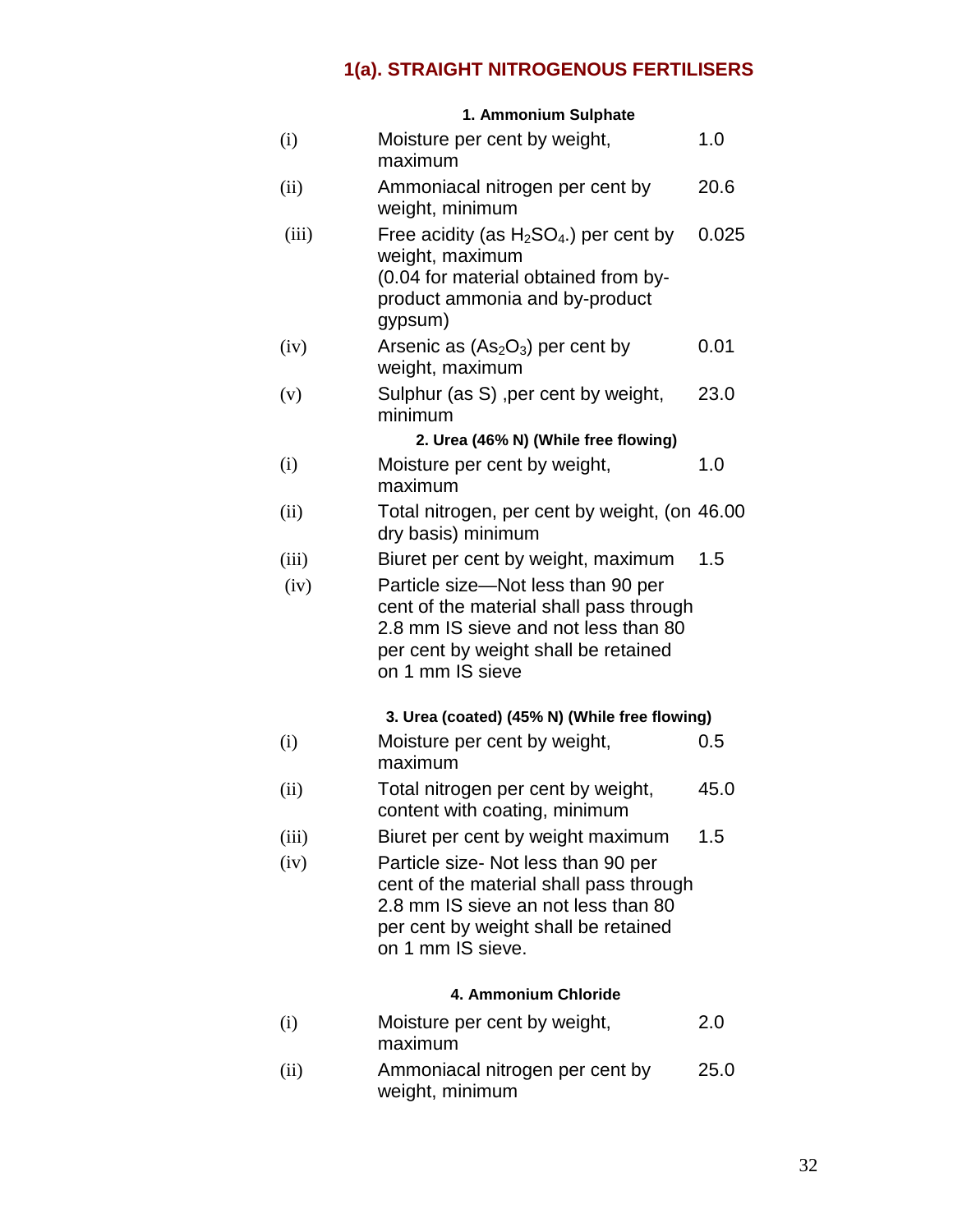| (iii) | Chloride other than ammonium<br>chloride (as NaCI) per cent by weight,<br>(on dry basis) maximum                                                                                                  | 2.0  |
|-------|---------------------------------------------------------------------------------------------------------------------------------------------------------------------------------------------------|------|
| (iv)  | Omitted                                                                                                                                                                                           |      |
|       | 5. Calcium Ammonium Nitrate (25%<br>N)                                                                                                                                                            |      |
| (i)   | Moisture per cent by weight,<br>maximum                                                                                                                                                           | 1.00 |
| (ii)  | Total ammoniacal and nitrate<br>nitrogen per cent by weight,<br>minimum                                                                                                                           | 25.0 |
| (iii) | Ammoniacal nitrogen per cent by 12.5<br>weight, minimum                                                                                                                                           |      |
| (iv)  | Calcium nitrate per cent by<br>weight, maximum                                                                                                                                                    | 0.5  |
| (v)   | Particle size -Not less than 80<br>per cent of the material shall<br>pass through 4 mm IS sieve and<br>be retained on 1 mm IS sieve.<br>Not more than 10 per cent shall<br>be below 1 mm IS sieve |      |
|       | 6. Calcium Ammonium Nitrate (26%<br>N)                                                                                                                                                            |      |
| (i)   | Moisture per cent by weight,<br>maximum                                                                                                                                                           | 1.00 |
| (ii)  | Total ammoniacal and nitrate<br>nitrogen per cent by weight,<br>minimum                                                                                                                           | 26.0 |
| (iii) | Ammoniacal nitrogen per cent by 13.0<br>weight, minimum                                                                                                                                           |      |
| (iv)  | Calcium nitrate per cent by<br>weight, maximum                                                                                                                                                    | 0.5  |
| (v)   | Particle size --Not less than 90<br>per cent of the material shall<br>pass through 4 mm IS sieve and<br>be retained on 1 mm IS sieve.<br>Not more than 5 per cent shall be<br>below 1 mm IS sieve |      |

## **7. Anhydrous Ammonia**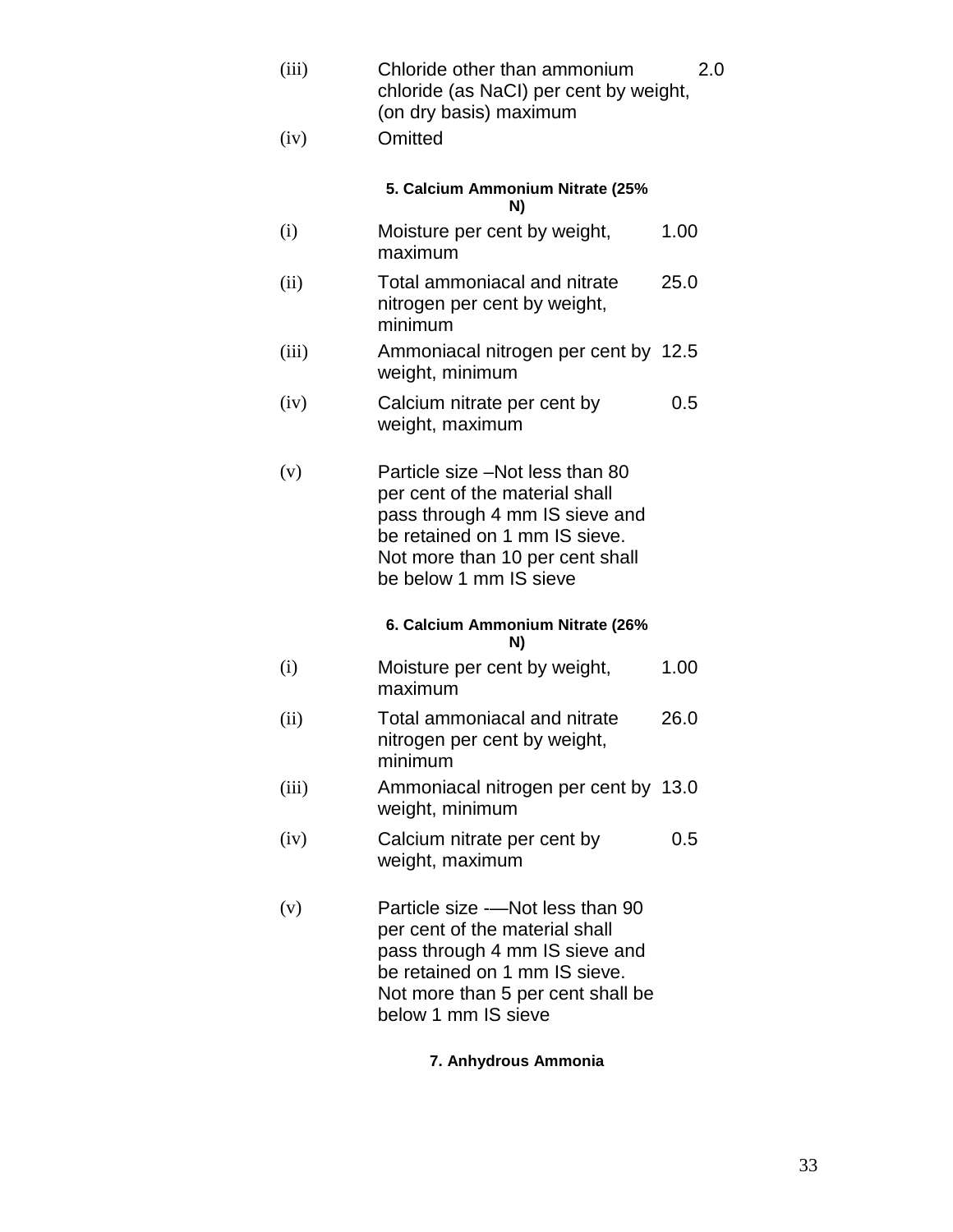| (i)                      | Ammonia per cent by weight,<br>minimum                                                                                                                                                      | 99.0   |  |  |
|--------------------------|---------------------------------------------------------------------------------------------------------------------------------------------------------------------------------------------|--------|--|--|
| (ii)                     | Water per cent by weight,<br>maximum                                                                                                                                                        | 1.0    |  |  |
| (iii)                    | Oil content by weight, maximum                                                                                                                                                              | 20 ppm |  |  |
| 8. Urea Super Granulated |                                                                                                                                                                                             |        |  |  |
| (i)                      | Moisture, per cent by weight,<br>maximum                                                                                                                                                    | 1.00   |  |  |
| (ii)                     | Total nitrogen, per cent by weight 46.00<br>(on dry basis), minimum                                                                                                                         |        |  |  |
| (iii)                    | Biuret per cent by weight,<br>maximum                                                                                                                                                       | 1.5    |  |  |
| (iv)                     | Particle size- - Not less than 90<br>per cent of the material shall<br>pass through 13.2 mm IS sieve<br>and not less than 80 per cent by<br>weight shall be retained on 9.5<br>mm IS sieve. |        |  |  |
|                          | 9. Urea (Granular)                                                                                                                                                                          |        |  |  |
| (i)                      | Moisture, per cent by weight,<br>maximum                                                                                                                                                    | 1.00   |  |  |
| (ii)                     | Total nitrogen, per rent by weight 46.00<br>(on dry basis), minimum                                                                                                                         |        |  |  |

- (iii) Biuret per cent by weight, maximum 1.5
- (iv) Particle size -—Not less than 90 per cent of the material shall pass through 4 mm IS sieve and be retained on 2 mm IS sieve. Not more than 5 per cent shall be below 2 mm IS sieve."

#### **10. Urea Ammonium Nitrate (32%) (liquid)**

- (i) Total Nitrogen, percent by weight, minimum 32.0
- (ii) Urea Nitrogen, percent weight maximum 16.6
- (iii) Am monical Nitrogen, percent by 7.7 weight, minimum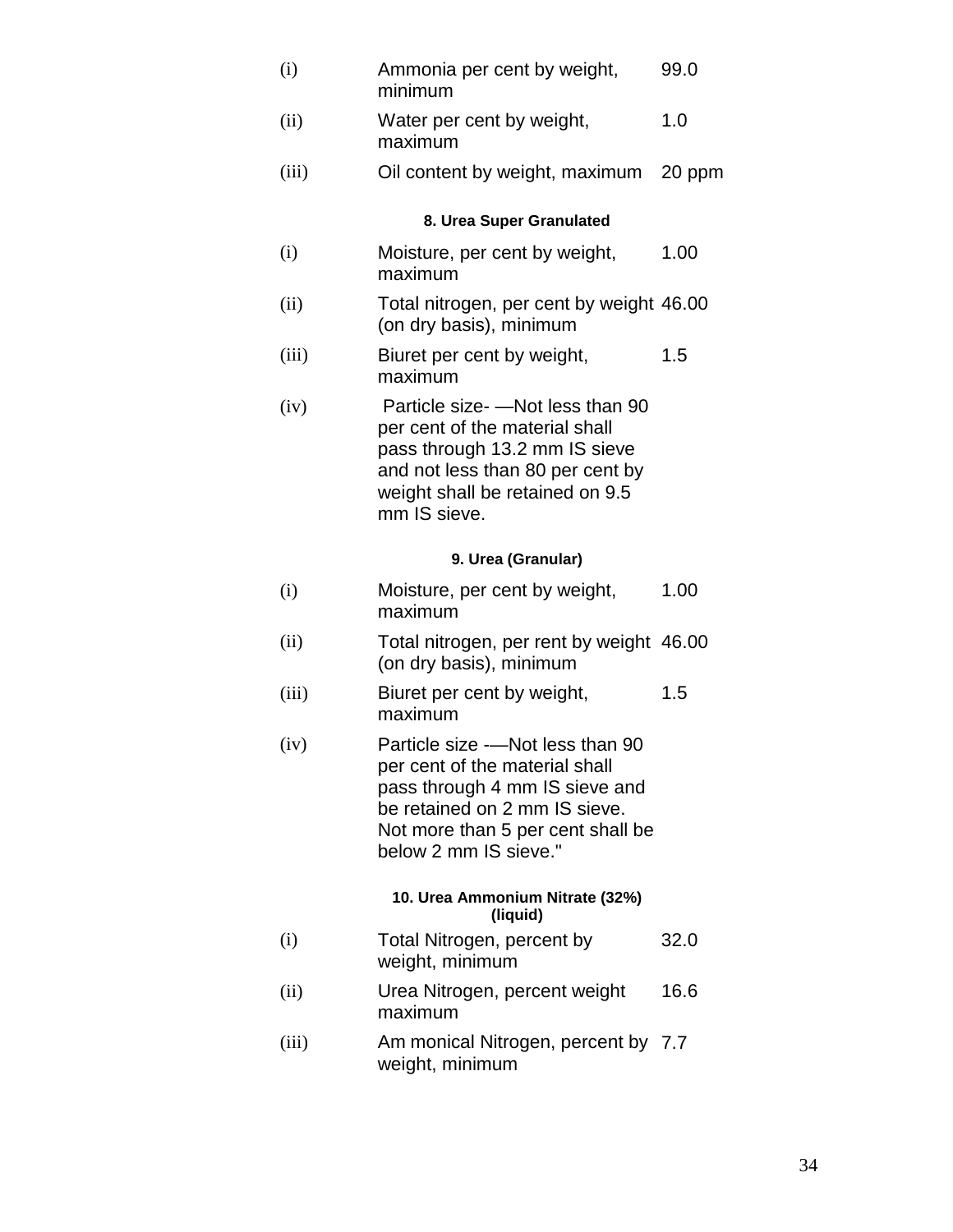| (iv) | Nitrate Nitrogen, percent by | 7.7 |
|------|------------------------------|-----|
|      | weight, minimum              |     |

- (v) Specify gravity (at 150 C) 1.32
- $(vi)$  Free ammonia (as  $NH<sub>3</sub>$ ) percent by weight, maximum 0.10

## **1 (b). STRAIGHT PHOSPHATIC FERTIUSERS**

## **1. Single Superphosphate (16% P 205 Powdered)**

- (i) Moisture per cent by weight, maximum 12.0
- (ii) Free phosphoric acid (as  $P_2O_5$ ) per cent by weight, maximum 4.0
- (iii) Water soluble phosphates (as  $P_2O_5$ ) per cent by weight, minimum 16.0
- (iv) Sulphur (as S),percent by weight, 11.0 minimum.

#### **2. SIngle Superphosphate (14% P 205 Powdered)**

- (i) Moisture per cent by weight, maximum 12.0
- (ii) Free phosphoric acid (as  $P_2O_5$ ) per cent by weight, maximum 4.0
- (iii) Water soluble phosphates (as  $P_2O_5$ ) per cent by weight, min 14.0
- (iv) Sulphur (as S),percent by weight, 11.0 minimum.

## **3. Triple Superphosphate**

- (i) Moisture per cent by weight, maximum 12.0
- (ii) Free phosphoric acid (as  $P_2O_5$ ) per cent by weight, maximum 3.0
- (iii) Total phosphates (as  $P_2O_5$ ) per cent by weight, minimum 46.0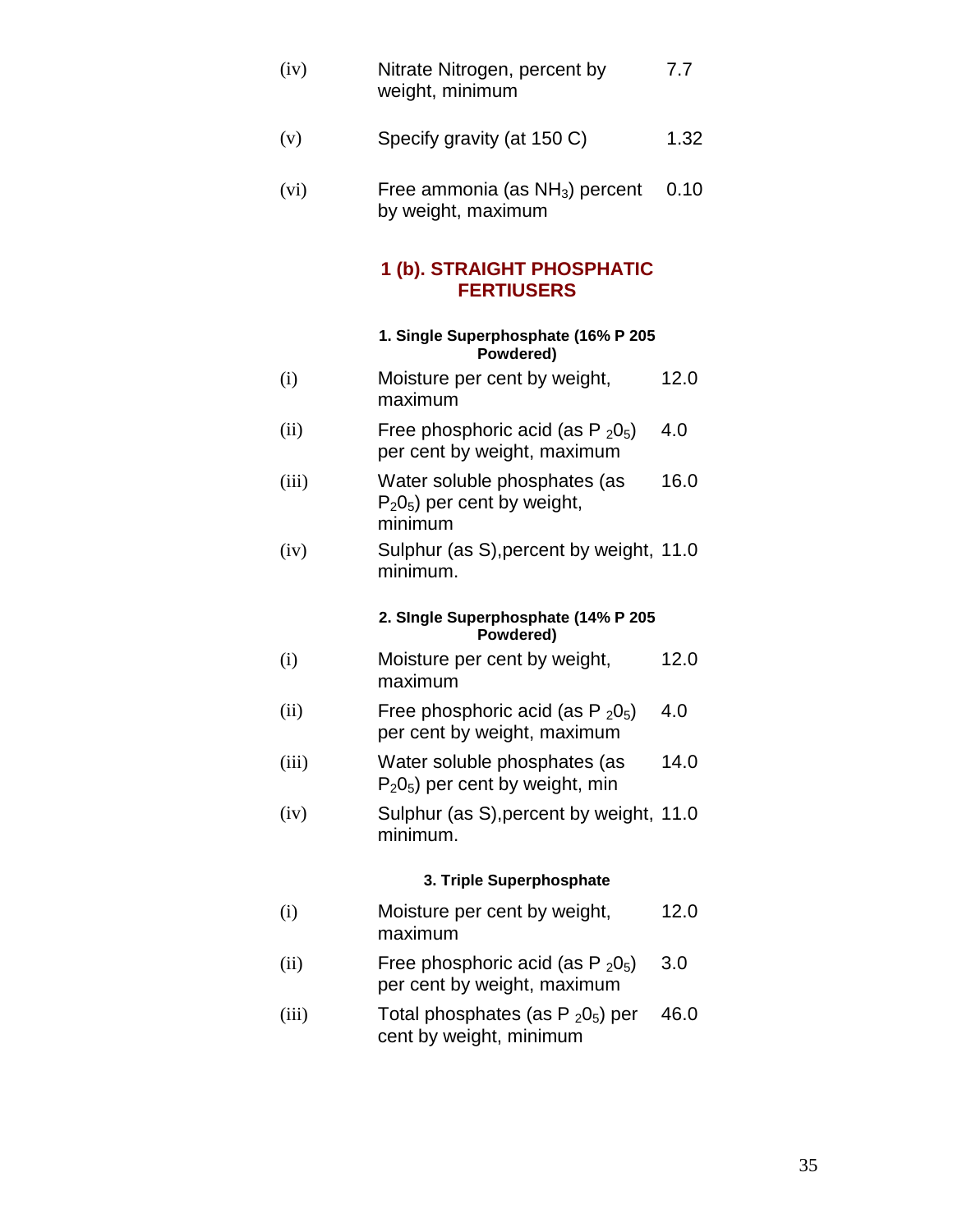(iv) Water soluble phosphates (as  $P_2O_5$ ) per cent by weight, minimum 42.5

### **4. Bone meal, Raw**

- (i) Moisture per cent by weight, maximum 8.0
- (ii) Acid insoluble matter per cent by 12.0 weight, maximum
- (iii) Total phosphates (as  $P_2O_5$ ) per cent by weight, minimum 20.0
- (iv) 2 per cent citric acid soluble phosphates (as  $P_2O_5$ ) per cent by weight, minimum 8.0
- (v) Nitrogen content of water insoluble portion per cent by weight, minimum 3.0
- (vi) Particle size-The material shall pass wholly through 2.36 mm IS sieve of which not more than 30 percent shall be retained on 0.85 mm ISsieve.

#### **5. Bone meal, Steamed**

- (i) Moisture per cent by weight, maximum 7.0
- (ii) Total phosphates (as  $P_2O_5$ ) per cent by weight, (on dry basis) minimum 22.0
- (iii) 2 per cent citric acid soluble phosphates (as  $P_2O_5$ ) per cent by weight, (on dry basis) minimum 16.0
- (iv) Particle size -Not less than 90 per cent of the material shall pass through 1.18 mm is sieve.

#### **6. Rock phosphate**

(i) Particle size-Minimum 90 per cent of the material shall pass through 0.15 mm IS sieve and the balance 10 per cent of material shall pass through 0.25 mm IS sieve.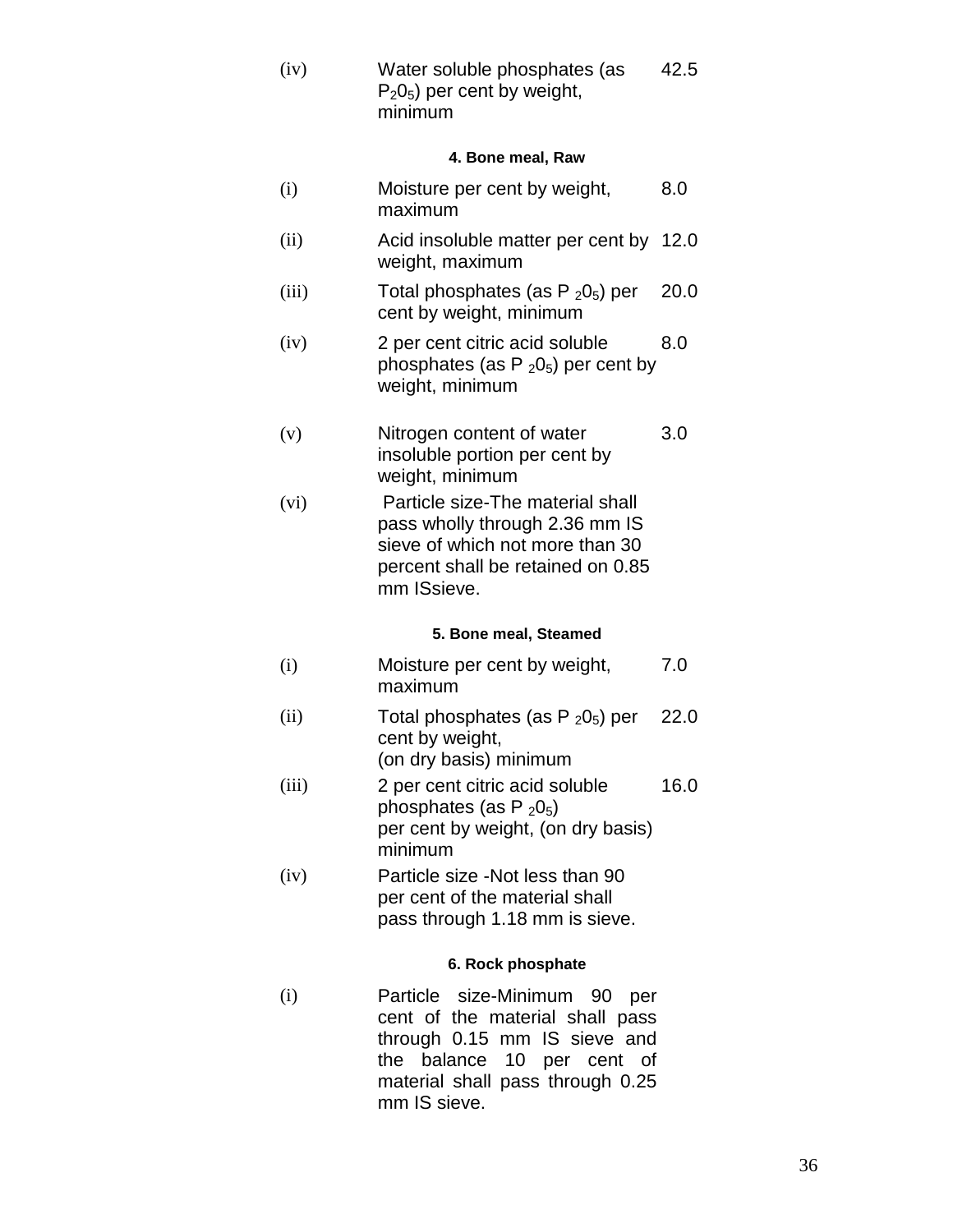| (ii)  | Total Phosphate (as $P_2O_5$ ) per<br>cent by weight. minimum                                                                                                                                                  | 18.0 |
|-------|----------------------------------------------------------------------------------------------------------------------------------------------------------------------------------------------------------------|------|
|       | 7. Single Superphosphate (16% P2O5<br>Granulated)                                                                                                                                                              |      |
| (i)   | Moisture per cent by weight,<br>maximum                                                                                                                                                                        | 5.0  |
| (ii)  | Free phosphoric acid (as $P_2O_5$ .)<br>per cent by weight, maximum                                                                                                                                            | 4.0  |
| (iii) | Water soluble phosphates (as<br>$P_2O_5$ ) per cent by weight,<br>minimum                                                                                                                                      | 16.0 |
| (iv)  | Particle size -Not less than 90<br>per cent of the material shall<br>pass through 4 mm IS sieve and<br>shall be retained on 1 mm IS<br>sieve. Not more than 5 per cent<br>shall pass through 1 mm IS<br>sieve. |      |
| (v)   | Sulphur (as S), percent by weight, 11.0<br>minimum.                                                                                                                                                            |      |
|       | 8.Superphosphosphoric Acid (70%)<br>P2O5 (liquid)                                                                                                                                                              |      |
| (i)   | Total phosphate $(asP2O5)per$<br>cent by weight, minimum                                                                                                                                                       | 70.0 |
| (ii)  | Polyphosphate $(asP2O5)$ percent<br>by weight, minimum                                                                                                                                                         | 18.9 |
| (iii) | Methanol Insoluble matter,<br>percent weight, maximum                                                                                                                                                          | 1.0  |
| (iv)  | Magnesium) as Mg0), percent by 0.5<br>weight, maximum                                                                                                                                                          |      |
| (v)   | Specific gravity (at 24*c)                                                                                                                                                                                     | 1.96 |

# **1(c) STRAIGHT POTASSIC FERTIUSERS**

#### **1.Potassium Chloride (Muriate of Potash)**

- (i) Moisture per cent by weight, maximum 0.5
- (ii) Water soluble potash content (as K20) per cent by weight, minimum 6O.0
- (iii) Sodium as NaCI per cent by weight (on dry basis) maximum 3.5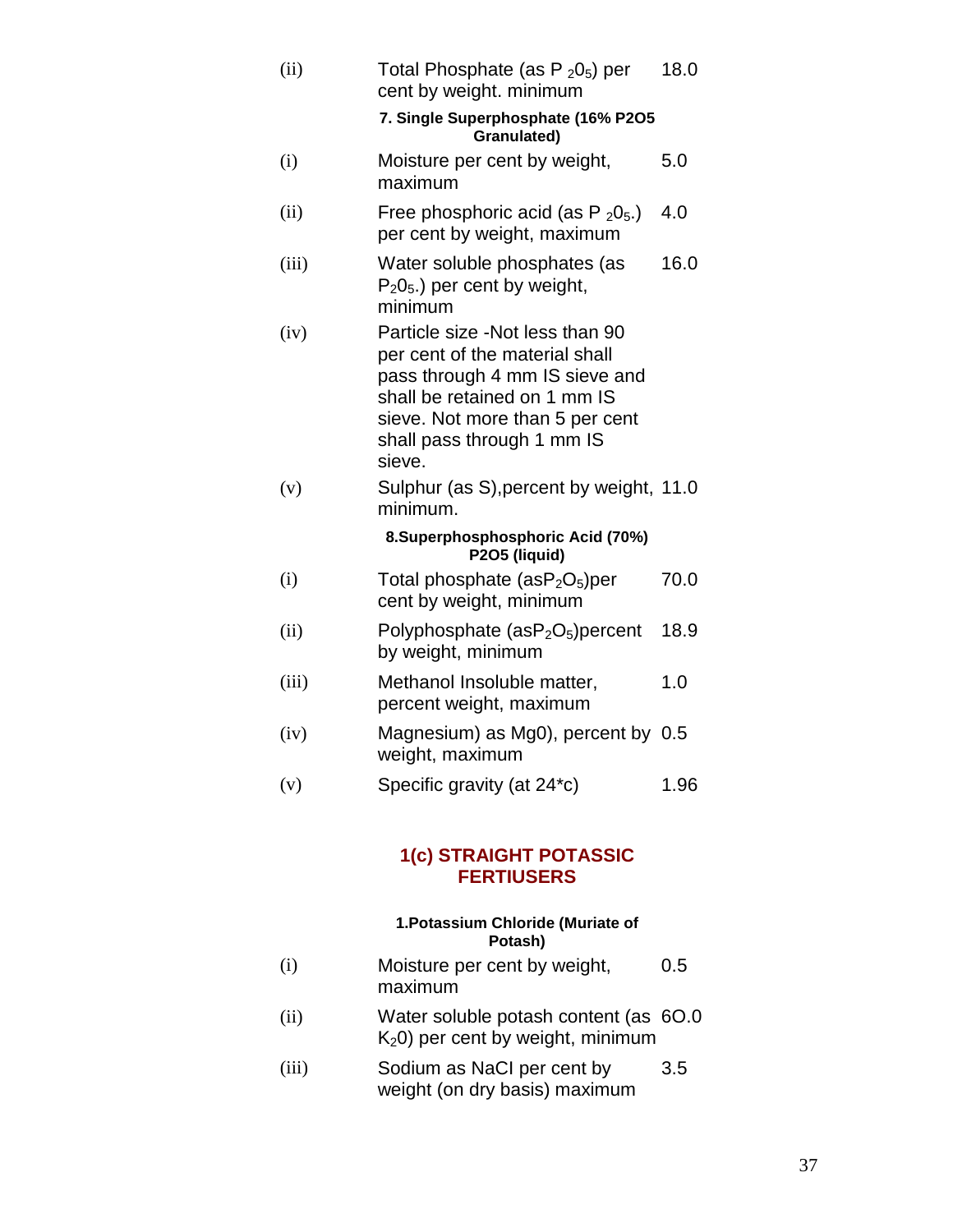(iv) Particle size -—minimum 65 cent of the material shall pass through 1.7 mm IS sieve and be retained on 0.25 mm IS sieve.

#### **2.Potassium Sulphate**

- (i) Moisture per cent by weight, maximum 1.5
- $(ii)$  Potash content (as  $K_2O$ ) per cent 50.00 by weight, minimum
- (iii) Total chlorides (as CI) per cent by weight, (on dry basis) maximum 2.5
- (iv) Sodium as NaCI per cent by weight, (on dry basis) maximum 2.0
- (v) Sulphur (as S),percent by weight, 17.5 minimum.

#### **3. Potassium Schoenite**

- (i) Moisture per cent by weight, maximum 1.5
- (ii) Potash content (as  $K_2O$ ) per cent 23.00 by weight (on dry basis), minimum
- (iii) Magnesium oxide (as MgO) per cent by weight, maximum 11.0
- (iv) Sodium (as NaCI) (on dry basis) per cent by weight, maximum 1.5

#### **4. Potassium Chloride (Muriate of Potash) (Granular)**

- (i) Moisture per cent by weight, maximum 0.5
- (ii) Water soluble potash (as  $K_2O$ ) per cent by weight, minimum 60.00
- (iii) Sodium (as NaCI), per cent by weight, maximum 3.5
- $(iv)$  Magnesium (as MgCl<sub>2</sub>), per cent 1.0 by weight, maximum

Particle size – not less than 90 per cent of the material shall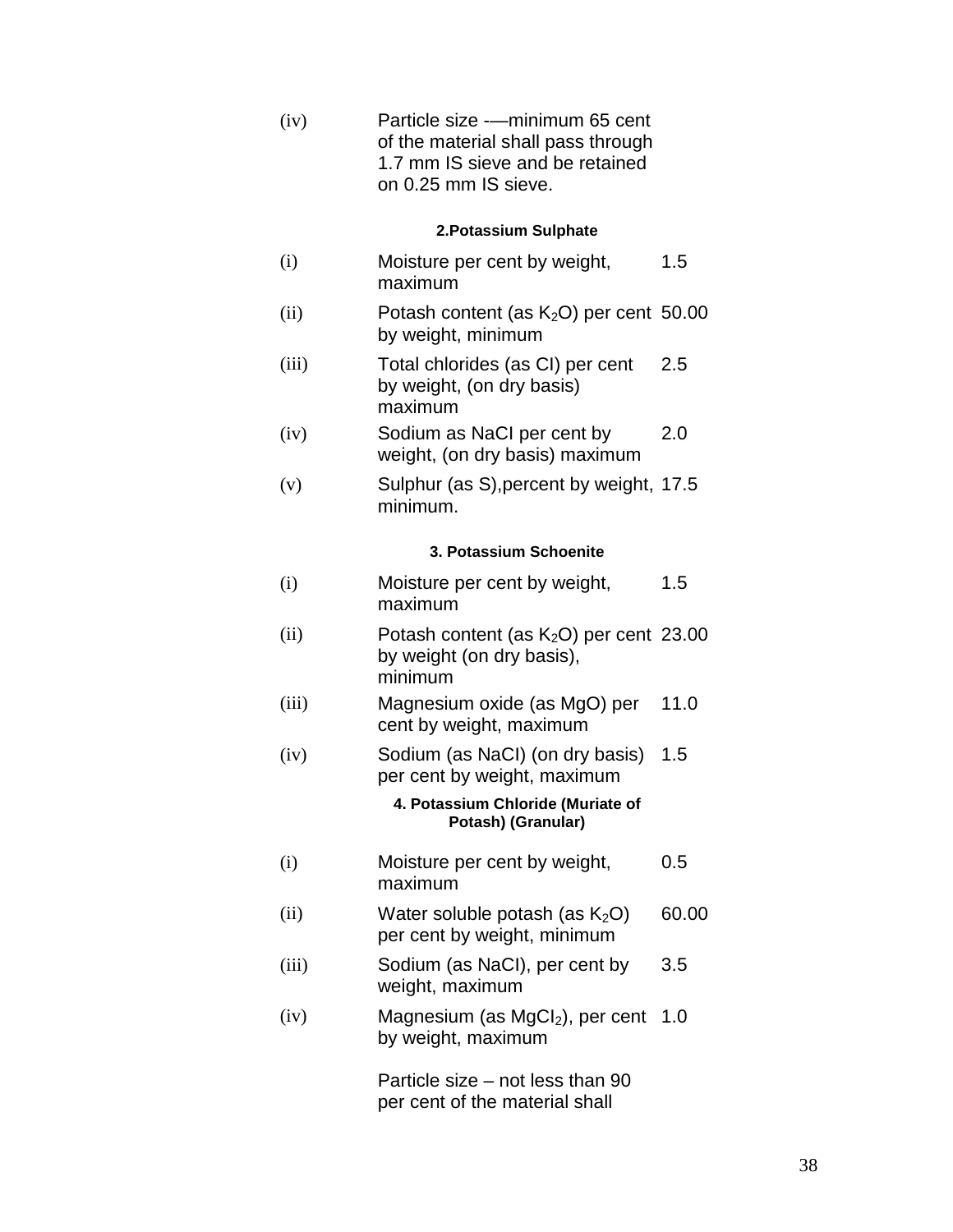pass through 3.35 mm IS sieve and be retained on 1 mm IS sieve. Not more than 5 per cent shall be below 1 mm IS sieve

#### 5. **Potash derived from molasses**

|       | Moisture, per cent by weight,          |        |
|-------|----------------------------------------|--------|
| (i)   | maximum                                | 4.79   |
|       | Total nitrogen, per cent by            |        |
| (ii)  | weight, minimum                        | 1.66   |
|       | Neutral ammonium citrate soluble       |        |
| (iii) | phosphate (as $P_2O_5$ ), per cent by  |        |
|       | weight, minimum                        | 0.39   |
|       | Water soluble potash (as $K_2O$ ), per |        |
| W     | cent by weight, minimum                | 14.70. |

**1(cc). Straight Sulphur Fertilisers** 

# 1.**Sulphur 90% (powder)**

|      | Moisture per cent by weight,  |       |
|------|-------------------------------|-------|
| (i)  | maximum                       | 1.00  |
|      | Total sulphur (as S) per cent |       |
| (ii) | by weight, minimum            | 90.00 |

#### 2.**Sulphur (granular)**

| (i) | Moisture per cent by weight, |     |
|-----|------------------------------|-----|
|     | maximum                      | 0.5 |

- (ii) Total Sulphur ( as S) per cent by weight, minimum 90.00
- (iii) Particle size – not less than 90 per cent of the material shall pass through 4.0 mm IS sieve and be retained on 1 mm IS sieve and not more than 5% shall be below 1 mm IS sieve.

(Note : the product may contain inert filler marerial as Bentonite etc. up to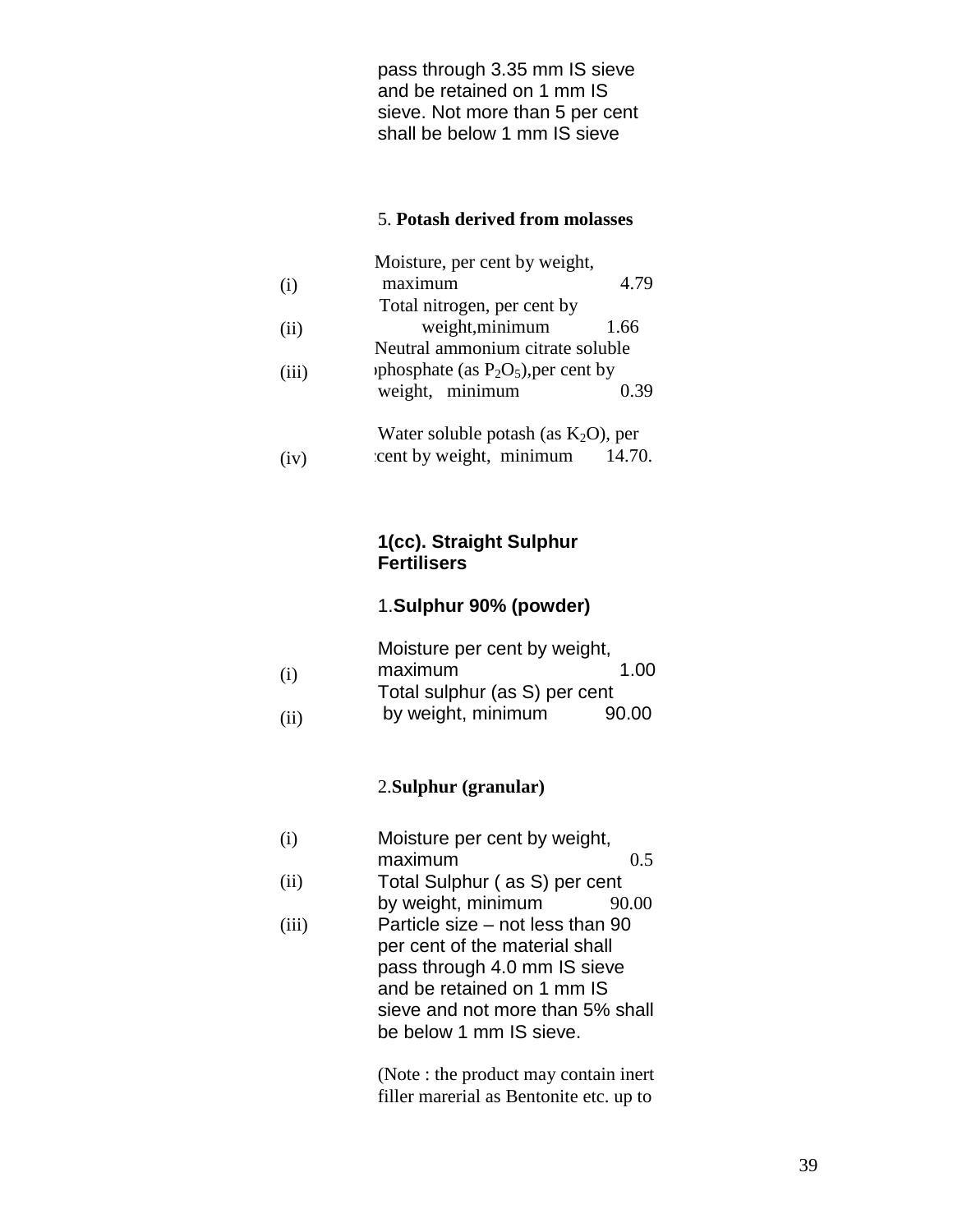the extent of 10 percent by weight , maximum )

#### **1(d). N.P.[COMPLEX] FERTILISERS**

#### **1.Deleted vide S.O. 377(E) dt. 29.5.1992**

#### **2. Diammonium Phosphate (18-46-0)**

| (i)   | Moisture per cent by weight,<br>maximum                                                                                                                                                             | 1.5  |
|-------|-----------------------------------------------------------------------------------------------------------------------------------------------------------------------------------------------------|------|
| (ii)  | Total nitrogen per cent by weight, 18.0<br>minimum                                                                                                                                                  |      |
| (iii) | Ammonical nitrogen form per<br>cent by weight, minimum                                                                                                                                              | 15.5 |
| (iv)  | Total nitrogen in the form of urea 2.5<br>per cent by weight, maximum                                                                                                                               |      |
| (v)   | Neutral ammonium citrate soluble 46.0<br>phosphates (as $P_2O_5$ )<br>per cent by weight, minimum                                                                                                   |      |
| (vi)  | Water soluble phosphates (as<br>$P_2O_5$ ) per cent by weight,<br>minimum                                                                                                                           | 41.0 |
| (vii) | Particle size - not less than 90<br>per cent of the material shall<br>pass through 4 mm IS sieve and<br>be retained on 1 mm IS sieve.<br>Not more than 5 per cent shall be<br>below than 1 mm size. |      |
|       | 3. Ammonium Phosphate Sulphate<br>$(16-20-0)$                                                                                                                                                       |      |
| (i)   | Moisture per cent by weight,<br>maximum                                                                                                                                                             | 1.0  |
| (ii)  | Total ammoniacal nitrogen per<br>cent by weight, minimum                                                                                                                                            | 16.0 |

(iii) Neutral ammonium citrate soluble 20.0 phosphates (as P 205) per cent by weight, minimum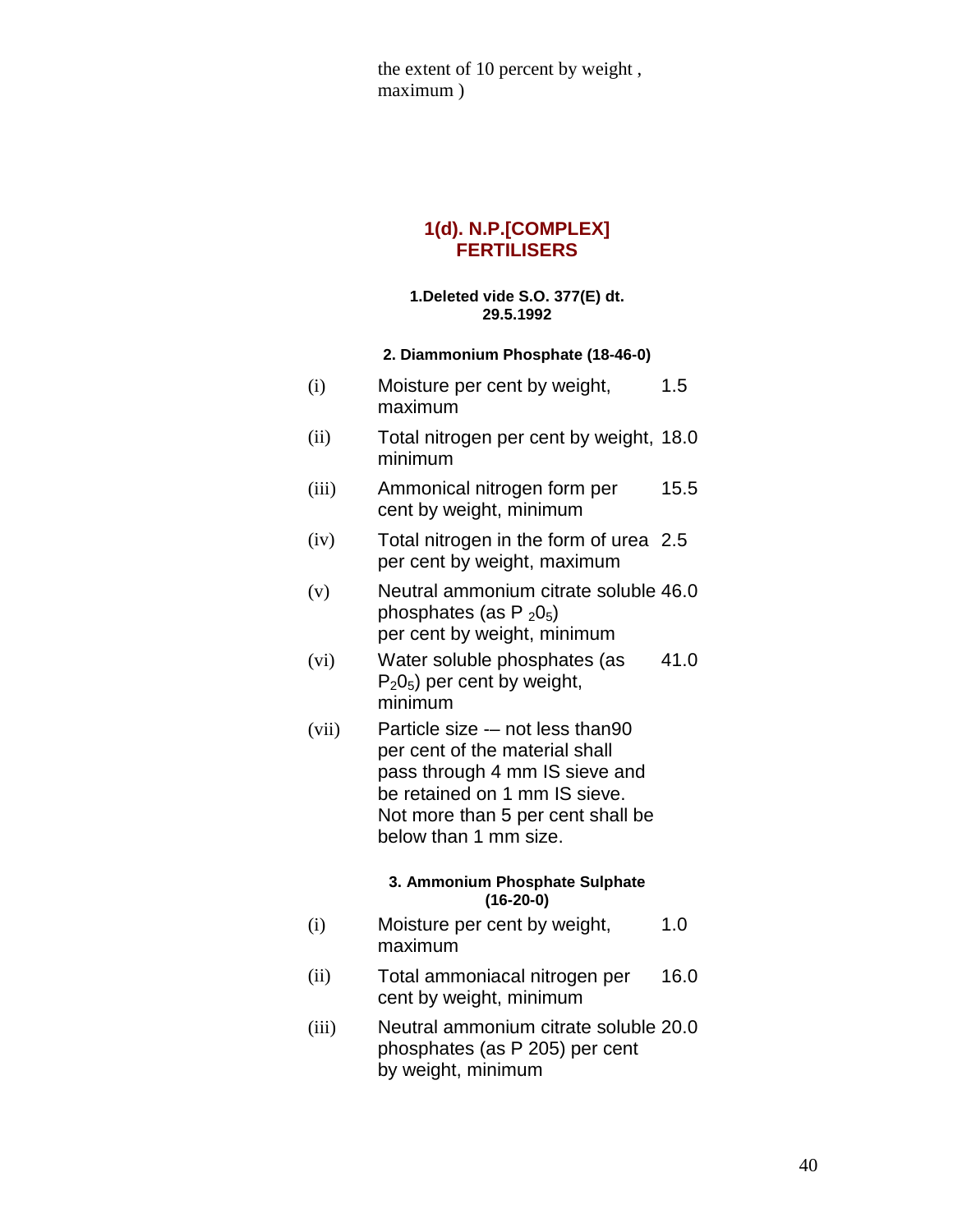- (iv) Water soluble phosphates (as  $P_2O_5$ ) per cent by weight, minimum 19.5 (i) Particle size-– not less than90 per cent of the material shall
	- pass through 4 mm IS sieve and shall be retained on 1 mm IS sieve. Not more than 5 per cent shall be below 1 mm IS sieve.
- (ii) Sulphur (as S),percent by weight, 11.0 minimum.

#### **4. Ammonium Phosphate Sulphate (20-20-0)**

- (i) Moisture per cent by weight, maximum 1.0
- (ii) Total nitrogen per cent by weight, 20.0 minimum
- (iii) Ammoniacal nitrogen per cent by 18.0 weight, minimum
- (iv) Nitrogen in the form of urea per cent by weight, maximum 2.0
- (v) Neutral ammonium citrate soluble 20.0 phosphates (as P  $_2$ 0<sub>5</sub>) per cent by weight, minimum
- (vi) Water soluble phosphates (as  $P_2O_5$ ) per cent by weight, minimum 17.0
- (vii) Particle size –not less than90 per cent of the material shall pass through 4 mm IS sieve and shall be retained on 1 mm IS sieve. Not more than 5 per cent shall be below 1 mm IS sieve
- (viii) Sulphur (as S),percent by weight, 13.0 minimum.

#### **5. Ammonium Phosphate Sulphate Nitrate (20-20-0)**

- (i) Moisture per cent by weight, maximum 1.5
- (ii) Total nitrogen per cent by weight, 20.0 minimum
- (iii) Ammoniacal nitrogen per cent by 17.0 weight, minimum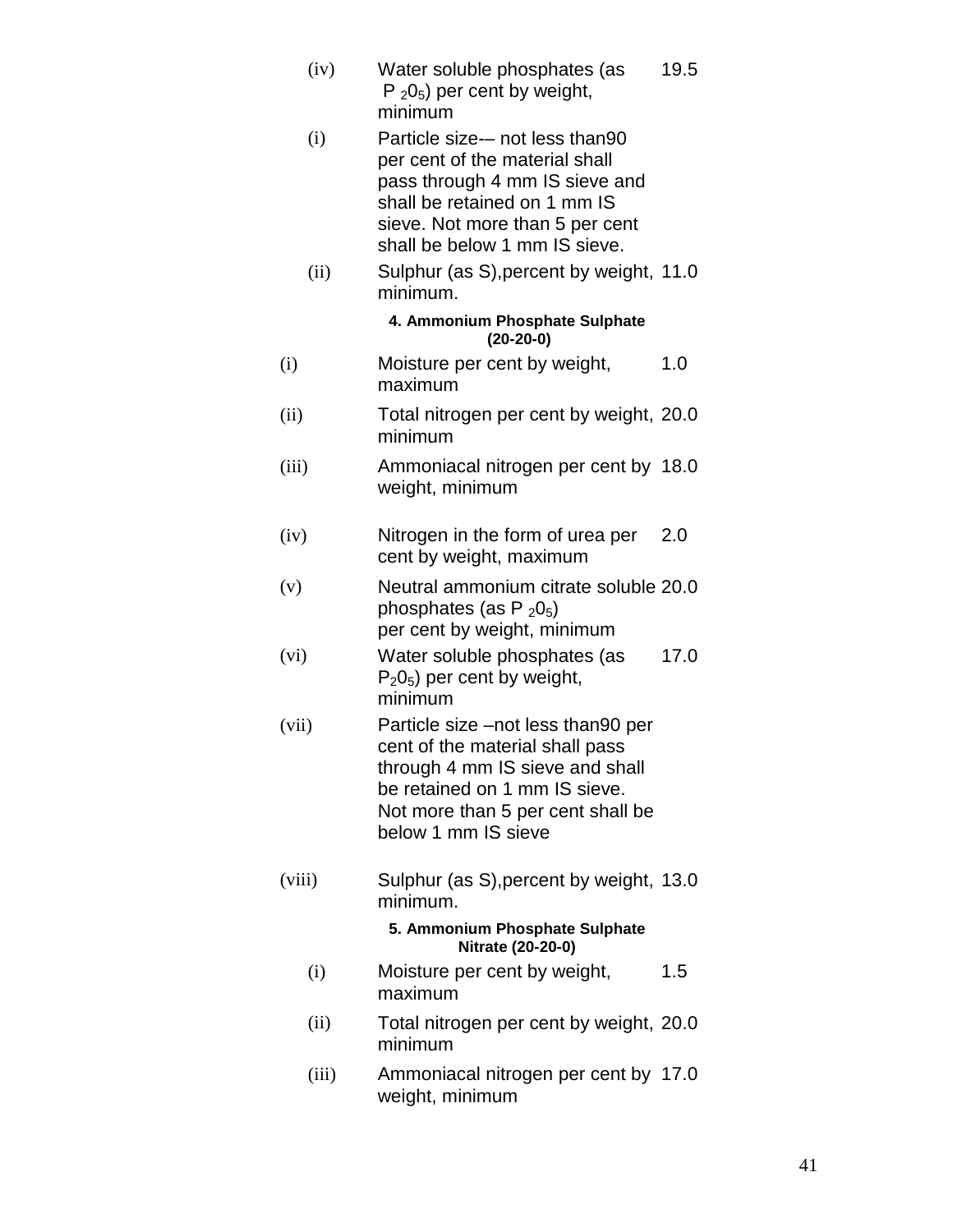- (iv) Nitrate nitrogen per cent by weight, maximum 3.0 (v) Neutral ammonium citrate soluble 20.0 phosphates (as P<sub>205</sub>) per cent by weight, minimum (vi) Water soluble phosphates (as  $P_2O_5$ ) per cent by weight, minimum 17.0 (vii) Particle size--- not less than 90 per cent of the material shall pass through 4 mm IS sieve and shall be retained on 1 mm IS sieve. Not more than 5 per cent shall be below 1 mm IS sieve. (viii) Sulphur (as S),percent by weight, 13.0 minimum. **6. Ammonium Phosphate Sulphate (18-9-0)** (i) Moisture per cent by weight, maximum 1.0 (ii) Ammoniacal nitrogen per cent by 18.0 weight, minimum (iii) Neutral ammonium citrate soluble 9.0 phosphates (as  $P_2O_5$ ) per cent by weight, minimum (iv) Water soluble phosphates (as  $P_2O_5$ ) per cent by weight, .minimum 8.5 (v) Particle size -90 per cent of the material shall pass through (vi) 4 mm IS sieve and be retained on 1 mm IS sieve. Not more than 5 per cent shall be below 1 mm IS sieve. **7. Nitro Phosphate (20-20-0)** (i) Moisture per cent by weight, maximum 1.5
- (ii) Total nitrogen per cent by weight, 20.0 minimum
- (iii) Nitrogen in ammoniacal form per 10.0 cent by weight, minimum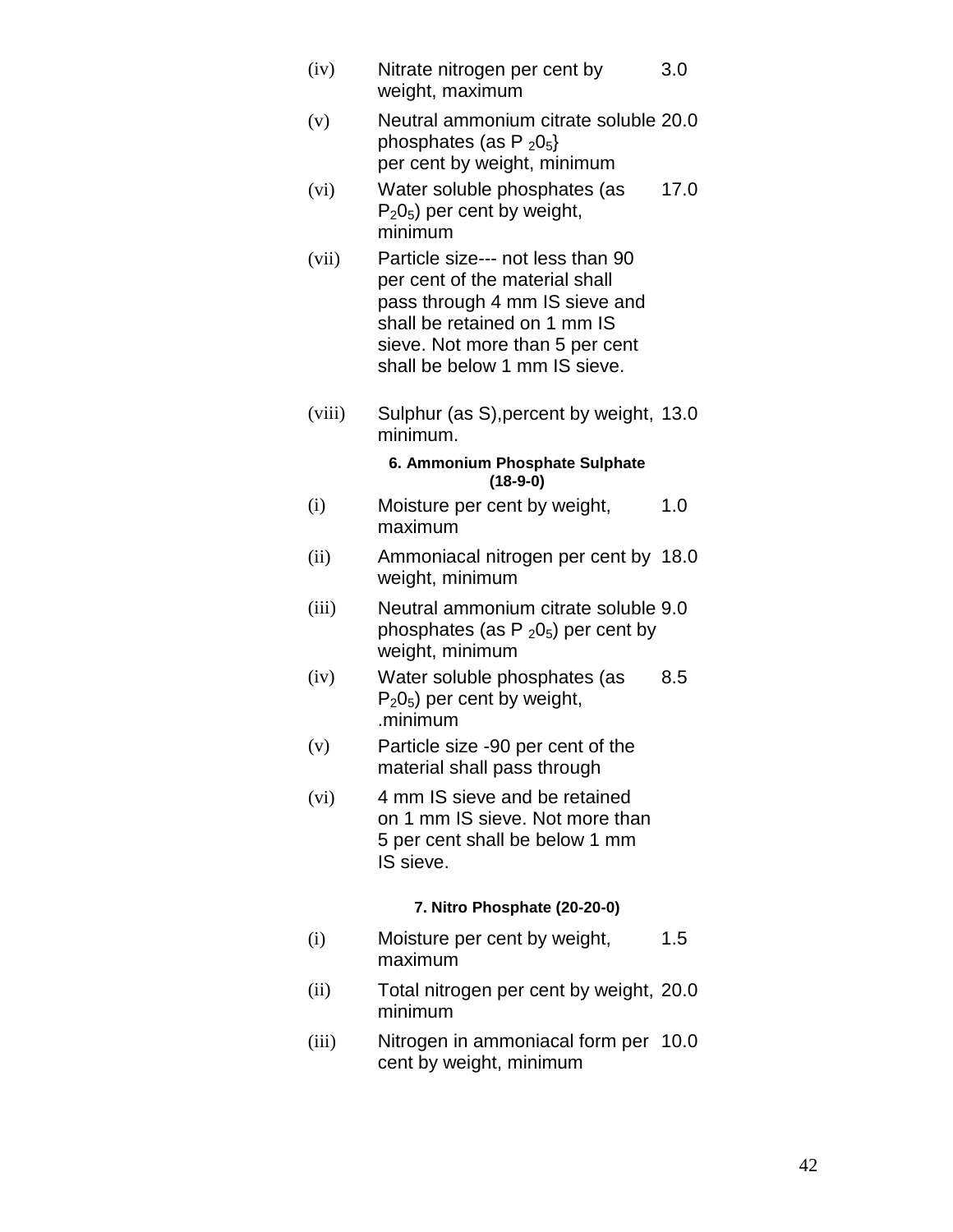- (iv) Nitrogen in nitrate form per cent by weight, maximum 10.0
- (v) Neutral ammonium citrate soluble 20.0 phosphates (as  $P_2O_5$ ) per cent by weight, minimum
- (vi) Water soluble phosphates (as  $P_2O_5$ ) per cent by weight, minimum 12.0
- (v) Calcium nitrate, per cent by weight, maximum 1.0
- (vi) Particle size not less than 90 per cent of the material shall pass through 4 mm IS sieve and be retained on 1 mm IS sieve. Not more than 5 per cent shall be below 1 mm IS sieve.

#### **8. Urea Ammonium Phosphate (28-28-0)**

- (i) Moisture per cent by weight, maximum 1.5
- (ii) Total nitrogen per cent by weight, 28.0 minimum
- (iii) Ammoniacal nitrogen per cent by 9.0 weight, minimum
- (iv) Neutral ammonium citrate soluble 28.0 phosphate (as  $P_2O_5$ ) per cent by weight, minimum
- (v) Water soluble phosphates (as P 25.2 205) per rent by weight, minimum
- (vi) Particle size not less than 90 per cent of the matenal shall pass through 4 mm IS sieve and be retained on 1 mm IS sieve. Not more than 5 per cent shall be below 1 mm IS sieve.

#### **9. Urea Ammonium Phosphate (24-24-0)**

- (i) Moisture per cent by weight, maximum 1.5
- (ii) Total nitrogen per cent by weight, 24.0 minimum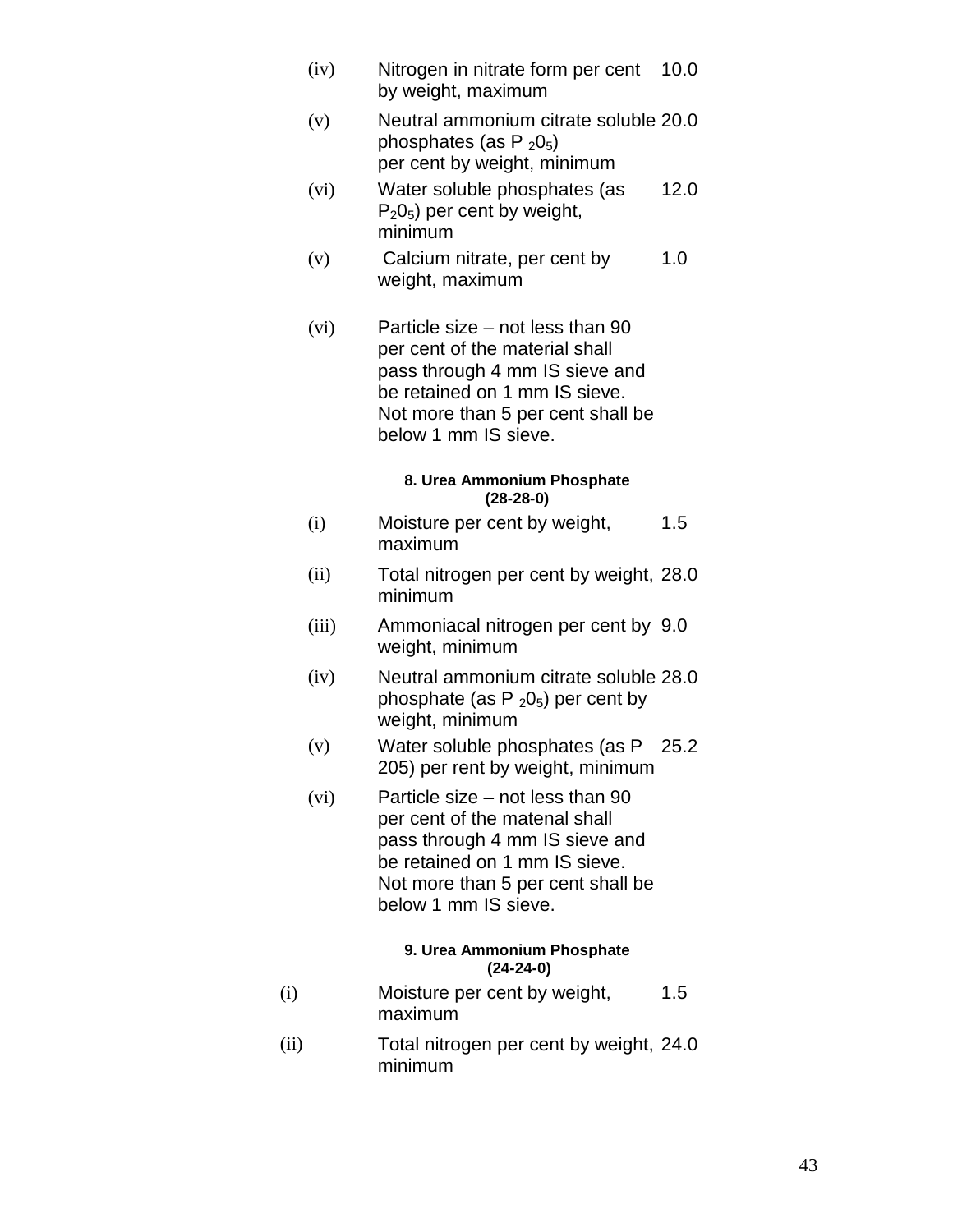- (iii) Ammonical nitrogen per cent by weight, minimum 7.5
- (iv) Nitrogen in the form of urea per cent by weight, maximum 16.5
- (v) Neutral ammonnium citrate soluble phosphates (as P 205) per cent by weight, minimum 24.0
- (vi) Water soluble phosphates (as P 205) per cent by weight, minimum 20.4
- (vii) Particle size not less than90 per cent of the material shall pass through 4 mm IS sieve and be retained on 1 mm IS sieve. Not more than 5 per cent shall be below 1 mm IS sieve.
- (Note: This product contains inert filler material such as sand or dolomite to the extent of 20% by weight, maximum)

#### **10. Urea Ammonium Phosphates (20-20-0)**

- (i) Moisture per cent by weight, maximum 1.5
- (ii) Total nitrogen per cent by weight, 20.0 minimum
- (iii) Ammoniacal nitrogen per cent by 6.4 weight, minimum
- (iv) Neutral ammonical citrate soluble 20.0 phosphates (as P 205) per cent by weight, minimum
- (v) Water soluble phosphates (as P 205) per cent by weight, minimum 17.0
- (vi) Particle size- 90 per cent of the material shall pass through 4 mm IS sieve and be retained on 1 mm IS sieve. Not more than 5 per cent shall be below 1 mm IS sieve.
	- (Note: This product contains filler material (inert soil) to the extent of 30 % by weight)

#### **11. Mono Ammonium Phosphate (11-52-0)**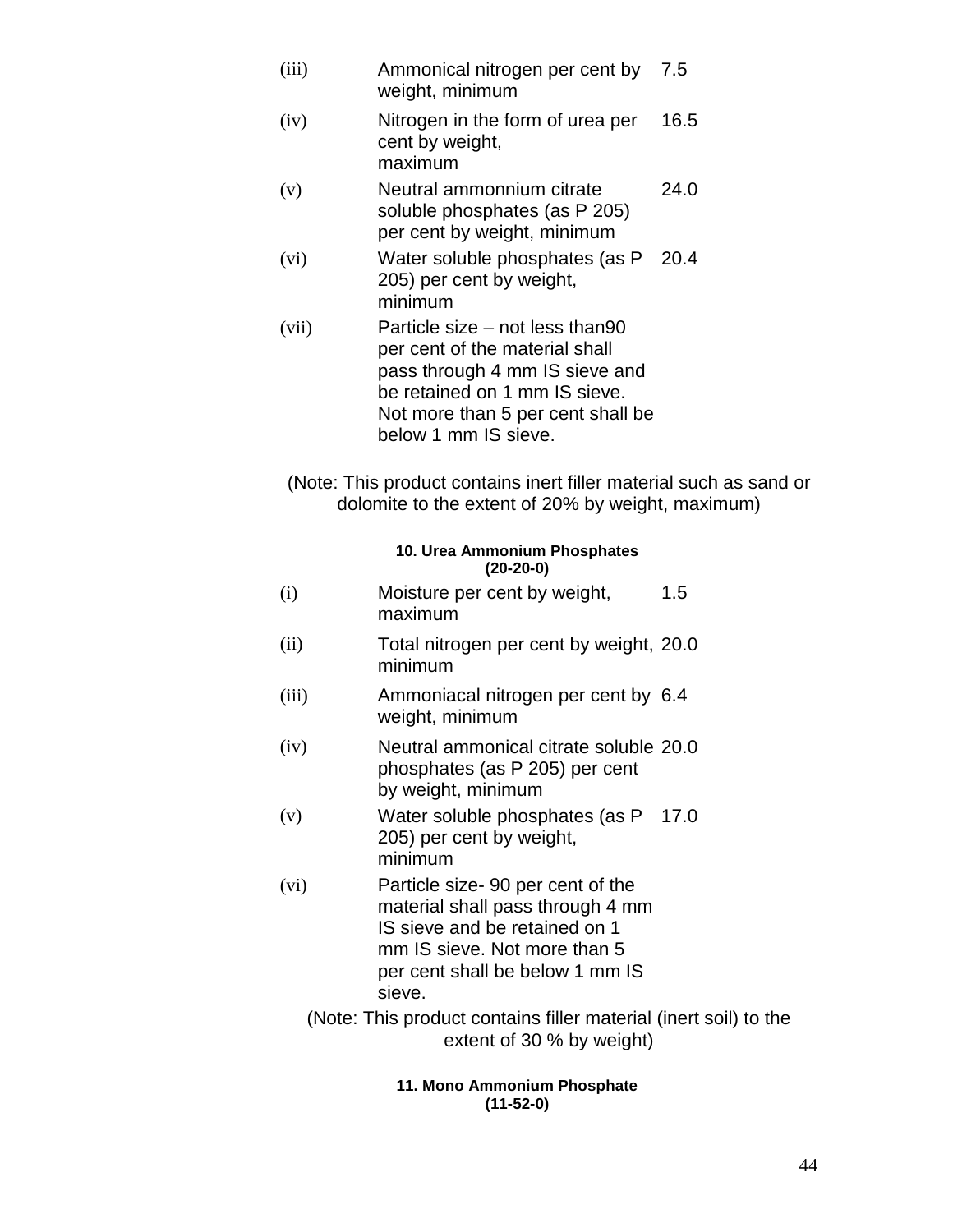- (i) Moisture per cent by weight, maximum 1.0
	- (ii) Total nitrogen all in ammoniacal form per cent by weight, minimum 11.0
- (iii) Neutral ammonium citrate soluble 52.0 phosphates (as  $P_2O_5$ ) per cent by weight, minimum
- $(iv)$  Water soluble phosphates (as  $P_2O_5$ ) per cent by weight, minimum 44.2
- (v) Particle size-not less than 90 per cent of the material shall pass through 4 mm IS sieve and be retained on 1 mm IS sieve.Not more than 5 per cent shall be below 1 mm IS sieve

.

#### **12. Nltrophosphate (23-23-0)**

| (i) | Moisture per cent by weight, | 1.5 |
|-----|------------------------------|-----|
|     | maximum                      |     |

- (ii) Total nitrogen per cent by weight, 23.0 minimum
- (iii) Nitrogen in ammoniacal form per 11.5 cent by weight, minimum
- (iv) Nitrogen in nitrate form per cent 11.5 by weight, maximum
- (v) Neutral ammonium citrate soluble 23.0 phosphates (as  $P_2O_5$ ) per cent by weight, minimum
- (vi) Water soluble phosphates (as  $P_2O_5$ ) per cent by weight, minimum 18.5
- (vii) Calcium nitrate, per cent by weight, maximum 1.0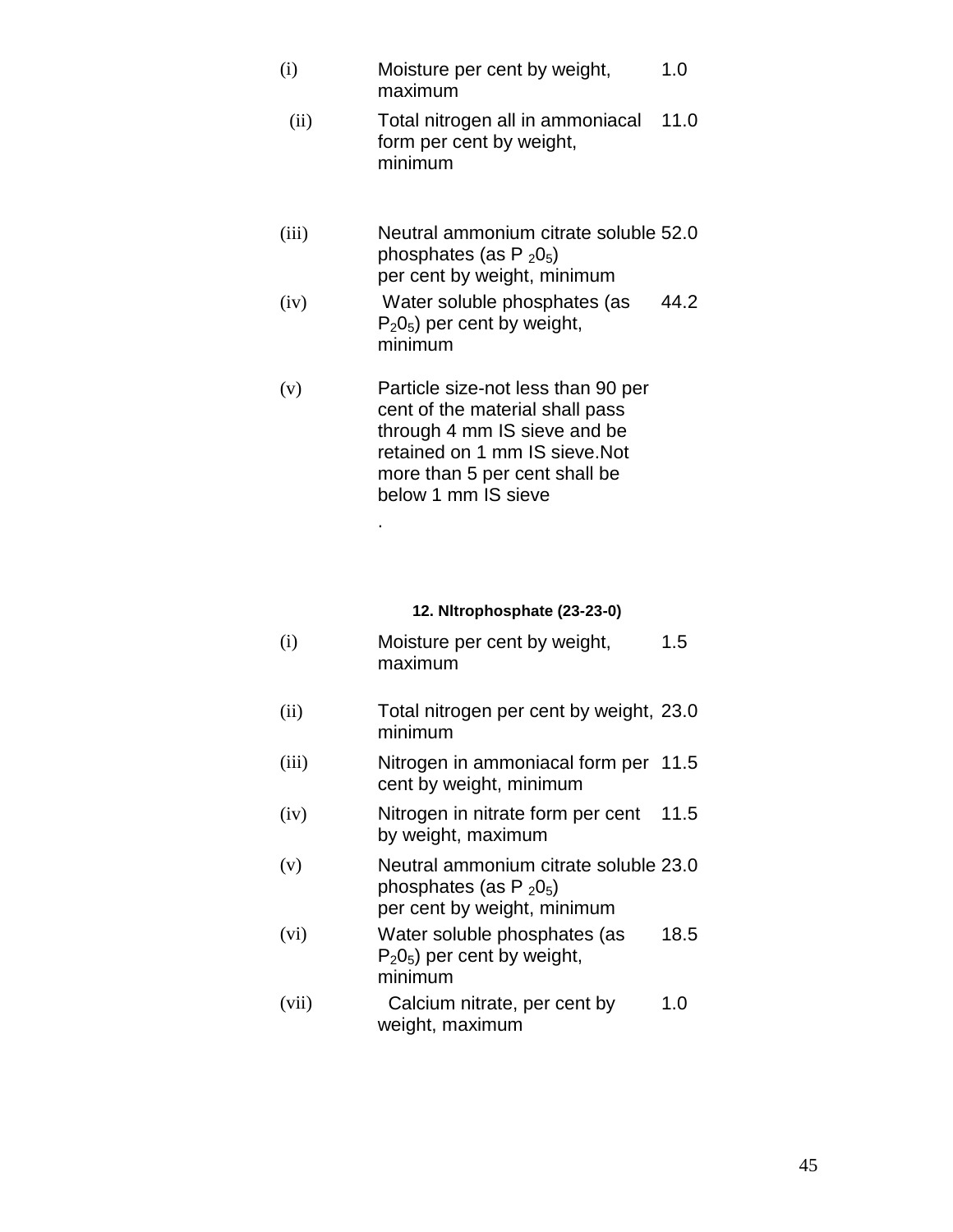(viii) Particle size- Not less than 90 per cent of the material shall pass through 4 mm IS sieve and be retained on 1 mm IS sieve. Not more than 5 per cent shall be below 1 mm IS sieve.

#### **13. Ammonium Nitrate Phosphate (23-23-0)**

- (i) Moisture per cent by weight, maximum 1.5
- (ii) Total nitrogen per cent by weight, 23.0 minimum
- (iii) Nitrogen in ammoniacal form per 13.0 cent by weight,minimum
	- (iv) Nitrogen in nitrate form per cent by weight, maximum 10.0
	- (v) Neutral ammonium citrate soluble 23.0 phosphate (as  $P_2O_5$ ) per cent by weight, minimum
	- (vi) Water soluble phosphates (as  $P_2O_5$ ) per cent by weight, minimum 20.5
	- (vii) Particle size- Not less than 90 per cent of the material shall pass through 4 mm IS sieve and be retained on 1 mm IS sieve. Not more than 5 per cent shall be below 1 mm IS sieve.

#### **14. Ammonium Poly-phosphate (10-34-0)(Liquid)**

- (i) Total Nitrogen (all as Ammoniacal Nitrogen), percent by weight, minimum 10.0
- (ii) Total Phosphate (as  $P_2O_5$ ) percent by weight minimum 34.0
- (iii) Poly-phosphate) as  $P_2O_5$ ) percent by weight minimum 22.1
- (iv) Magnesium (as Mg0), percent by 0.5 weight, maximum
- (v) Specific gravity (at  $27^{\circ}$ C) 1.4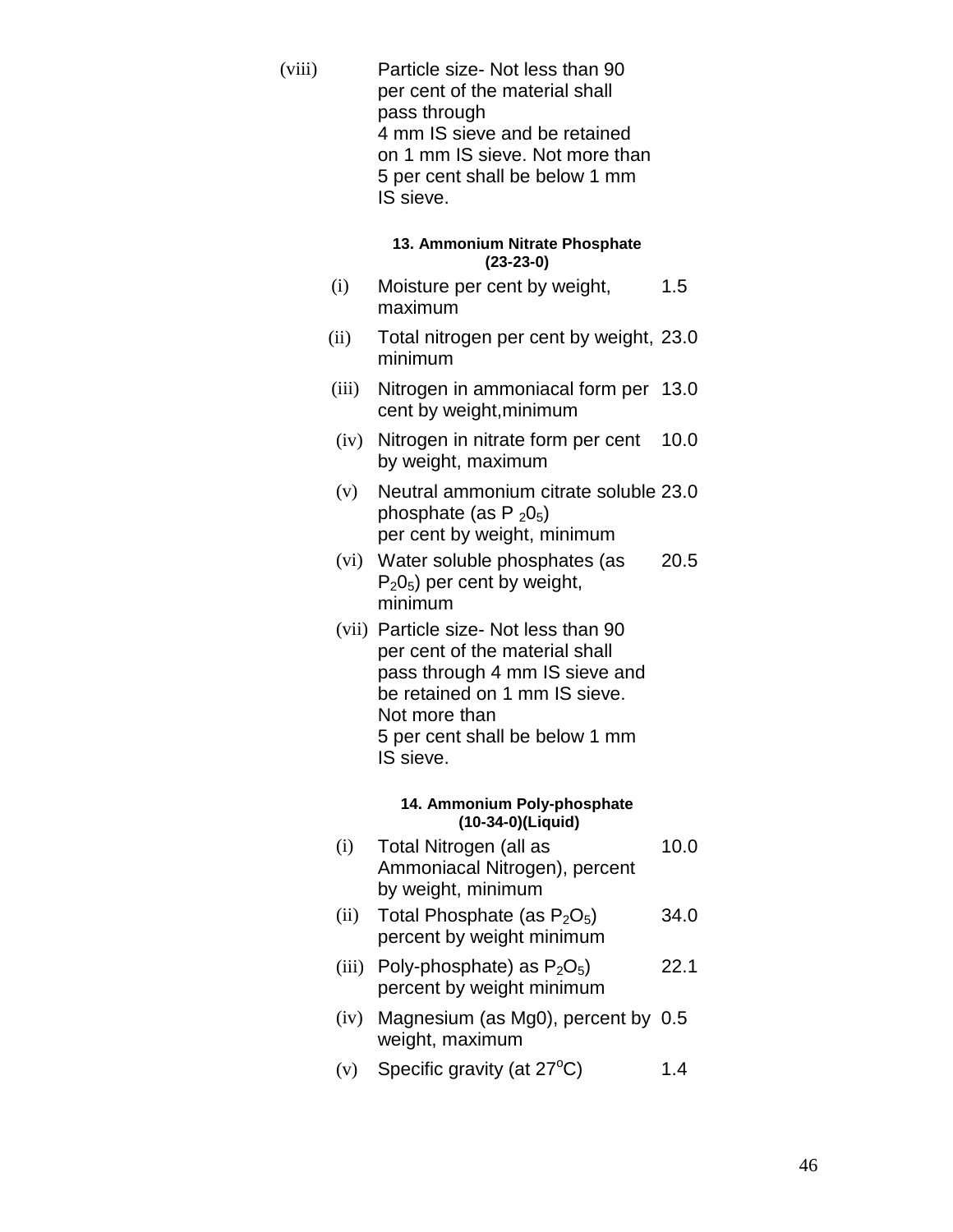# **15. Ammonium Phosphate**

|       | $(14-28-0)$                                                                                                                                                                                                           |      |
|-------|-----------------------------------------------------------------------------------------------------------------------------------------------------------------------------------------------------------------------|------|
| (i)   | Moisture, per cent by weight,<br>maximum                                                                                                                                                                              | 1.5  |
| (ii)  | Total nitrogen, per cent by<br>weight, minimum                                                                                                                                                                        | 14.0 |
| (iii) | Urea nitrogen, per cent by<br>weight, maximum                                                                                                                                                                         | 6.0  |
| (iv)  | Ammoniacal nitrogen, per cent by 8.0<br>weight, minimum                                                                                                                                                               |      |
| (v)   | Neutral ammonium citrate soluble 28.0<br>phosphates (as $P_2O_5$ ), per cent<br>by weight, minimum                                                                                                                    |      |
| (vi)  | Water soluble phosphates (as<br>$P_2O_5$ , per cent by weight,<br>minimum                                                                                                                                             | 23.0 |
| (vii) | Particle size - Not less than 90<br>per cent of the material shall<br>pass through 4 mm IS sieve and<br>be retained on 1 mm IS sieve.<br>Not more than 5 per cent shall be<br>below 1 mm IS sieve.<br>16. 13:33:0:15S |      |
| (i)   | Ammoniacal nitrogen per cent by 13.0<br>weight, maximum                                                                                                                                                               |      |
| (ii)  | Neutral ammonium citrate soluble 33.0<br>phosphates (as $P_2O_5$ ), per cent<br>by weight, minimum                                                                                                                    |      |
| (iii) | Water soluble phosphate (as<br>P2O5), per cent by weight,<br>minimum                                                                                                                                                  | 30.0 |
| (iv)  | Total sulphur as S, per cent by<br>weight, minimum                                                                                                                                                                    | 15.0 |
| (v)   | Elemental sulphur as S, per cent 7.6<br>by weight, maximum                                                                                                                                                            |      |
| (vi)  | Sulphate sulphur as S, per cent<br>by weight, minimum                                                                                                                                                                 | 7.4  |
| (vii) | Moisture per cent by weight,<br>maximum                                                                                                                                                                               | 1.0  |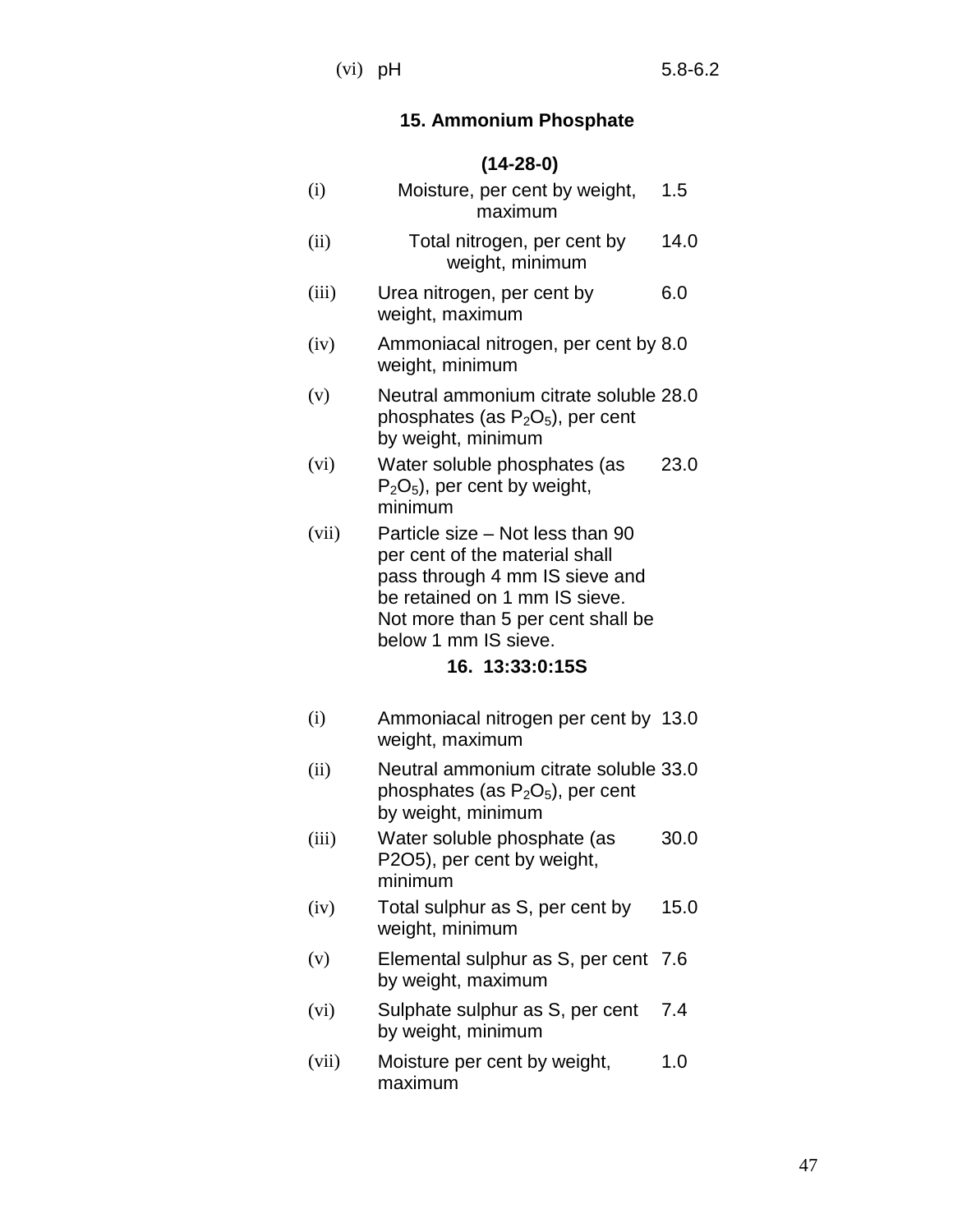(viii) Particle size – Not less than 90 percent of the material shall pass through 4 mm sieve and be retained on 1 mm IS sieve and not more than 5 per cent shall be below 1 mm IS sieve.

#### **17. Diammonium Phosphate (16:44:0)**

- (i) Moisture, percent by weight, maximum 3.0
	- (ii) Total nitrogen, per cent by weight, minimum 16.0
	- (iii) Ammonical nitrogen, per cent by weight, minimum 14.0
	- (iv) Total Nitrogen in the form of urea, per cent by weight maximum 2.0
	- (v) Neutral ammonium citrate soluble 44.0 phosphate (as  $P_2O_5$ ), per cent by weight, minimum

Water soluble phosphate (as  $P_2O_5$ ) per cent by weight, minimum 37.0

Particle size: Not less than 90 per cent of the material shall pass through 4 mm IS sieve and shall be retained on 1mm IS sieve. Not more than 5 per cent shall be below 1mm IS sieve".

# **1 (e). N.P.K. .[COMPLEX] FERTILISER**

#### **1. Nitrophosphate with Potash (15-15-15)**

- (i) Moisture per cent by weight, maximum 1.5
- (ii) Total nitrogen, minimum 15.0
- (iii) Ammoniacal nitrogen per cent by 7.5 weight, minimum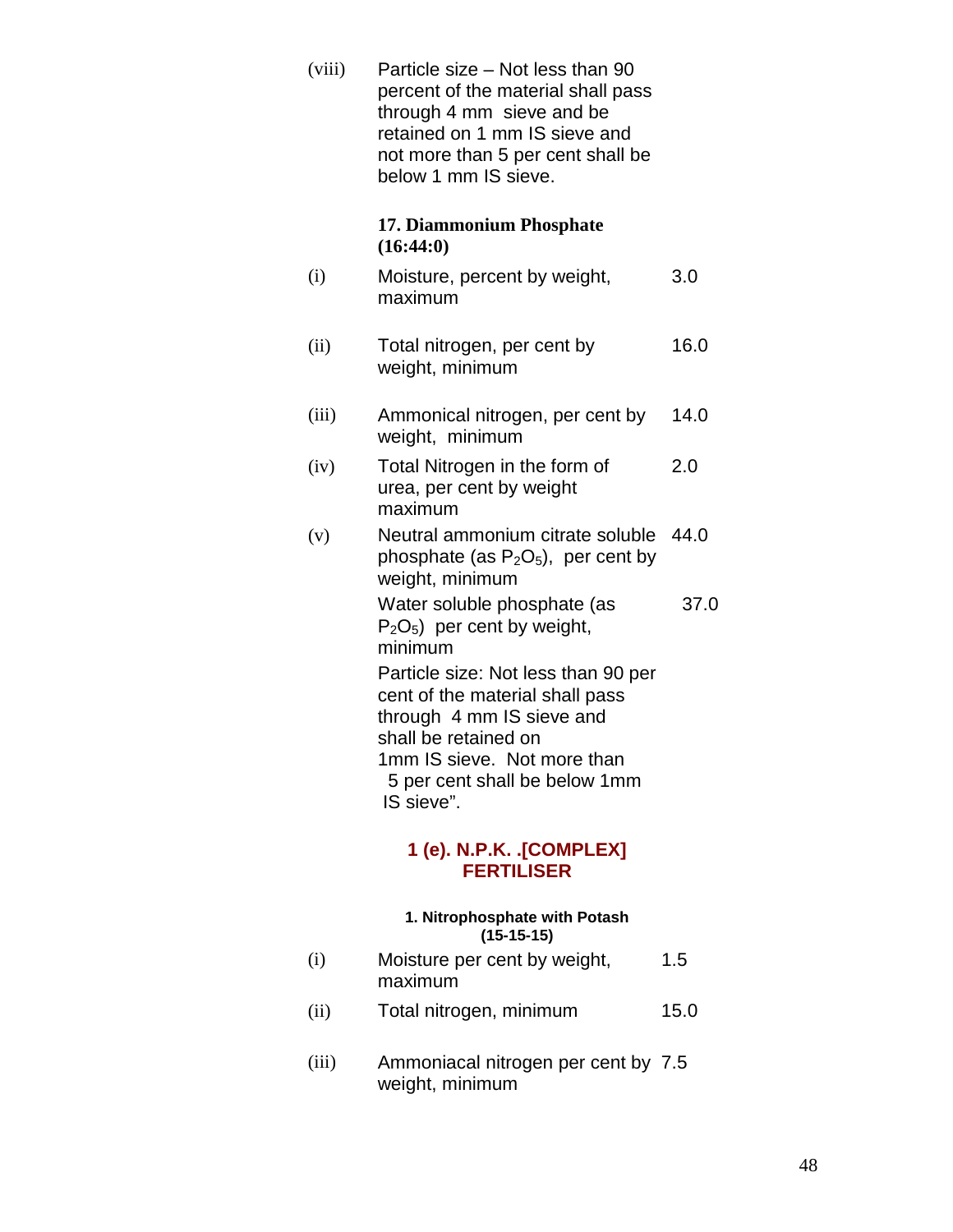| (iv)   | Nitrate nitrogen per cent by<br>weight, maximum                                                                                                                                                       | 7.5  |
|--------|-------------------------------------------------------------------------------------------------------------------------------------------------------------------------------------------------------|------|
| (v)    | Neutral ammonium citrate soluble 15.0<br>phosphates<br>(as $P_2O_5$ ) per cent by weight,<br>minimum                                                                                                  |      |
| (vi)   | Water soluble phosphates                                                                                                                                                                              | 4.0  |
|        | $(asP2O5)$ per cent by weight,<br>minimum                                                                                                                                                             |      |
| (vii)  | Water soluble potash (as $K_2O$ )<br>per cent by weight minimum                                                                                                                                       | 15.0 |
| (viii) | Particle size -[not less than]90<br>per cent of the material shall<br>pass through4 mm IS sieve and<br>be retained on 1 mm IS sieve                                                                   |      |
| (ix)   | Calcium nitrate, per cent by<br>weight; maximum                                                                                                                                                       | 1.0  |
|        | 2. N.P.K. (10-26-26)                                                                                                                                                                                  |      |
| (i)    | Moisture per cent by weight,<br>maximum                                                                                                                                                               | 1.5  |
| (ii)   | Total nitrogen per cent by weight, 10.0<br>minimum                                                                                                                                                    |      |
| (iii)  | Ammoniacal nitrogen per cent by 7.0<br>weight, minimum                                                                                                                                                |      |
| (iv)   | Nitrogen in the form of urea per<br>cent by weight, maximum                                                                                                                                           | 3.0  |
| (v)    | Neutral ammonium citrate soluble 26.0<br>phosphate (as P 205)<br>per cent by weight, minimum                                                                                                          |      |
| (vi)   | Water soluble potash (as K2O)<br>per cent by weight, minimum                                                                                                                                          | 26.0 |
| (vii)  | Water soluble phosphate (as P<br>205) per cent by weight,<br>minimum                                                                                                                                  | 22.1 |
| (viii) | Particle size- Particle size of the<br>material will be such that<br>90 per cent of the material will be<br>between 1 mm and 4mm<br>IS sieve and not more than 5 per<br>cent will be below 1 mm size. |      |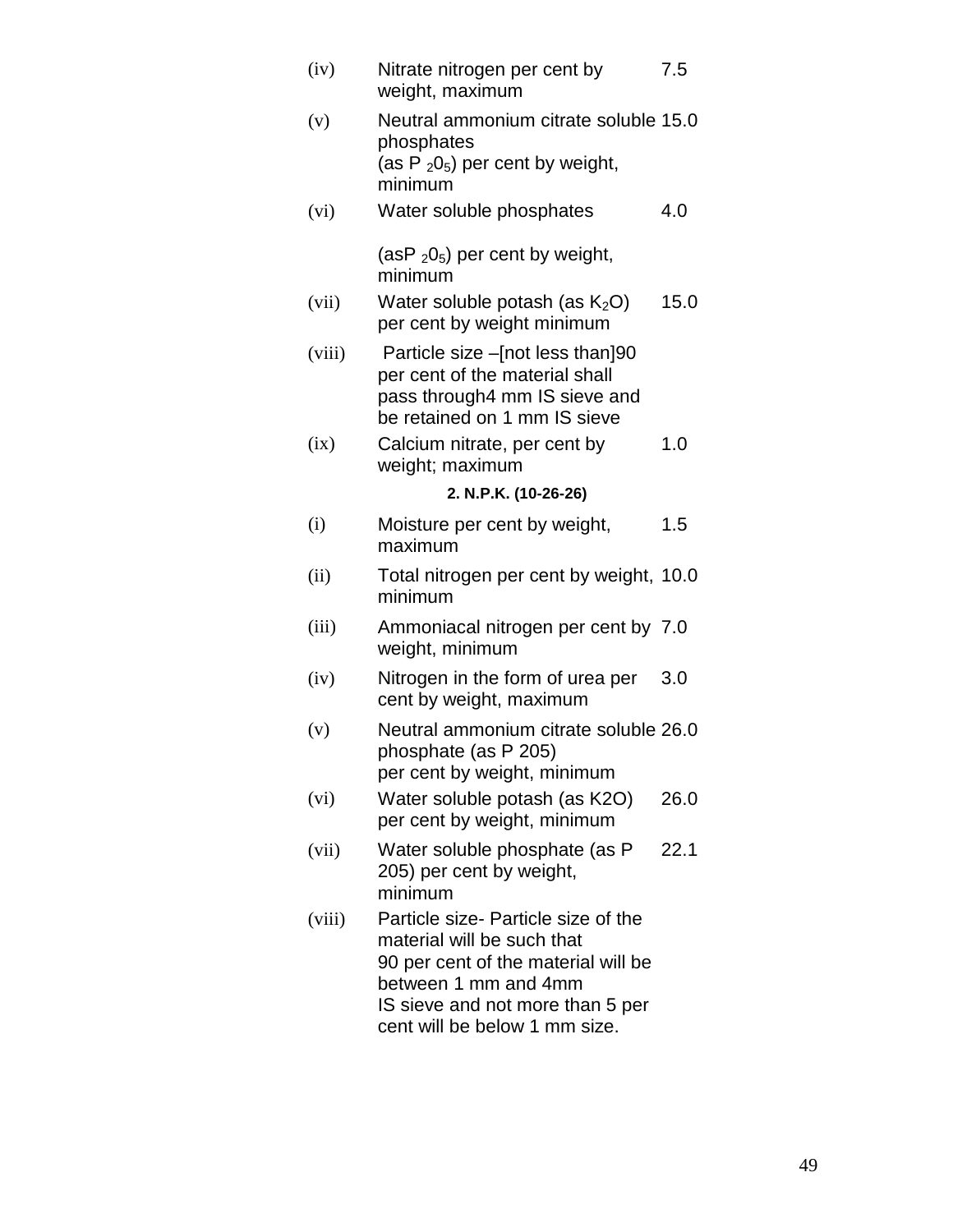| (i) | Moisture per cent by weight, | 1.0 |
|-----|------------------------------|-----|
|     | maximum                      |     |

- (ii) Total nitrogen per cent by weight, 12.0 minimum
- (iii) Ammoniacal nitrogen per cent by 9.0 weight, minimum
- (iv) Nitrogen in the form of urea per cent by weight, maximum 3.0
- (v) Neutral ammonium citrate soluble 32.0 phosphate (as P 205) per cent by weight, minimum
- (vi) Water soluble potash (as K2O) per cent by weight, minimum 27.2
- (vii) Water soluble phosphate (as P 205) per cent by weight, minimum 16.0
- (viii) Particle size -Particle size of the material will be such that 90 per cent of the material will be between 1 mm and 4 mm IS sieve and not more than 5 per cent will be below 1 mm size.

#### **4. N.P.K (22-22-11)**

- (i) Moisture per cent by weight, maximum 1.5
- (ii) Total nitrogen per cent by weight, 22.0 minimum
- (iii) Ammoniacal nitrogen per cent by 7.0 weight, minimum
- (iv) Urea nitrogen per cent by weight, 15.0 maximum
- (v) Neutral ammonium citrate soluble 22.0 phosphate (as P 205) per cent by weight, minimum
- (vi) Water soluble potash (as  $K_2O$ ) per cent by weight, minimum 11.0
- (vii) Water soluble phosphates 18.7

(as  $P_2O_5$ ) per cent by weight, minimum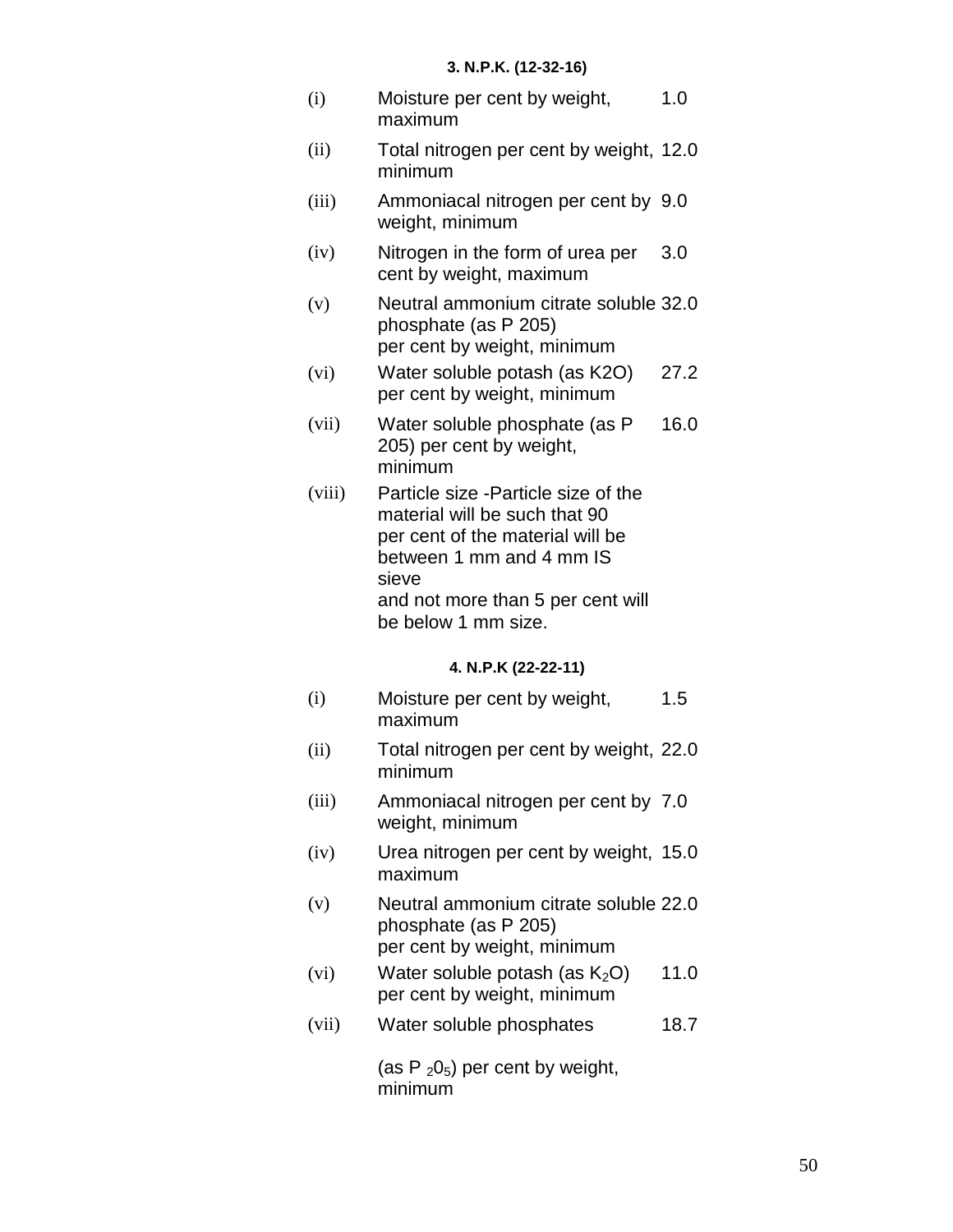(viii) Particle size – not less than90 per cent of the material shall pass through 4 mm IS sieve and be retained on 1 mm IS sieve. Not more than 5 per cent shall be below 1 mm IS sieve.

#### **5. N.P.K. (14-35-14)**

- (i) Moisture per cent by weight, maximum 1.0
- (ii) Nitrogen in ammoniacal form per 14.0 cent by weight, minimum
- (iii) omitted
- (iv) Neutral ammonium citrate soluble 35.0 phosphates (as  $P_2O_5$ ) per cent by weight, minimum
- (v) Water soluble potash (as  $K<sub>2</sub>O$ ) per cent by weight, minimum 14.0
- (vi) Water soluble phosphate 29.0

(as  $P_2O_5$ ) per cent by weight, minimum

(vii) Particle size -90 per cent of the material shall pass through 4 mm IS sieve and be retained on 1 mm IS sieve. Not more than 5 per cent shall be below 1 mm IS sieve.

#### **6. N.P.K. (17-17-17)**

- (i) Moisture per cent by weight, maximum 1.5
- (ii) Total nitrogen per cent by weight, 17.0 minimum
- (iii) Ammoniacal nitrogen per cent by 5.0 weight, minimum
- (iv) Urea nitrogen per cent by weight, 12.0 maximum
- (v) Neutral ammonium citrate soluble 17.0 phosphate (as P 205) per cent by weight, minimum
- (vi) Water soluble potash (as  $K_2O$ ) per cent by weight, minimum 17.0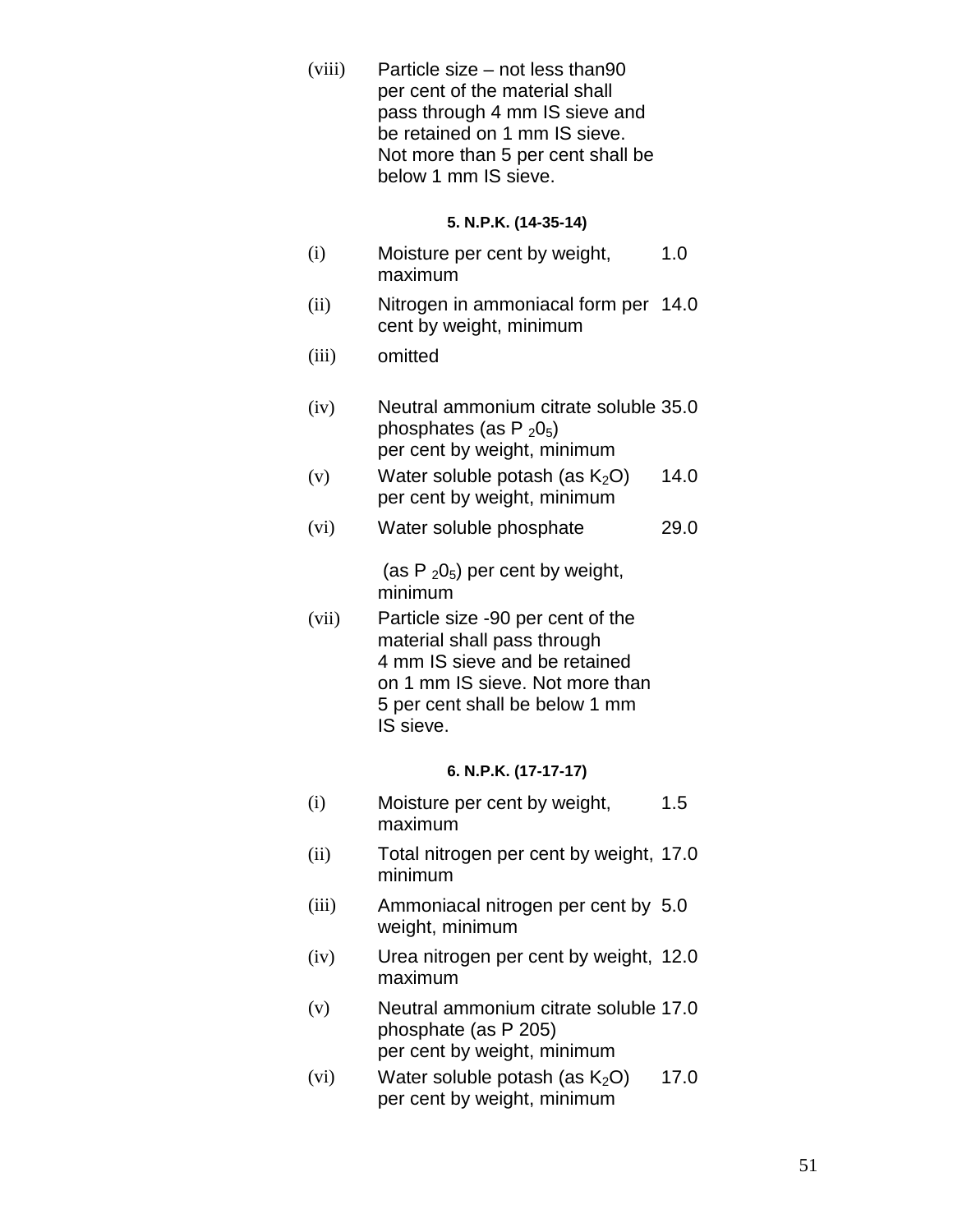(vii) Water soluble phosphate 14.5

> (as P  $_2$ 0<sub>5</sub>) per cent by weight, minimum

(viii) Particle size –Not less than 90 per cent of the material shall pass through 4 mm IS sieve and be retained on 1 mm IS sieve: Not more than 5 per cent shall be below 1 mm IS sieve.

#### **7. N.P.K. (14-28-14)**

- (i) Moisture per cent by weight, maximum 1.5
- (ii) Total nitrogen per cent by weight, 14.0 minimum
- (iii) Ammoniacal nitrogen per cent by 8.0 weight, minimum
- (iv) Urea nitrogen per cent by weight, 6.0 maximum
- (v) Neutral ammonium citrate soluble 28.0 phosphate (as P 205) per cent by weight, minimum
- (vi) Water soluble potash (as K2O) per cent by weight, minimum 14.0
- (vii) Water soluble phosphate 23.8

(as  $P_2O_5$ ) per cent by weight, minimum

(viii) Particle size – not less than90 per cent of the material shall pass through 4mm IS sieve and be retained on 1 mm IS sieve. Not more than 5 per cent shall be below 1 mm IS sieve.

#### **8. N.P.K. (19-19-19)**

- (i) Moisture per cent by weight, maximum 1.5
- (ii) Total nitrogen per cent by weight, 19.0 minimum
- (iii) Ammoniacal nitrogen per cent by 5.6weight, minimum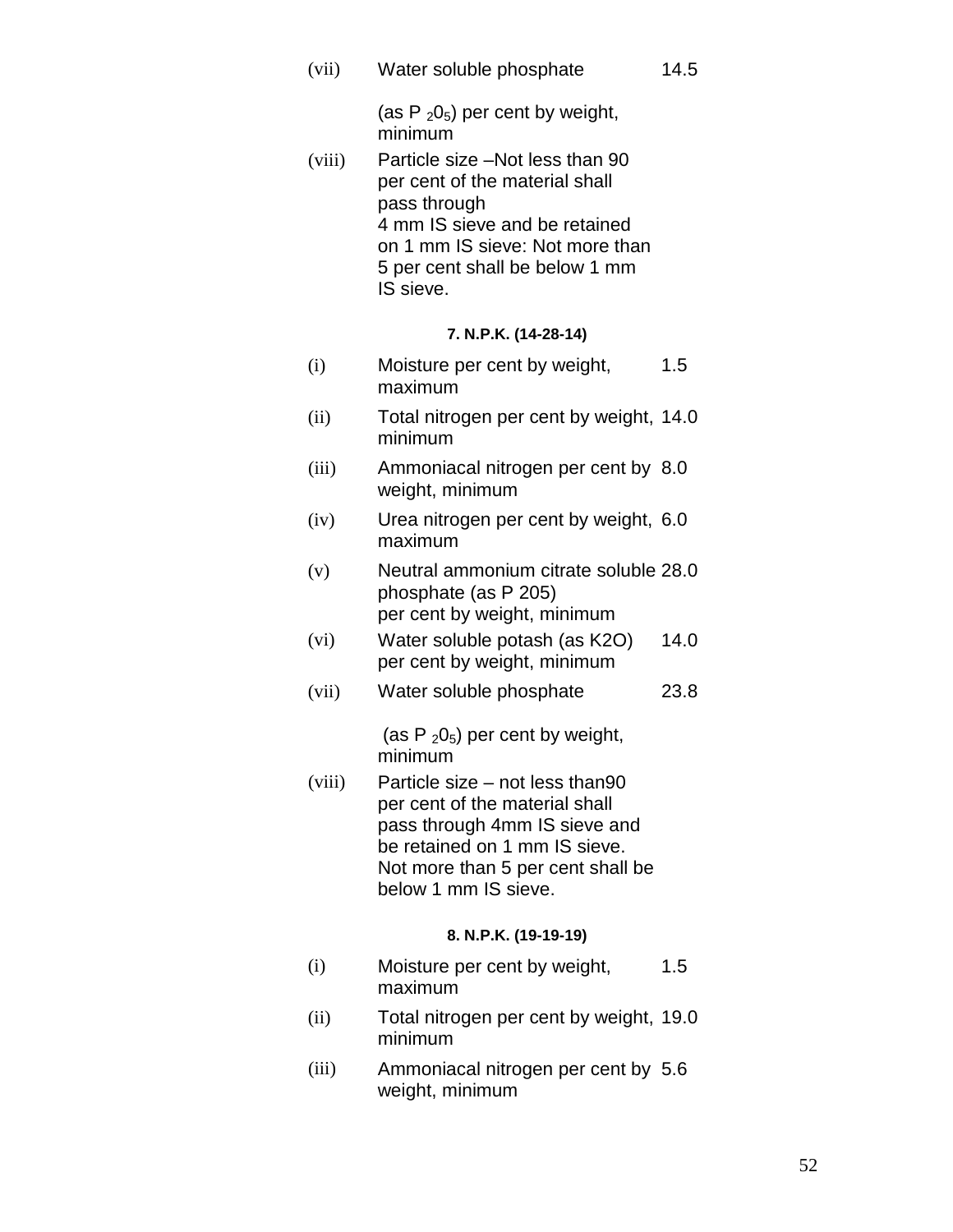- (iv) Urea nitrogen per cent by weight, 10.5 maximum
- (v) Neutral ammonium citrate soluble 19.0 phosphate (as  $P_2O_5$ ) per cent by weight, minimum
- (vi) Water soluble potash (as  $K_2O$ ) per cent by weight, minimum 16.2
- (vii) Water soluble phosphate (as  $P_2O_5$ ) per cent by weight, minimum 19.0
- (viii) Partide size -– not less than90 per cent of the material shall pass through 4 mm IS sieve and be retained on 1 mm IS sieve. Not more than 5 per cent shall be below 1mm IS sieve.

#### **9. N.P.K. (17-17-17)**

- (i) Moisture per cent by weight, maximum 1.5
- (ii) Total nitrogen per cent by weight, 17.0 minimum
- (iii) Ammonium nitrogen per cent by 8.5 weight, minimum
	- (iv) Nitrate nitrogen per cent by weight, maximum 8.5
	- (v) Neutral ammonium citrate soluble 17.0 phosphate (as  $P_2O_5$ ) per cent by weight, minimum
	- (vi) Water soluble potash (as K2O) per cent by weight, minimum 17.0
	- (vii) Water soluble phosphate (as  $P_2O_5$ ) per cent by weight, minimum 13.6
	- (viii) Particle size-Not less than 80 per cent of the material shall pass through 4 mm IS sieve and be retained on 1 mm IS sieve. Not more than 20 per cent shall be above 4 mm IS sieve.

#### **10. N.P.K.(20-10—10)**

(i) Moisture per cent by weight, maximum 1.5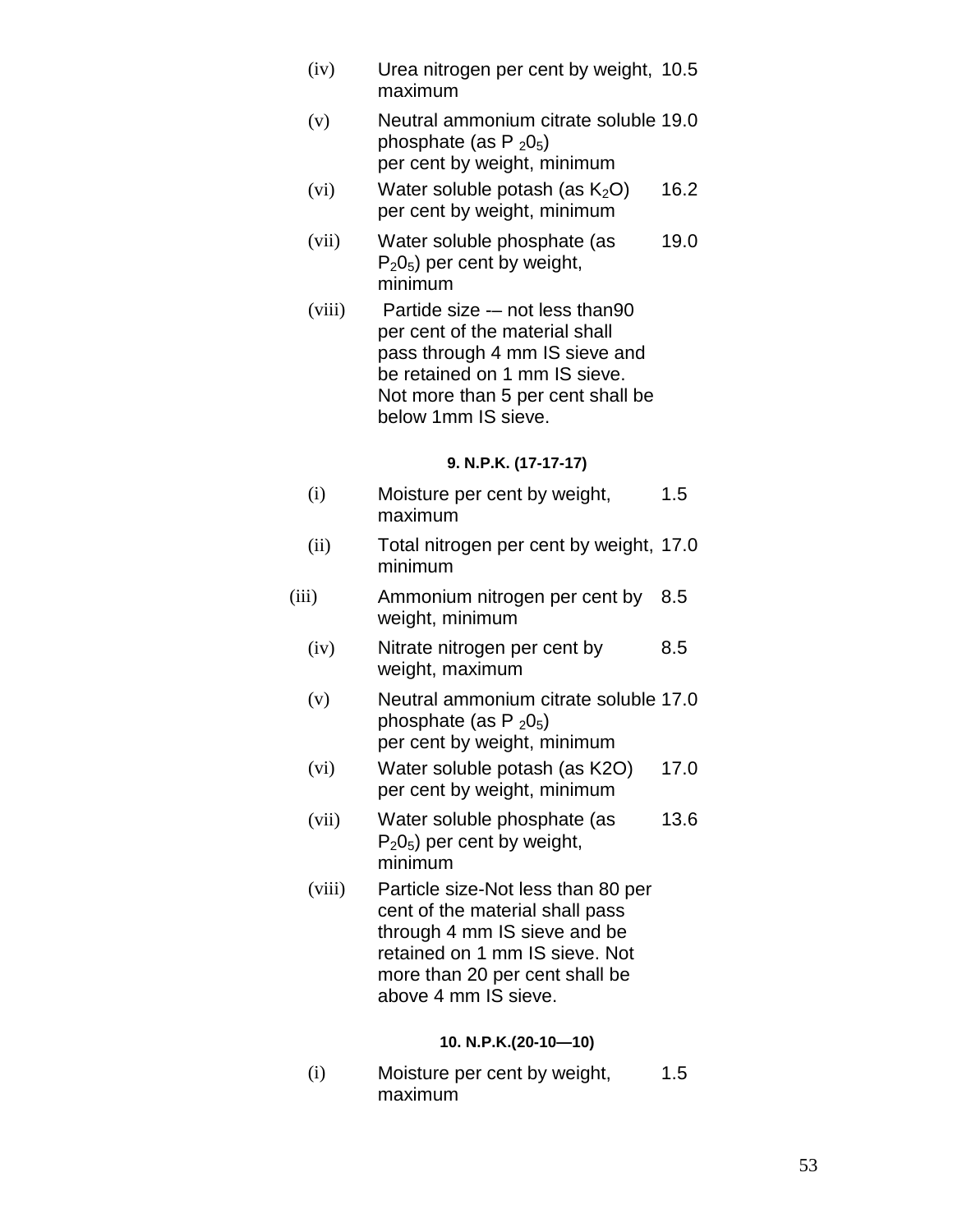(ii) Total nitrogen per cent by weight, minimum 20.0 (iii) Urea nitrogen percent by weight, minimum 17.1 (iv) Ammonical nitrogen percent by weight, minimum 3.9 (v) Neutral ammonium citrate soluble 10.0 phosphate (as P 205) per cent by weight, minimum (vi) Water soluble potash (as K2O) per cent by weight, minimum 10.0 (vii) Water soluble phosphate (as  $P_2O_5$ ) per cent by weight, minimum 8.5 **11. N.P.K. (15:15:15)**  (i) Moisture per cent by weight, maximum 1.5 (ii) Total nitrogen per cent by weight, minimum 15.0 (iii) Ammonical nitrogen percent by weight, minimum 12.0 (iv) Nitrogen in the form of Urea, per 3.0 cent by weight, maximum (v) Water soluble phosphate (as P 205) per cent by weight, minimum 12.0 (vi) Neutral ammonium citrate soluble 15.0 phosphate (as  $P_2O_5$ ) per cent by weight, minimum (vii) Water soluble potash (as  $K_2O$ ) per cent by weight, minimum 15.0 Partide size -– not less than 90 per cent of the material shall

pass through 4 mm IS sieve and be retained on 1 mm IS sieve.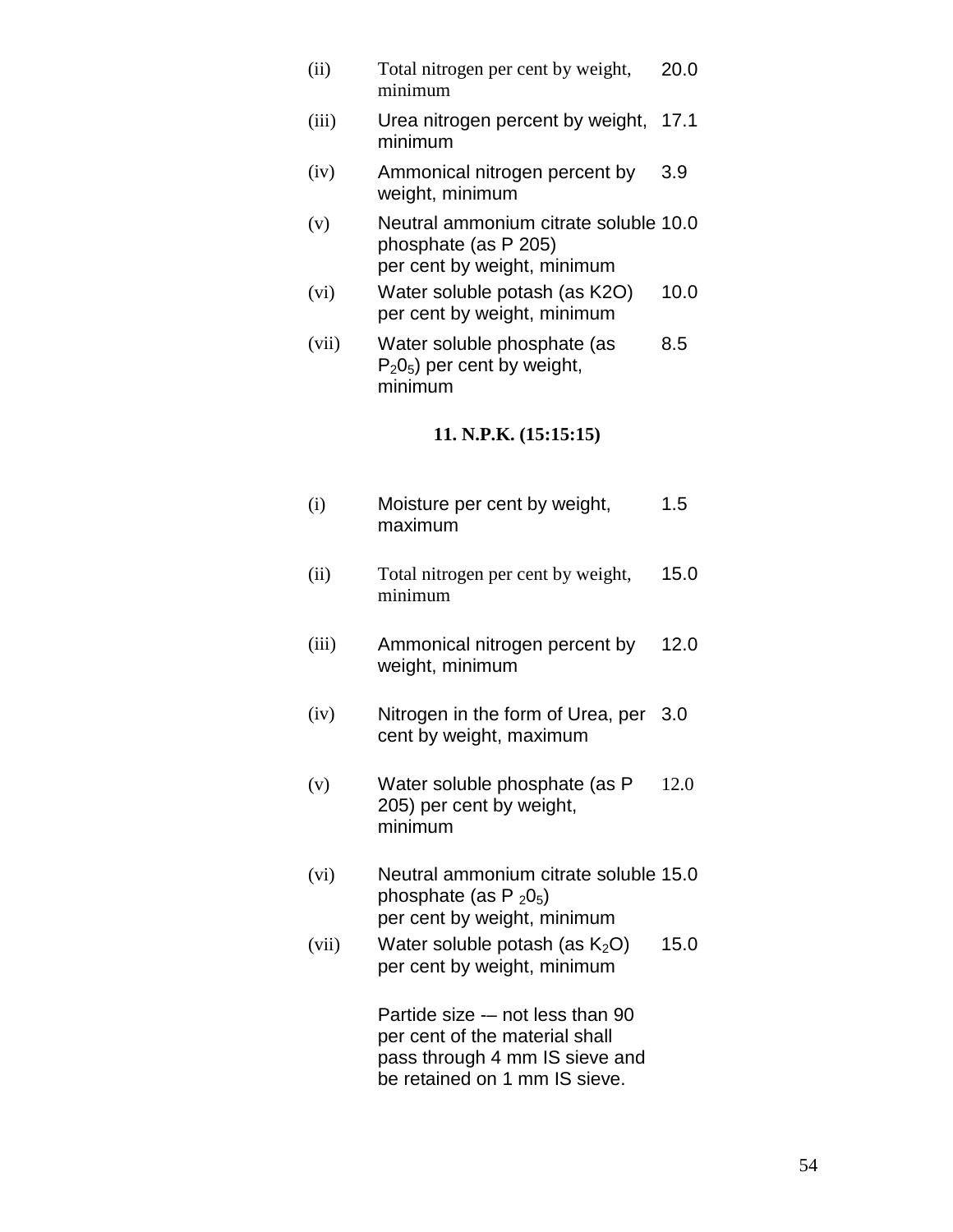# **12. N.P.K. (15:15:15:9(S)**

| (i)    | Moisture per cent by weight,<br>maximum                                                                                                                                                                                                               | 1.5  |
|--------|-------------------------------------------------------------------------------------------------------------------------------------------------------------------------------------------------------------------------------------------------------|------|
| (ii)   | Total nitrogen per cent by weight,<br>minimum                                                                                                                                                                                                         | 15.0 |
| (iii)  | Ammonical nitrogen percent by<br>weight, minimum                                                                                                                                                                                                      | 12.0 |
| (iv)   | Nitrogen in the form of Urea, per<br>cent by weight, maximum                                                                                                                                                                                          | 3.0  |
| (v)    | Water soluble phosphate (as                                                                                                                                                                                                                           | 12.0 |
|        | $P_2O_5$ ) per cent by weight,<br>minimum                                                                                                                                                                                                             |      |
| (vi)   | Neutral ammonium citrate soluble 15.0<br>phosphate (as P 205)<br>per cent by weight, minimum                                                                                                                                                          |      |
| (vii)  | Water soluble potash (as K2O)<br>per cent by weight, minimum                                                                                                                                                                                          | 15.0 |
| (viii) | Sulphur (as S), percent by weight<br>minimum                                                                                                                                                                                                          | 9.0  |
|        | Particle size -- not less than 90<br>per cent of the material shall<br>pass through 4 mm IS sieve and<br>be retained on 1 mm IS sieve.                                                                                                                |      |
|        | 13. N.P.K. (12:11:18 with MgO)                                                                                                                                                                                                                        |      |
|        | (i) Moisture, per cent by<br>weight, maximum<br>1.5<br>(ii) Total nitrogen, per cent by<br>weight, minimum<br>12.0<br>(iii) Ammonical nitrogen,<br>per cent by weight, minimum 7.0<br>Nitrate nitrogen, per cent by<br>(iv)<br>weight, minimum<br>5.0 |      |

(v) Neutral ammonium citrate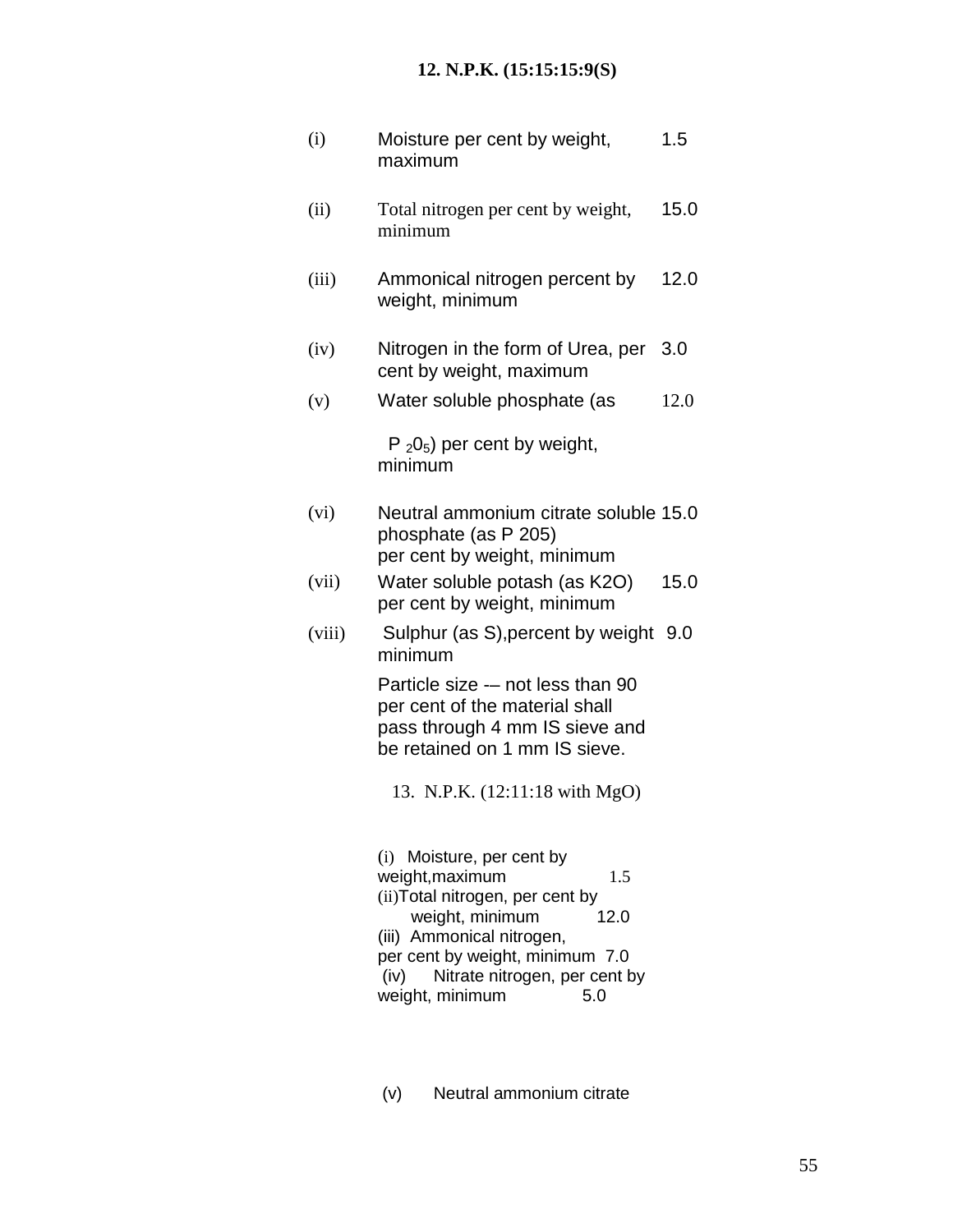soluble phosphate (as  $P_2O_5$ ) per cent by weight, minimum 11.0

(vi) Water soluble phosphates (as  $P_2O_5$ ), per cent by weight, minimum 7.7 (vii)Water soluble potash (as  $K_2O$ ), per cent by weight, minimum 18.0 cent by weight, minimum 18.0 (vii) Magnesium (as Mg) per cent by weight, minimum 1.20 (viii) Sulphur (as S), per cent by weight, minimum 7.6 (ix)Total Chlorides (as Cl), percent by weight, maximum 1.0 (x)Particle size – Not less than 90 per cent of the material shall pass through 4 mm IS sieve and be retained on 1 mm IS sieve and not more than 5 per cent shall be below 1 mm IS sieve";

# 1(f) MICRONUTRIENTS

#### **1. Zinc Sulphate Heptahydrate (ZnSO4.7H2O)**

| (i)    | [OMITTED]                                                 |        |
|--------|-----------------------------------------------------------|--------|
| (ii)   | Matter insoluble in water per<br>cent. by weight, maximum | 1.0    |
| (iii)  | Zinc (as Zn) per cent. by weight,<br>minimum              | 21.0   |
| (iv)   | Lead (as Pb) per cent by weight,<br>maximum               | 0.003  |
| (v)    | Copper (as Cu) per cent by<br>weight, maximum             | 0.1    |
| (vi)   | Magnesium (as Mg) per cent by<br>weight, maximum          | 0.5    |
| (vii)  | pH not less than                                          | 4.0    |
| (viii) | Sulphur (asS), percent by weight,<br>minimum              | 10.0   |
| (ix)   | Cadmium (as Cd), percent by<br>weight, maximum            | 0.0025 |
| (x)    | Arsenic (as As), percent by<br>weight, maximum            | 0.01   |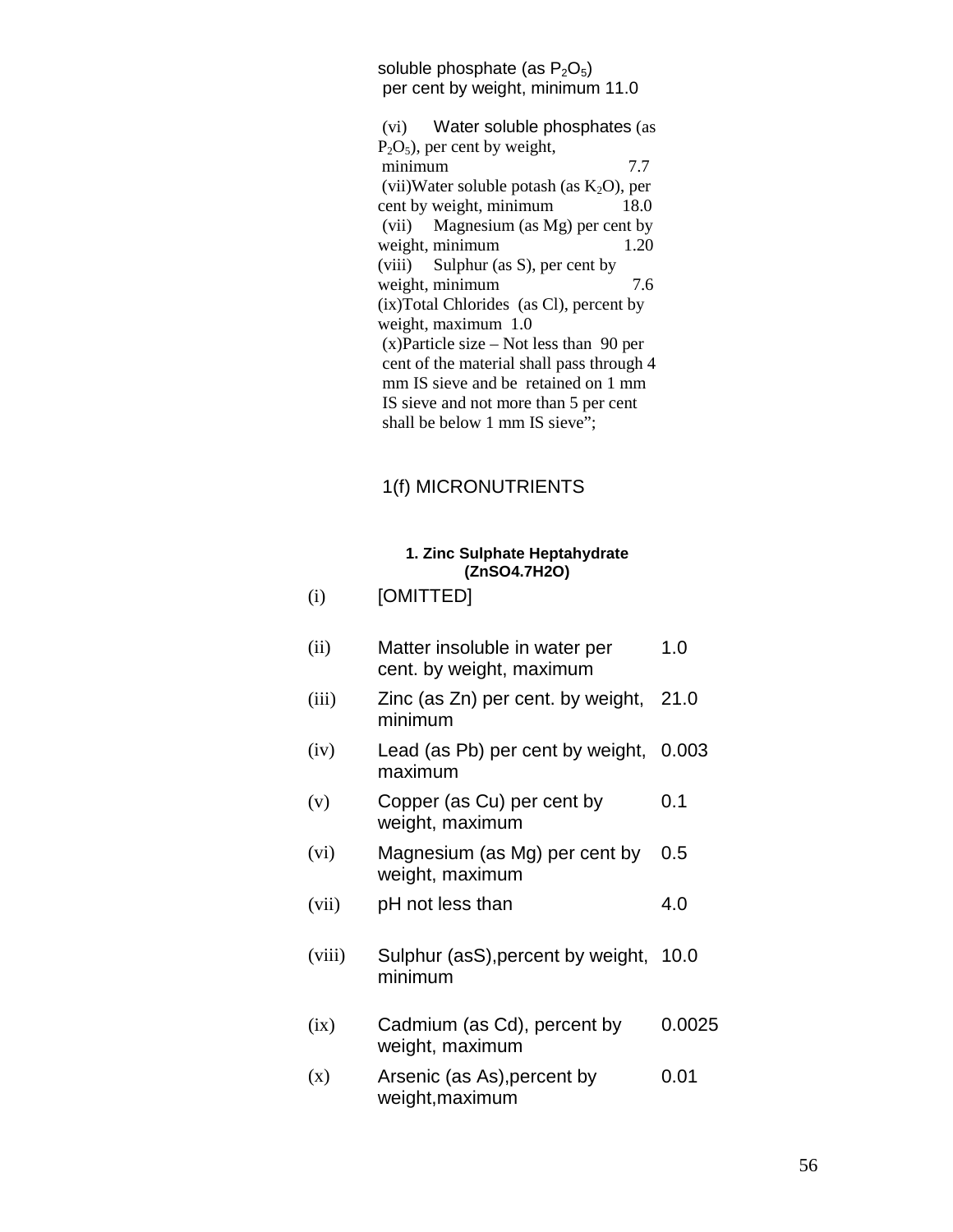#### **2. Manganese Sulphate**

| (i)    | Free flowing form                                            |       |
|--------|--------------------------------------------------------------|-------|
| (ii)   | Matter insoluble in water per cent 1.2<br>by weight, maximum |       |
| (iii)  | Manganese (as Mn) content per<br>cent by weight, minimum     | 30.5  |
| (iv)   | Lead (as Pb) per cent by weight,<br>maximum                  | 0.003 |
| (v)    | Copper (as Cu) per cent by<br>weight, maximum                | 0.1   |
| (vi)   | Magnesium (as Mg) per cent by<br>weight, maximum             | 2.0   |
| (vii)  | pH not less than                                             | 4.0   |
| (viii) | Sulphur (asS), percent by weight,                            | 17.0  |

minimum

#### **3. Borax (Sodium Tetraborate) (Na2B4O7.10H2O) for soil application**

| (i) | Content of Boron as (B) per cent 10.5 |  |
|-----|---------------------------------------|--|
|     | by weight, minimum                    |  |

- (ii) Matter insoluble in water per cent by weight, maximum 1.0
- (iii) pH 9.0-9.5
- (iv) Lead (as Pb) per cent by weight, 0.003 maximum

# **4.Omitted**

# **5. Copper Sulphate (CuSO4.5H2O)**

- (i) Copper (as Cu), percent by weight, minimum 24.0
- (ii) Matter insoluble in water per cent 1.0 by weight, maximum
- (iii) Soluble iron and aluminium compounds (expressed as Fe), percent by weight, maximum 0.5
- (iv) Lead (as Pb) percent by weight, maximum 0.003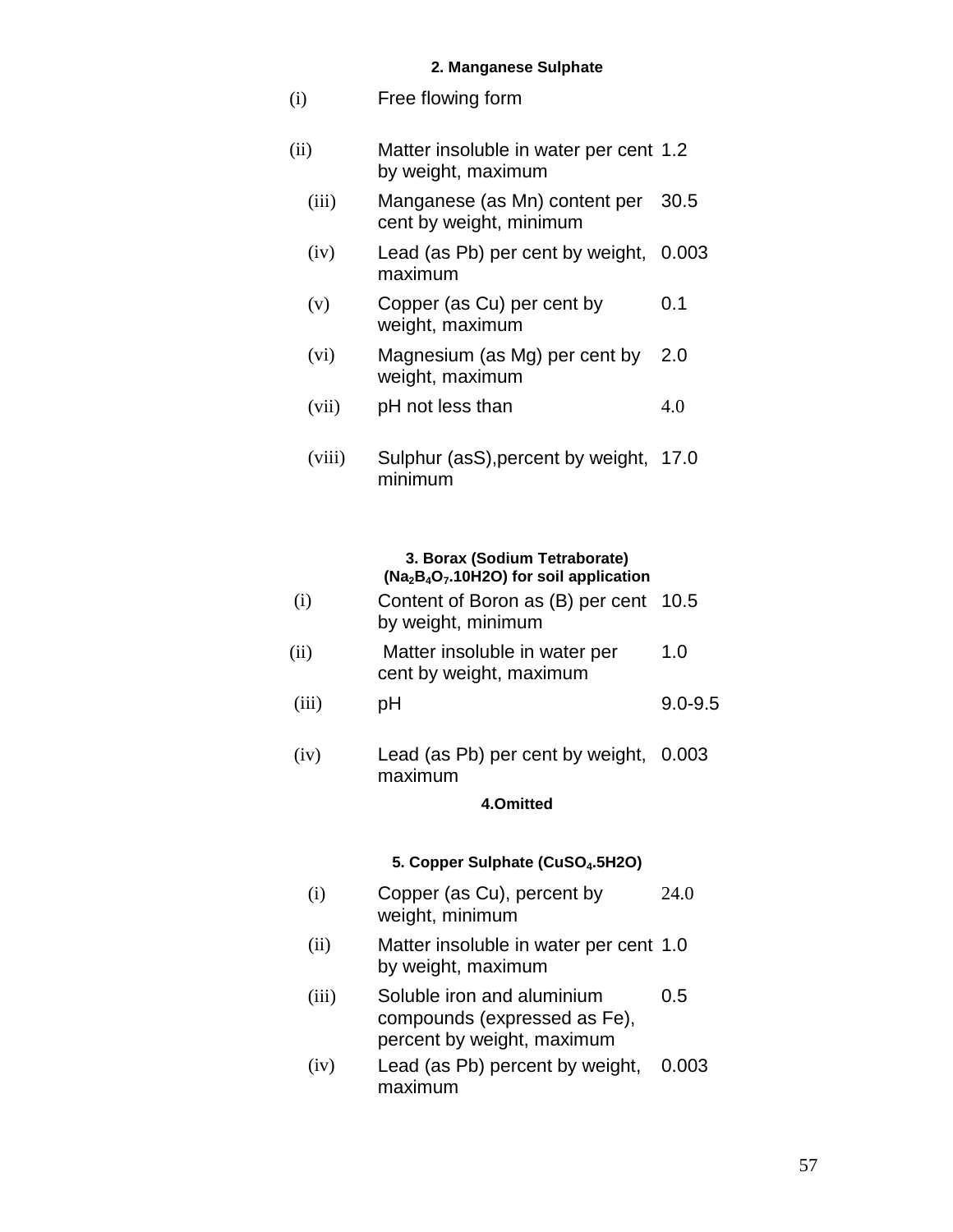| (v)   | pH not less than                                                                        | 3.0         |
|-------|-----------------------------------------------------------------------------------------|-------------|
| (vi)  | Sulphur (asS), percent by weight,<br>minimum                                            | 17.0        |
|       | 6. Ferrous Sulphate (FeSO <sub>4</sub> .7H2O)                                           |             |
| (i)   | Ferrous iron (as Fe) per rent by<br>weight, minimum                                     | 19.0        |
| (ii)  | Free Acid (as $H_2SO_4$ ), per cent<br>by weight, maximum                               | 1.0         |
| (iii) | Ferric Iron (as Fe), percent by<br>weight, maximum                                      | 0.5         |
| (iv)  | Matter insoluble in water, percent 1.0<br>by weight, maximum                            |             |
| (v)   | pH not less than                                                                        | 3.5         |
| (vi)  | Lead (as Pb) per rent by weight,<br>maximum                                             | 0.003       |
| (vii) | Sulphur (asS), percent by weight,<br>minimum                                            | 10.5        |
|       | 7.Ammonium Molybdate<br>$(NH_4)_6MO_7O_{24}.4H2O$                                       |             |
| (i)   | Molybdenum (as Mo), per rent by 52.0<br>weight, minimum                                 |             |
| (ii)  | Matter insoluble in water, per<br>cent by weight, maximum                               | 1.0         |
| (iii) | Lead (as Pb), per rent by weight, 0.003<br>maximum                                      |             |
|       | 8. Chelated Zinc as Zn-EDTA                                                             |             |
| (i)   | Appearance - Free flowing<br>crystalline / powder                                       |             |
| (ii)  | Zinc content (Expressed as Zn),<br>per cent by weight minimum in<br>the form of Zn-EDTA | 2.0         |
| (iii) | Lead (as Pb), per cent by weight<br>maximum                                             | 0.003       |
| (iv)  | рH<br>9. Chelated Iron as Fe-EDTA                                                       | $6.0 - 6.5$ |
| (i)   | Appearance - Free flowing                                                               |             |
|       | crystalline / powder                                                                    |             |
| (ii)  | Iron content (expressed as Fe),<br>per cent by weight                                   |             |
|       |                                                                                         |             |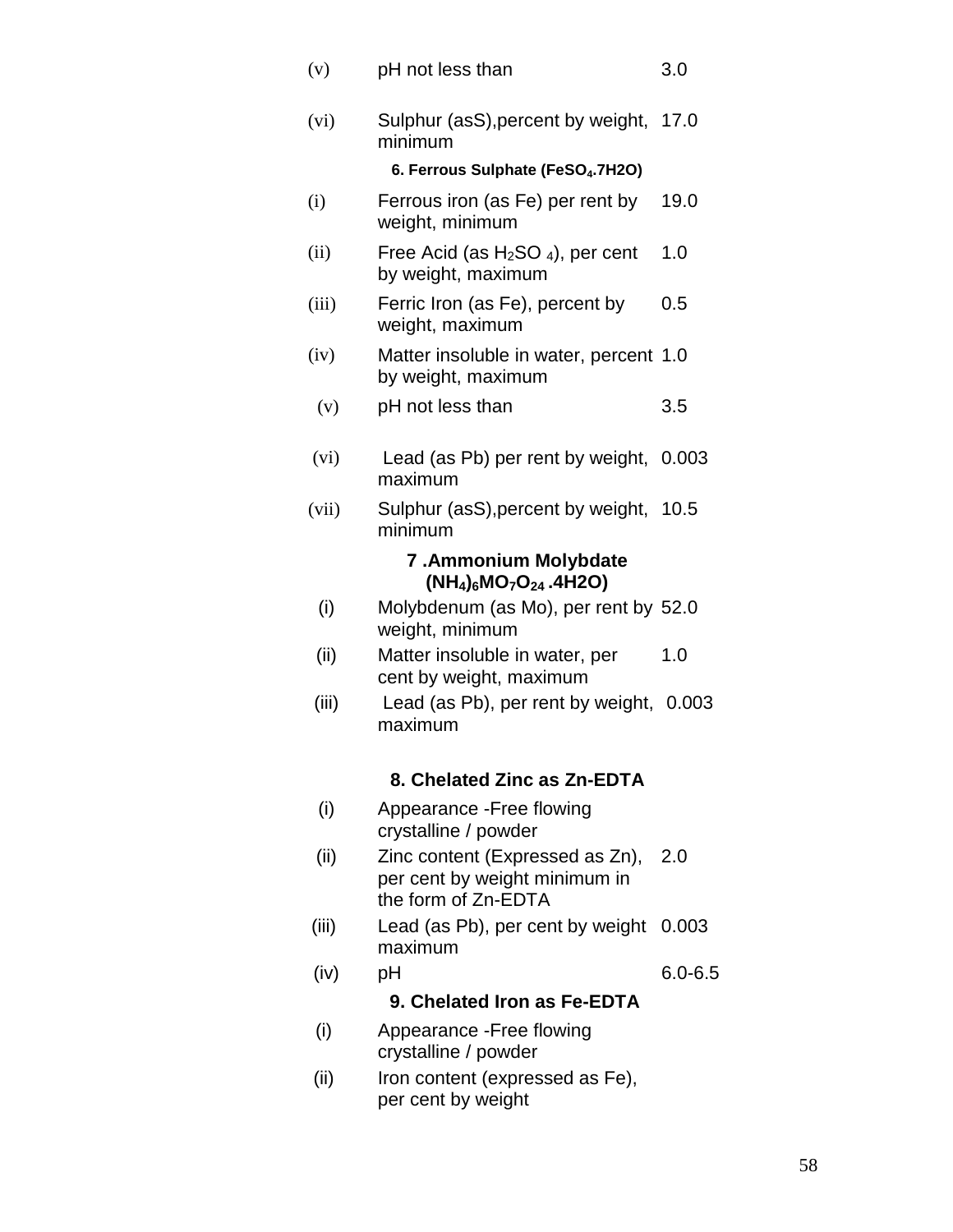- (iii) Lead (as Pb) per cent by weight, 0.003 maximum
- $(iv)$  pH 5.5-6.5

# **10. Zinc Sulphate Monohydrate (ZnSO4 H2O)**

| (i)    | Free flowing powder form                                  |        |
|--------|-----------------------------------------------------------|--------|
| (ii)   | Matter-insoluble in water, per<br>cent by weight, maximum | 1.0    |
| (iii)  | Zinc (as Zn). per cent by weight.<br>minimum              | 33.0   |
| (iv)   | Lead (as Pb), per cent by<br>weight, maximum              | 0.003  |
| (v)    | Copper (as Cu), per cent by<br>weight, maximum            | 0.1    |
| (vi)   | Magnesium (as Mg), per cent by<br>weight, maximum         | 0.5    |
| (vii)  | Iron (as Fe), per cent by weight,<br>maximum              | 1.0    |
| (viii) | pH not less than                                          | 4.0    |
| (ix)   | Sulphur (asS), percent by weight,<br>minimum              | 15.0   |
| (x)    | Cadmium (asCd), percent by<br>weight, minimum             | 0.0025 |

(xi) Arsenic (as As),percent by weight, minimum 0.01

# **11. Magnesium Sulphate**

| (i)               | Free flowing -crystalline form                             |             |
|-------------------|------------------------------------------------------------|-------------|
| (ii)              | Matter insoluble in water, per<br>cent by weight, maximum. | 1.0         |
| (iii)             | Magnesium {as Mg), per cent by<br>weight, minimum          | 9.6         |
| (iv)              | Lead (as Pb), percent by weight,<br>maximum.               | 0.003       |
| (v)               | pH (5% solution)                                           | $5.0 - 8.0$ |
| (v <sub>i</sub> ) | Sulphur (asS), percent by weight,<br>minimum               | 12.0        |

# **12. Boric Acid (H3BO3)**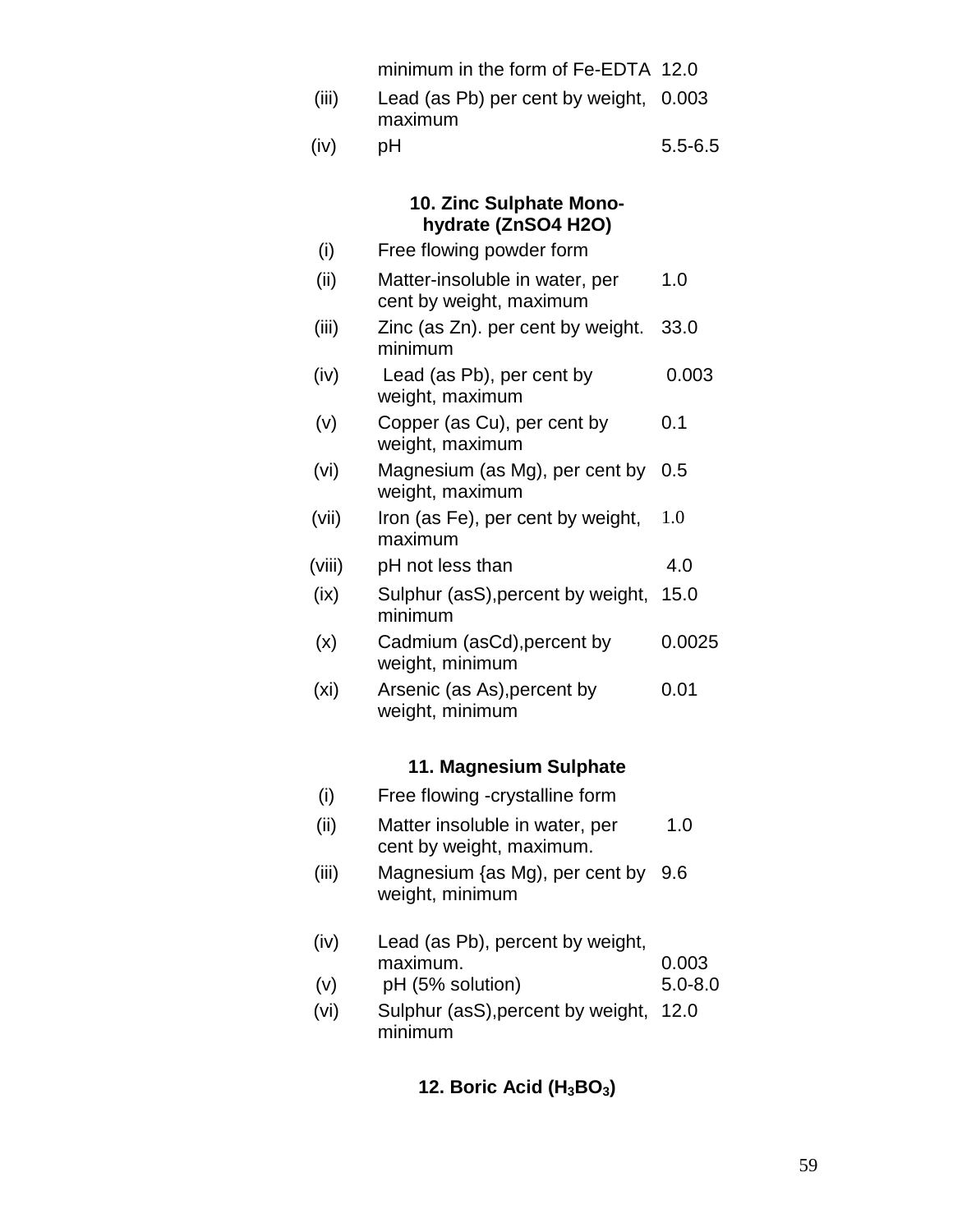- (i) Boron (as B) per cent weight, minimum 17.0
- (ii) Matter insoluble in water, per cent by weight, maximum 1.0
- (iii) Lead (as Pb) per cent by weight, 0.003 maximum

# **13. Di-Sodium Octa Borate Tetra Hydrate**

- (i) Boron (as B) per cent weight, minimum 20.0
- (ii) Matter insoluble in water, per cent by weight, maximum 1.0
- (iii) Lead (as Pb) per cent by weight, maximum 0.003

# 14. **Di-Sodium Tetra Borate Penta Hydrate**

- (i) Boron (as B) per cent weight, minimum 15.0
- (ii) Matter insoluble in water, per cent by weight, maximum 1.0
- (iii) Lead (as Pb) per cent by weight, maximum 0.003
- (iv) Arsenic (as As), per cent by weight, maximum 0.01

 Particle size – Not less than 95% of the material shall pass to 5 mm IS sieve and be retained on 1.4 mm IS sieve.

# **\*1(g) FORTIFIED FERTILISERS**

## **1. Boronated Single Superphosphate (16% P2O5powdered)**

- (i) Moisture per cent. by weight, maximum 12.0
- (ii) Free phosphoric acid (as  $P_2O_5$ ) per cent by weight, maximum 4.0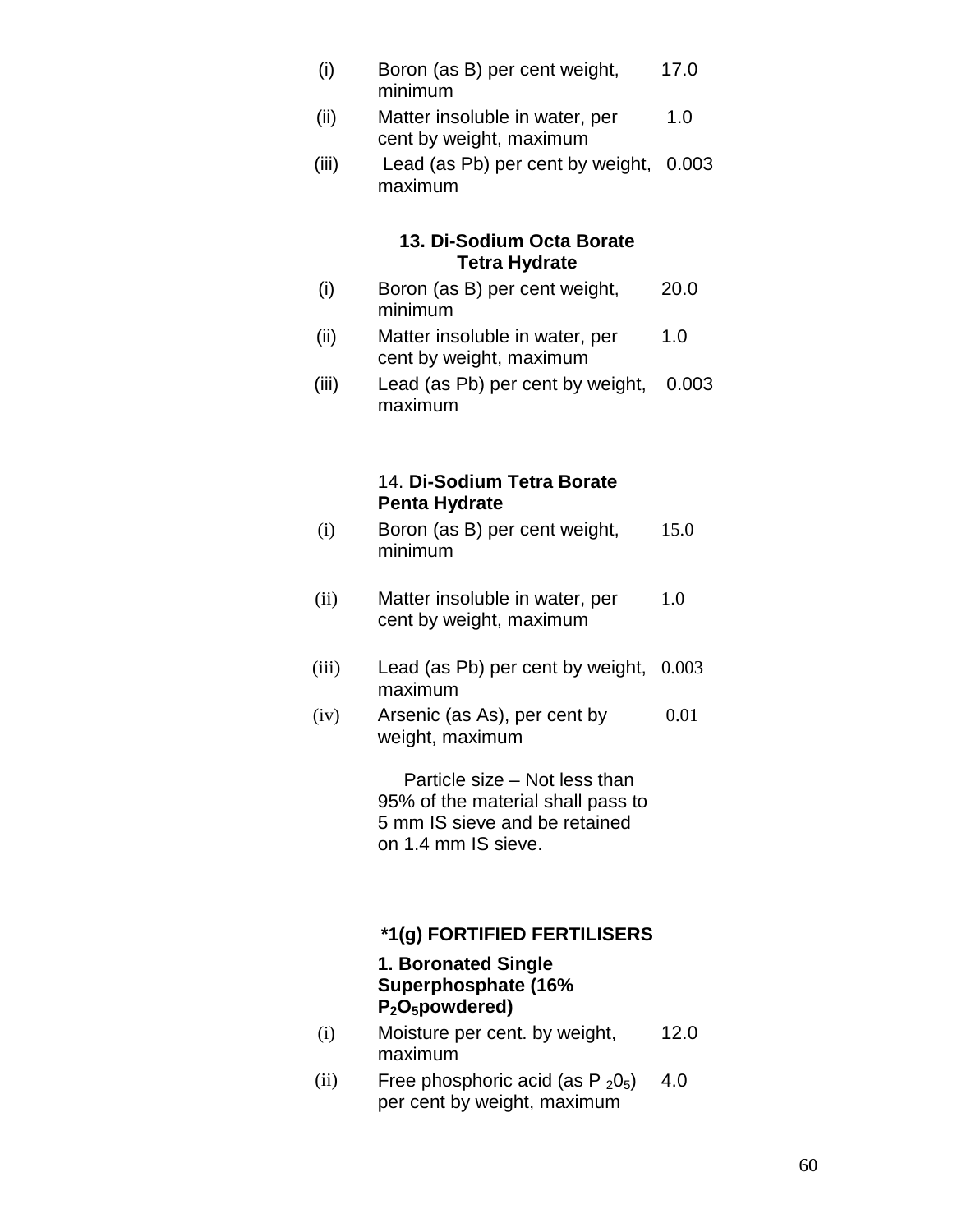| (iii) | Water soluble phosphate (as    | 16.0 |
|-------|--------------------------------|------|
|       | $P_2O_5$ ) per cent by weight, |      |
|       | minimum                        |      |

(iv) Boron (as B) per cent by weight 0.15-0.20

## **2. Zincated Urea**

- (i) Moisture per cent by weight, maximum 1.0
- (ii) Total nitrogen per cent by weight, 43.0 (on dry basis), minimum
- (iii) Zinc (as Zn), per cent by weight, 2.0 minimum
- (iv) Biuret,per cent.by weight, maximum 1.5
- (v) Particle Size- Not less than 90 per cent. of the material shall pass through2.8 mm IS sieve and not less than 80 per cent.by weight shall be retained on 1mmIS sieve

|       | 3. Zincated Phosphate<br>(suspension)                                                        |         |
|-------|----------------------------------------------------------------------------------------------|---------|
| (i)   | Total phosphate (as $P_2O_5$ ), per cent<br>by weight, minimum                               | 12.9    |
| (ii)  | Total zinc (Zn), per cent by weight,<br>minimum                                              | 19.4    |
| (iii) | Neutral ammonium citrate soluble<br>phosphate as $(P_2O_5)$ , per cent by<br>weight, minimum | 3.9     |
| (iv)  | Lead as Pb), per cent by weight,<br>minimum                                                  | 0.003   |
| (v)   | рH                                                                                           | $8 + 1$ |
|       | 4. NPK Complex fertilizer fortified<br>with boron (10:26:26:0.3)                             |         |
| (i)   | Moisture, percent by weight,<br>maximum                                                      | 1.0     |
| (ii)  | Total nitrogen percent by weight,<br>minimum                                                 | 10.0    |
| (iii) | Ammoniacal Nitrogen percent by<br>weight, minimum                                            | 7.0     |
| (iv)  | Urea Nitrogen (as N), percent by                                                             | 3.0     |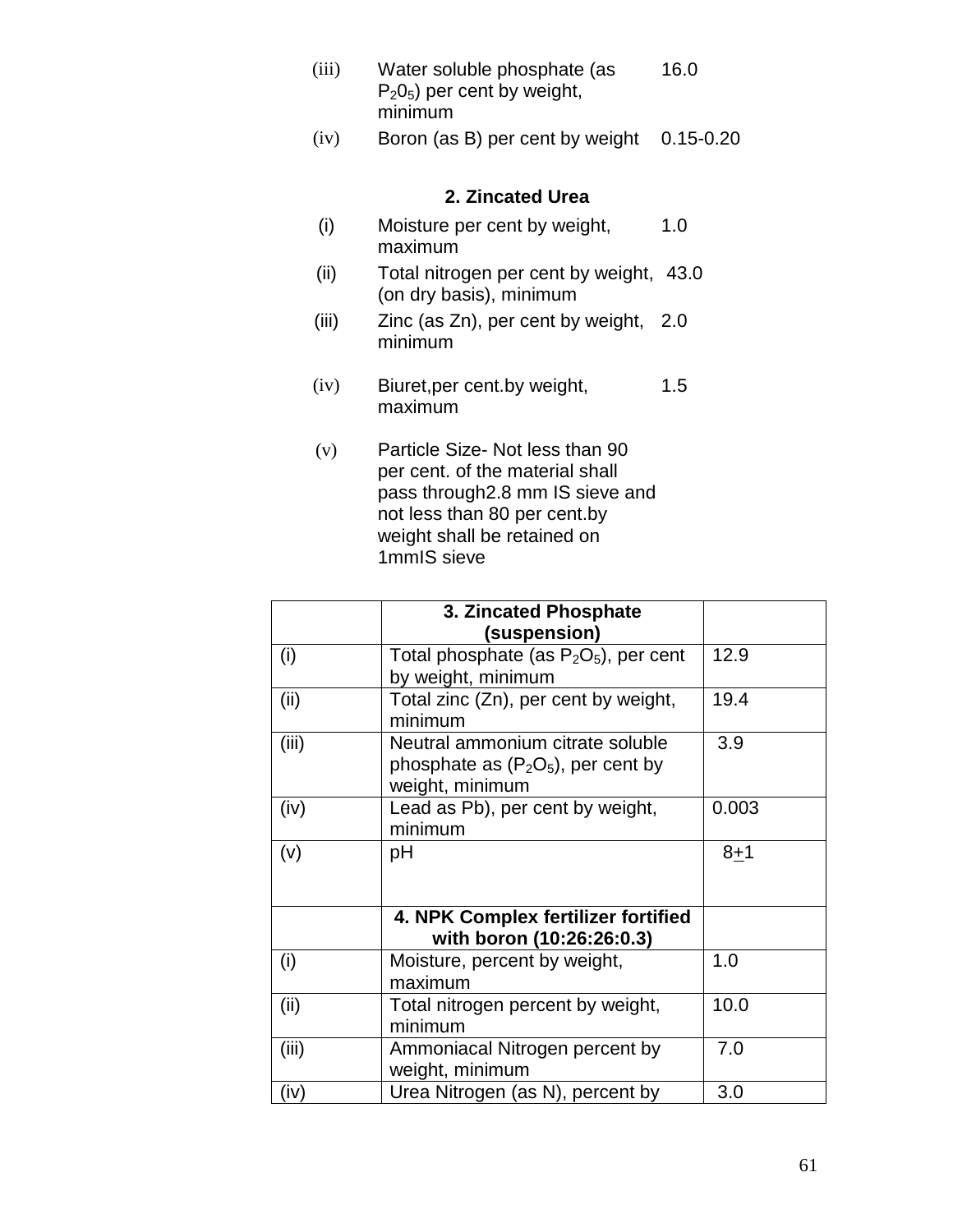|        | weight, maximum                                         |      |
|--------|---------------------------------------------------------|------|
| (v)    | <b>Neutral Ammonium Citrate Soluble</b>                 | 26.0 |
|        | Phosphate as $(P_2O_5)$ , percent by                    |      |
|        | weight, minimum                                         |      |
| (vi)   | Water soluble Phosphate as $(P_2O_5)$                   | 22.1 |
|        | percent by weight, minimum                              |      |
| (vii)  | Water Soluble Potash (as K <sub>2</sub> O),             | 26.0 |
|        | percent by weight, minimum                              |      |
| (viii) | Boron (as B) percent by weight,                         | 0.3  |
|        | minimum                                                 |      |
|        |                                                         |      |
|        | Particle size – Not less than 90 per                    |      |
|        | cent of the material shall be between                   |      |
|        | 1 mm and 4 mm IS sieve and not                          |      |
|        | more than 5 per cent shall be below                     |      |
|        | 1 mm IS sieve.                                          |      |
|        | 5. NPK Complex Fertiliser Fortified                     |      |
|        | with Boron (12:32:16:0.3)                               |      |
| (i)    | Moisture, per cent by weight, maximum                   | 1.0  |
| (ii)   | Total nitrogen, per cent by weight,                     | 12.0 |
|        | minimum                                                 |      |
| (iii)  | Ammoniacal nitrogen, per cent by                        | 9.0  |
|        | weight, minimum                                         |      |
| (iv)   | Nitrogen in the form of urea, per cent by               | 3.0  |
|        | weight, maximum                                         |      |
| (v)    | Neutral ammonium citrate soluble                        | 32.0 |
|        | phosphate (as $P_2O_5$ ) per cent by weight,<br>minimum |      |
| (vi)   | Water soluble phosphates (as $P_2O_5$ ), per            | 27.2 |
|        | cent by weight, minimum                                 |      |
| (vii)  | Water soluble potash (as $K_2O$ ), per cent             | 16.0 |
|        | by weight, minimum                                      |      |
| (viii) | Boron (as B) per cent by weight,                        | 0.3  |
|        | minimum                                                 |      |
| (ix)   | Particle size – Particle size of the                    |      |
|        | material will be such that 90 per cent of               |      |
|        | the material will be between 1 mm and 4                 |      |
|        | mm IS sieve and not more than 5 per                     |      |
|        | cent will be below 1 mm IS sieve.                       |      |
|        | 6. Diammonium Phosphate fortified                       |      |
|        | with Boron (18:46:0: 0.3)                               |      |
| (i)    | Moisture, per cent by weight, maximum                   | 1.5  |
| (ii)   | Total nitrogen, per cent by weight,                     | 18.0 |
|        | minimum                                                 |      |
| (iii)  | Ammoniacal nitrogen, per cent by                        | 15.5 |
|        | weight, minimum                                         |      |
| (iv)   | Nitrogen in the form of urea, per cent by               | 2.5  |
|        | weight, maximum                                         |      |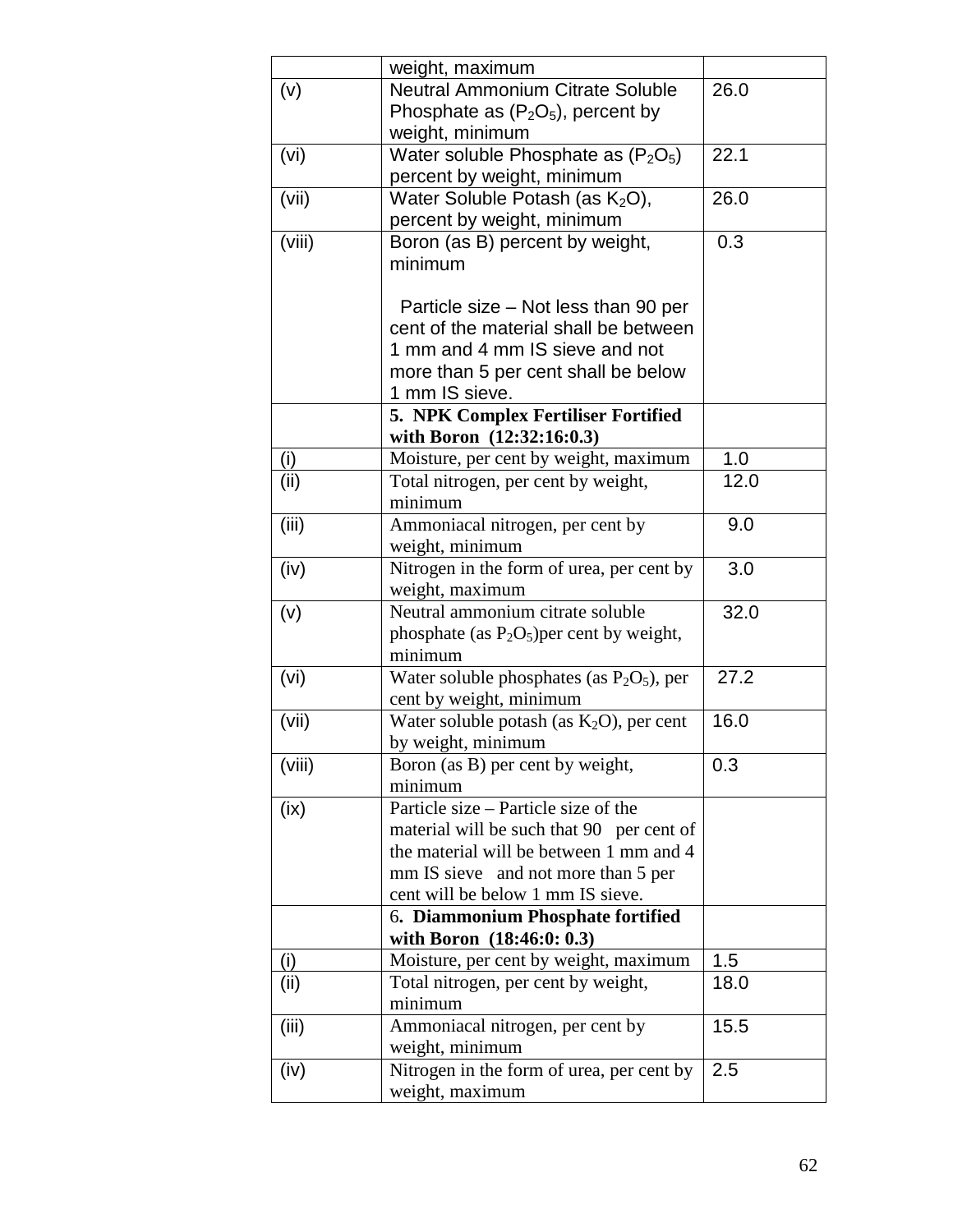|       | Neutral ammonium citrate soluble<br>phosphate (as $P_2O_5$ ) per cent by weight,<br>minimum                                                                                                        | 46.0 |
|-------|----------------------------------------------------------------------------------------------------------------------------------------------------------------------------------------------------|------|
| (vi)  | Water soluble phosphates (as $P_2O_5$ ), per<br>cent by weight, minimum                                                                                                                            | 41.0 |
| (vii) | Boron (as B) per cent by weight,<br>minimum                                                                                                                                                        | 0.3  |
| vIII) | Particle size $-$ Not less than 90 per cent<br>of the material shall pass through 4 mm<br>IS sieve and be retained on 1mm IS<br>sieve. Not more than 5 per cent shall be<br>below 1 mm IS sieve.". |      |

# **1(h) [100% water soluble Complex Fertiliser] 1.Pottasium Nitrate (13-0-45)**

| (1) | Omitted                                                                |      |
|-----|------------------------------------------------------------------------|------|
|     | (ii) Moisture, percent by weight maximum                               | 0.5  |
|     | (iii) Total Nitrogen (all in Nitrate form), percent by weight, minimum | 13,0 |
|     | (iv) Water soluble Potash(as $K_2$ 0), percent by weight, minimum      | 1.0  |
|     | (v) Sodium (as Na)(On dry basis) percent by weight, maximum.           | 1.0  |
|     | (vi) Total Chloride(as CI)(On dry basis), percent by weight, maximum.  | 1.5  |
|     | (vii) Matter insoluble in water, per cent by weight, maximum.          | 0.05 |

# **2.Omitted**

# **3. Mono – Potasium Phosphate (0-52-34) (100% water Soluble)**

|        | (i) Moisture percent by weight maximum                                 | 0.5  |
|--------|------------------------------------------------------------------------|------|
|        | (ii) Water Soluble Phosphate<br>(as P2 O5) per cent by weight, minimum | 52.0 |
| 7::: / |                                                                        | 24 U |

 $^{(iii)}$  Water Soluble Potash (as K<sub>2</sub>0) per cent by weight, minimum  $^{34.0}$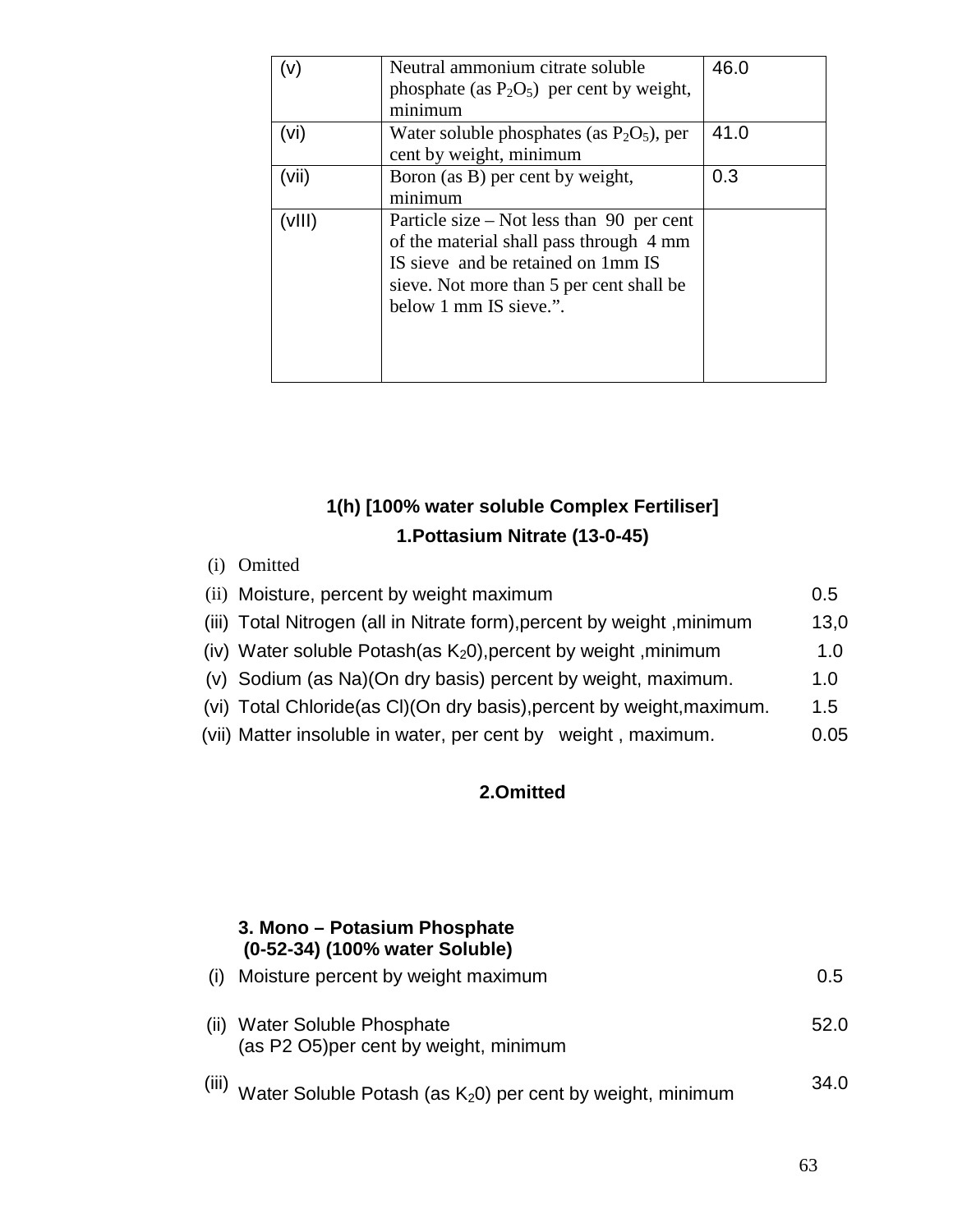| (iv) Sodium(as NaCl) per cent by weight)on dry basis ),maximum | 0.025 |
|----------------------------------------------------------------|-------|
|                                                                |       |

# **4. Calcium Nitrate**

| (i)  | Total Nitrogen, per cent by weight, minimum                             | 15.5  |  |  |  |
|------|-------------------------------------------------------------------------|-------|--|--|--|
| (ii) | Ammonical Nitrogen percent by weight, maximum.                          | 1.1   |  |  |  |
|      | (iii) Nitrate Nitrogen as N percent by weight minimum                   | 14.4. |  |  |  |
| (iv) | Water soluble Calcium as per cent by weight, minimum                    | 18.8. |  |  |  |
|      | (v) Water insolubles percent by weight maximum                          | 1.5   |  |  |  |
|      | 5. NPK 13:40:13 (100% water soluble)                                    |       |  |  |  |
| (i)  | Total Nitrogen per cent by weight, minimum                              | 13.0  |  |  |  |
|      | (ii) Nitrate nitrogen, per cent by weight, maximum                      | 4.4   |  |  |  |
|      | (iii) Ammonical nitrogen per cent by weight, minimum.                   | 8.6   |  |  |  |
|      | (iv) Water soluble phosphate(as $P_2O_5$ ) per cent by weight, minimum. | 40.0  |  |  |  |
|      | (v) Water soluble potash as $K_2O$ , per cent by weight, minimum.       | 13.0  |  |  |  |
|      | (vi) Sodium (as NaCl), per cent by weight, on dry basis, maximum.       | 0.15  |  |  |  |
|      | (vii) Matter insoluble in water, per cent by weight, maximum.           | 0.5   |  |  |  |

# **6. NPK 18:18:18 (100% water soluble)**

| (i)  | Total nitrogen, per cent by weight, minimum                              | 18.0 |
|------|--------------------------------------------------------------------------|------|
| (ii) | Nitrate nitrogen, per cent by weight, maximum.                           | 9.8  |
|      | (iii) Ammonical nitrogen, per cent by weight, minimum.                   | 8.2  |
|      | (iv) Water Soluble phosphate(as $P_2O_5$ ) per cent by weight, minimum.  | 18.0 |
|      | (v) Water soluble potash (as $K_2O$ ) per cent by weight, minimum.       | 18.0 |
|      | (vi) Sodium as NaCl, per cent by weight, on dry basis, maximum.          | 0.25 |
|      | (vii) Matter insoluble in water per cent by weight, maximum              | 0.5  |
|      |                                                                          |      |
|      | 7. NPK 13:5:26 (100% water soluble)                                      |      |
| (i)  | Total nitrogen per cent by weight, minimum                               | 13.0 |
| (ii) | Nitrate nitrogen per cent by weight, maximum.                            | 7.0  |
|      | (iii) Ammoniacal nitrogen, per cent by weight, minimum.                  | 6.0  |
|      | (iv) Water soluble phosphate (as $P_2O_5$ ) per cent by weight, minimum. | 5.0  |
|      | (v) Water soluble potash as $K_2O$ per cent by weight, minimum.          | 26.0 |
|      | (vi) Sodium as NaCl, per cent by weight, on dry basis maximum            | 0.3  |
|      |                                                                          |      |

(vii) Matter insoluble in water per cent by weight, maximum. 0.5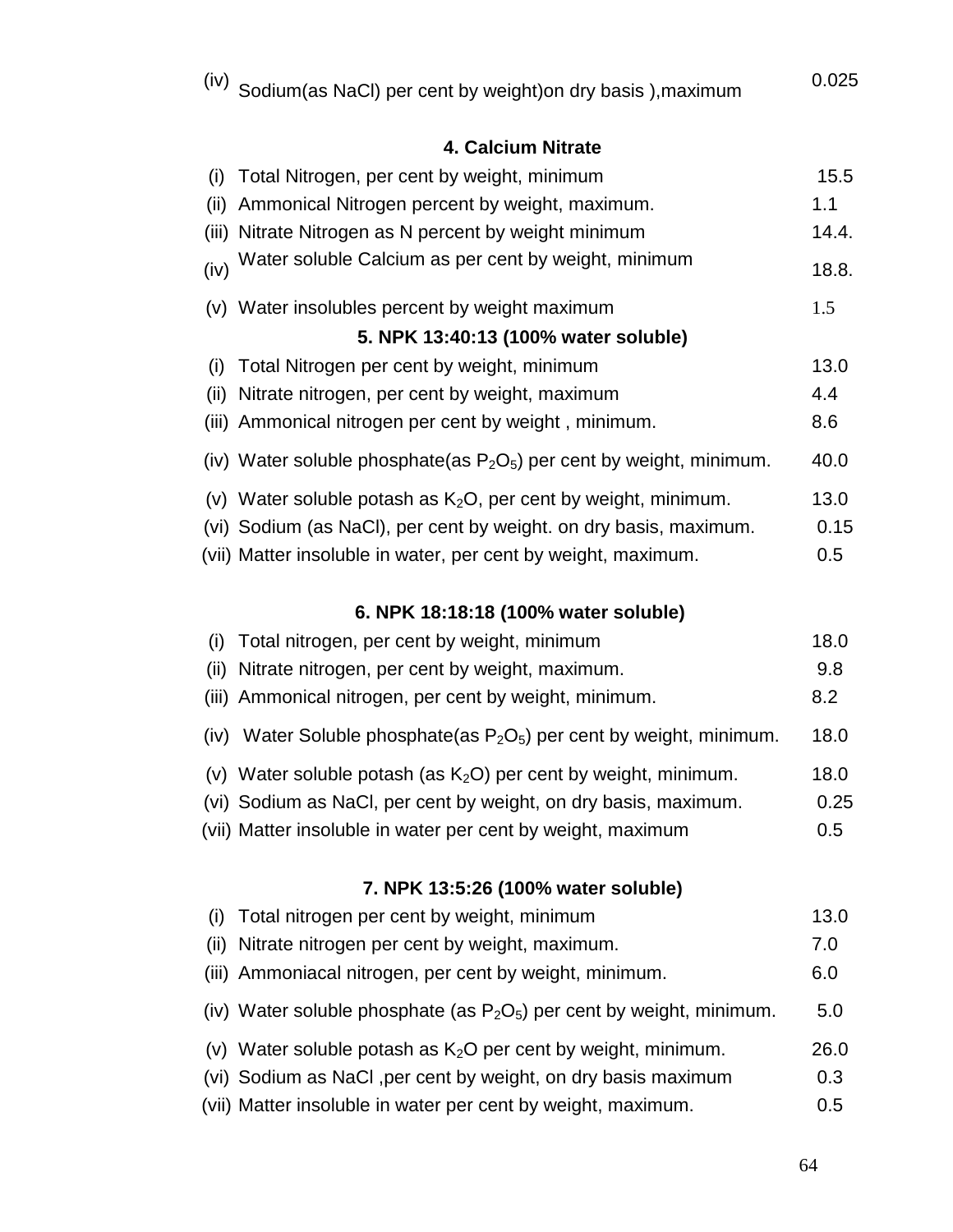# **8. NPK 6:12:36 (100% water soluble)**

| (i) Total Nitrogen per cent by weight,. minimum                          | 6.0  |
|--------------------------------------------------------------------------|------|
| (ii) Nitrate nitrogen per cent by weight, maximum.                       | 4.5  |
| (iii) Ammonical nitrogen per cent by weight minimum.                     | 1.5  |
| (iv) Water Soluble Phosphate(as $P_2O_5$ ) per cent by weight., minimum. | 12.0 |
| (v) Water soluble potash, per cent by weight, minimum.                   | 36.0 |
| (vi) Sodium as NaCl, per cent by weight, maximum                         | 0.5  |
| (vii) Matter insoluble in water per cent by weight, maximum.             | 0.5  |

# **9 NPK 20:20:20 (100% water soluble)**

| (i) Total Nitrogen per cent by weight, minimum                          | 20.0 |
|-------------------------------------------------------------------------|------|
| (ii) Nitrate nitrogen percent by weight, maximum                        | 4.9  |
| (iii) Ammonical nitrogen, percent by weight, minimum                    | 3.0  |
| (iv) Urea nitrogen, percent by weight, maximum                          | 12.1 |
| (v) Water soluble phosphate (as $P_2O_5$ ) per cent by weight, minimum. | 20.0 |
| (vi) Water soluble potash as $K_2O$ , per cent by weight, minimum.      | 20.0 |
| (vii) Sodium as NaCl, per cent by weight on dry basis, maximum.         | 0.06 |

(viii) Matter insoluble in water per cent by weight, maximum. 0.5.

# **10 Potassium Magnesium Sulphate**

| (i) Moisture per cent by weight, maximum                              | 0.5  |
|-----------------------------------------------------------------------|------|
| (ii) Potash content (as $K_2O$ ) per cent by weight, minimum          | 22.0 |
| (iii) Magnesium as MgO, percent by weight, minimum                    | 18.0 |
| (iv) total chloride (asCl), percent by weight (on dry basis), maximum | 2.5  |
| (v) Sodium (as NaCl), percent by weight (on dry basis), maximum       | 2.0  |
| (vi) Sulphur (as S), per cent by weight, minimum                      | 20.0 |

# **11. NPK 19 :19:19 (100% water soluble)**

| (i) Total Nitrogen per cent by weight, minimum                          | 19.0 |
|-------------------------------------------------------------------------|------|
| (ii) Nitrate nitrogen, per cent by weight, maximum                      | 4.0  |
| (iii) Ammonical nitrogen per cent by weight, maximum.                   | 4.5  |
| (iv) Urea nitrogen, percent by weight, maximum                          | 10.5 |
| (v) Water soluble Phosphate (as $P_2O_5$ ) per cent by weight, minimum. | 5.0  |
| (vi) Water soluble potash (as $K_2O$ ) per cent by weight, minimum.     | 26.0 |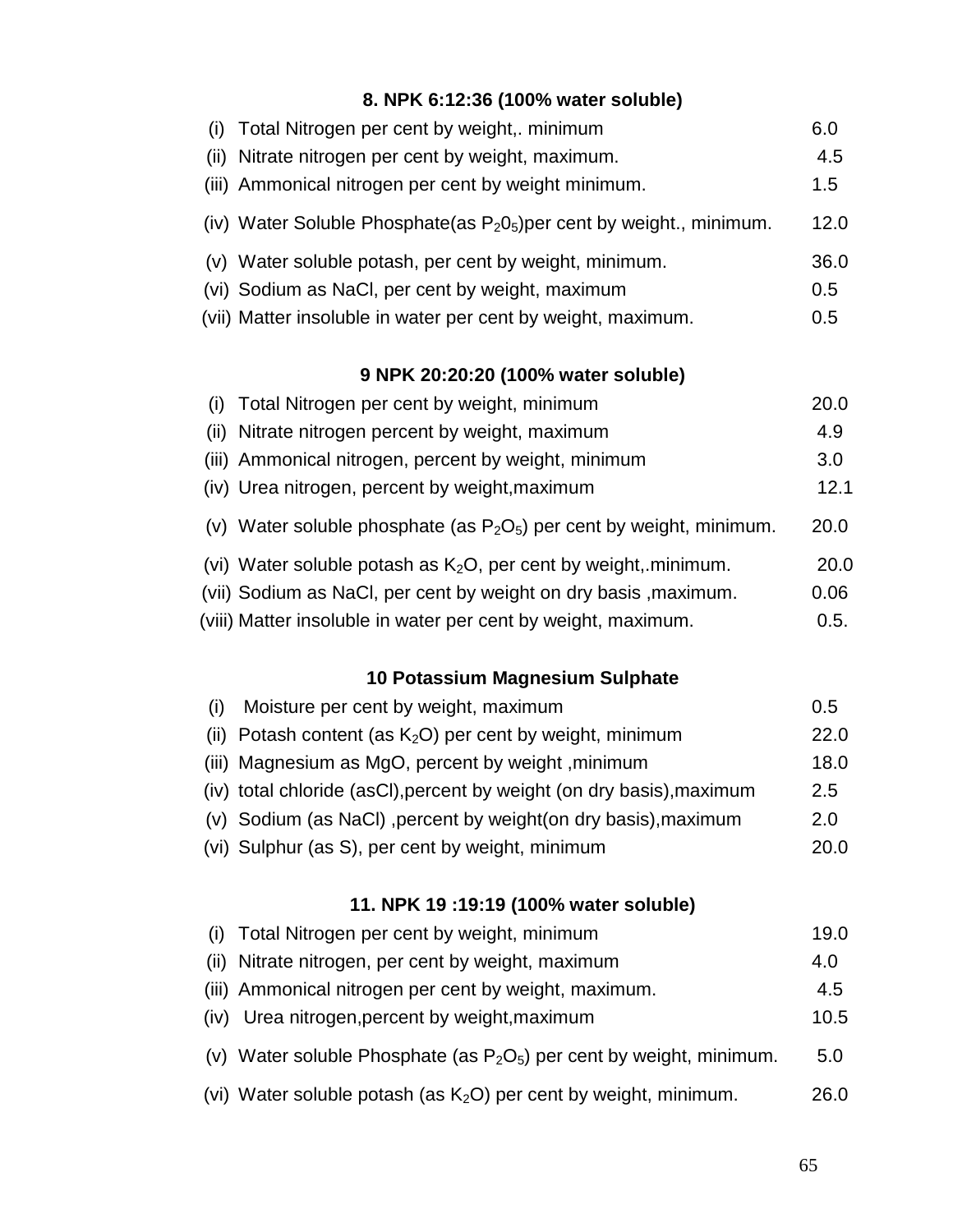|     | (vii) Sodium as NaCl per cent by weight, on dry basis maximum                                                                                         | 0.5                                        |
|-----|-------------------------------------------------------------------------------------------------------------------------------------------------------|--------------------------------------------|
|     | (viii) Matter insoluble in water per cent by weight, maximum.                                                                                         | 0.5                                        |
|     | (ix) Moisture, percent by weight, maximum                                                                                                             | 0.5                                        |
|     | 12. Mono Ammonium Phosphate 12:61:0 (100% water soluble)                                                                                              |                                            |
| (i) | Moisture, per cent by weight, maximum                                                                                                                 | 0.5                                        |
|     | (ii) Ammonical nitrogen, per cent by weight minimum.                                                                                                  | 12.0                                       |
|     | (iii) Water Soluble Phosphate(as $P_2O_5$ ) per cent by weight., minimum.                                                                             | 61.0                                       |
|     | (iv) Sodium as NaCl per cent by weight, maximum.                                                                                                      | 0.5                                        |
|     | (v) Matter insoluble in water per cent by weight, maximum                                                                                             | 0.5                                        |
|     |                                                                                                                                                       |                                            |
|     | <b>PART-B</b>                                                                                                                                         |                                            |
|     | TOLERANCE LIMIT IN PLANT NUTRIENT FOR VARIOUS<br><b>FERTILISERS</b>                                                                                   | <b>Nutrients</b>                           |
| 1   | For fertilisers with definite compounds                                                                                                               |                                            |
|     | like ammonium sulphate, urea, ammonium chloride, muriate of potash,                                                                                   |                                            |
|     | sulphate of potash, superphosphate, dicalcium phosphate, sulphur<br>powder and Sulphur granular which contain more than 20 percent plant<br>nutrients | 0.2                                        |
|     | For those which contain less than 20 per cent plant nutrients                                                                                         | 0.1                                        |
| 2.  | For calcium ammonium nitrate                                                                                                                          | 0.3                                        |
| 3   | For diammonium phosphale                                                                                                                              | 0.5 units<br>each for N<br>& P<br>contents |

.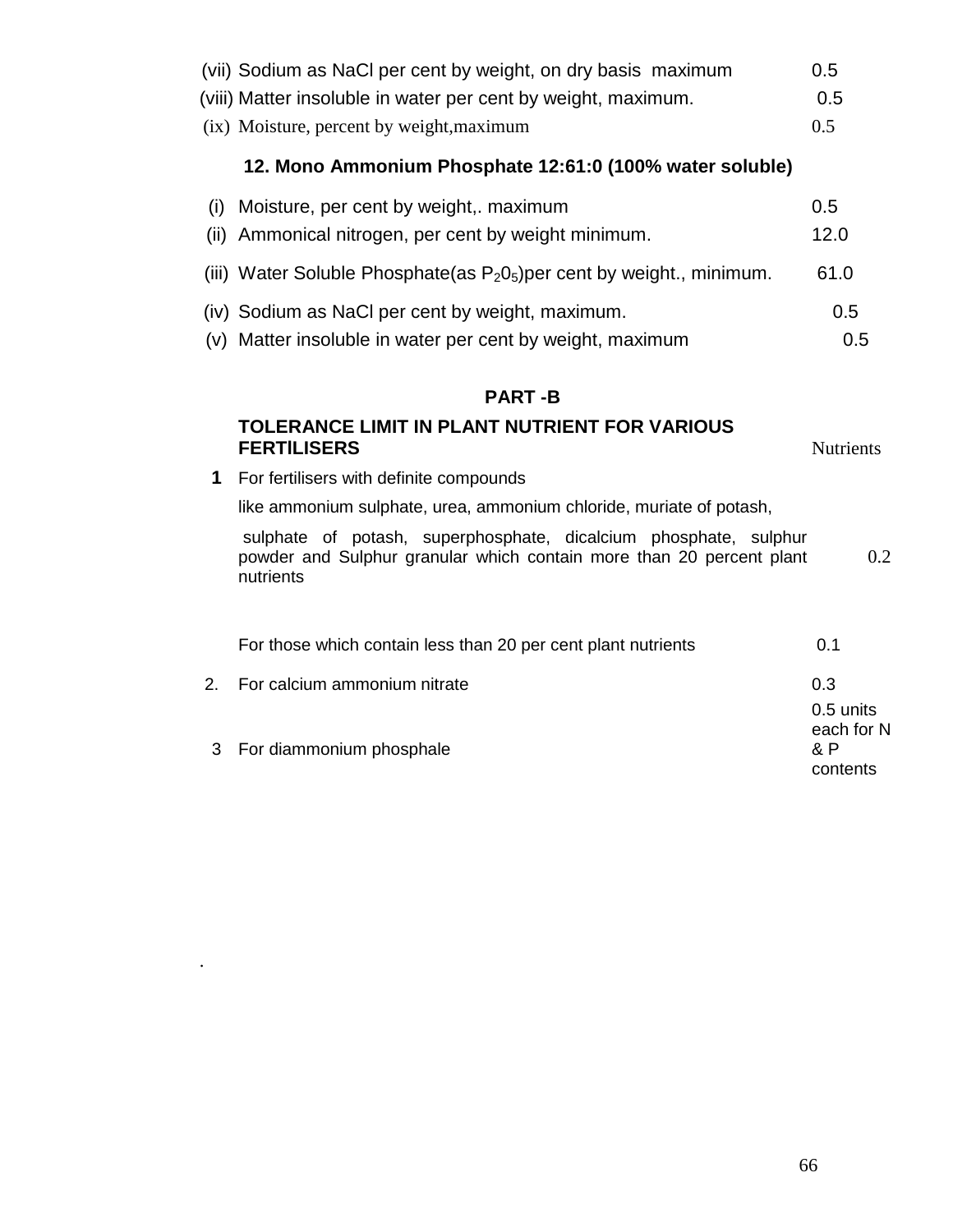| 4. For nitrophosphate, ammonium sulphate<br>nitrate, urea ammoniun phosphate,<br>ammonium phosphate<br>sulphate, bonemeal, granulated<br>mixture, compound/complexfertilisers/ 100%<br>water soluble fertilisers/physical mixturesof<br>fertilizers (NPKmixtures), mixtures of NPK | Tolerance varies with<br>nutrient level in fertilizer<br>subject to maximum of 2<br>per cent.for all combined<br>nutrients:- |                              |
|------------------------------------------------------------------------------------------------------------------------------------------------------------------------------------------------------------------------------------------------------------------------------------|------------------------------------------------------------------------------------------------------------------------------|------------------------------|
| with micronutrients                                                                                                                                                                                                                                                                | <b>Nutrient</b><br>level<br>(%)                                                                                              | Tolerance<br>level<br>(unit) |
|                                                                                                                                                                                                                                                                                    | 15 or less<br>16 to 20<br>21 or more                                                                                         | 0.5<br>0.6<br>0.7            |

Note:

| (a) In serial number 4, the term nutrient besides NPK also |  |
|------------------------------------------------------------|--|
| includes Sulphur                                           |  |

- (b) The term nutrient in serial number 1,2,3,5,6, 7 and 8 includes N,P,K, S, Ca, Mg, Ge, Mn, Zn, Cu, B & Mo.
- (c) In case of fertilizers where "Sulphur' has been specified in the specification under Schedule I Part A, the tolerance limit shall be same as prpescribed under serial number 1,6 and 8 independently for each Nutrient".
- 5. For Borax, chelated Zinc-EDTA and Chelated iron-EDTA 0.1 For Solubor, copper sulphate, Zinc sulphate,
- 6 manganese sulphate and ferrous sulphate 0.2
- 7. For ammonium molybdate 0.5
	- 8.For magnesium sulphate 0.1
	- 9. For mixture of micronutrient fertilizers

Tolerance varies . with combined nutrient level in fertilizer.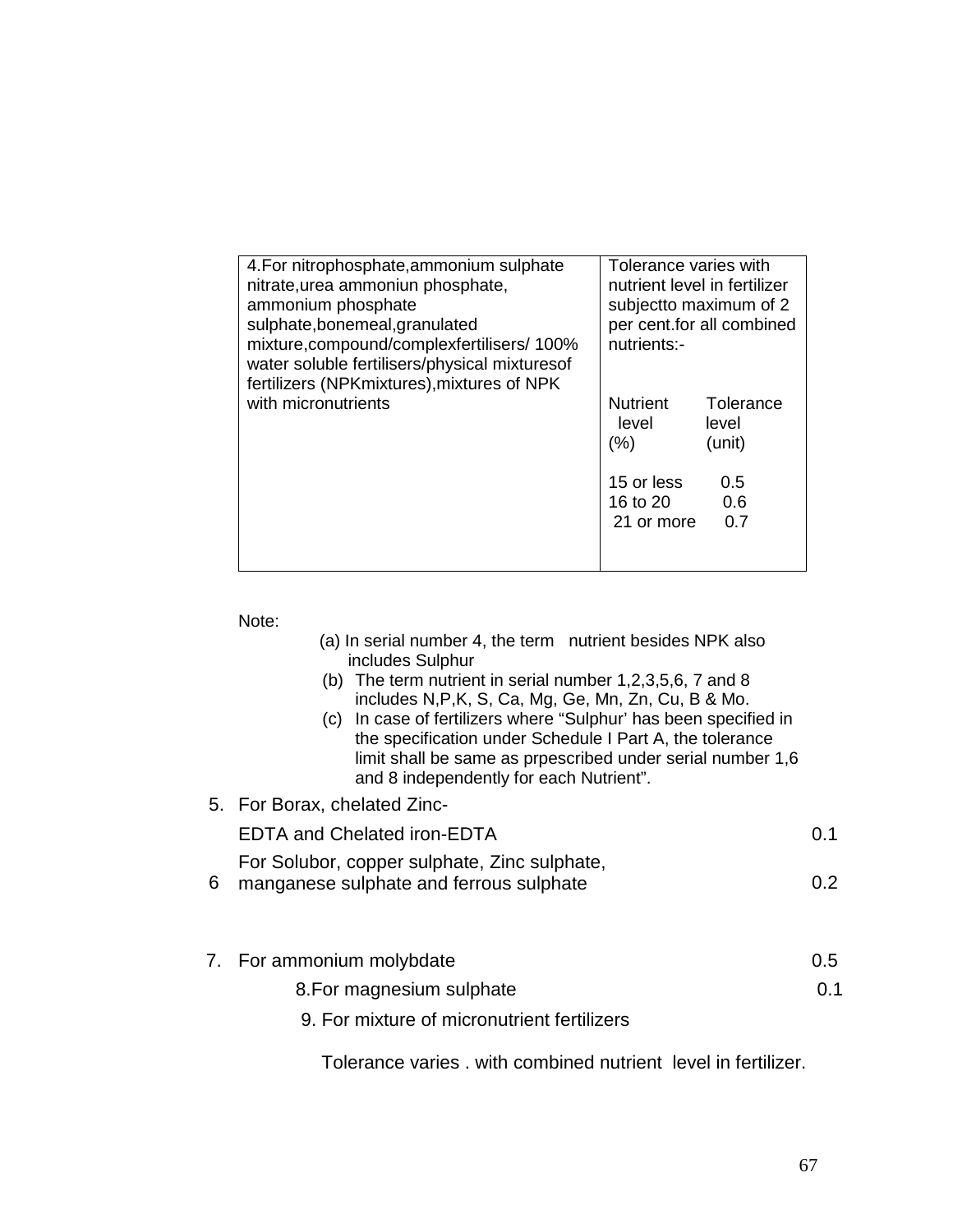|     | <b>Nutrient</b><br>Level $(\%)$ | Tolerance<br>level (unit) |
|-----|---------------------------------|---------------------------|
|     | 10 or less                      | 0.1                       |
|     | 11 to 20                        | 0.2                       |
|     | 21 or more                      | 0.5                       |
|     |                                 |                           |
| 10. | Particle size                   | 3 units                   |
| 11. | Moisture                        | 0.3 units                 |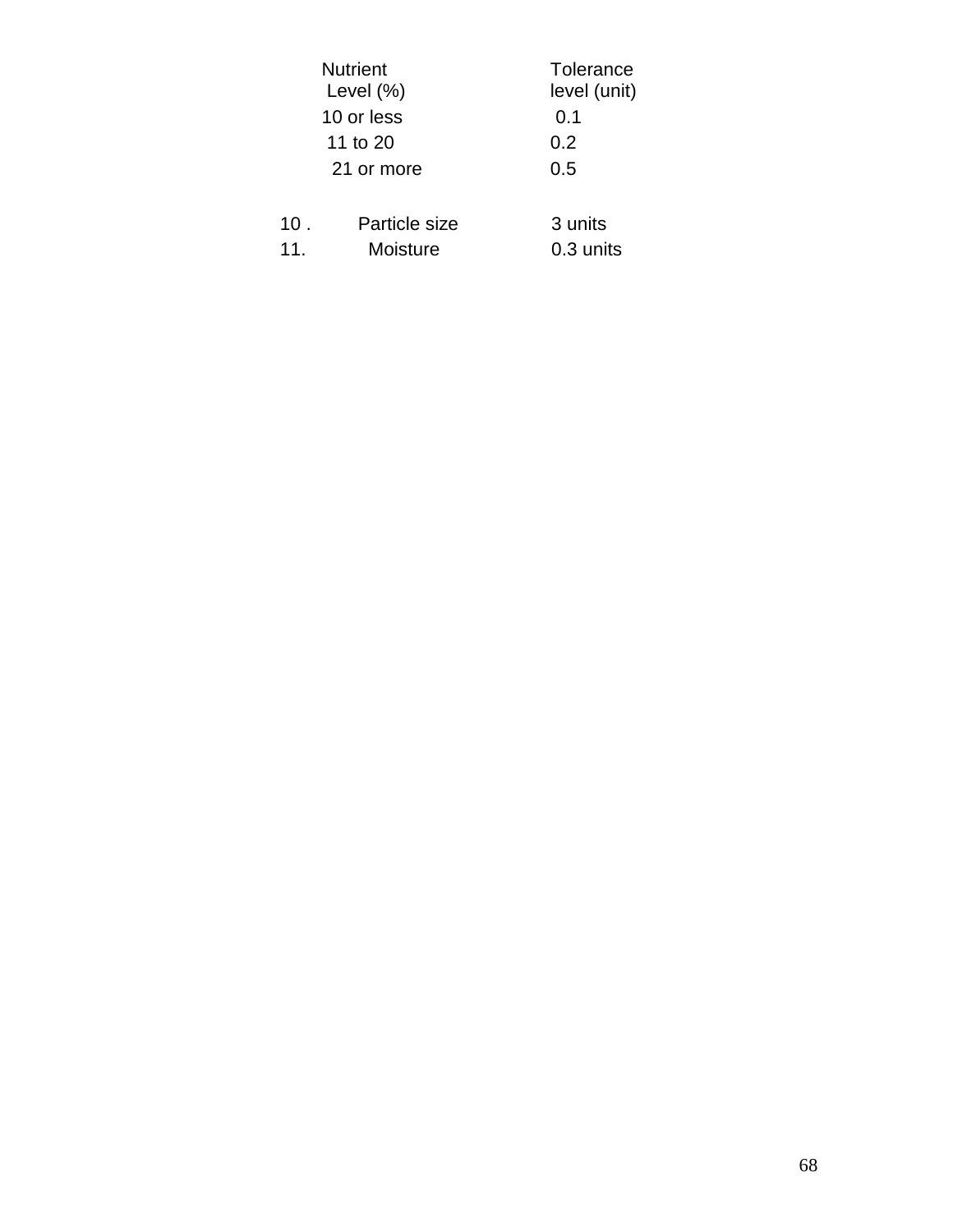# **"Schedule III [see clause 2(h) and (q)] PART – A**

# **SPECIFICATIONS OF BIOFERTILISERS**

| 1.    | <b>Rhizobium</b>                                                         |         |                                                                                                             |
|-------|--------------------------------------------------------------------------|---------|-------------------------------------------------------------------------------------------------------------|
| (i)   | <b>Base</b>                                                              |         | $=$ Carrier based* in form of<br>moist/dry powder or granules,<br>or liquid based                           |
| (ii)  | Viable cell count                                                        | $=$ $-$ | CFU minimum $5x10^7$ cell/g of<br>powder, granules or carrier<br>material or $1x10^8$ cell/ml of<br>liquid. |
| (iii) | Contamination level                                                      | $=$     | 10 <sup>5</sup><br>No contamination at<br>dilution                                                          |
| (iv)  | pH                                                                       | $=$     | $6.5 - 7.5$                                                                                                 |
| (v)   | Particle size in case of<br>carrier based material                       |         | $=$ All material shall<br>pass<br>through $0.15 - 0.212$ mm IS<br>sieve                                     |
| (vi)  | Moisture<br>percent<br>by<br>weight, maximum in case<br>of carrier based | $=$     | 30-40%                                                                                                      |
| (vii) | <b>Efficiency Character</b>                                              | $=$     | Should show<br>effective<br>nodulation on all the species<br>listed on the packet.                          |

# \*Type of carrier:

The carrier material such as peat, lignite, peat soil, humus, wood charcoal or similar material favoring growth of the organism.

# *2. Azotobacter*

| (i)   | Base                       | $=$ Carrier based* in form of              |
|-------|----------------------------|--------------------------------------------|
|       |                            | moist/dry powder or granules,              |
|       |                            | or liquid based                            |
| (ii)  | Viable cell count          | = CFU minimum $5x10^7$ cell/g of           |
|       |                            | carrier material or $1x \t10^8$            |
|       |                            | cell/ml of liquid.                         |
| (iii) | <b>Contamination level</b> | 10 <sup>5</sup><br>$=$ No contamination at |
|       |                            | dilution                                   |
| (iv)  | pH                         | $= 6.5 - 7.5$                              |
| (v)   | Particle size in case of   | $=$ All material shall<br>pass             |
|       | carrier based material     | through $0.15-0.212$ mm IS                 |
|       |                            | Sieve                                      |
| (vi)  | Moisture<br>percent<br>by  | $= 30-40\%$                                |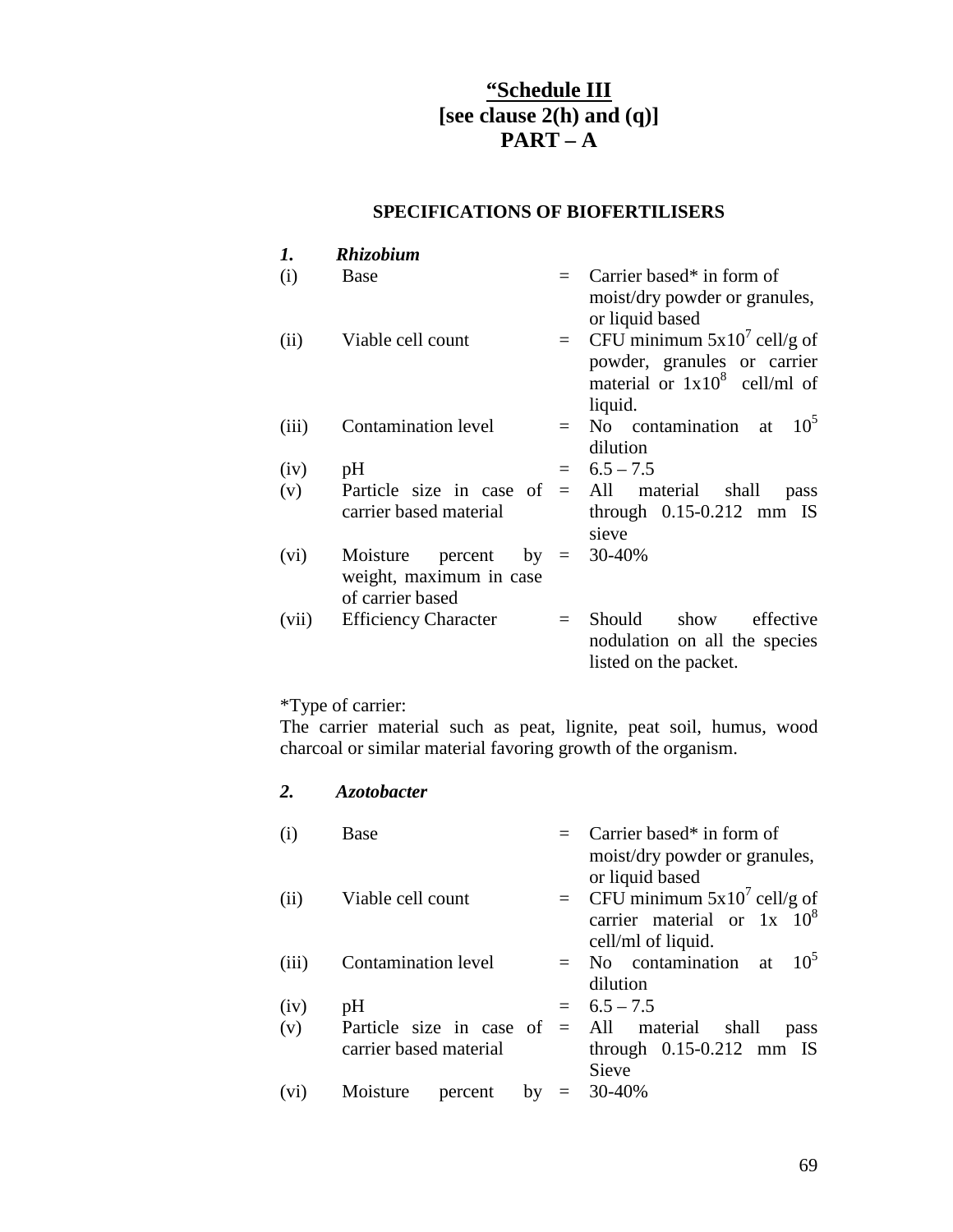#### weight, maximum

| (vii) | Efficiency character | $=$ The strain should be capable |
|-------|----------------------|----------------------------------|
|       |                      | of fixing at least 10 mg of      |
|       |                      | nitrogen per g of sucrose        |
|       |                      | consumed                         |
|       |                      |                                  |

## \*Type of carrier:

*3. Azospirillum* 

The carrier material such as peat, lignite, peat soil, humus, wood charcoal or similar material favoring growth of the organism.

| (i)   | <b>Base</b>                                                     | Carrier based* in form of<br>moist/dry powder or granules,<br>or liquid based                                                 |
|-------|-----------------------------------------------------------------|-------------------------------------------------------------------------------------------------------------------------------|
| (ii)  | Viable cell count                                               | $=$ CFU minimum 5x10 <sup>'</sup> cell/g of<br>powder/granules or carrier<br>material or $1 \times 10^8$ cell/ml of<br>liquid |
| (iii) | Contamination level                                             | $10^5$<br>No contamination at<br>dilution                                                                                     |
| (iv)  | pH                                                              | $= 6.5 - 7.5$                                                                                                                 |
| (v)   | Particle size in case of<br>carrier based material              | $=$ All material shall pass through<br>$0.15 - 0.212$ mm IS Sieve                                                             |
| (vi)  | Moisture percent<br>weight, maximum in case<br>of carrier based | by $= 30-40\%$                                                                                                                |
| (vii) | Efficiency character                                            | $=$ Formation of white pellicle in<br>semisolid Nitrogen<br>free<br>bromothymol blue media.                                   |

# \*Type of carrier:

The carrier material such as peat, lignite, peat soil, humus, wood charcoal or similar material favoring growth of the organism.

#### *4. Phosphate Solubilising Bacteria*

| (i)   | Base                | $=$ Carrier based* in form of<br>moist/dry powder or granules,                                                     |
|-------|---------------------|--------------------------------------------------------------------------------------------------------------------|
| (ii)  | Viable cell count   | or liquid based<br>= CFU minimum $5x10^7$ cell/g of<br>carrier material or $1x10^8$ cell/ml<br>of liquid material. |
| (iii) | Contamination level | 10 <sup>5</sup><br>$=$ No contamination at<br>dilution                                                             |
| (iv)  | pH                  | $= 6.5 - 7.5$ for moist/dry powder<br>granulated carrier based and<br>5.0-7.5 for liquid based.                    |
| (v)   |                     | Particle size in case of $=$ All material shall pass through                                                       |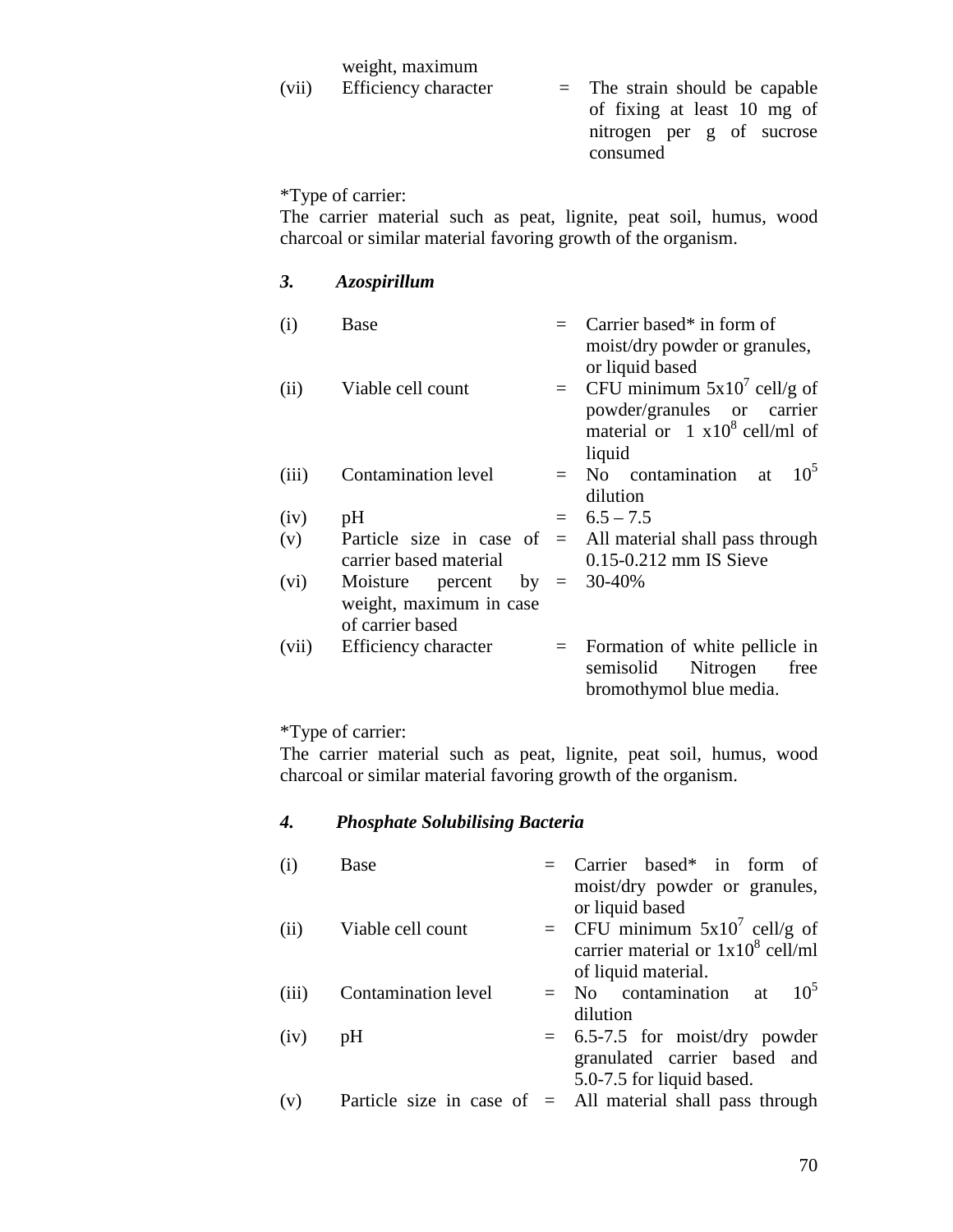carrier based material 0.15-0.212 mm IS Sieve

- (vi) Moisture percent by  $=$ weight, maximum in case of carrier based = 30-40% (vii) Efficiency Character = The strain should have
	- phosphate solubilizing capacity in the range of minimum 30%, when tested spectrophotometrically. In terms of zone formation, minimum 5 mm solubilization zone in prescribed media having at least 3 mm thickness.

\*Type of carrier:

The carrier material such as peat, lignite, peat soil, humus, wood charcoal or similar material favoring growth of the organism";

# **Part – B**

# **TOLERANCE LIMIT Of Biofertilizers**

 $1x10^7$  CFU/g of carrier material in form of powder or granules or  $5x10^7$ CFU/gm of liquid material

# PART C

'PROCEDURE FOR DRAWAL OF SAMPLE OF BIOFERTILISERS –

# PROCEDURE FOR SAMPLING OF BIOFERTILIZERS', -

"1. General Requirements of Sampling

- 1.0 In drawing, preparing and handling the samples, the following precautions and directions shall be observed.
- 1.1 Sampling shall be carried out by a trained and experienced person as it is essential that the sample should be representative of the lot to be examined.
- 1.2 Samples in their original unopened packets should be drawn and sent to the laboratory to prevent possible contamination of sample during handling and to help in revealing the true condition of the material.
- 1.3 Intact packets shall be drawn from a protected place not exposed to dampness, air, light, dust or soot."
- 2. Scale of Sampling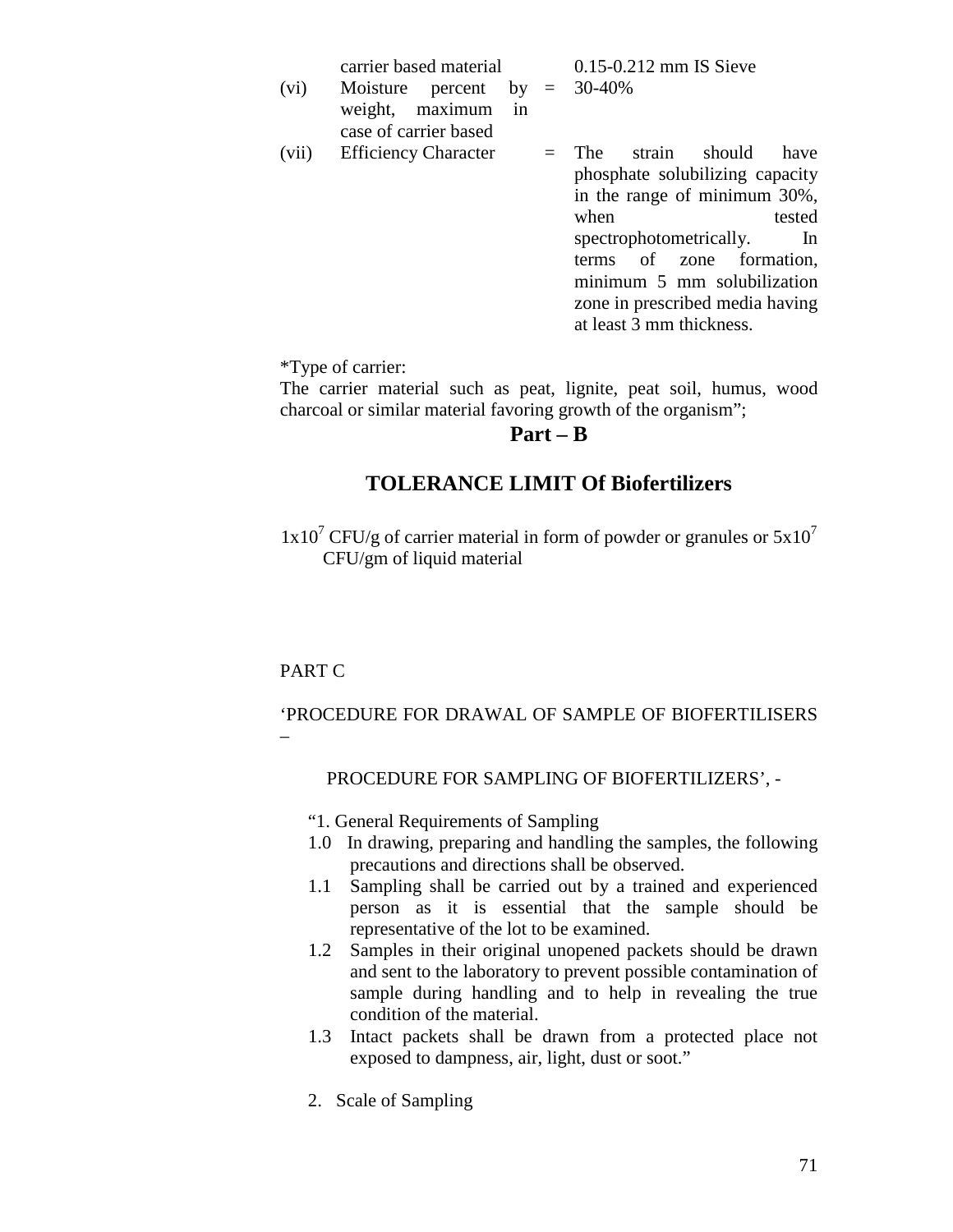#### 2.1 Lot

 All units (containers in a single consignment of type of material belonging to the same batch of manufacture) shall constitute a lot. If a consignment consists of different batches of the manufacture the containers of the same batch shall be separated and shall constitute a separate lot.

2.2 Batch

 All inoculant prepared from a batch fermentor or a group of flasks (containers) constitute a batch.

2.3 For ascertaining conformity of the material to the requirements of the specification, samples shall be tested from each lot separately.

- 2.4 The number of packets to be selected from a lot shall depend on the size of the lot and these packets shall be selected at random and in order to ensure the randomness of selection procedure given in IS 4905 may be followed."
- "3. Drawal of Samples
- 3.1 The Inspector shall take three packets as sample from the same batch. Each sample constitutes a test sample.
- 3.2 These samples should be sealed in cloth bags and be sealed with the Inspector's seal after putting inside Form P. Identifiable details such as sample number, code number or any other details which enable its identification shall be marked on the cloth bags.
- 3.3 Out of the three samples collected, one sample so sealed shall be sent to incharge of the laboratory notified by the State Government under clause 29 or to National Centre for Organic Farming or to any of its Regional Centres. Another sample shall be given to the manufacturer or importer or dealer as the case may be. The third sample shall be sent by the inspector to his next higher authority for keeping in safe custody. Any of the latter two samples shall be sent for referee analysis under subclause (2) of clause 29B.
- 3.4 The number of samples to be drawn from the lot

# **Samples**

Lot/Batch **Number of** 

Upto 5,000 packets 03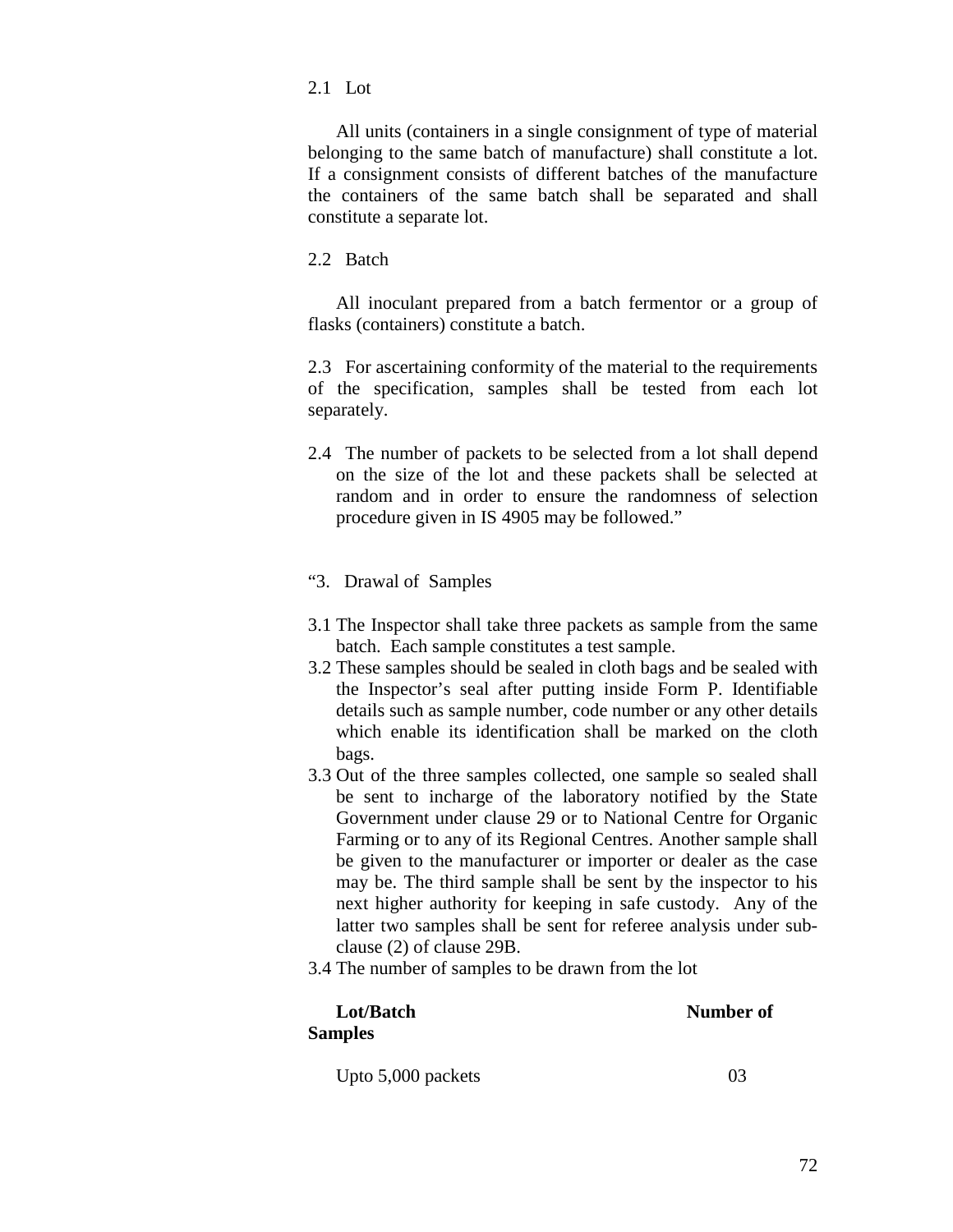# **Schedule – IV [see clause 2(h) and (q)] Part – A**

# **PART - A**

# **1. City compost:**

| (i)     | Moisture, per cent by weight             | 15.0-25.0           |
|---------|------------------------------------------|---------------------|
| (ii)    | Colour                                   | Dark<br>brown<br>to |
|         |                                          | black               |
| (iii)   | Odour                                    | Absence of foul     |
|         |                                          | odour               |
| (iv)    | Particle size                            | Minimum<br>90%      |
|         |                                          | material<br>should  |
|         |                                          | pass through 4.0    |
|         |                                          | mm IS sieve         |
| (v)     | Bulk density $(g/cm^3)$                  | <1.0                |
| (vi)    | Total organic carbon, per cent           | 12.0                |
|         | by weight, minimum                       |                     |
| (vii)   | Total Nitrogen (as N), per               | 0.8                 |
|         | cent by weight, minimum                  |                     |
| (viii)  | Total Phosphates (as $P_2O_5$ ),         | 0.4                 |
|         | per cent by weight, minimum              |                     |
| (ix)    | Total Potash (as $K_2O$ ), per           | 0.4                 |
|         | cent by weight, minimum                  |                     |
| (x)     | C:N ratio                                | <20                 |
| $(x_i)$ | pH                                       | $6.5 - 7.5$         |
| (xii)   | $\text{dsm}^{-1}$ ),<br>Conductivity (as |                     |
|         | not more than                            | 4.0                 |
| (xiii)  | Pathogens                                | <b>Nil</b>          |
| (xiv)   | Heavy metal content,<br>(as              |                     |
|         | mg/Kg), maximum                          |                     |
|         | Arsenic as $(As2O3)$                     | 10.00               |
|         | Cadmium (as Cd)                          | 5.00                |
|         | Chromium (as Cr)                         | 50.00               |
|         | Copper (as Cu)                           | 300.00              |
|         | Mercury (as Hg)                          | 0.15                |
|         | Nickel (as Ni)                           | 50.00               |
|         | Lead (as Pb)                             | 100.00              |
|         | Zinc<br>(as Zn)                          | 1000.00             |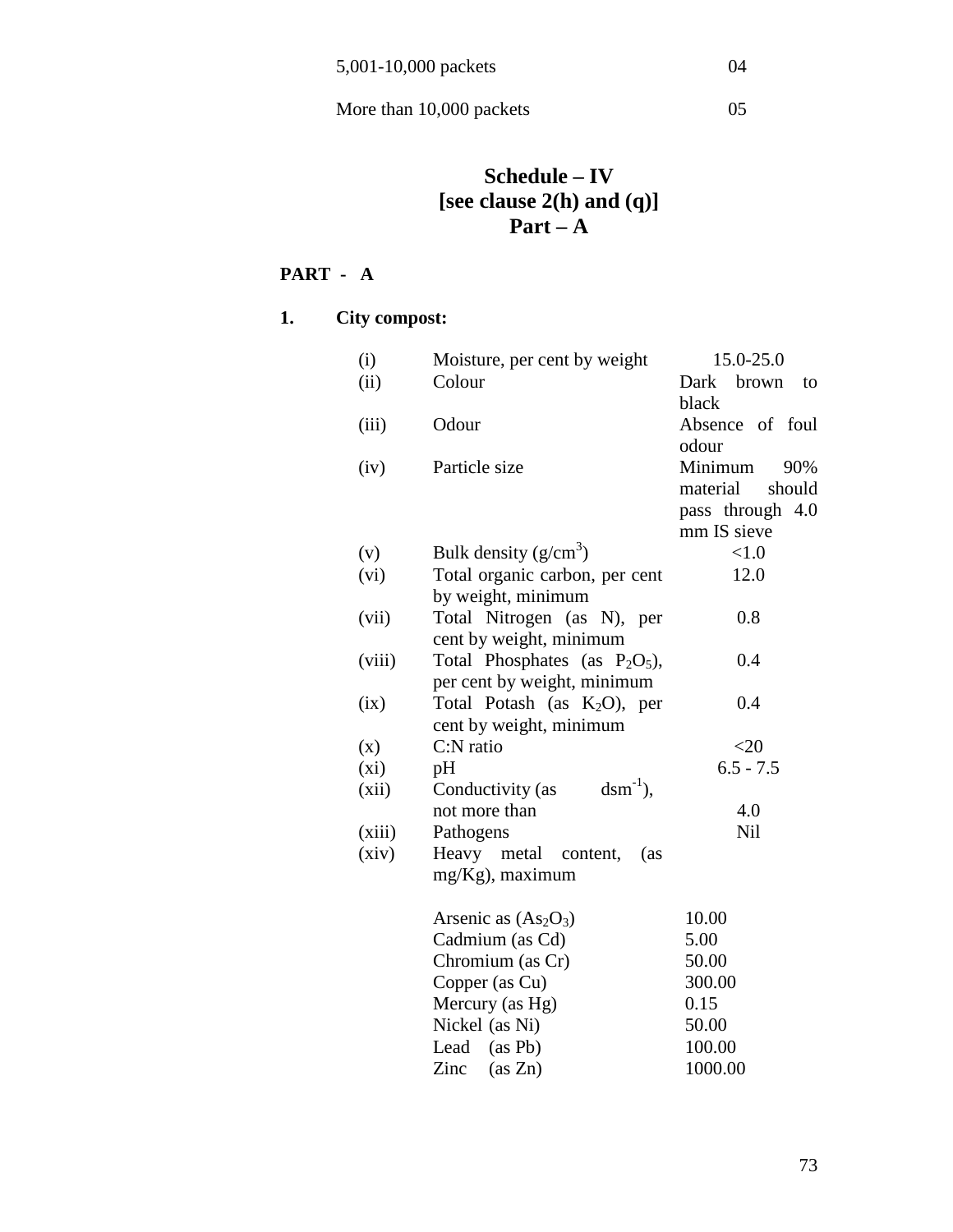#### **2. Vermicompost :**

| (i)    | Moisture, per cent by weight    | 15.0-25.0            |
|--------|---------------------------------|----------------------|
| (ii)   | Colour                          | Dark brown to black  |
| (iii)  | Odour                           | Absence of<br>foul   |
|        |                                 | odour                |
| (iv)   | Particle size                   | Minimum<br>90%       |
|        |                                 | material should pass |
|        |                                 | through 4.0 mm IS    |
|        |                                 | sieve                |
| (v)    | Bulk density $(g/cm^{3})$       | $0.7 - 0.9$          |
| (vi)   | Total organic carbon, per       | 18.0                 |
|        | cent by weight, minimum         |                      |
| (vii)  | Total Nitrogen (as N), per      | 1.0                  |
|        | cent by weight, minimum         |                      |
| (viii) | Total Phosphate (as $P_2O_5$ ), | 0.8                  |
|        | per cent by weight, minimum     |                      |
| (ix)   | Total Potassium (as $K_2O$ ),   | 0.8                  |
|        | per cent by weight, minimum     |                      |
| (x)    | Heavy metal content, (as        |                      |
|        | $mg/Kg$ ), maximum              |                      |
|        | Cadmium (as Cd)                 | 5.0                  |
|        | Chromium (as Cr)                | 50.00                |
|        | Nickel (as Ni)                  | 50.00                |
|        | Lead (as Pb)                    | 100.00"              |

(b). in Part B, under the heading 'Tolerance Limit of Organic Fertilisers', for the figures and words "0.1 unit for combined nitrogen, phosphorus and potassium nutrients", the figures and words "A sum total of nitrogen, phosphorus and potassium nutrients shall not be less than 1.5% in City Compost and shall be not less than 2.5% in case of vermicompost", shall be substituted.

# **Part – B**

# **TOLERANCE LIMIT OF ORGANIC FERTILISER**

A sum total of nitrogen, phosphorus and potassium nutrients shall not be less than 1.5% in City Compost and shall be not less than 2.5% in case of vermicompost",

#### PART D

#### METHODS OF ANALYSIS OF ORGANIC FERTILISERS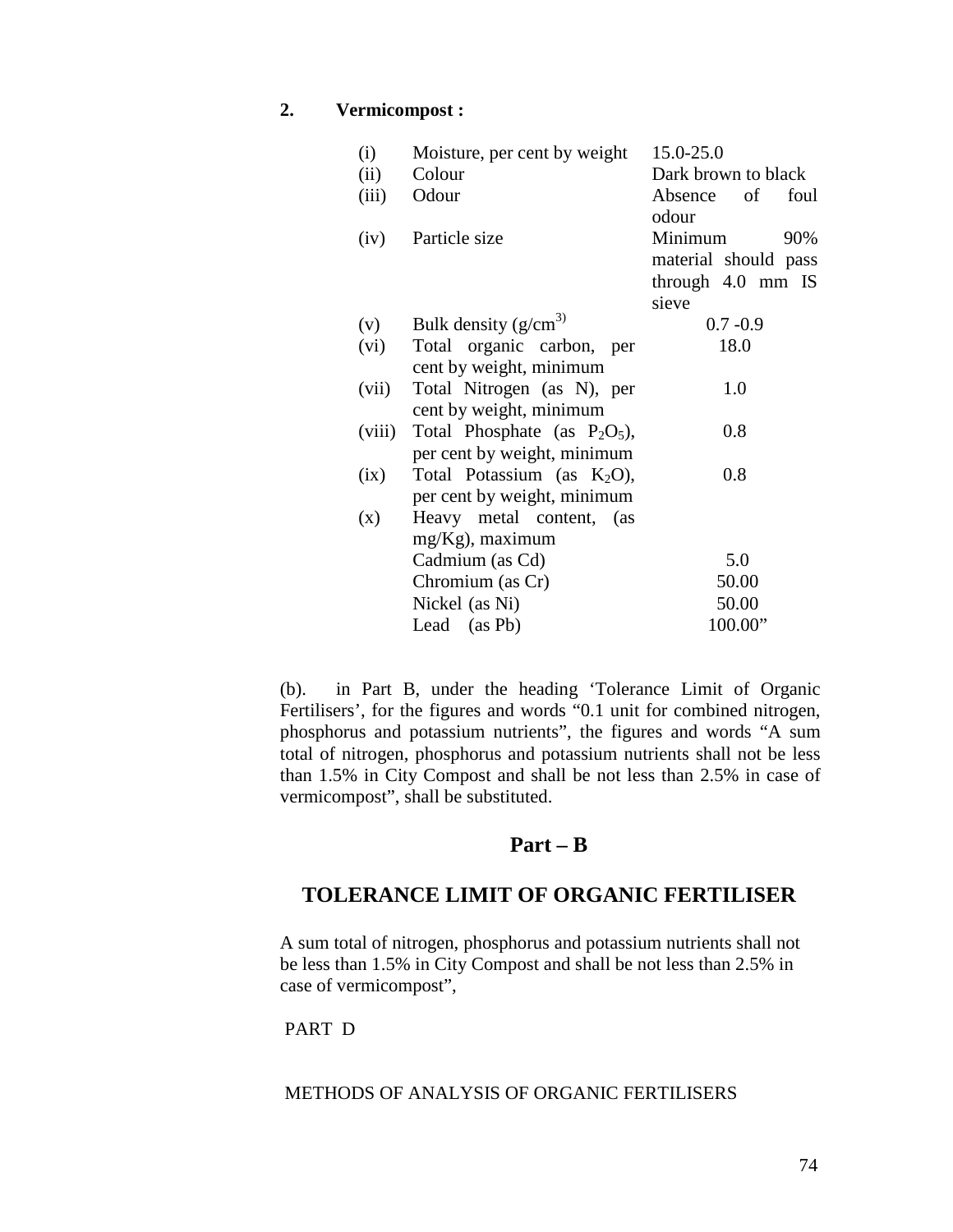- 1. Estimation of pH
	- Make 25 g of compost into a suspension in 50ml of distitled water and shake on a rotary shaker for 2 hours.
	- Filter through Whatman No. 1 or equivalent filter paper under vacuum using a Buchner funnel.
	- Determine pH of the filtrate by pH meter.
- 2. Estimation of Moisture

Method:

Weigh to the nearest mg about 5 gm of the prepared sample in a weighed clean, dry Petri dish. Heat in an oven for about 5 hours at 65<sup>0</sup>  $+$   $1^0$  c to constant weigh, Cool in a desicator and weigh. Report percentage loss in weight as moisture content.

Calculation

Moisture percent by weight  $100 (B-C)$ B-A

 $A = Weight of the Petri dish$ 

B= Weight of the Petri dish plus material before drying

 $C=$  Weight of the Petri dish plus material after drying

3. Estimation of Bulk density Requirement 100 ml measuring cylinder Weighing balance Rubber pad [ 1 sq foot; 1 inch thickness] Hot air oven

#### Method

- Weigh a dry 100ml cylinder (W 1 gill)
- Cylinder is filled with the sample upto the 100 ml mark. Note the volume (Vl ml)
- Weigh the cylinder along with the sample  $(W2gm)$
- Tap the cylinder for two minutes.
- Measure the compact volume (V2 ml).

Calculation

Bulk density  $=$  Weight of the sample taken  $(W2 - W1)$ Volume  $(Vl – V2)$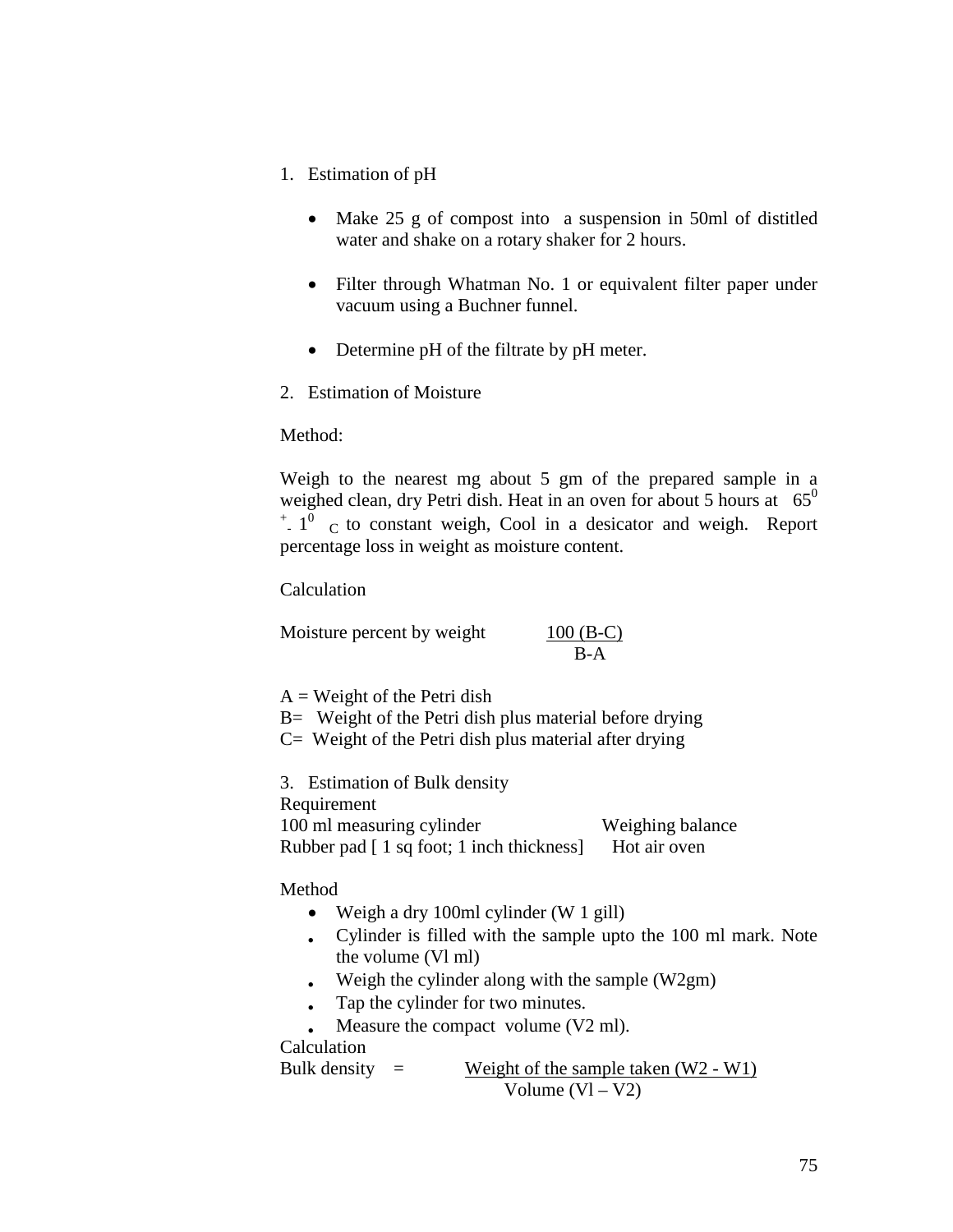4. Estimation of Electrical Conductivity

Requirements:

- 250 ml flask Funnel [OD 75 mm]
- 100 ml beaker Analytical balance
- Potassium chloride [ AR grade] Filter paper
- Conductivity meter [ With temperature compensation system]

#### Method

- Pass fresh sample of organic fertilizer through a 2-4 mm sieve.
- Take 20gm of the sample and add 100ml of distitled water to it to give a ratio of 1:5.
- Stir for about an hour at regular intervals.
- Calibrate the conductivity meter by using 0.01M potassium chloride solution.
- Measure the conductivity of the unfiltered organic fertilizer suspension.

#### Calculation

Express the results as millimho's or ds/cm at  $25^{\circ}$ C specifying the dilution of the organic fertilizer suspension viz., 1:5 organic fertilizer suspension.

**5.** Estimation of Organic Carbon

#### **Apparatus**

- (i) Silica/Platinum crucible 25 g cap.
- (ii) Muffle Furnace

#### Procedure

Accurately weigh 10 gm of sample dried in oven at  $105^{\circ}$  C for 6 hrs, in a pre weighed crucible and ignite the material in a Muffle furnace at  $650 - 700^{\circ}$ C for 6-8 hrs. Cool to room temperature and keep in Desiccator for 12 hrs.

Weigh the contents with crucible

#### **Calculation**

Calculate the total organic carbon by the following formulae:-

| Total Organic matter % | $=$ | Initial wt – final wt. $X$ 100 |  |
|------------------------|-----|--------------------------------|--|
|                        |     | wt. of sample taken            |  |

Total  $C\%$  = total organic matter" 1.724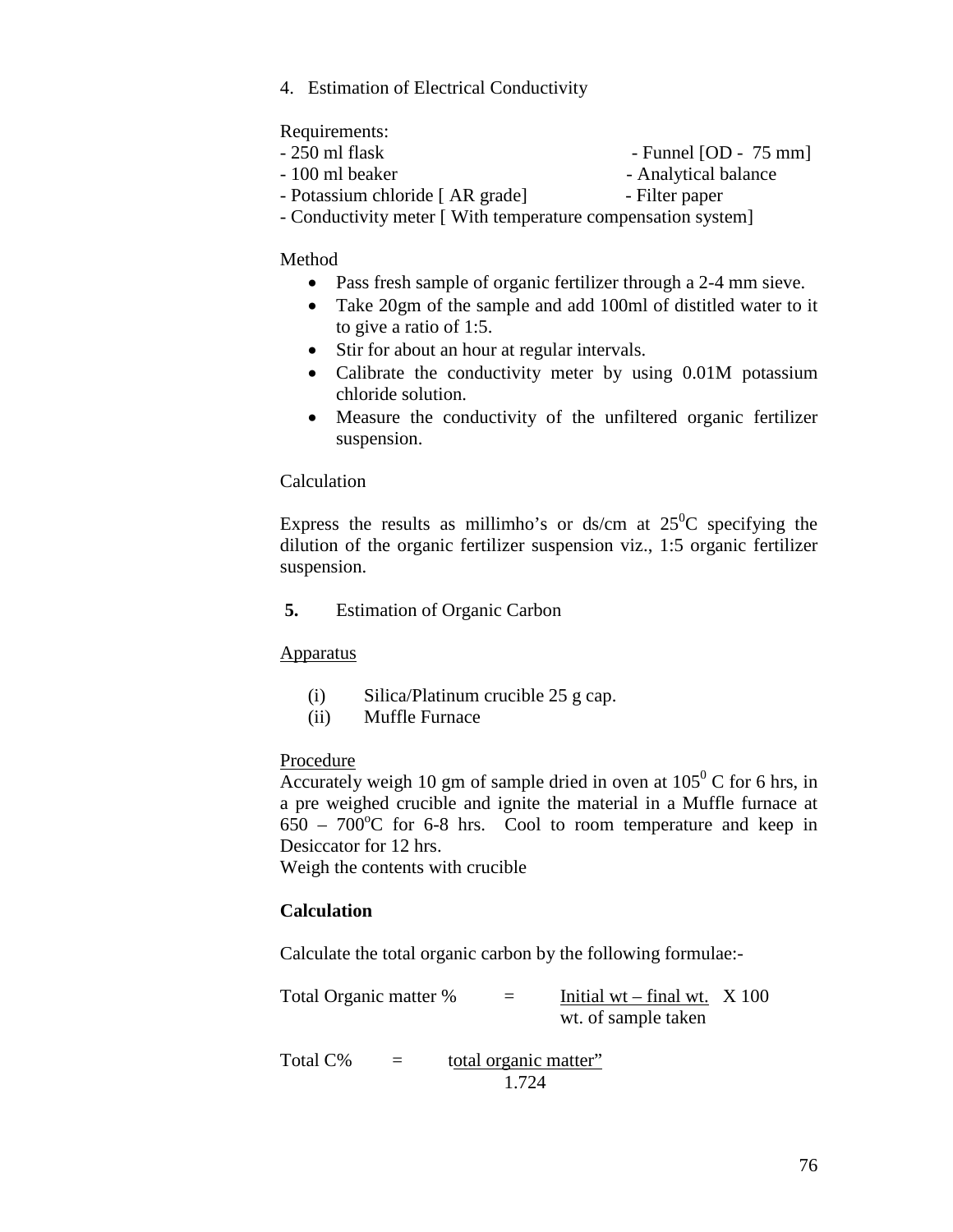#### **6. Estimation of total Nitrogen**

As mentioned under Schedule – II, Part-B, 3 (v) of FCO,1985.

#### **7. Estimation of C: N Ratio**

Method

 Calculate the C:N ratio by dividing the organic carbon value with the total nitrogen value.

## **8. Estimation of phosphate**

**Preparation of sample** - Accurately weigh 10 gm oven dried sample in 50 g cap. silica crucible and ignite it to  $650^{\circ}$  –  $700^{\circ}$ C for 6-8 hrs to obtain ash. Cool and keep in a Dessicator.

Transfer the contents to a 100 ml beaker. Add 30 ml 25% HCl. Wash the crucible with 10 ml 25% HCl twice and transfer the contents to Beaker. Heat over hot plate for 10-15 min. Keep for 4 hrs. Filter through Whatman No.1 filter paper. Wash with distilled water 4-5 times (till acid free).

Make up the volume of filtrate to 250 ml in a volumetric flask.

Estimate total P by gravimetric quinoline molybdate method as described under Schedule – II, Part B, 4(ii) of FCO 1985.

#### **9. Estimation of Potassium**

**Flame photometry method:**- Total Potassium are usually determined by dry ashing at 650-700 Degree Centigrade and dissolving in concentrated hydrochloric acid.

Reagent and Standard curve

- (1) Potassium chloride standard solution: Make a stock solution of 1000 ppm K by dissolving 1.909 g. of AR grade potassium chloride (dried at 60 Degree C. for 1 h) in distilled water 1 ; and diluting up to 1 litre. Prepare 100 ppm standard by diluting 100 ml of 1000 ppm stock solution to 1 litre with extracting solution.
- (2) Standard curve: Pipette 0,5, 10,15 and 20 ml of 100 ppm solution into 100 ml volumetric flasks and make up the volume upto the mark. The solution contain 0,5, 15  $\&$  20 ppm K respectively.

#### **Procedure:**

\*Take 5g sample in a porceline crucible and ignite the material to ash at 650-700 C in a muffle furnace.

\* Cool it and dissolve in 5 ml concentrated hydrochloric acid, transfer in a 250 ml beaker with several washing of distilled water and heat it. Again transfer it to a 100 ml volumetric flask and make up the volume.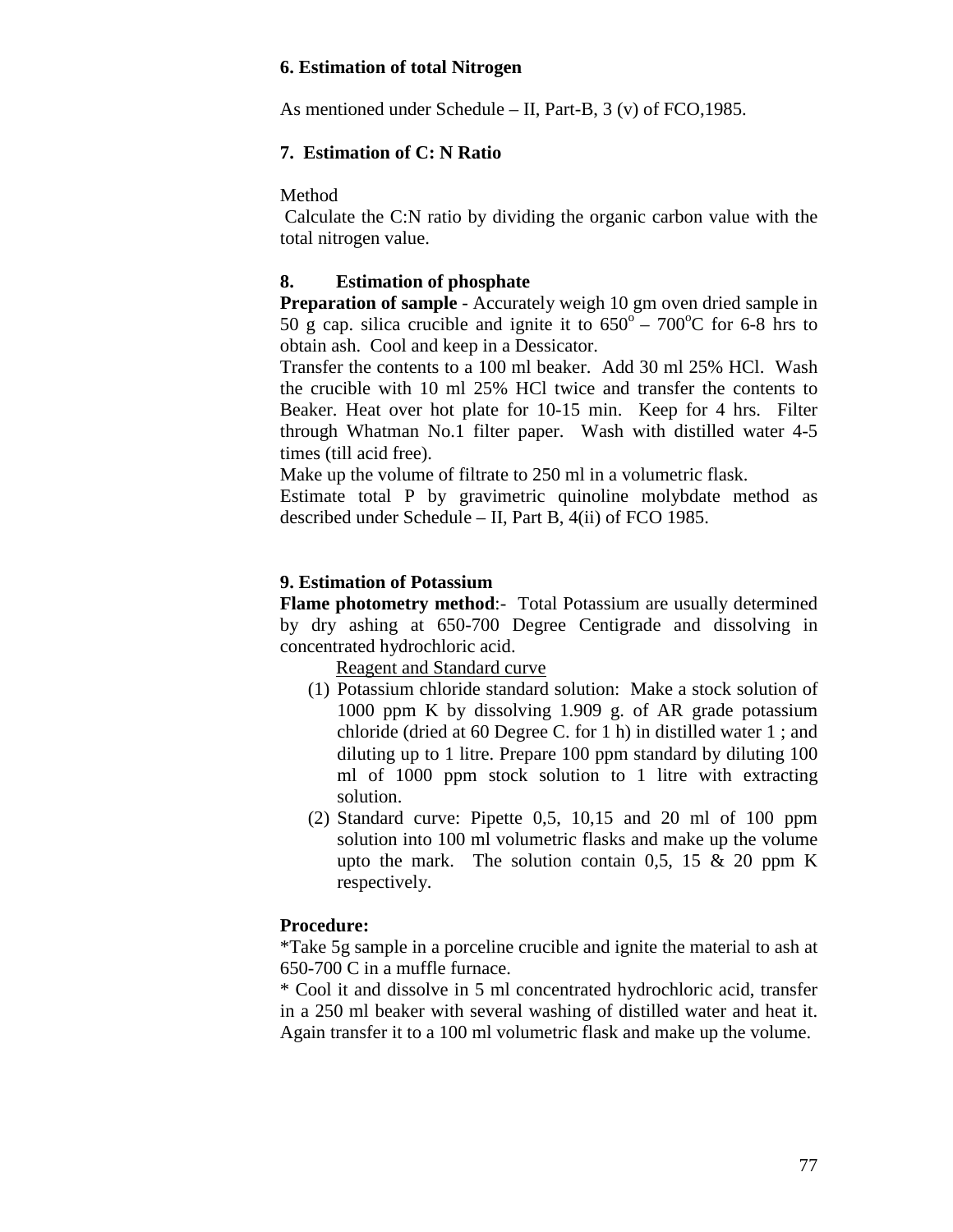\*Filter the solution and dilute the filtrate with distilled water so that the concentration of K in the working solution remains in the range of 0 to20 ppm, if required.

\*Determine K by flame photometer using the K- filter after necessary setting and calibration of the instrument.

\*Read similarly the different concentration of K of the standard solution in flame photometer and prepare the standard curve by plotting the reading against the different concentration of the K.

Calculation: Potash (K) %by weight  $= R X 20 X$  diluting factor, where  $R =$  ppm of K in the sample solution (obtained by extra plotting from stand curve).

#### **"10. Estimation of Cadmium, Copper, Chromium, Lead, Nickel and Zinc**

Material Required

- 1. Triacid mixture: Mix 10 parts of HNO<sub>3</sub> (Nitric acid), 1 part of  $H_2SO_4$ 
	- (Sulphuric Acid) and 4 parts of  $HClO<sub>3</sub>$  (Perchloric Acid)
- 2. Conical flask, 250ml
- 3. Hot plate
- 4. Whatman filter paper No.42
- 5. Atomic Absorption Spectrophotometer

#### **Processing of sample**

Take 5.0 g or suitable quantity of oven dried  $(105^{\circ}C)$  sample thoroughly ground and sieved through 0.2 mm sieve in a conical flask.

Add 30 ml triacid mixture, cover it with a small glass funnel for refluxing. Digest the sample at  $200^{\circ}$ C on a hot plate till the volume is significantly reduced with a whitish residue.

After cooling, filter the sample with Whatman No. 42 filter paper, make up to 100 ml in a volumetric flask.

#### **Preparation of working standards**

Cadmium - As mentioned under Schedule – II, Part B,  $8(x)$  of FCO (1985)

Copper - As mentioned under Schedule – II, Part B,  $8(iv)$  of FCO (1985)

 Chromium - Dilute 1, 2, 3 and 4 ml of standard 199 ppm Chromium standard solution with doubled distilled water in volumetric flasks and make up the volume to 100 ml to obtain standards having concentrations of 1, 2, 3, 4 ppm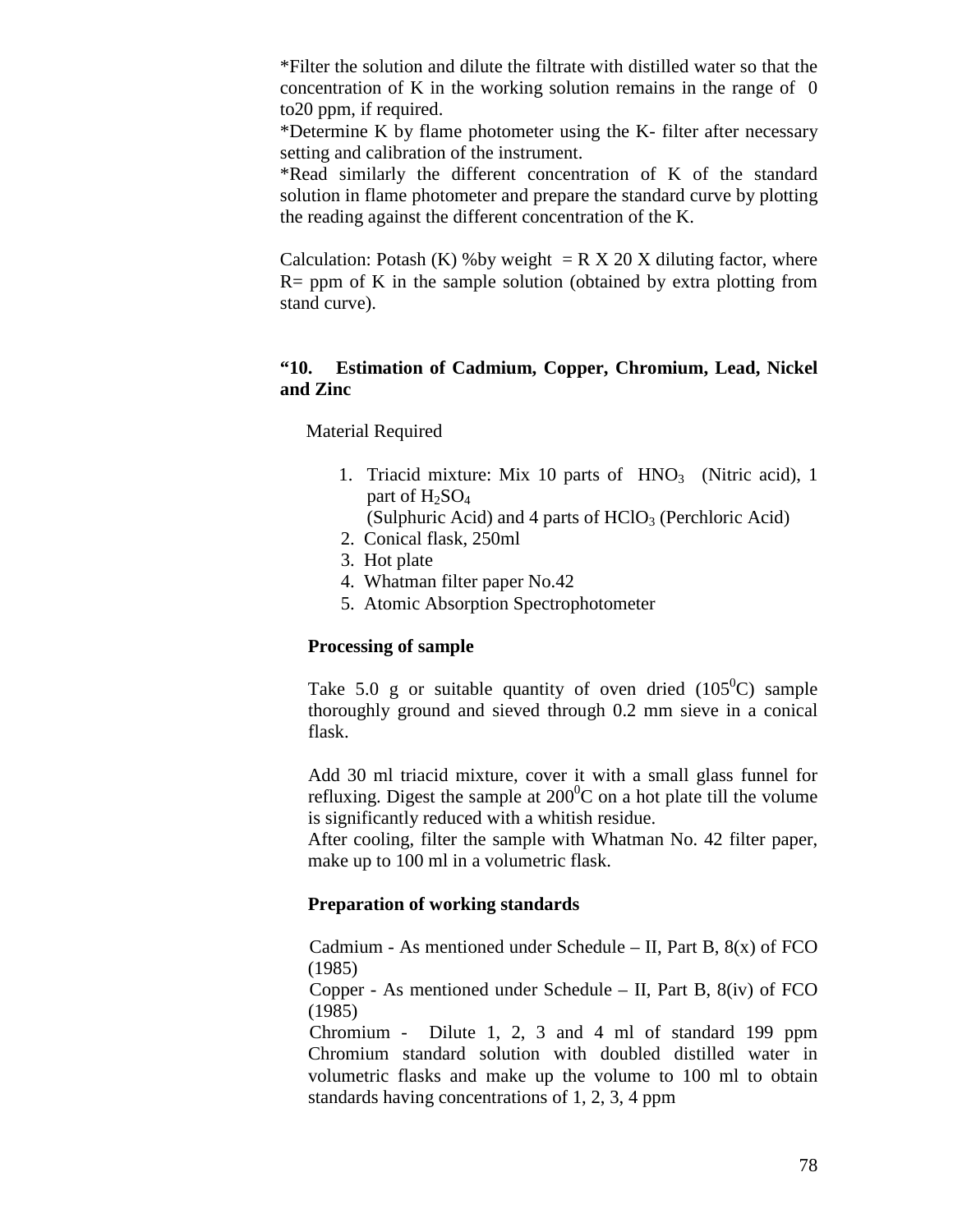Lead - As mentioned under Schedule – II, Part B, 8(v) of FCO (1985)

 Nickel - Dilute 1,2,3 and 4 ml of standard 100 ppm Nickel standard solution with doubled distilled water in volumetric flasks and make up the volume to 100ml to obtain standards having concentrations of 1, 2, 3, 4 ppm

 Zinc - As mentioned under Schedule – II, Part B, 8(ii) of FCO (1985)

Measurement of Result

Estimate the metal concentrations of Cd, Cu, Cr, Fe, Pb, Ni, Zn by flaming the standard solution and samples using atomic absorption spectrophotometer (AAS) as per the method given for instrument at recommended wavelength for each element. Run a blank following the same procedure.

Expression of Result

Express the metal concentration as  $mg/g$  on oven dry weight basis in 3 decimal units.

(Reference: Manual for Analysis of Municipal Solid Waste (compost): Central Pollution Control Board)."

# **11. 'Estimation of Mercury**

#### **Reagents:**

- (a) Concentrated Nitric acid  $(HNO<sub>3</sub>)$
- (b) Concentrated Sulphuric acid  $(H_2SO_4)$
- (c) Potassium persulphate (5% solution): Dissolve 50g of  $K_2S_2O_8$  in 1 litre of distilled water.
- (d) Potassium permagnate (5% solution): Dissolve 50g of  $KMnO<sub>4</sub>$ in 1 litre of distilled water.
- (e) Hydroxylamine sodium chloride solution: Dissolve 120 g of Hydroxyl amine salt and 120 g of sodium chloride (NaCI) in 1 litre distilled water.
- (f) Stannous chloride (20%): Dissolve 20 g of  $SnCI<sub>2</sub>$  in 100 ml distilled water.

#### **Materials required**

- (a) Water bath
- (b) Flameless atomic absorption spectrophotometer or cold vapour mercury analyzer.
- (c) BOD bottle , 300 ml

#### **Processing of sample:**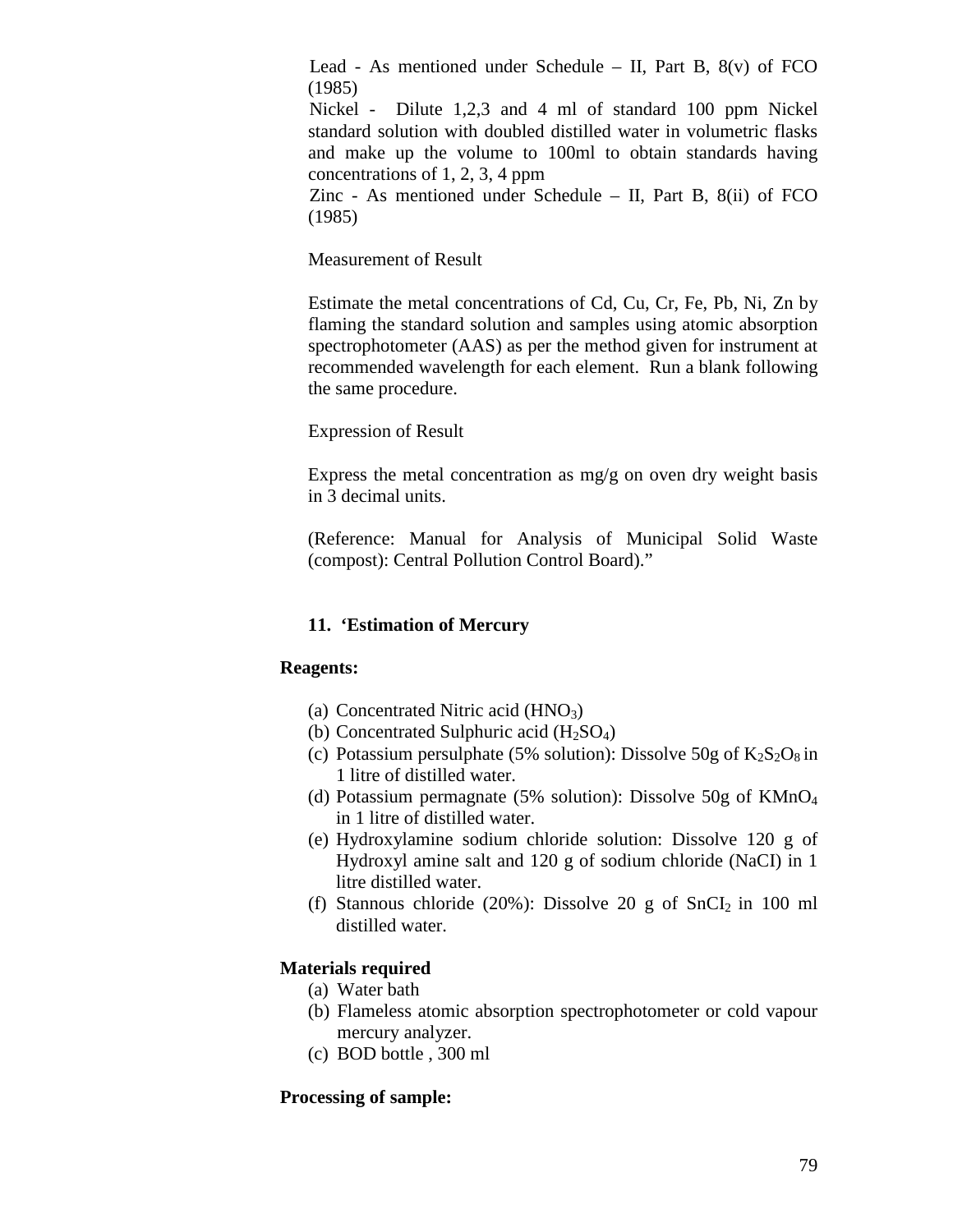- (a) Take 5 g (finely ground but not dried) sample in an oven at a temperature of  $105^{\circ}$ C for 8 hours for moisture estimation.
- (b) Take another 5 g sample (finaly ground but not dried) in a BOD bottle, add to it 2.5 ml of conc.  $HNO<sub>3</sub>$  5ml of cone.  $H<sub>2</sub>SO<sub>4</sub>$ and 15 ml of 5% KMnO4.
- (c) After 15 minutes add 8 ml of 5%  $K_2S_2O_8$ .
- (d) Close the bottle with the lid and digest it on a water bath at  $95^{\circ}$ C for 2 hours.
- (e) After cooling to room temperature add 5 ml hydroxylamine sodium chloride soln.

#### **Measurement:**

 Reduction of the digested sample is brought out with 5 ml of  $20\%$  SnC1<sub>2</sub> immediately before taking the reading, using a cold vapour mercury analyzer.

#### **Expression of results:**

Express the mercury concentration as  $mg/g$  on oven dry weight basis in 3 decimal units.

(Reference: Manual for Analysis of Municipal Solid Waste (compost). Central Pollution Control Board).

#### **"12. Estimation of Arsenic**

Processing of sample – Suspend 10 gm finely ground sample in 30 ml aquaregia ( $HNO<sub>3</sub> + HCl$  in a ratio of 1:3) in a beaker. Keep on hot plate till moist black residue is obtained (do not dry). Add 5 ml aquaregia and allow to dry on hot plate till residue is moist. Dissolve the residue in 30 ml conc. HCl and filter through Whatman No.1 filter paper in 100 ml volumetric flask. Wash filter paper 3-4 times with double distilled water. Make up the volume to 100 ml. Take 1 ml of this solution in 100 ml volumetric flask, add 5ml conc. HCl and 2 gm KI and make up the volume to 100 ml.

Prepare standards having concentration of 0.05, 0.1 and 0.2 ppm by diluting 0.05, 0.1 and 0.2 ml, respectively of standard Arsenic solution with double distilled water in volumetric flask and make up the volume to 100 ml

Measurement – Estimate Arsenic using vapour generation assembly attached to Atomic Absorption Spectrophotometer as per the procedure given for the instrument.

#### **13. Pathogenicity Test**

#### **Apparatus**

1. Samples of Compost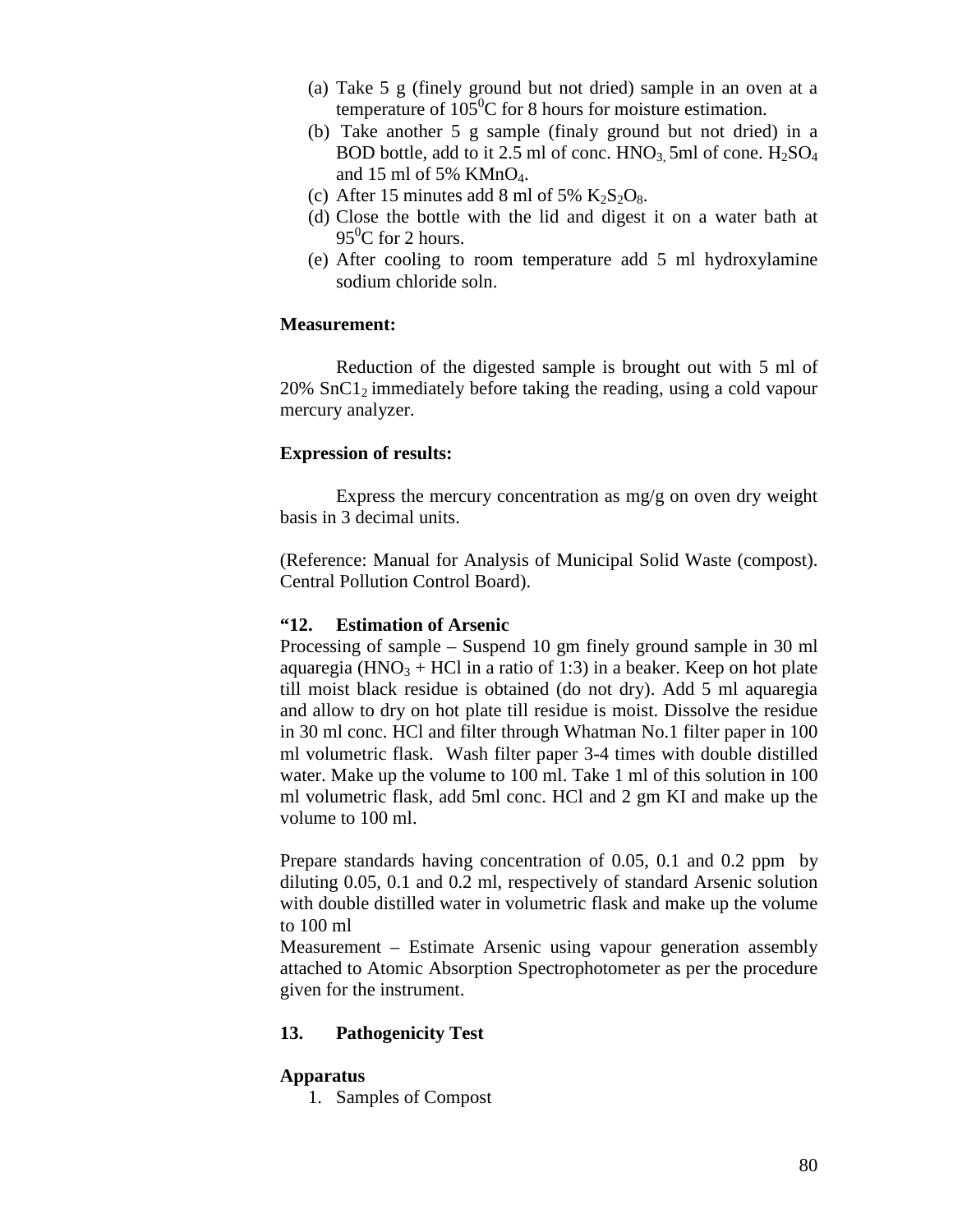- 2. Lactose Broth of Single and Double Strength
- 3. Culture Tubes
- 4. Durham Tubes
- 5. Bunsen Burner
- 6. Sterile Pipettes
- 7. Incubator, Autoclaves,
- 8. Petri-Plates
- 9. Inoculation Loops

## **Preparation of Culture Media**

## **A. For Presumptive Test**

#### *1. Lactose Broth*

| <b>Beef Extract</b> | : 6.0 g     |
|---------------------|-------------|
| Peptone             | : $10.0 g$  |
| Lactose             | : $10.0 g$  |
| D.W.                | $: 1000$ ml |

### **B. For Confirmative Test**

#### *1. Eosine Methylene Blue Agar Media (EMB Media)*

|                | o          |  |
|----------------|------------|--|
| Peptone        | : 10.0 g   |  |
| Lactose        | : $5.0 g$  |  |
| Sucrose        | : 5.0 g    |  |
| $K_2HPO_4$     | : 2.0 g    |  |
| Eosine Y       | : 0.4 g    |  |
| Methylene Blue | $: 0.06$ g |  |
| Agar           | : $15.0 g$ |  |
| D.W.           | : 1000 ml  |  |
|                |            |  |

#### **C. For Completed Test**

#### *1. Nutrient Agar*

| <b>Beef Extract</b> | : 3.0 g |
|---------------------|---------|
| Peptone             | : 5.0 g |

#### **Procedures**

#### **A. Presumptive Test**

- 1. Prepare 12 tubes of lactose broth for each sample and close the tube with cotton plugs/caps and autoclave at  $121^{\circ}$ C for 20 min.
- 2. Fill Durham tubes with sterilized distilled water and keep in beaker and autoclave at  $121^{\circ}$ C for 20 min.
- 3. Suspend 30 g of compost sample in 270 ml of sterile distilled water and serially dilute upto  $10^{-4}$  dilution as per Schedule III, Part D, serial number 3 of FCO (1985)
- 4. Suspend 1 ml suspension from  $10^{-1}$  to  $10^{-4}$  in 3 tubes for each dilution
- 5. Insert distilled water filled Durham tube in inverted position in each tube and close the tube again
- 6. Inoculate tubes at  $36^{\circ}$ C for 24h in incubator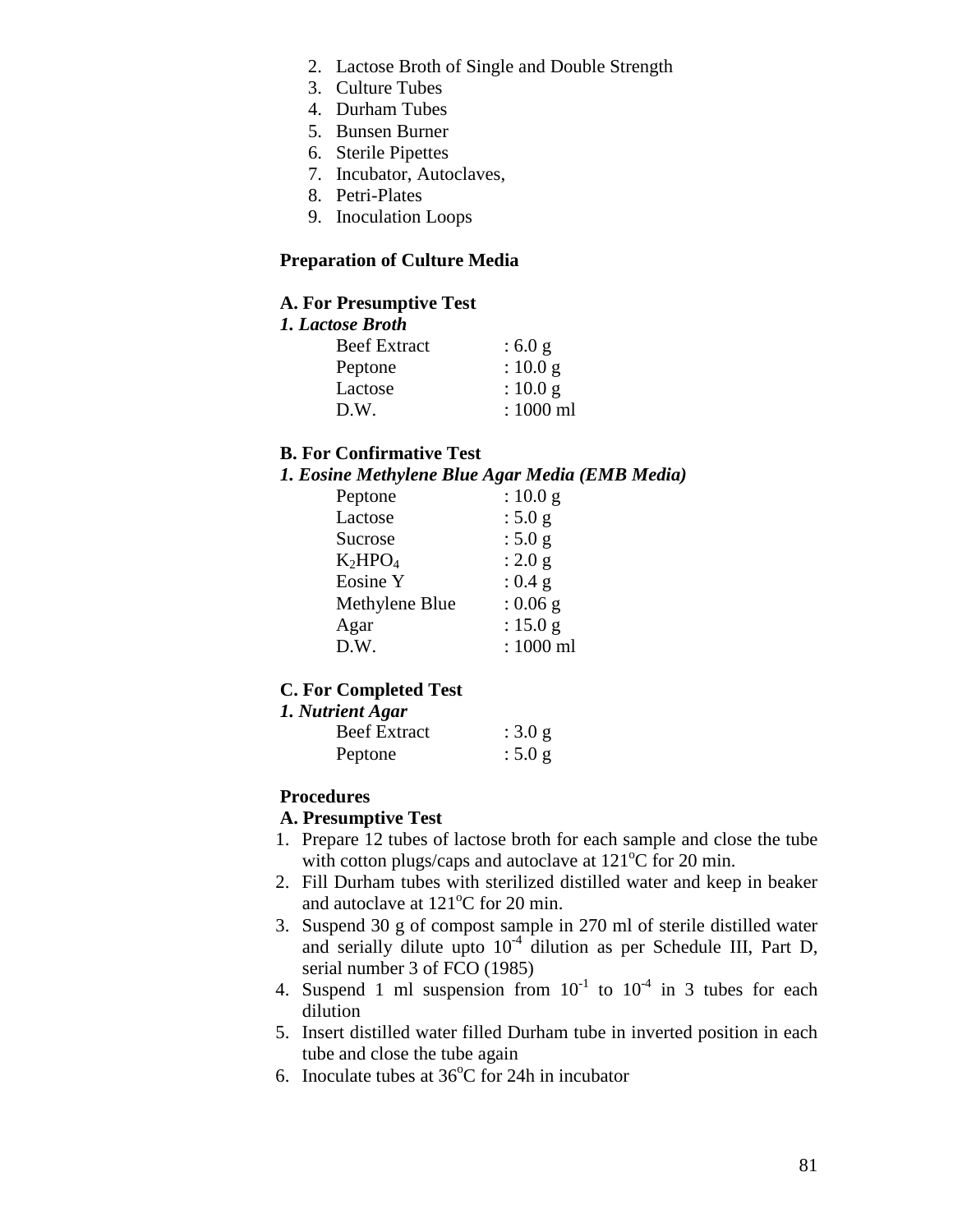# **Result**

| Production of gas within 24h - | Confirms the presence of |
|--------------------------------|--------------------------|
| coliforms in the sample        |                          |
| Production of gas within 48h - | Doubtful Test            |
| No Gas Production              | <b>Negative Test</b>     |

# **B. Confirmative Test**

Confirmative test is for differentiating the coliforms from noncoliforms as well as Gram negative and Gram positive bacteria. In this test, the EMB agar plates are inoculated with sample from positive tubes producing gas. Emergence of small colonies with dark centres confirms the presence of Gram negative, lactose fermenting coliform bacteria. Sometimes some of the non-coliforms also produce gas, therefore, this test is necessary.

- 1. Prepare EMB agar plates with the composition as per the method at Schedule III, Part D, paragraphs 2.3.3 to 2.3.6
- 2. Inoculate plates with the help of inoculation loop with streaking of samples showing positive/doubtful tests in the presumptive test
- 3. Incubate plates at  $30 \pm 1$ <sup>o</sup>C for 12 h in incubator
- 4. Dark centred or nucleated colonies appear which may differentiate between *E. coli* and *E. aerogenes* based on size of colonies and metallic sheen

# **Result**

*E. coli* colonies on this medium are small with metallic sheen, where as *E. aerogenes* colonies are usually large and lack the sheen.

# **C. Completed Test**

This test is required for further confirmation.

# **Procedure**

- 1. Pick up a single colony from EMB agar plate
- 2. Inoculate it into lactose broth and streak on a nutrient agar slant
- 3. Incubate the slants
- 4. Perform Gram reaction after attaining the growth

# **Result**

Gram-negative nature of bacteria is indicative of a positive completed test."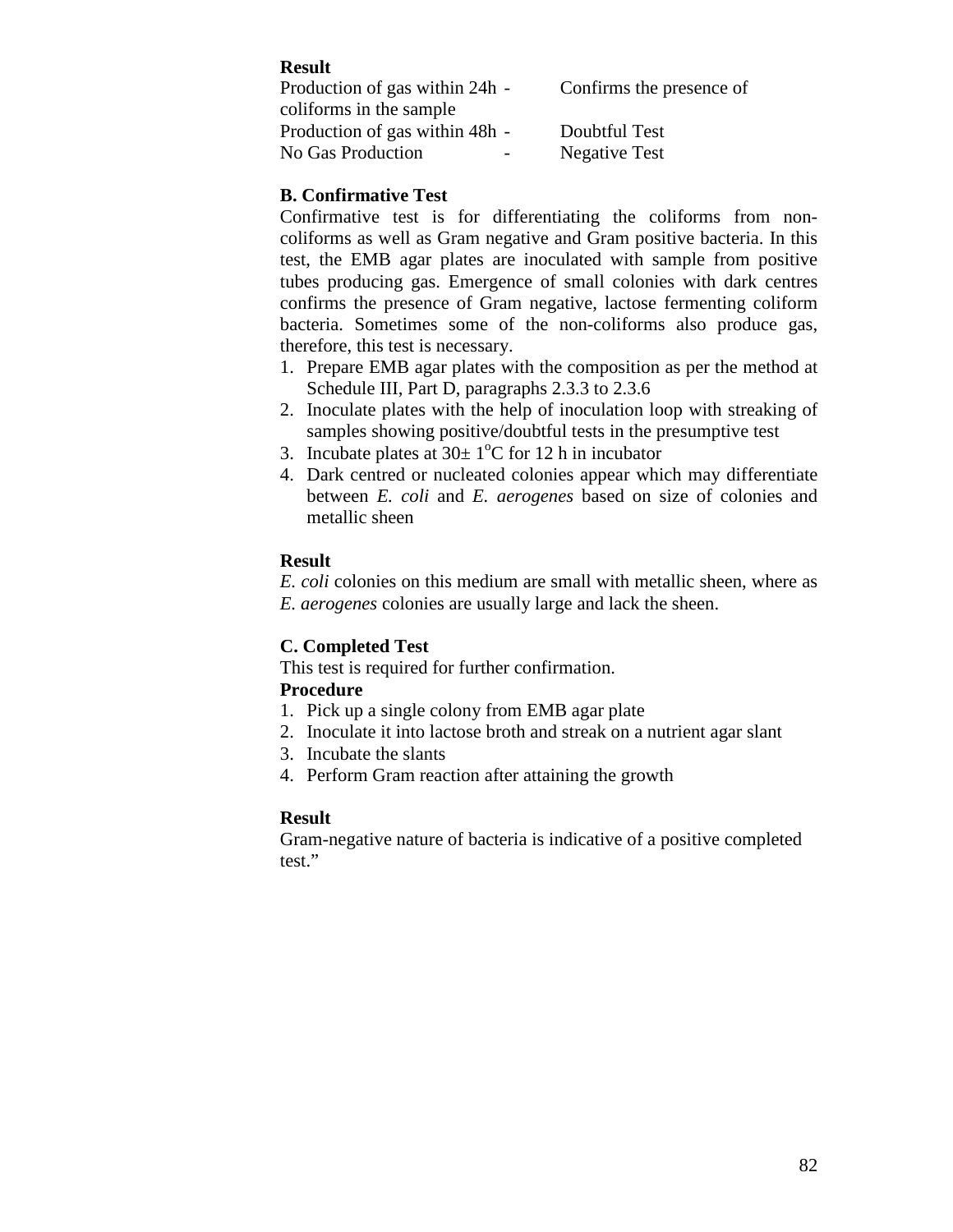# **GRANT OF PERMISSION FOR USE OF FERTILISIER FOR INDUSTRIAL PURPOSE.**

The manufacturer of industrial product who intend to use fertilizer as raw material for manufacturing the product may apply to the Central Government in the Proforma I (appended below)along with the recommendation from the State Government/Central Government/ District Industry Centre of the concern State.

# **PROFORMA – I**

- 1. Name of the applicant:
- 2. Postal Address:
- 3. Location and address where Factory is situated
- 4. Name of the recommending authority with which the Company is registered i.e. Directorate General Tech. Development/Development Commissioner (Small Scale Industries) Textile Commissioner, Government of India
- 5. Registration No. and Date
- 6. Item manufactured
- 7. Chemical Process of the item for which urea Or other fertilizers are required
- 8. Installed capacity for each item, requiring use Of Urea or other fertilizer.
- 9. Production during last 3 years of each item, Requiring use of urea or other fertilizers
- 10. Last 3 years **consumption** of urea or other Fertilizer (Specify the fertilizer used, each year Supported by a certificate of Chartered Accountant)
- 11. Quantity of Urea or other fertilizers purchased during the last three years (specify the fertilizer, purchased each year, supported by a certificate of Chartered Accountant).
- 12. Name of the manufacture/dealer (with complete address from whom Urea or other fertilizer was purchased each year.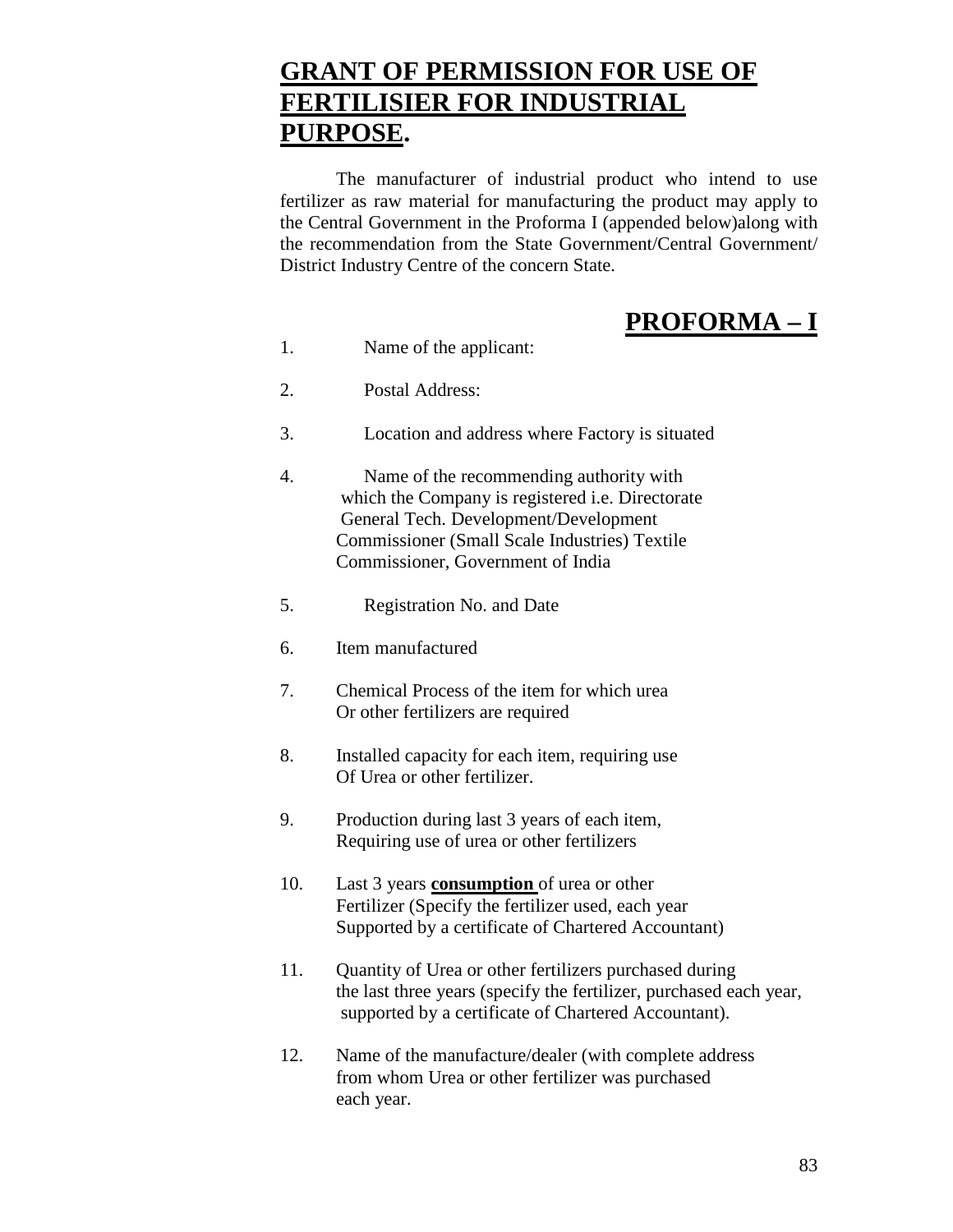- 13. Whether recommendation of DGTD/DC(SSI),Textile Commissioner on the quantity of fertilizer required has been issued and if so, how much quantity of fertilizers has been recommended.
- 14. Requirement of urea or other fertilizer for the current year.
- 15. Whether the requisite certificate from Chartered Accountant is attached with this application.
- 16. Name of the supplier

Signature of Authorized Signatory

#### Document to be attached

- 1. Application in prescribed proforma
- 2. Certificate from the Chartered Accountant of fertilizer purchase/consume for industrial use.
- 3. Recommendation from the State Government/ Central Government/ District Industry Centre of the concerned State Government.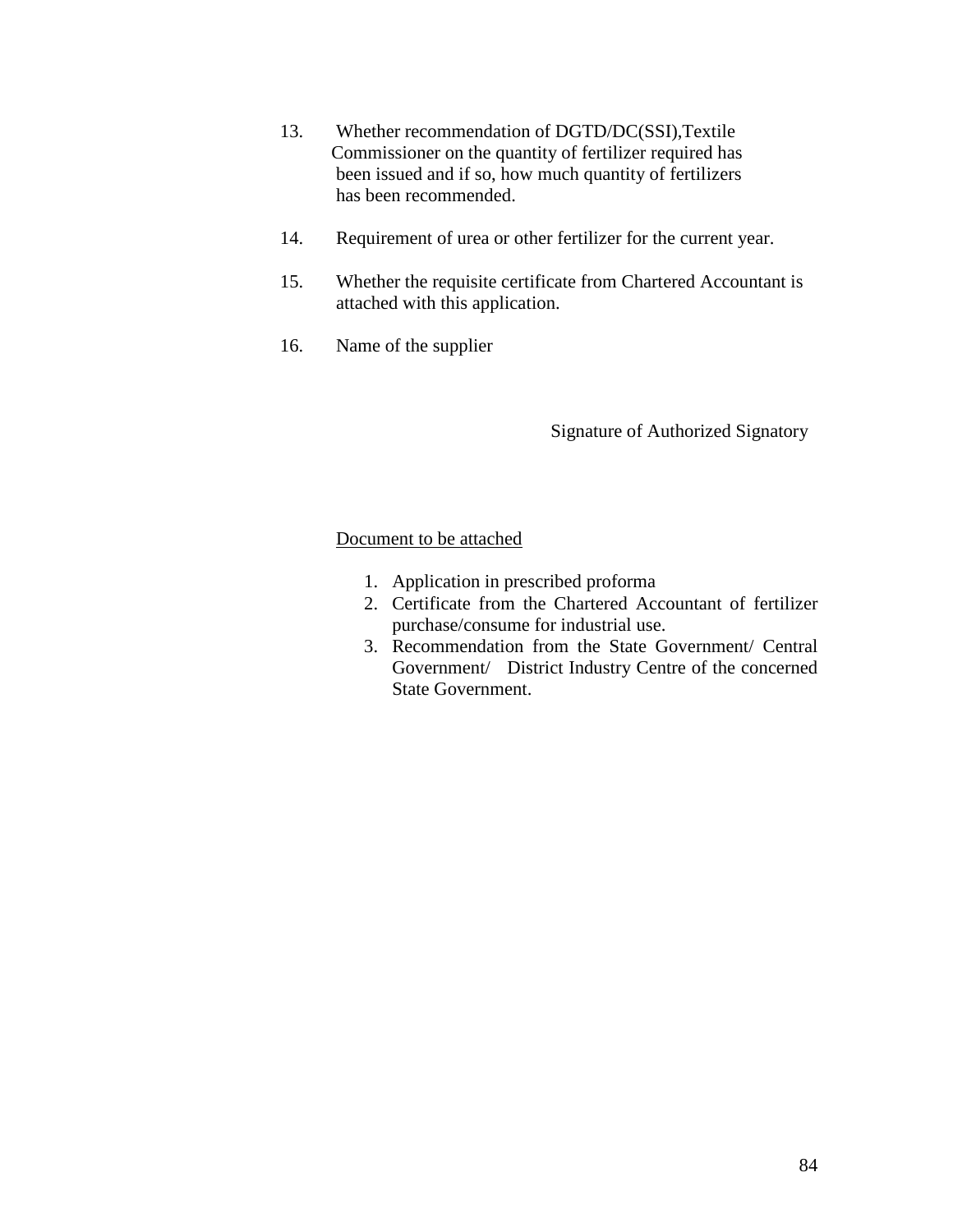#### **4. GRANT OF CERTIFICATE OF REGISTRATION FOR SALE OF FERTILISER FOR INDUSTRIAL PURPOSE-**

Under Clause 8 of Fertiliser (Control) Order,1985 for Certificate of Registration is granted for carrying on the business of selling of Fertiliser for industrial purpose.

For this purpose the application is required to be made to Controller of fertilizer in prescribed Form 'A'(appended below) together with fee of Rs. 1500/- and certificate of source in Form 'O' issued by the manufacture of fertilizer .

Currently, the Government of India is granting industrial dealership for sale of Urea only.

# **FORMS FOR REGISTRATION**

#### **FORM 'A'**

# **{ See Clause 8} FORM OF APPLICATION TO OBTAIN DEALERS'S (INDUSTRIAL)\***

## **CERTIFICATE OF REGISTRATION**

**To** 

The \*Controller (if the application is for industrial dealer's certificate of

registration)

\_\_\_\_\_\_\_\_\_\_\_\_\_\_\_\_\_\_\_\_\_

Place Sate of

1. Full name and address of the applicant:

(a) Name of the concern, and postal address:

 (b) Place of business (Please give exact address): (i) for safe

(ii) for storage

2. Is it a proprietary/partnership/limited company/Hindu Undivided family concern?

 Give the name(s) and address(es) of proprietor/partners/ manager/Karta:

(3) In what capacity is this application field.

- (i) Proprietor
- (ii) Partner
- (iii) Manager
- (iv) Karta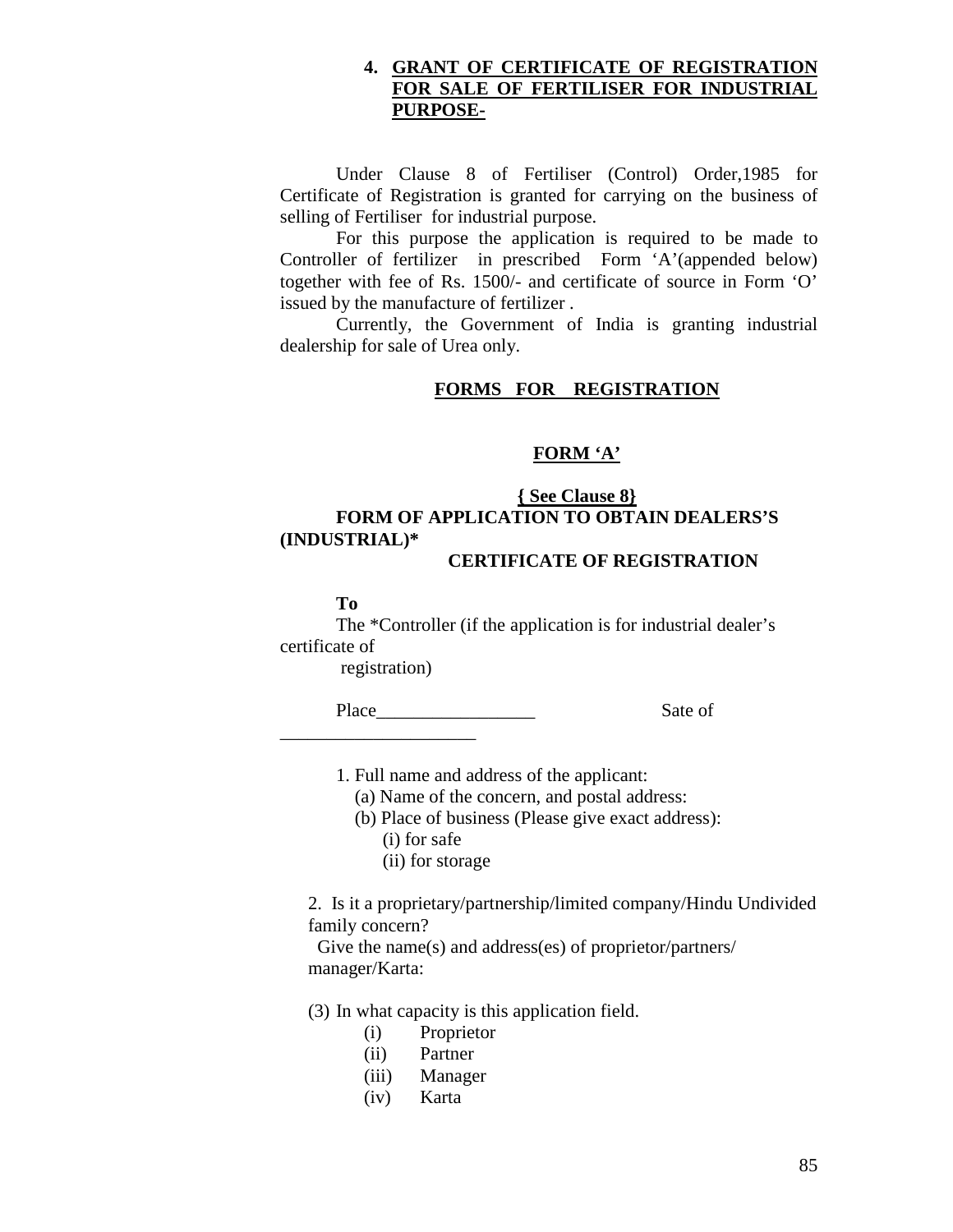- (4) Whether the application is for wholesale or retail or \*\*industrial dealership?
- (5) Have you ever had a fertilizer dealership registration certificate in the past?
	- If so, give the following details:
		- (i) Registration number
		- (ii) Place for which granted
		- (iii) Whether wholesale or retail or \*\*industrial dealership.
		- (iv) Date of grant of registration certificate
		- (v) Whether the registration certificate is still valid?
		- (vi) If not, when expired?
		- (vii) Reasons for non-renewal
		- (viii) If suspended/cancelled and if so, when
		- (ix) Quantity of fertilizers handled during last year
		- (x) Names of products handled
		- (xi) Name of source of supply of fertilizers.
- (6) Was the applicant ever convicted under the Essential Commodities Act, 1955 or any Order issued thereunder including the Fertiliser (Control) Order,1957 during the last three years proceeding the date of application? If so give details.
- (7) Give the details of the fertilizers to be handled

| Sl.No. | Name of Fertiliser | Source of |
|--------|--------------------|-----------|
| supply |                    |           |

- (8) Please attach certificate(s) of source from the supplier(s) indicated under column 3 of Sl.No.7.
- (9) I have deposited the registration fee of Rs.  $%$  vide Challan No.\_\_\_\_\_\_\_\_\_ dated \_\_\_\_\_\_\_\_\_\_\_ in treasury/Bank \*or enclose the Demand Draft No. \_\_\_\_\_\_\_\_\_\_\_\_\_\_\_\_\_ dated \_\_\_\_\_\_\_\_\_\_\_\_ for Rs.\_\_\_\_\_\_\_\_\_\_\_\_\_ drawn on Bank, in favour of \_\_\_\_\_\_\_\_ payable at

\_\_\_\_\_\_\_\_\_\_\_\_\_\_\_\_\_\_\_\_\_\_\_\_\_\_\_\_\_\_\_\_\_\_\_ towards registration fee. (Please strike-out whichever is not applicable).

- (10) Declaration:-
- (a) I/we declare that the information given above is true to the best of my/our knowledge and belief and no part thereof is false.
- (b) I/we have carefully read the terms and conditions of the Certificate of Registration given in Form 'B' appended to the Fertiliser (Control) Order,1985 and agree to able by them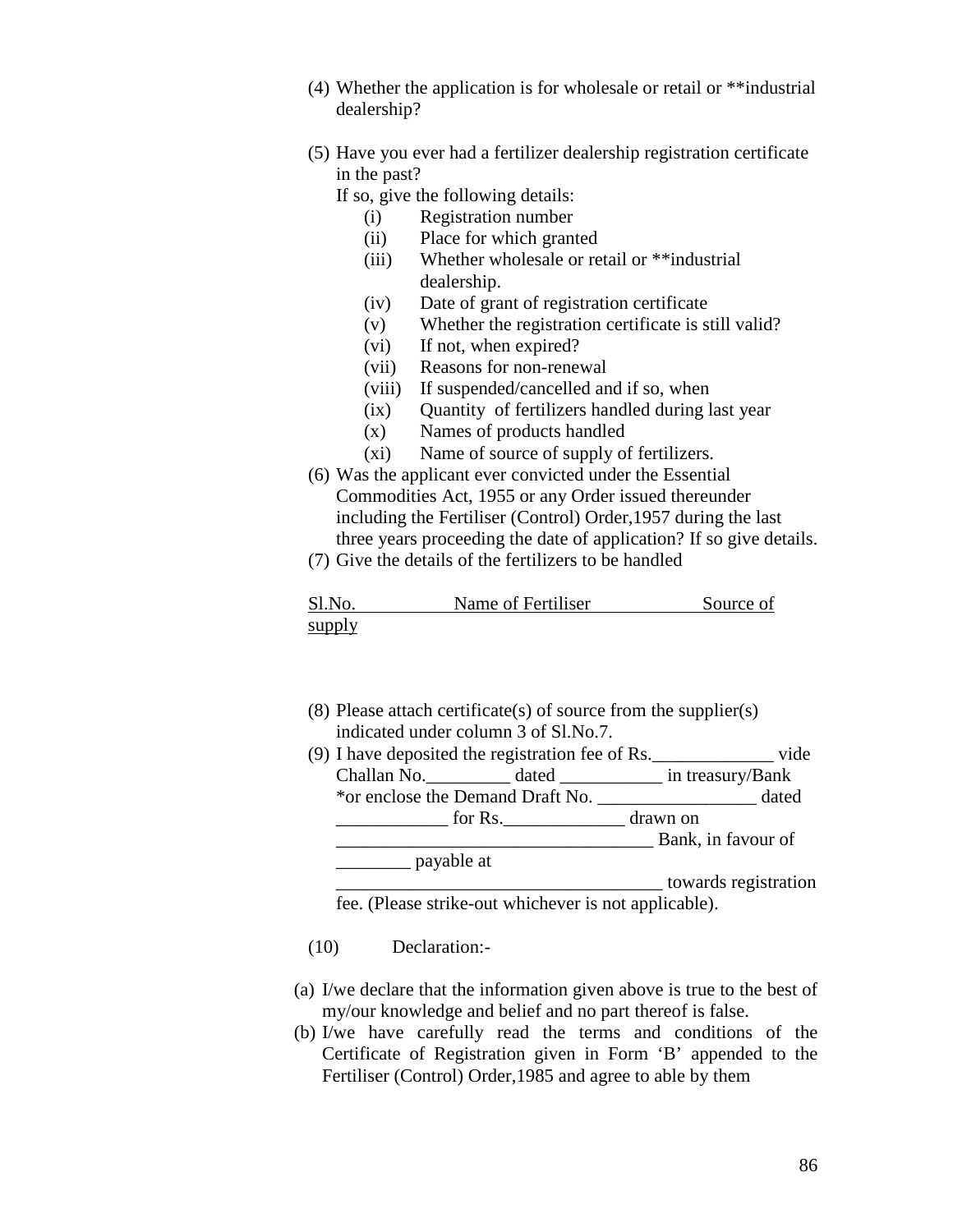- (c) \*I/we declare that I/we do not possess a certificate of registration for industrial dealer and that I/we shall not sell fertilizers for industrial use. (Applicable in case a person intends to obtain a wholesale dealer or retail dealer certificate of registration, excepting a State Government, a manufacturer or importer or a pool handling agency).
- (d) \*\* I/we declare that I/we do not possess a certificate of registration for wholesale dealer or retail dealer and that I/we shall not sell fertilizers for agricultural use.(Applicable in case a person intends to obtain a industrial dealer certificate of registration, excepting a State Government, a manufacturer, importer or a pool handling agency).

Signature of the Applicant(s)

Date Place

Note:

- (1) Where the business of selling fertilizers is intended to be carried on at more than one place, a separate application should be made for registration in respect of each such place.
- (2) Where a person intends to carry on the business of selling fertilizers both in retail and wholesale, separate applications for retail and wholesale business should be made.
- (3) Where a person represents or intends to represent more than one State Government, Commodity Board, Manufacturer/Importer or Wholesale dealer, separate certificate of source from each such source should be enclosed.

For use in Office of \*Controller

Date of receipt Name and designation of Officer

receiving the

Application.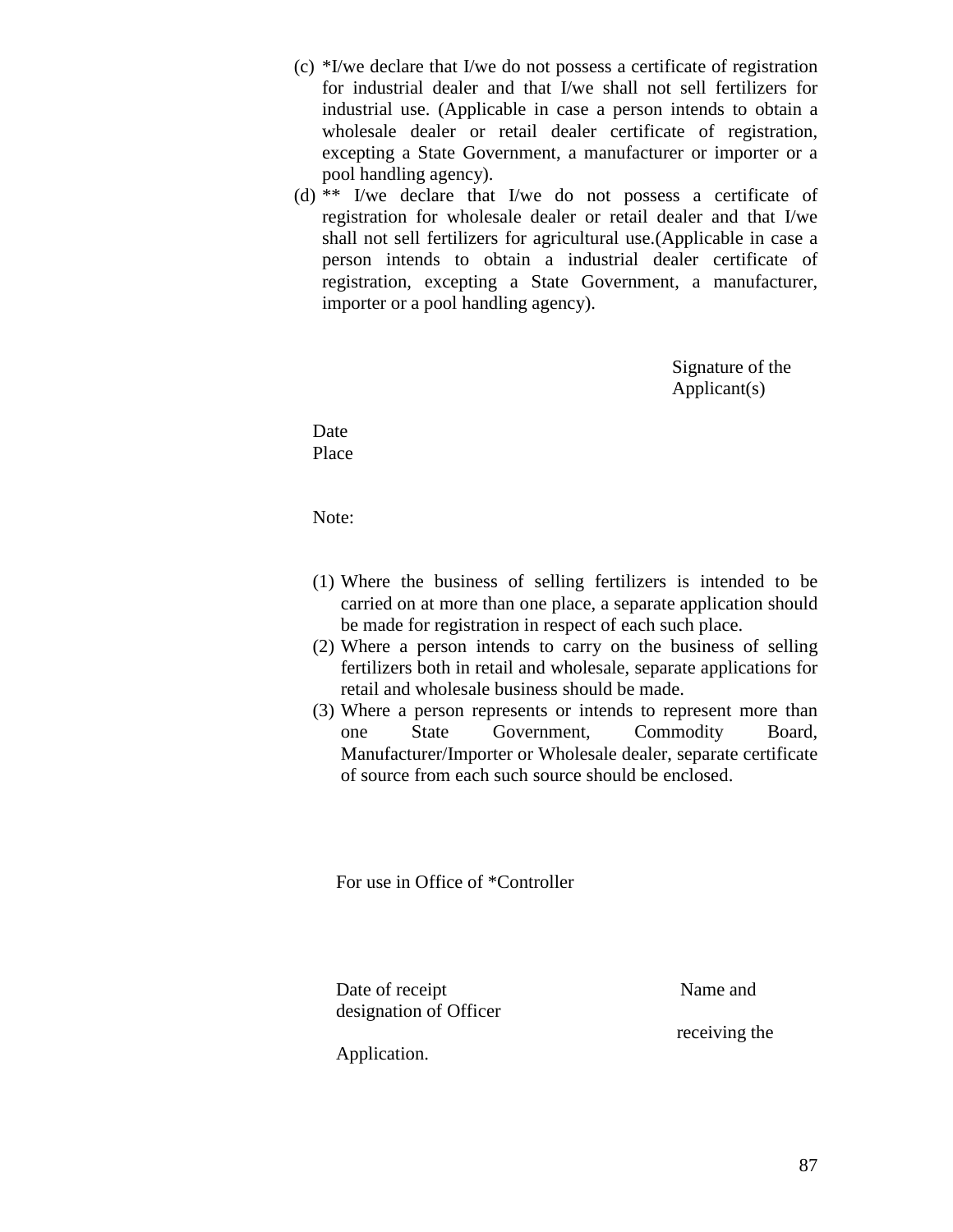#### **Import of 100% Water Soluble Fertilisers for trial purpose.**

 The fertigation through drip irrigation and sprinkler irrigation has attained special importance in Agriculture. In view of launching of special Horticulture Development Schemes/floriculture programme, the Ministry of Agriculture has been promoting Drip Irrigation System, sprinklers and fertigation, with a view to improve the use and efficiency of both water and fertilizers. The importers have approaching this Ministry for granting permission for importing 100% water soluble fertilizers for trail purpose to establish the efficacy in various crops under field conditions. As per the policy the Government has allowed upto 5 tonnes per grade of micronutrient or mixture of micronutrient and upto 10 tonnes per grade of NPK fertilizers including complexes/mixtures) in prescribed proforma.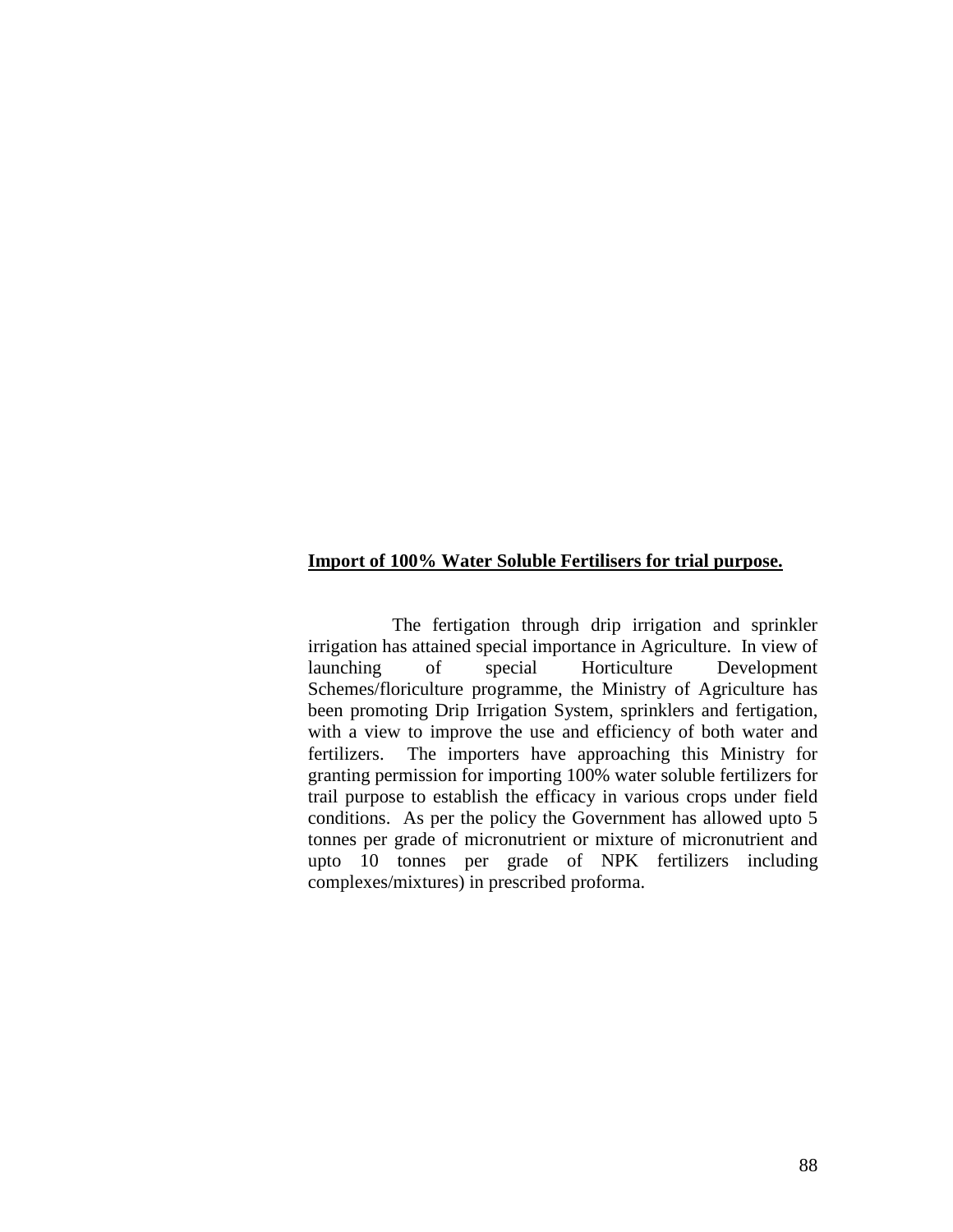#### **Format for import of Fertiliser Product for trails in India**

- **1. Name of Organization/Company (with full address)**
- **2. Name of Chemical/material/fertilizer with Composition to be imported.**
- **3. Name of the country from which fertilizer/ Material to be imported (1)Name of organization/company/Manufacturers (2)Whether manufactures is authorized to supply the**

**material.** 

- **4. Quantity of chemical material to be imported** 
	- **5. Purpose/objectives**
	- **6. Experience in the use of material in India or any other Country.** 
		- **To be enclosed with the brief write-up and data**
- **7. No. of trials and location where Trials are to be conducted.**
- **8. Area to be covered under trials**
- **9. Experimental programme of trials**
- **10. Name of Department/University/Organisation farmers Trials to be conducted along with consent thereof.**
- **11. No. of seasons crops for which Fertiliser required for trials**
- **12. Name of experienced/qualified Expertise available for Handing the fertilizer experiment**
- **13. Cost of imported grades chemicals and who will bear The cost of fertilizer/material for experiment**
- **14. For how many seasons trials are proposed to be conducted**
- **15. What is the proposal after trial Results are obtained 16.Remarks if any**

#### **Signature**

#### **of authority**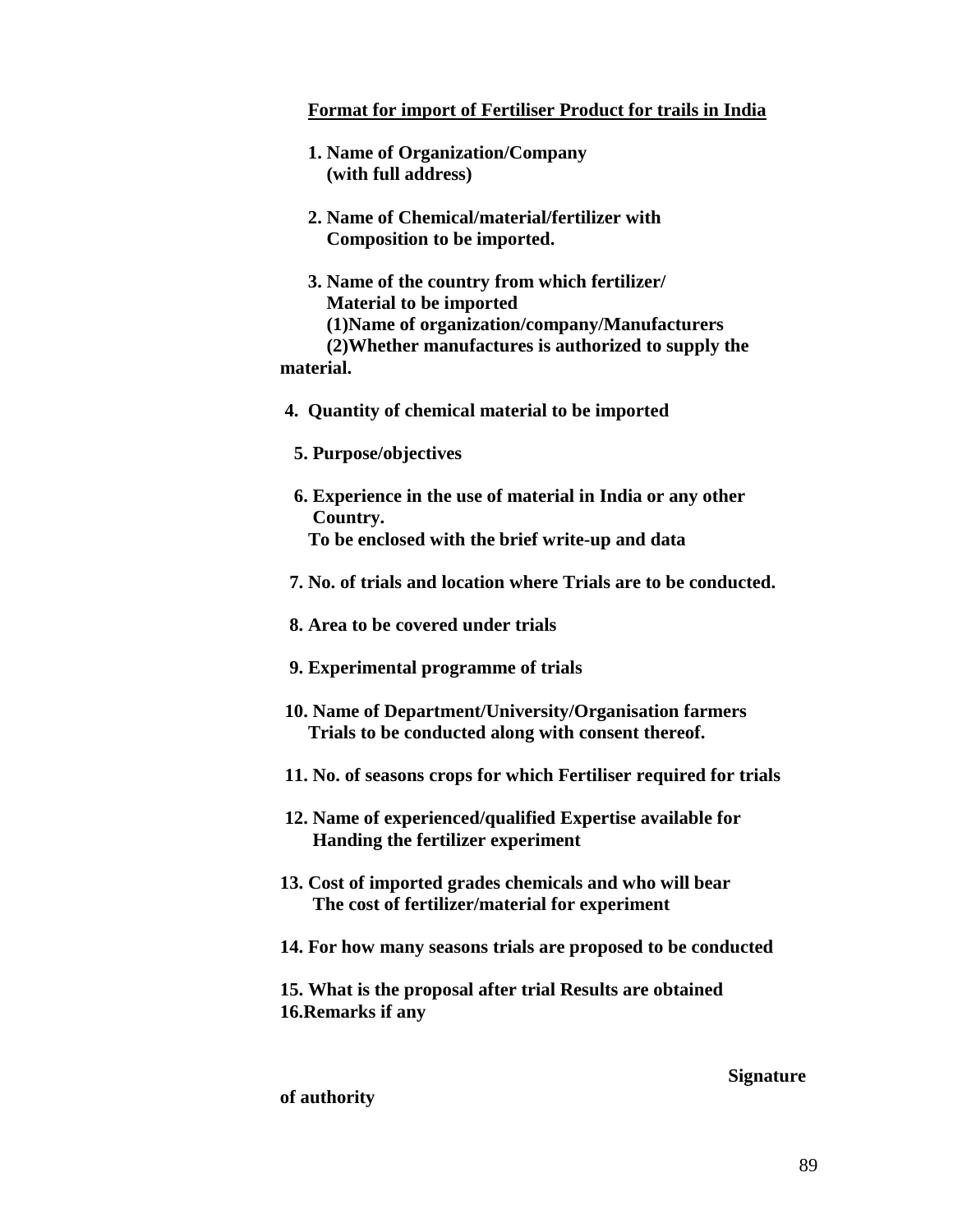## GOVERNMENT OF INDIA MINISTRY OF AGRICULTURE DEPARTMENT OF AGRICULTURE & COOPERATION NEW DELHI

 $***$ 

Book No. 2 Registration No. GOI/FCO/1D/\_\_\_\_\_\_\_\_\_

 Date of Issue \_\_\_\_\_\_\_\_\_\_\_\_\_\_\_\_\_\_\_ Valid up to \_\_\_\_\_\_\_\_\_\_\_\_\_\_\_\_

#### CERTIFICATE OF REGISTRATION OF CARRY ON THE BUSINESS OF SELLING FERTILISERS AS AN INDUSTRIAL DEALER IN THE STATE OF \_\_\_\_\_\_\_\_\_\_\_\_\_\_\_\_\_\_\_\_\_\_\_\_\_\_\_\_

\_\_\_\_\_\_\_\_\_\_\_\_\_\_\_\_\_\_\_\_\_\_\_\_\_\_\_\_\_\_\_\_\_\_\_\_\_ hereby granted certificate of registration to carry on the business of selling fertilizers for industrial use at the place specified below in the State of \_\_\_\_\_\_\_\_\_\_\_\_\_\_\_\_\_\_\_\_\_\_ subject to the terms and conditions specified below and to the provisions of the Fertiliser (Control) Order, 1985.

Description of the place and type of business:-

| Name and<br>style by<br>which the<br>Business is | Location of<br>sale depot | Location of<br>Godown<br>attached to<br>sale depot | Type of<br>Fertiliser | Source of<br>Supply |
|--------------------------------------------------|---------------------------|----------------------------------------------------|-----------------------|---------------------|
| carried on                                       |                           |                                                    |                       |                     |
|                                                  |                           |                                                    |                       |                     |

| Date: |  |            |
|-------|--|------------|
| Seal: |  |            |
|       |  | Controller |
|       |  |            |

\*Form as specified under Fertiliser (Control) Order), 1985

Page 2………